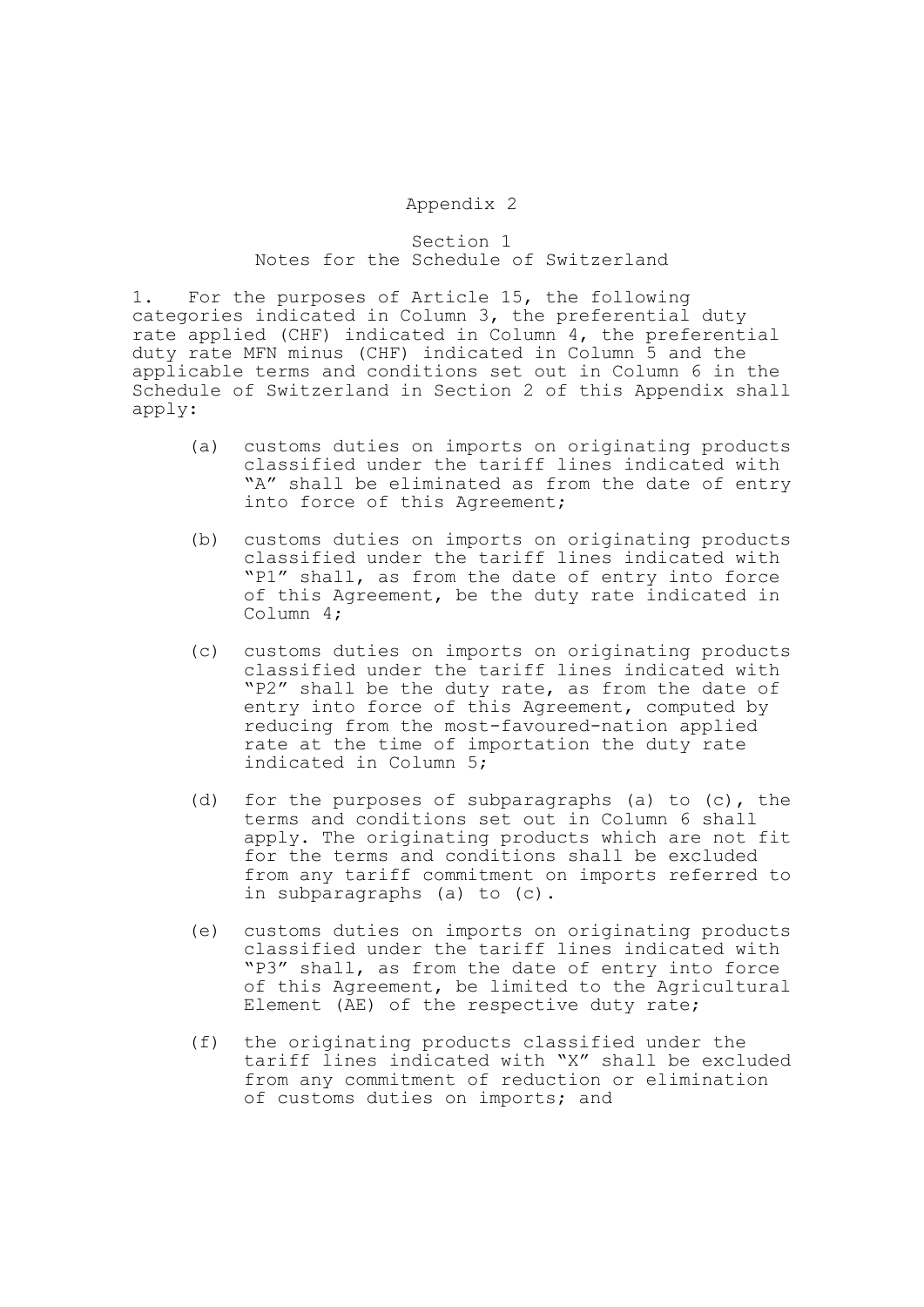(g) the originating products classified under the tariff lines indicated with "Y" of chapter 19 of the Harmonized System shall be excluded from any commitment of reduction or elimination of customs duties on imports. In addition, for these tariff lines export subsidies as defined in Article 9 of the WTO Agreement on Agriculture may be maintained.

2. For products referred to in column 6 as AE (Agricultural Element) the following shall apply:

- (a) In order to take account of differences in the cost of the agricultural raw materials incorporated into these products, this Agreement does not preclude the levying of the AE of the customs duty rate on imports.
- (b) The AE of the customs duty rate, levied upon import, shall be based on, but not exceed, the difference between the domestic price on the Swiss market and the world market price of the agricultural raw materials incorporated into the products concerned.

3. The Schedule of Switzerland in Section 2 is made based on the Harmonized System, as amended on 1 January 2007.

4. For the purposes of this Appendix, "year" means, with respect to the first year, the period from the date of entry into force of this Agreement until the coming 31 December and, with respect to each subsequent year, the twelve-month period which starts on 1 January of that year.

5. For the purposes of implementing tariff rate quota, where the first year is less than twelve months, the aggregate quota quantity for the first year set out in Section 2 shall apply for that year, irrespective of the date of entry into force of this Agreement.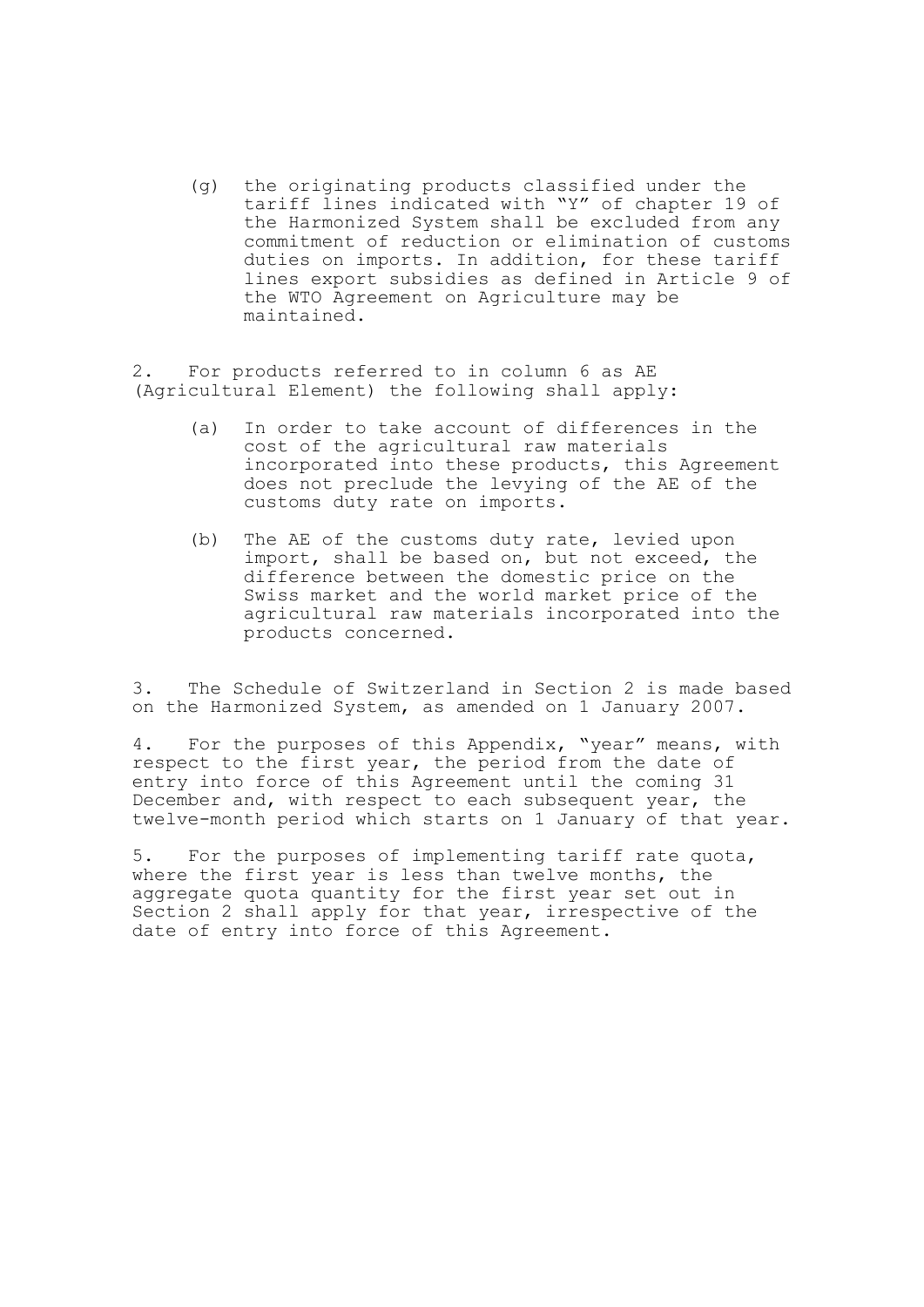## Section 2 Schedule of Switzerland

| Column 1               | Column 2                                                                   | Column 3 | Column 4   | Column 5                  | Column 6   |
|------------------------|----------------------------------------------------------------------------|----------|------------|---------------------------|------------|
| Tariff line            | Description of products                                                    | Category |            | Preferential Preferential | Terms and  |
|                        |                                                                            |          | duty rate  | duty rate                 | conditions |
|                        |                                                                            |          | applied    | MFN minus                 |            |
|                        |                                                                            |          | (CHF)      | (CHF)                     |            |
| 01                     | Live animals                                                               |          | each       | each                      |            |
| 0101                   | Live horses, asses, mules and hinnies:                                     |          |            |                           |            |
| 0101.10                | - pure-bred breeding animals:<br>- - horses:                               |          |            |                           |            |
| 0101.1011              | - - - within the limits of the tariff quota                                | Α        |            |                           |            |
|                        | (0, No, 1)                                                                 |          |            |                           |            |
| 0101.1019              | $- - -$ other                                                              | X        |            |                           |            |
|                        | $-$ - asses:                                                               |          |            |                           |            |
| 0101.1021              | - - - within the limits of the tariff quota                                | X        |            |                           |            |
|                        | (0, No, 1)                                                                 |          |            |                           |            |
| 0101.1029              | $- - -$ other                                                              | X        |            |                           |            |
| 0101.90                | - other:                                                                   |          |            |                           |            |
| 0101.9011              | - - asses, mules and hinnies:<br>- - - for slaughter; wild asses           | X        |            |                           |            |
|                        | $- - -$ other:                                                             |          |            |                           |            |
| 0101.9021              | $- - -$ within the limits of the tariff quota                              | X        |            |                           |            |
|                        | (Q. No. 1)                                                                 |          |            |                           |            |
| 0101.9029              | $- - - -$ other                                                            | X        |            |                           |            |
|                        | - - other:                                                                 |          |            |                           |            |
|                        | - - - for slaughter:                                                       |          |            |                           |            |
| 0101.9091              | $- - -$ within the limits of the tariff quota                              | X        |            |                           |            |
|                        | (0, No, 5)<br>$- - - -$ other                                              |          |            |                           |            |
| 0101.9092              | $- - -$ other:                                                             | X        |            |                           |            |
| 0101.9095              | - - - - within the limits of the tariff quota                              | Α        |            |                           |            |
|                        | (0, No, 1)                                                                 |          |            |                           |            |
|                        | $- - - -$ other:                                                           |          |            |                           |            |
| 0101.9096              | $- - - - -$ of a height at the withers                                     | X        |            |                           |            |
|                        | exceeding 1.48 m                                                           |          |            |                           |            |
| 0101.9097              | $- - - - -$ of a height at the withers                                     | X        |            |                           |            |
|                        | exceeding 1.35 m but not exceeding 1.48 m                                  |          |            |                           |            |
| 0101.9098              | $- - - - -$ of a height at the withers not                                 | X        |            |                           |            |
| 0102                   | exceeding 1.35 m<br>Live bovine animals:                                   |          |            |                           |            |
| 0102.10                | - pure-bred breeding animals:                                              |          |            |                           |            |
| 0102.1010              | - - within the limits of the tariff quota (Q.                              | Χ        |            |                           |            |
|                        | No. 2)                                                                     |          |            |                           |            |
|                        | - - other:                                                                 |          |            |                           |            |
| 0102.1091              | - - - of brown, spotted or Holstein races                                  | X        |            |                           |            |
| 0102.1099              | $- - -$ other                                                              | X        |            |                           |            |
| 0102.90                | - other:<br>- - for slaughter:                                             |          |            |                           |            |
| 0102.9011              | - - - within the limits of the tariff quota                                | Χ        |            |                           |            |
|                        | (0. No. 5)                                                                 |          |            |                           |            |
| 0102.9019              | $- - -$ other                                                              | Χ        |            |                           |            |
|                        | - - other:                                                                 |          |            |                           |            |
| 0102.9091              | - - - within the limits of the tariff quota                                | Α        |            |                           |            |
|                        | (Q. No. 2)                                                                 |          |            |                           |            |
| 0102.9099              | $- - -$ other                                                              | Χ        |            |                           |            |
| 0103<br>0104           | Live swine                                                                 | X        |            |                           |            |
| 0104.10                | Live sheep and goats:<br>- sheep:                                          |          |            |                           |            |
| 0104.1010              | - - within the limits of the tariff quota (Q.                              | P2       |            | 5.00                      |            |
|                        | No. 4) (breeding animals)                                                  |          |            |                           |            |
| 0104.1020              | - - within the limits of the tariff quota (Q.                              | P1       | 20.00      |                           |            |
|                        | No. 5) (for slaughter)                                                     |          |            |                           |            |
| 0104.1090              | $- -$ other                                                                | X        |            |                           |            |
| 0104.20                | - goats:                                                                   |          |            |                           |            |
| 0104.2010              | - - within the limits of the tariff quota $(Q.$                            | P2       |            | 3.00                      |            |
| 0104.2020              | No. 4) (breeding animals)<br>- - within the limits of the tariff quota (Q. | P1       | 40.00      |                           |            |
|                        | No. 5) (for slaughter)                                                     |          |            |                           |            |
| 0104.2090              | - - other                                                                  | X        |            |                           |            |
| 0105                   | Live poultry, that is to say, fowls of the                                 |          | per 100 kg | per 100 kg                |            |
|                        | species Gallus domesticus, ducks, geese,                                   |          | gross      | gross                     |            |
|                        | turkeys and quinea fowls:                                                  |          |            |                           |            |
|                        | - weighing not more than 185 g:                                            |          |            |                           |            |
| 0105.1100              | - - fowls of the species Gallus domesticus<br>- - turkeys                  | Α        |            |                           |            |
| 0105.1200<br>0105.1900 | - - other                                                                  | Α<br>Α   |            |                           |            |
|                        | - other:                                                                   |          |            |                           |            |
| 0105.9400              | - - fowls of the species Gallus domesticus                                 | Χ        |            |                           |            |
|                        |                                                                            |          |            |                           |            |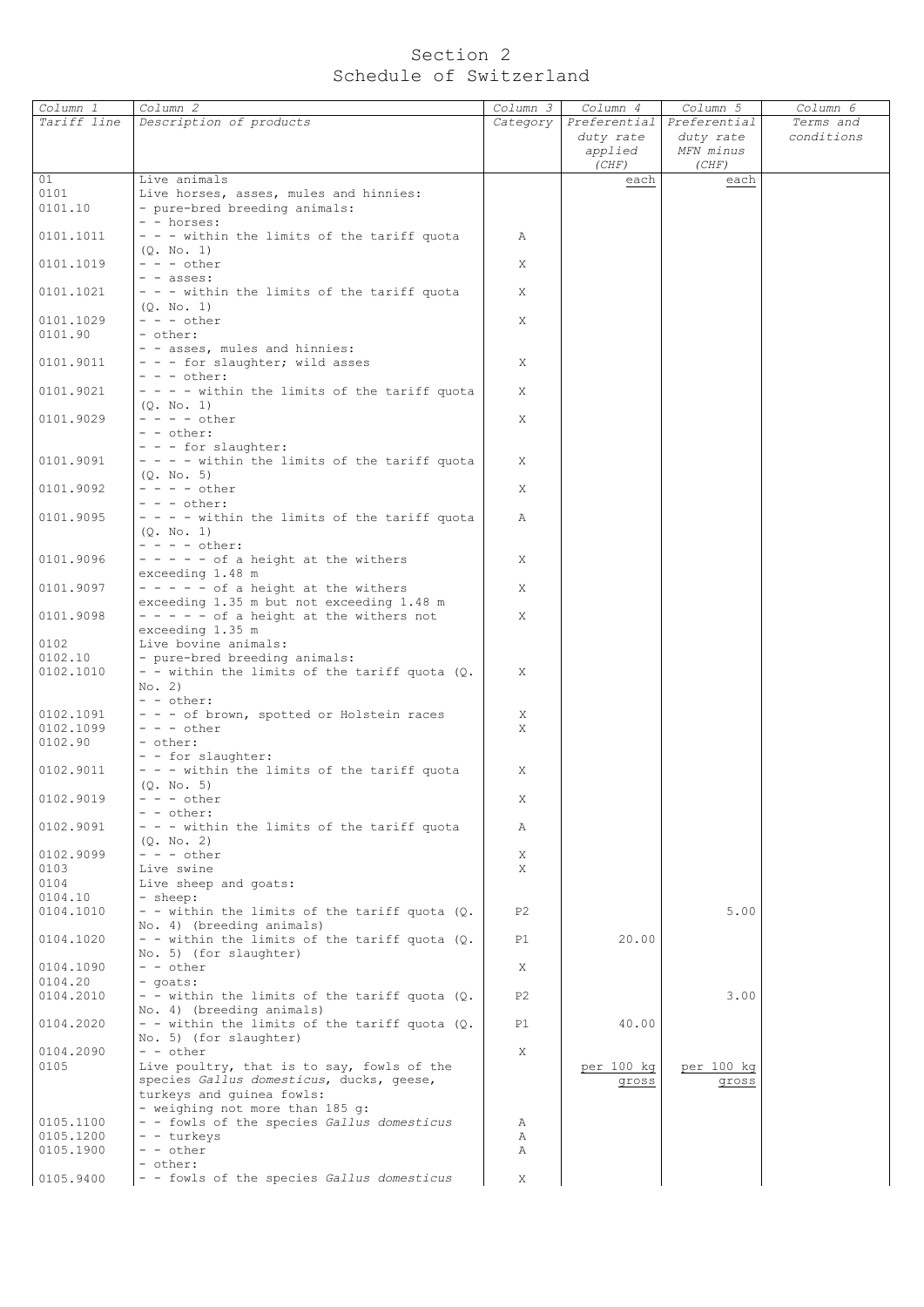| 0105.9900 | $-$ - other                                     | Α              |       |      |
|-----------|-------------------------------------------------|----------------|-------|------|
| 0106      | Other live animals:                             |                |       |      |
|           | - mammals:                                      |                |       |      |
| 0106.1100 | $-$ - primates                                  | Α              |       |      |
| 0106.1200 | - - whales, dolphins and porpoises (mammals     | X              |       |      |
|           | of the order Cetacea); manatees and dugongs     |                |       |      |
|           | (mammals of the order Sirenia)                  |                |       |      |
| 0106.1900 | - - other                                       | Α              |       |      |
| 0106.2000 | - reptiles (including snakes and turtles)       | Α              |       |      |
|           | - birds:                                        |                |       |      |
|           |                                                 |                |       |      |
| 0106.3100 | - - birds of prey                               | Α              |       |      |
| 0106.3200 | - - psittaciformes (including parrots,          | Α              |       |      |
|           | parakeets, macaws and cockatoos)                |                |       |      |
| 0106.39   | - - other:                                      |                |       |      |
| 0106.3910 | $- - -$ qame birds                              | Χ              |       |      |
| 0106.3990 | $- - -$ other                                   | Α              |       |      |
| 0106.9000 | - other                                         | Α              |       |      |
| 02        | Meat and edible meat offal:                     |                |       |      |
| 0201      | Meat of bovine animals, fresh or chilled:       |                |       |      |
| 0201.10   | - carcasses and half-carcasses:                 |                |       |      |
|           | $-$ - of yeal:                                  |                |       |      |
| 0201.1011 | - - - within the limits of the tariff quota     | P1             | 85.00 |      |
|           | (0. No. 5)                                      |                |       |      |
| 0201.1019 | $- - -$ other                                   | X              |       |      |
|           | - - other:                                      |                |       |      |
| 0201.1091 | - - - within the limits of the tariff quota     | P2             |       | 9.00 |
|           | (Q. No. 5)                                      |                |       |      |
| 0201.1099 | $- - -$ other                                   | X              |       |      |
| 0201.20   | - other cuts with bone in:                      |                |       |      |
|           | $- -$ of veal:                                  |                |       |      |
| 0201.2011 | - - - within the limits of the tariff quota     | Р2             |       | 9.00 |
|           | (0, No, 5)                                      |                |       |      |
| 0201.2019 | $- - -$ other                                   | X              |       |      |
|           | - - other:                                      |                |       |      |
| 0201.2091 | - - - within the limits of the tariff quota     | P2             |       | 9.00 |
|           | (Q. No. 5)                                      |                |       |      |
| 0201.2099 | $- - -$ other                                   | X              |       |      |
| 0201.30   | - boneless:                                     |                |       |      |
|           | $-$ - of veal:                                  |                |       |      |
| 0201.3011 | - - - within the limits of the tariff quota     | P <sub>2</sub> |       | 9.00 |
|           | (0. No. 5)                                      |                |       |      |
| 0201.3019 | $- - -$ other                                   | Χ              |       |      |
|           | $-$ - other:                                    |                |       |      |
|           |                                                 |                |       |      |
| 0201.3091 | - - - within the limits of the tariff quota     | P <sub>2</sub> |       | 9.00 |
|           | (Q. No. 5)                                      |                |       |      |
| 0201.3099 | $- - -$ other                                   | X              |       |      |
| 0202      | Meat of bovine animals, frozen:                 |                |       |      |
| 0202.10   | - carcasses and half-carcasses:                 |                |       |      |
|           | $-$ - of yeal:                                  |                |       |      |
| 0202.1011 | - - - within the limits of the tariff quota     | P1             | 85.00 |      |
|           | (Q. No. 5)                                      |                |       |      |
| 0202.1019 | $- - -$ other                                   | X              |       |      |
|           | - - other:                                      |                |       |      |
| 0202.1091 | - - - within the limits of the tariff quota     | P <sub>2</sub> |       | 9.00 |
|           | (Q. No. 5)                                      |                |       |      |
| 0202.1099 | $- - -$ other                                   | Χ              |       |      |
| 0202.20   | - other cuts with bone in:                      |                |       |      |
|           | $-$ - of veal:                                  |                |       |      |
| 0202.2011 | - - - within the limits of the tariff quota     | P2             |       | 9.00 |
|           | (Q. No. 5)                                      |                |       |      |
| 0202.2019 | $- - -$ other                                   | Χ              |       |      |
|           | - - other:                                      |                |       |      |
| 0202.2091 | - - - within the limits of the tariff quota     | P2             |       | 9.00 |
|           | (Q. No. 5)                                      |                |       |      |
| 0202.2099 | $- - -$ other                                   | Χ              |       |      |
| 0202.30   | - boneless:                                     |                |       |      |
|           | $-$ - of veal:                                  |                |       |      |
| 0202.3011 | - - - within the limits of the tariff quota     | P2             |       | 9.00 |
|           | (Q. No. 5)                                      |                |       |      |
| 0202.3019 | $- - -$ other                                   | X              |       |      |
|           | - - other:                                      |                |       |      |
| 0202.3091 | - - - within the limits of the tariff quota     | Р2             |       | 9.00 |
|           | (Q. No. 5)                                      |                |       |      |
| 0202.3099 | $- - -$ other                                   | Χ              |       |      |
| 0203      | Meat of swine, fresh, chilled or frozen         | X              |       |      |
| 0204      |                                                 |                |       |      |
|           | Meat of sheep or goats, fresh, chilled or       |                |       |      |
|           | frozen:                                         |                |       |      |
| 0204.10   | - carcasses and half-carcasses of lamb, fresh   |                |       |      |
|           | or chilled:                                     |                |       |      |
| 0204.1010 | - - within the limits of the tariff quota $(Q.$ | P1             | 20.00 |      |
|           | No. 5)                                          |                |       |      |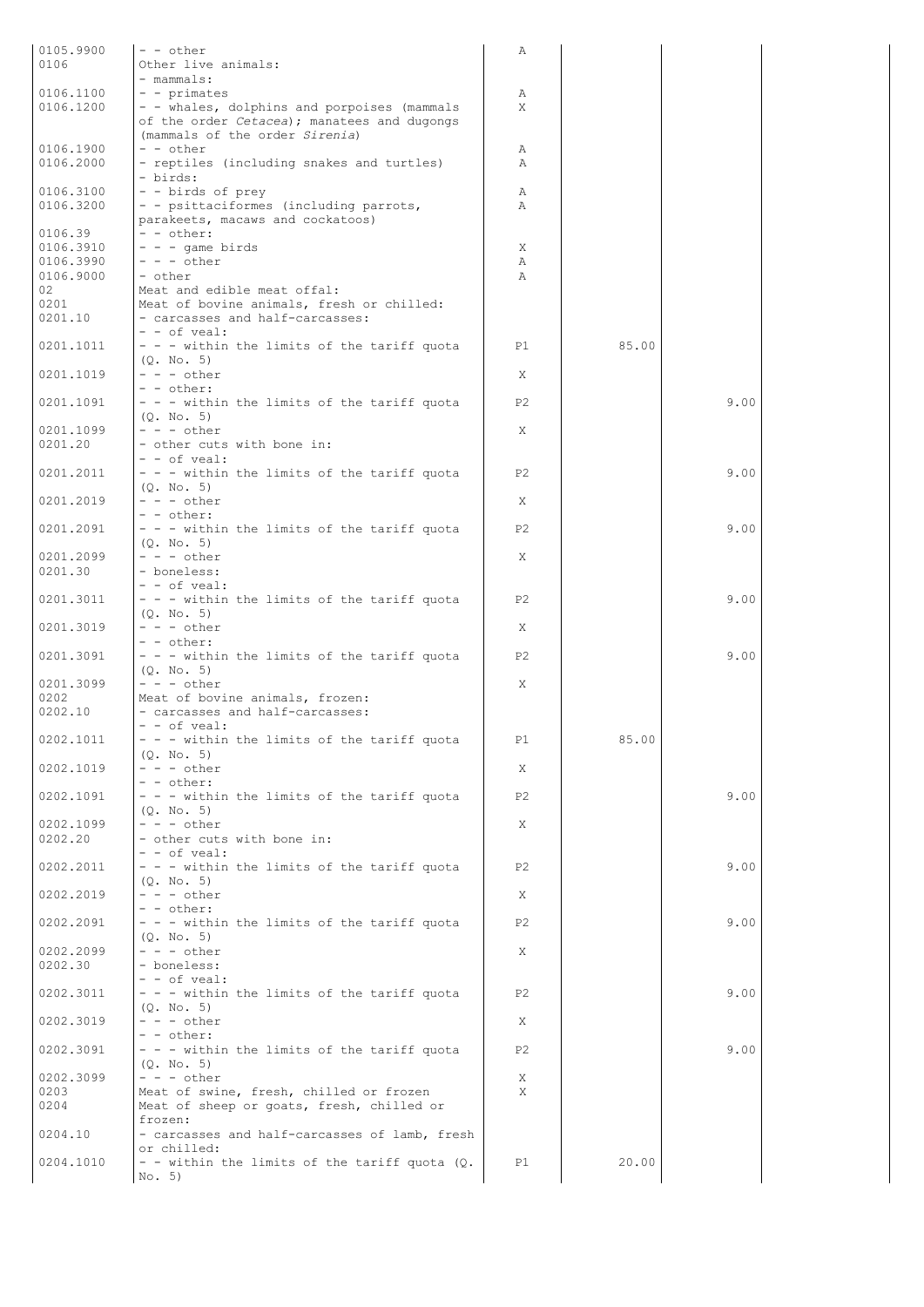| 0204.1090 | - - other                                       | X  |       |  |
|-----------|-------------------------------------------------|----|-------|--|
|           | - other meat of sheep, fresh or chilled:        |    |       |  |
| 0204.21   | - - carcasses and half-carcasses:               |    |       |  |
| 0204.2110 | $-$ - $-$ within the limits of the tariff quota | P1 | 20.00 |  |
|           |                                                 |    |       |  |
|           | (Q. No. 5)                                      |    |       |  |
| 0204.2190 | $- - -$ other                                   | X  |       |  |
| 0204.22   | - - other cuts with bone in:                    |    |       |  |
| 0204.2210 | - - - within the limits of the tariff quota     | P1 | 20.00 |  |
|           |                                                 |    |       |  |
|           | (Q. No. 5)                                      |    |       |  |
| 0204.2290 | $- - -$ other                                   | X  |       |  |
| 0204.23   | - - boneless:                                   |    |       |  |
|           |                                                 |    |       |  |
| 0204.2310 | - - - within the limits of the tariff quota     | P1 | 20.00 |  |
|           | (Q. No. 5)                                      |    |       |  |
| 0204.2390 | $- - -$ other                                   | X  |       |  |
|           |                                                 |    |       |  |
| 0204.30   | - carcasses and half-carcasses of lamb,         |    |       |  |
|           | frozen:                                         |    |       |  |
| 0204.3010 | - - within the limits of the tariff quota (Q.   | P1 | 20.00 |  |
|           |                                                 |    |       |  |
|           | No. 5)                                          |    |       |  |
| 0204.3090 | $- -$ other                                     | X  |       |  |
|           | - other meat of sheep, frozen:                  |    |       |  |
|           |                                                 |    |       |  |
| 0204.41   | - - carcasses and half-carcasses:               |    |       |  |
| 0204.4110 | - - - within the limits of the tariff quota     | P1 | 20.00 |  |
|           | (0, No, 5)                                      |    |       |  |
| 0204.4190 | $- - -$ other                                   | X  |       |  |
|           |                                                 |    |       |  |
| 0204.42   | - - other cuts with bone in:                    |    |       |  |
| 0204.4210 | - - - within the limits of the tariff quota     | P1 | 20.00 |  |
|           | (0, No, 5)                                      |    |       |  |
|           |                                                 |    |       |  |
| 0204.4290 | $- - -$ other                                   | X  |       |  |
| 0204.43   | - - boneless:                                   |    |       |  |
| 0204.4310 | - - - within the limits of the tariff quota     | P1 | 20.00 |  |
|           |                                                 |    |       |  |
|           | (0, No, 5)                                      |    |       |  |
| 0204.4390 | $- - -$ other                                   | X  |       |  |
| 0204.50   | - meat of goats:                                |    |       |  |
| 0204.5010 | - - within the limits of the tariff quota (Q.   | P1 | 40.00 |  |
|           |                                                 |    |       |  |
|           | No. 5)                                          |    |       |  |
| 0204.5090 | $- - other$                                     | X  |       |  |
| 0205      | Meat of horses, asses, mules or hinnies,        |    |       |  |
|           |                                                 |    |       |  |
|           | fresh, chilled or frozen:                       |    |       |  |
| 0205.0010 | - within the limits of the tariff quota (Q.     | P1 | 11.00 |  |
|           | No. 5)                                          |    |       |  |
|           | - other                                         | X  |       |  |
|           |                                                 |    |       |  |
| 0205.0090 |                                                 |    |       |  |
| 0206      | Edible offal of bovine animals, swine, sheep,   |    |       |  |
|           |                                                 |    |       |  |
|           | goats, horses, asses, mules or hinnies,         |    |       |  |
|           | fresh, chilled or frozen:                       |    |       |  |
| 0206.10   | - of bovine animals, fresh or chilled:          |    |       |  |
|           |                                                 |    |       |  |
|           | $-$ - tonques:                                  |    |       |  |
| 0206.1011 | - - - within the limits of the tariff quota     | Χ  |       |  |
|           | (Q. No. 5)                                      |    |       |  |
| 0206.1019 | $- - -$ other                                   | Χ  |       |  |
|           |                                                 |    |       |  |
|           | - - livers                                      |    |       |  |
| 0206.1021 | - - - within the limits of the tariff quota     | X  |       |  |
|           | (0, No, 5)                                      |    |       |  |
| 0206.1029 | $- - -$ other                                   | X  |       |  |
|           |                                                 |    |       |  |
|           | $- -$ other                                     |    |       |  |
| 0206.1091 | - - - within the limits of the tariff quota     | X  |       |  |
|           | (0, No, 5)                                      |    |       |  |
|           |                                                 | X  |       |  |
| 0206.1099 | $- - -$ other                                   |    |       |  |
|           | - of bovine animals, frozen                     |    |       |  |
| 0206.21   | - - tonques:                                    |    |       |  |
| 0206.2110 |                                                 | X  |       |  |
|           | - - - within the limits of the tariff quota     |    |       |  |
|           | (0, No, 5)                                      |    |       |  |
| 0206.2190 | $- - -$ other                                   | X  |       |  |
| 0206.22   | - - livers:                                     |    |       |  |
|           |                                                 |    |       |  |
| 0206.2210 | - - - within the limits of the tariff quota     | X  |       |  |
|           | (Q. No. 5)                                      |    |       |  |
| 0206.2290 | $- - -$ other                                   | X  |       |  |
| 0206.29   | - - other:                                      |    |       |  |
|           |                                                 |    |       |  |
| 0206.2910 | - - - within the limits of the tariff quota     | X  |       |  |
|           | (Q. No. 5)                                      |    |       |  |
| 0206.2990 | $- - -$ other                                   | X  |       |  |
|           |                                                 |    |       |  |
| 0206.30   | - of swine, fresh or chilled:                   |    |       |  |
| 0206.3010 | - - of wild boar                                | X  |       |  |
|           | - - other:                                      |    |       |  |
|           |                                                 |    |       |  |
| 0206.3091 | - - - within the limits of the tariff quota     | X  |       |  |
|           | (0, No, 5)                                      |    |       |  |
| 0206.3099 | $- - -$ other                                   | X  |       |  |
|           | - of swine, frozen:                             |    |       |  |
|           |                                                 |    |       |  |
| 0206.41   | $-$ - livers:                                   |    |       |  |
| 0206.4110 | $- - -$ of wild boar<br>$- - -$ other:          | Α  |       |  |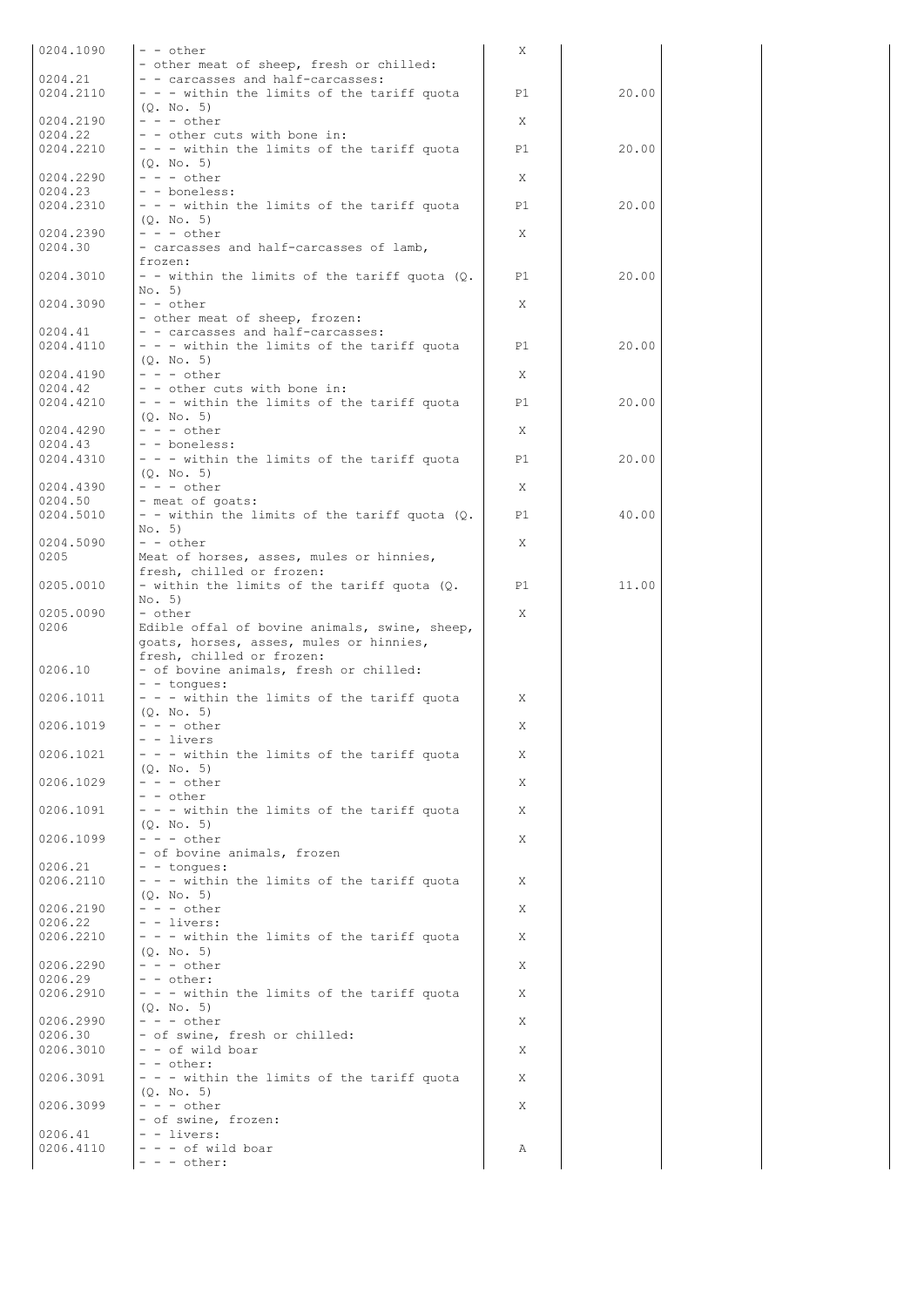| 0206.4191            | $- - -$ within the limits of the tariff quota                                                                                       | X              |       |  |
|----------------------|-------------------------------------------------------------------------------------------------------------------------------------|----------------|-------|--|
| 0206.4199            | (Q. No. 5)<br>$- - - -$ other                                                                                                       | X              |       |  |
| 0206.49<br>0206.4910 | - - other:<br>- - - of wild boar                                                                                                    |                |       |  |
|                      | $- - -$ other:                                                                                                                      | X              |       |  |
| 0206.4991            | - - - - within the limits of the tariff quota<br>(Q. No. 5)                                                                         | X              |       |  |
| 0206.4999            | $- - - -$ other                                                                                                                     | X              |       |  |
| 0206.80<br>0206.8010 | - other, fresh or chilled:<br>- - within the limits of the tariff quota (Q.                                                         | P <sub>2</sub> | 9.00  |  |
|                      | No. 5)                                                                                                                              |                |       |  |
| 0206.8090<br>0206.90 | - - other<br>- other, frozen:                                                                                                       | X              |       |  |
| 0206.9010            | - - within the limits of the tariff quota (Q.                                                                                       | P <sub>2</sub> | 10.00 |  |
| 0206.9090            | No. 5)<br>- - other                                                                                                                 | X              |       |  |
| 0207                 | Meat and edible offal, of the poultry of<br>heading 0105, fresh, chilled or frozen:<br>- of fowls of the species Gallus domesticus: |                |       |  |
| 0207.11<br>0207.1110 | - - not cut in pieces, fresh or chilled:<br>- - - within the limits of the tariff quota<br>(Q. No. 6)                               | X              |       |  |
| 0207.1190<br>0207.12 | $- - -$ other<br>- - not cut in pieces, frozen:                                                                                     | X              |       |  |
| 0207.1210            | - - - within the limits of the tariff quota                                                                                         | X              |       |  |
| 0207.1290            | (Q. No. 6)<br>$- - -$ other                                                                                                         | X              |       |  |
| 0207.13              | - - cuts and offal, fresh or chilled:                                                                                               |                |       |  |
| 0207.1311            | - - - breasts:<br>$- - -$ within the limits of the tariff quota                                                                     | X              |       |  |
| 0207.1319            | (Q. No. 6)<br>$- - - -$ other                                                                                                       | Χ              |       |  |
|                      | - - - other cuts and offal:                                                                                                         |                |       |  |
| 0207.1321            | $- - -$ within the limits of the tariff quota<br>(Q. No. 6)                                                                         | Χ              |       |  |
| 0207.1329<br>0207.14 | - - - - other<br>- - cuts and offal, frozen:                                                                                        | X              |       |  |
|                      | - - - breasts:                                                                                                                      |                |       |  |
| 0207.1481            | - - - - within the limits of the tariff quota<br>(Q. No. 6)                                                                         | X              |       |  |
| 0207.1489            | $- - - - \text{other}$                                                                                                              | Χ              |       |  |
| 0207.1491            | $- - -$ other:<br>- - - - within the limits of the tariff quota                                                                     | X              |       |  |
| 0207.1499            | (Q. No. 6)<br>$- - - -$ other                                                                                                       | X              |       |  |
|                      | - of turkeys:                                                                                                                       |                |       |  |
| 0207.24<br>0207.2410 | - - not cut in pieces, fresh or chilled:<br>- - - within the limits of the tariff quota<br>(Q. No. 6)                               | P <sub>2</sub> | 6.00  |  |
| 0207.2490            | $- - -$ other                                                                                                                       | Χ              |       |  |
| 0207.25<br>0207.2510 | - - not cut in pieces, frozen:<br>- - - within the limits of the tariff quota                                                       | P <sub>2</sub> | 6.00  |  |
| 0207.2590            | (Q. No. 6)<br>$- - -$ other                                                                                                         |                |       |  |
| 0207.26              | - - cuts and offal, fresh or chilled:                                                                                               | X              |       |  |
| 0207.2611            | - - - breasts:<br>- - - - within the limits of the tariff quota                                                                     | X              |       |  |
|                      | (Q. No. 6)                                                                                                                          |                |       |  |
| 0207.2619            | $- - - -$ other<br>- - - other cuts and offal:                                                                                      | X              |       |  |
| 0207.2621            | - - - - within the limits of the tariff quota<br>(0. No. 6)                                                                         | X              |       |  |
| 0207.2629            | $- - - -$ other                                                                                                                     | X              |       |  |
| 0207.27              | - - cuts and offal, frozen:<br>- - - breasts:                                                                                       |                |       |  |
| 0207.2781            | - - - - within the limits of the tariff quota                                                                                       | P2             | 15.00 |  |
| 0207.2789            | (0, No, 6)<br>$- - - - \circ \text{ther}$                                                                                           | X              |       |  |
| 0207.2791            | - - - other:<br>- - - - within the limits of the tariff quota                                                                       | P2             | 30.00 |  |
|                      | (Q. No. 6)                                                                                                                          |                |       |  |
| 0207.2799            | $- - - -$ other<br>- of ducks, geese or guinea fowls:                                                                               | X.             |       |  |
| 0207.32              | - - not cut in pieces, fresh or chilled:<br>$-  -$ ducks:                                                                           |                |       |  |
| 0207.3211            | - - - - within the limits of the tariff quota                                                                                       | P <sub>2</sub> | 6.00  |  |
| 0207.3219            | (0, No, 6)<br>$- - - -$ other                                                                                                       | X              |       |  |
|                      | - - - other:                                                                                                                        |                |       |  |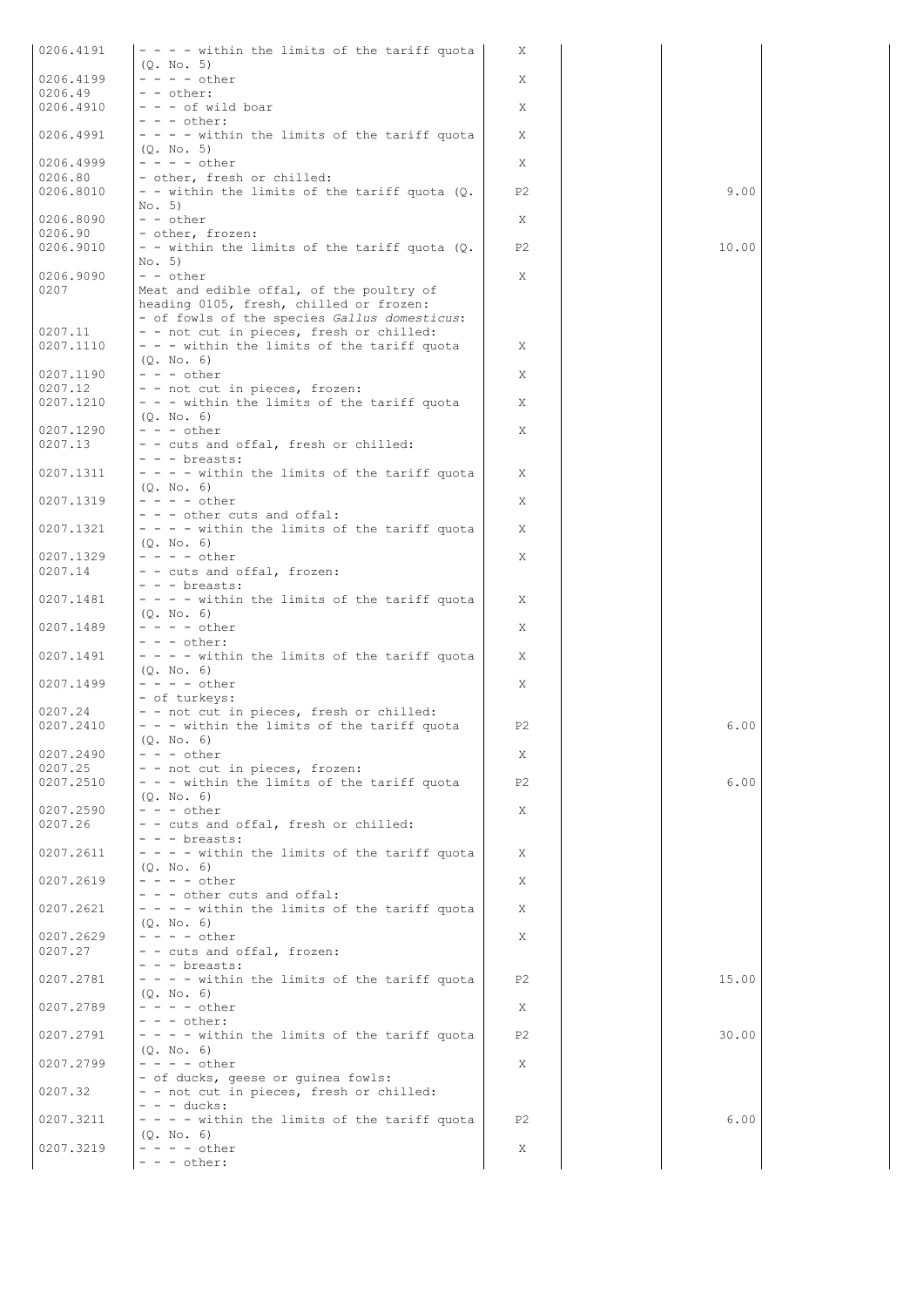| 0207.3291              | - - - - within the limits of the tariff quota                                           | P2             |       | 6.00  |
|------------------------|-----------------------------------------------------------------------------------------|----------------|-------|-------|
| 0207.3299              | (Q. No. 6)<br>$- - - -$ other                                                           | X              |       |       |
| 0207.33                | - - not cut in pieces, frozen:                                                          |                |       |       |
|                        | $- - -$ ducks:                                                                          |                |       |       |
| 0207.3311              | $- - -$ within the limits of the tariff quota                                           | P <sub>2</sub> |       | 15.00 |
| 0207.3319              | (0, No, 6)<br>$- - - -$ other                                                           | X              |       |       |
|                        | $- - -$ other:                                                                          |                |       |       |
| 0207.3391              | - - - - within the limits of the tariff quota                                           | X              |       |       |
| 0207.3399              | (0, No, 6)<br>$- - - -$ other                                                           | X              |       |       |
| 0207.3400              | - - fatty livers, fresh or chilled                                                      | P1             | 9.50  |       |
| 0207.35                | - - other, fresh or chilled                                                             | X              |       |       |
| 0207.36<br>0207.3610   | - - other, frozen:<br>- - - fatty livers                                                | P <sub>2</sub> |       | 36.33 |
|                        | $- - -$ other:                                                                          |                |       |       |
| 0207.3691              | - - - - within the limits of the tariff quota                                           | P2             |       | 15.00 |
|                        | (0, No, 6)                                                                              |                |       |       |
| 0207.3699<br>0208      | $- - - -$ other<br>Other meat and edible meat offal, fresh,                             | X              |       |       |
|                        | chilled or frozen:                                                                      |                |       |       |
| 0208.1000              | - of rabbit or hare                                                                     | P1             | 11.00 |       |
| 0208.3000<br>0208.4000 | - of primates<br>- of whales, dolphins and porpoises (mammals                           | Α<br>X.        |       |       |
|                        | of the order Cetacea); of manatees and                                                  |                |       |       |
|                        | dugongs (mammals of the order Sirenia)                                                  |                |       |       |
| 0208.5000<br>0208.90   | - of reptiles (including snakes and turtles)<br>- other                                 | X<br>X         |       |       |
| 0209                   | Pig fat free of lean meat, and poultry fat,                                             | X              |       |       |
|                        | not rendered or otherwise extracted, fresh,                                             |                |       |       |
|                        | chilled, frozen, salted, in brine, dried or                                             |                |       |       |
| 0210                   | smoked<br>Meat and edible meat offal, salted, in brine,                                 | X              |       |       |
|                        | dried or smoked; edible flours and meals of                                             |                |       |       |
|                        | meat or meat offal                                                                      |                |       |       |
| 03                     | Fish and crustaceans, molluscs and other<br>aquatic invertebrates                       | Α              |       |       |
| 04                     | Dairy produce; birds' eggs; natural honey;                                              |                |       |       |
|                        | edible products of animal origin, not                                                   |                |       |       |
| 0401                   | elsewhere specified or included:<br>Milk and cream, not concentrated nor                | X              |       |       |
|                        | containing added sugar or other sweetening                                              |                |       |       |
|                        | matter                                                                                  |                |       |       |
| 0402                   | Milk and cream, concentrated or containing<br>added sugar or other sweetening matter    | X              |       |       |
| 0403                   | Buttermilk, curdled milk and cream, yogurt,                                             | X              |       |       |
|                        | kephir and other fermented or acidified milk                                            |                |       |       |
|                        | and cream, whether or not concentrated or<br>containing added sugar or other sweetening |                |       |       |
|                        | matter or flavoured or containing added                                                 |                |       |       |
|                        | fruit, nuts or cocoa                                                                    |                |       |       |
| 0404                   | Whey, whether or not concentrated or<br>containing added sugar or other sweetening      | X              |       |       |
|                        | matter; products consisting of natural milk                                             |                |       |       |
|                        | constituents, whether or not containing added                                           |                |       |       |
|                        | sugar or other sweetening matter, not<br>elsewhere specified or included                |                |       |       |
| 0405                   | Butter and other fats and oils derived from                                             | X              |       |       |
|                        | milk; dairy spreads                                                                     |                |       |       |
| 0406<br>0407           | Cheese and curd<br>Birds' eggs, in shell, fresh, preserved or                           | X<br>X         |       |       |
|                        | cooked                                                                                  |                |       |       |
| 0408                   | Birds' eggs, not in shell, and egg yolks,                                               | X              |       |       |
|                        | fresh, dried, cooked by steaming or by<br>boiling in water, moulded, frozen or          |                |       |       |
|                        | otherwise preserved, whether or not                                                     |                |       |       |
|                        | containing added sugar or other sweetening                                              |                |       |       |
|                        | matter                                                                                  |                |       |       |
| 0409<br>0410           | Natural honey<br>Edible products of animal origin, not                                  | X<br>Α         |       |       |
|                        | elsewhere specified or included                                                         |                |       |       |
| 05                     | Products of animal origin, not elsewhere                                                |                |       |       |
| 0501                   | specified or included:<br>Human hair, unworked, whether or not washed                   | Α              |       |       |
|                        | or scoured; waste of human hair                                                         |                |       |       |
| 0502                   | Pigs', hogs' or boars' bristles and hair;                                               | Α              |       |       |
|                        | badger hair and other brush making hair;<br>waste of such bristles or hair              |                |       |       |
|                        |                                                                                         |                |       |       |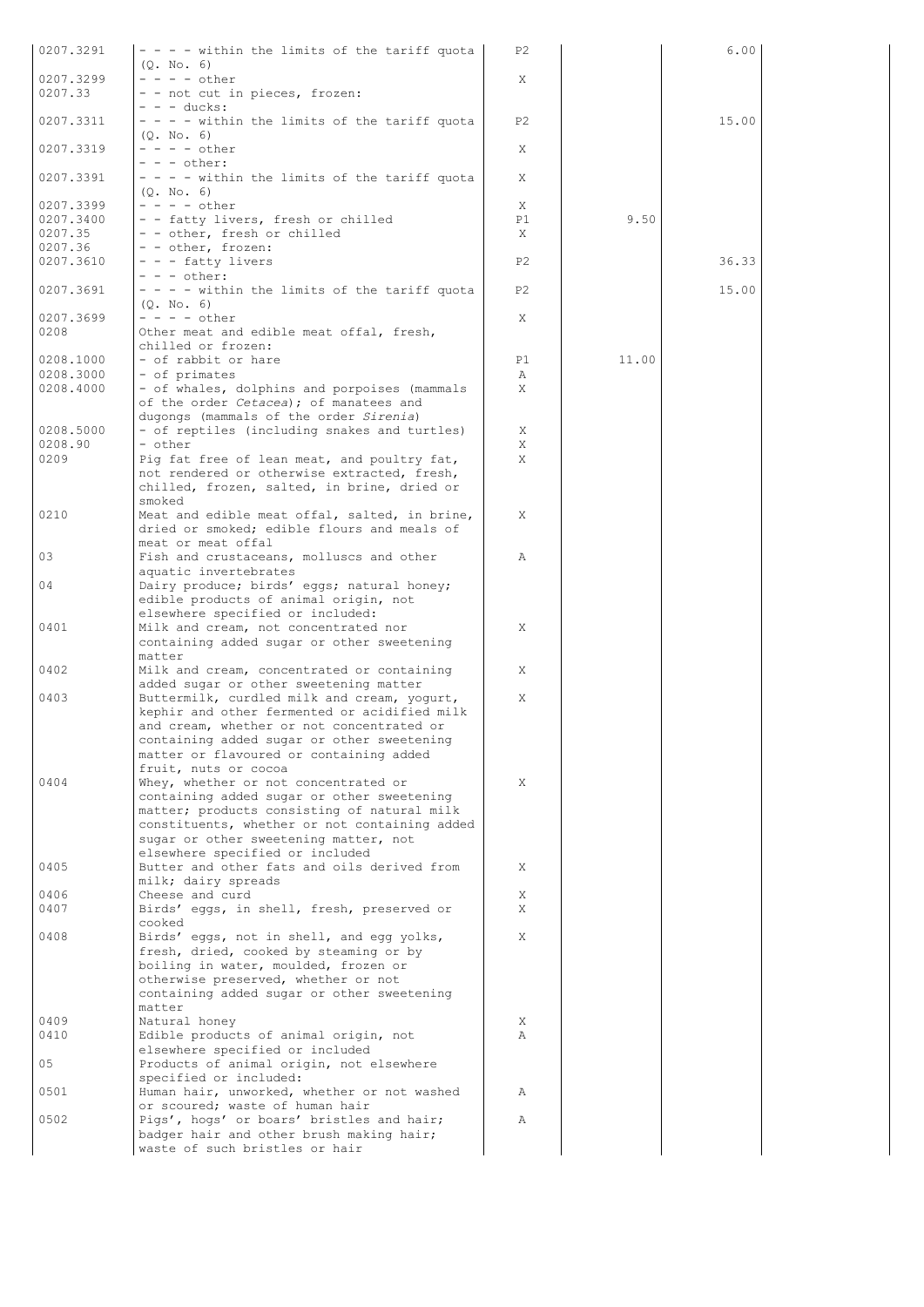| 0504                   | Guts, bladders and stomachs of animals (other<br>than fish), whole and pieces thereof, fresh,<br>chilled, frozen, salted, in brine, dried or<br>smoked:                                                                                                                                  |                |                           |                           |                                  |
|------------------------|------------------------------------------------------------------------------------------------------------------------------------------------------------------------------------------------------------------------------------------------------------------------------------------|----------------|---------------------------|---------------------------|----------------------------------|
| 0504.0010              | - rennet bags<br>- other stomachs of animals of headings 0101<br>to $0104$ ; tripe:                                                                                                                                                                                                      | Α              |                           |                           |                                  |
| 0504.0031              | - - for human consumption                                                                                                                                                                                                                                                                | X              |                           |                           |                                  |
| 0504.0039              | - - other                                                                                                                                                                                                                                                                                | P <sub>2</sub> |                           | 0.50                      |                                  |
| 0504.0090              | - other                                                                                                                                                                                                                                                                                  | $\mathbb{A}$   |                           |                           |                                  |
| 0505                   | Skins and other parts of birds, with their<br>feathers or down, feathers and parts of<br>feathers (whether or not with trimmed edges)<br>and down, not further worked<br>than cleaned, disinfected or treated for<br>preservation; powder and waste of feathers or<br>parts of feathers: |                |                           |                           |                                  |
| 0505.10                | - feathers of a kind used for stuffing; down                                                                                                                                                                                                                                             | Α              |                           |                           |                                  |
| 0505.90                | - other:                                                                                                                                                                                                                                                                                 |                |                           |                           |                                  |
|                        | - - powder and waste of feathers or parts of<br>feathers:                                                                                                                                                                                                                                |                |                           |                           |                                  |
| 0505.9011              | - - - for animal feeding                                                                                                                                                                                                                                                                 | X              |                           |                           |                                  |
| 0505.9019              | $- - -$ other                                                                                                                                                                                                                                                                            | Α              |                           |                           |                                  |
| 0505.9090              | - - other                                                                                                                                                                                                                                                                                | Α              |                           |                           |                                  |
| 0506                   | Bones and horn-cores, unworked, defatted,<br>simply prepared (but not cut to shape),<br>treated with acid or degelatinised; powder                                                                                                                                                       | Α              |                           |                           |                                  |
|                        | and waste of these products                                                                                                                                                                                                                                                              |                |                           |                           |                                  |
| 0507                   | Ivory, tortoise-shell, whalebone and<br>whalebone hair, horns, antlers, hooves,<br>nails, claws and beaks, unworked or simply<br>prepared but not cut to shape; powder and                                                                                                               | Α              |                           |                           |                                  |
|                        | waste of these products                                                                                                                                                                                                                                                                  |                |                           |                           |                                  |
| 0508                   | Coral and similar materials, unworked or<br>simply prepared but not otherwise worked;<br>shells of molluscs, crustaceans or                                                                                                                                                              |                |                           |                           |                                  |
|                        | echinoderms and cuttle-bone, unworked or<br>simply prepared but not cut to shape, powder                                                                                                                                                                                                 |                |                           |                           |                                  |
| 0508.0010              | and waste thereof:<br>- crushed shells; shell powder and waste<br>- other                                                                                                                                                                                                                | Α              |                           |                           |                                  |
| 0508.0091              | - - shrimp or prawn shells, whether or not<br>ground, for animal feeding                                                                                                                                                                                                                 | X              |                           |                           |                                  |
| 0508.0099              | $- -$ other                                                                                                                                                                                                                                                                              | Α              |                           |                           |                                  |
| 0510                   | Ambergris, castoreum, civet and musk;<br>cantharides; bile, whether or not dried;<br>glands and other animal products used in the                                                                                                                                                        | $\mathbb{A}$   |                           |                           |                                  |
|                        | preparation of pharmaceutical products,<br>fresh, chilled, frozen or otherwise<br>provisionally preserved                                                                                                                                                                                |                |                           |                           |                                  |
| 0511                   | Animal products not elsewhere specified or<br>included; dead animals of Chapter 1 or 3,<br>unfit for human consumption:                                                                                                                                                                  |                | per appli-<br>cation unit | per appli-<br>cation unit |                                  |
| 0511.10                | - bovine semen:                                                                                                                                                                                                                                                                          |                |                           |                           |                                  |
| 0511.1010              | - - within the limits of the tariff quota $(Q.$                                                                                                                                                                                                                                          | Α              |                           |                           |                                  |
|                        | No. 12)                                                                                                                                                                                                                                                                                  |                |                           |                           |                                  |
| 0511.1090              | - - other<br>- other:                                                                                                                                                                                                                                                                    | X              |                           |                           |                                  |
| 0511.91                | - - products of fish or crustaceans, molluscs<br>or other aquatic invertebrates; dead animals                                                                                                                                                                                            |                | per 100 kg<br>gross       | per 100 kg<br>gross       |                                  |
| 0511.9110              | of Chapter 3:<br>- - - small fish (other than fresh, salted or<br>frozen), crustaceans and molluscs, whether or                                                                                                                                                                          | X              |                           |                           |                                  |
| ex0511.9190            | not ground, for animal feeding<br>$- - -$ other                                                                                                                                                                                                                                          | Α              |                           |                           | other than for<br>animal feeding |
| 0511.99                | - - other:<br>- - - for animal feeding:                                                                                                                                                                                                                                                  |                |                           |                           |                                  |
| 0511.9911              | $- - -$ animal blood                                                                                                                                                                                                                                                                     | X              |                           |                           |                                  |
| 0511.9919              | $- - - -$ other                                                                                                                                                                                                                                                                          | X              |                           |                           |                                  |
| 0511.9980              | $- - -$ other                                                                                                                                                                                                                                                                            | $\mathbb{A}$   |                           |                           |                                  |
| 06                     | Live trees and other plants; bulbs, roots and<br>the like; cut flowers and ornamental foliage:                                                                                                                                                                                           |                |                           |                           |                                  |
| 0601                   | Bulbs, tubers, tuberous roots, corms, crowns<br>and rhizomes, dormant, in growth or in<br>flower; chicory plants and roots other than<br>roots of heading 1212:                                                                                                                          |                |                           |                           |                                  |
| 0601.10                | - bulbs, tubers, tuberous roots, corms,<br>crowns and rhizomes, dormant:                                                                                                                                                                                                                 |                |                           |                           |                                  |
| 0601.1010<br>0601.1090 | - - tulips<br>- - other                                                                                                                                                                                                                                                                  | P2<br>Α        |                           | 17.00                     |                                  |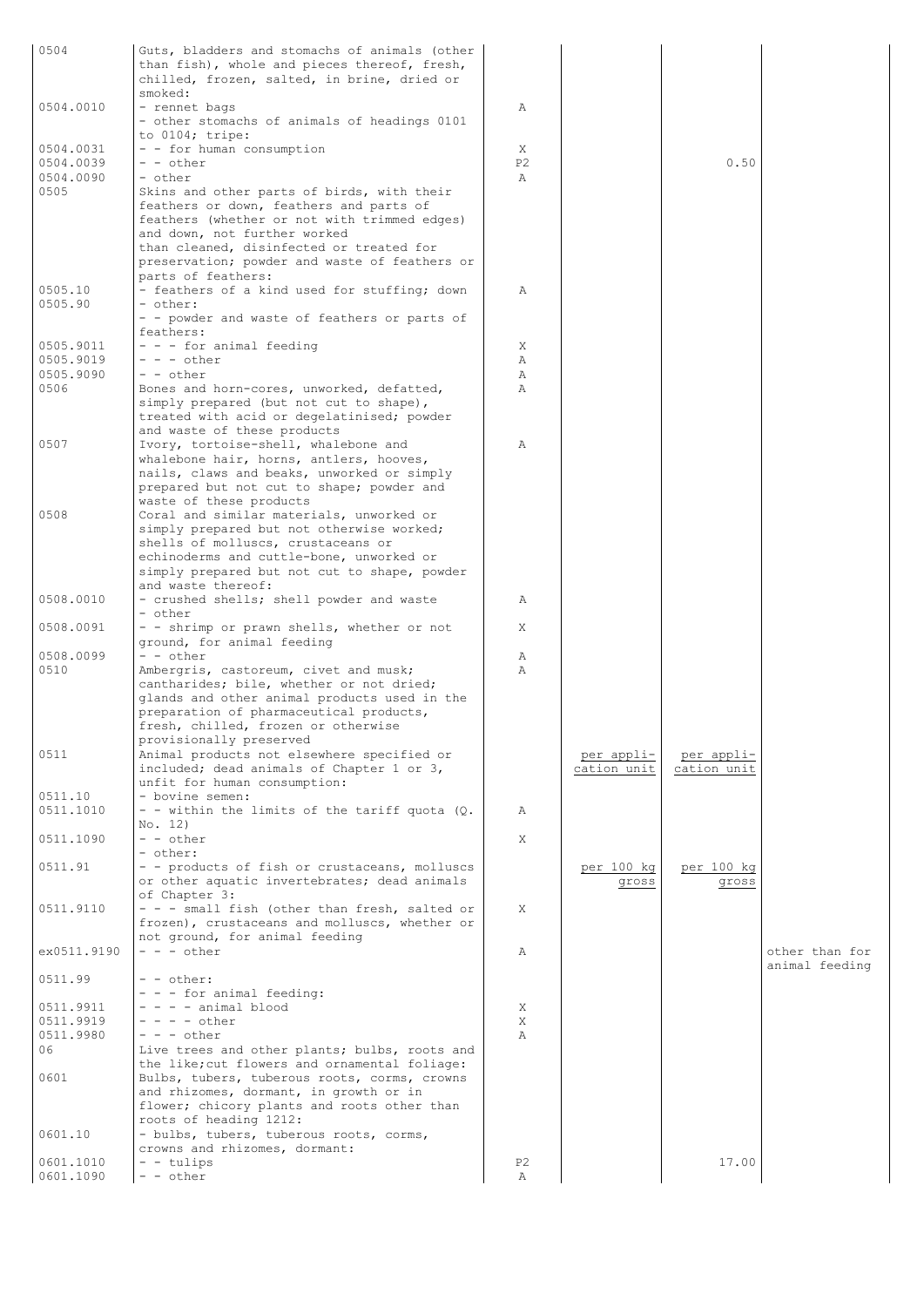| 0601.20                  | - bulbs, tubers, tuberous roots, corms,                                   |                |      |                            |
|--------------------------|---------------------------------------------------------------------------|----------------|------|----------------------------|
|                          | crowns and rhizomes, in growth or in flower;<br>chicory plants and roots: |                |      |                            |
| 0601.2010                | - - chicory plants                                                        | P <sub>2</sub> | 1.40 |                            |
| 0601.2020                | - - with earth ball, in tubs or pots, other                               | $\mathbb{A}$   |      |                            |
|                          | than tulips and chicory plants<br>$- -$ other:                            |                |      |                            |
| 0601.2091                | $- - -$ in bud or in flower                                               | Α              |      |                            |
| 0601.2099                | $- - -$ other                                                             | Α              |      |                            |
| 0602                     | Other live plants (including their roots),                                |                |      |                            |
| 0602.1000                | cuttings and slips; mushroom spawn:<br>- unrooted cuttings and slips      | $\mathbb{A}$   |      |                            |
| 0602.20                  | - trees, shrubs and bushes, grafted or not,                               |                |      |                            |
|                          | of kinds which bear edible fruit or nuts:                                 |                |      |                            |
|                          | - - plants (grown from seeds or scions):                                  |                |      |                            |
|                          | - - - stock of pome-fruit trees for grafting:<br>$- - -$ qrafted:         |                |      |                            |
| ex0602.2011              | $- - - -$ with bare roots                                                 | Α              |      | for ornamental             |
|                          |                                                                           |                |      | purposes                   |
|                          |                                                                           |                |      | ('Bonsai')                 |
|                          | $ex0602.2019$ - - - - - other                                             | Α              |      | for ornamental<br>purposes |
|                          |                                                                           |                |      | ('Bonsai')                 |
|                          | $- - - -$ other:                                                          |                |      |                            |
| ex0602.2021              | $- - - -$ with bare roots                                                 | Α              |      | for ornamental             |
|                          |                                                                           |                |      | purposes<br>('Bonsai')     |
| ex0602.2029              | $\vert - - - - - \right)$                                                 | Α              |      | for ornamental             |
|                          |                                                                           |                |      | purposes                   |
|                          | - - - stock of stone-fruit trees for                                      |                |      | ('Bonsai')                 |
|                          | qrafting:                                                                 |                |      |                            |
|                          | $- - -$ qrafted:                                                          |                |      |                            |
| ex0602.2031              | $- - - -$ with bare roots                                                 | Α              |      | for ornamental             |
|                          |                                                                           |                |      | purposes<br>('Bonsai')     |
| ex0602.2039              | $ - - - - - \text{other}$                                                 | Α              |      | for ornamental             |
|                          |                                                                           |                |      | purposes                   |
|                          |                                                                           |                |      | ('Bonsai')                 |
| 0602.2041                | $- - - -$ other:<br>$- - - -$ with bare roots                             | Α              |      |                            |
| 0602.2049                | $- - - - -$ other                                                         | Α              |      |                            |
|                          | $- - - \text{other:}$                                                     |                |      |                            |
| 0602.2051<br>ex0602.2059 | $- - -$ with bare roots<br>$- - - -$ other                                | Α<br>Α         |      | for ornamental             |
|                          |                                                                           |                |      | purposes                   |
|                          |                                                                           |                |      | ('Bonsai')                 |
|                          | - - other:                                                                |                |      |                            |
| ex0602.2071              | - - - with bare roots:<br>$- - - -$ of pome-fruit trees                   | А              |      | for ornamental             |
|                          |                                                                           |                |      | purposes                   |
|                          |                                                                           |                |      | ('Bonsai')                 |
| ex0602.2072              | $\vert - - - \vert$ of stone-fruit trees                                  | Α              |      | for ornamental<br>purposes |
|                          |                                                                           |                |      | ('Bonsai')                 |
| 0602.2079                | $- - - -$ other                                                           | Α              |      |                            |
|                          | $- - -$ other:                                                            |                |      |                            |
| ex0602.2081              | $- - - -$ of pome-fruit trees                                             | Α              |      | for ornamental<br>purposes |
|                          |                                                                           |                |      | ('Bonsai')                 |
| ex0602.2082              | $ - - - -$ of stone-fruit trees                                           | Α              |      | for ornamental             |
|                          |                                                                           |                |      | purposes<br>('Bonsai')     |
| 0602.2089                | $- - - -$ other                                                           | Α              |      |                            |
| 0602.3000                | - rhododendrons and azaleas, grafted or not                               | $\mathbb{A}$   |      |                            |
| 0602.40                  | - roses, grafted or not:                                                  |                |      |                            |
| ex0602.4010              | - - rose wildstock and wild standard roses                                | $\mathbb{A}$   |      | for ornamental<br>purposes |
|                          |                                                                           |                |      | ('Bonsai')                 |
|                          | - - other:                                                                |                |      |                            |
| ex0602.4091              | $- - -$ with bare roots                                                   | Α              |      | for ornamental<br>purposes |
|                          |                                                                           |                |      | ('Bonsai')                 |
| ex0602.4099              | $- - -$ other                                                             | Α              |      | for ornamental             |
|                          |                                                                           |                |      | purposes                   |
| 0602.90                  | - other:                                                                  |                |      | ('Bonsai')                 |
|                          | - - seedlings or scions of useful plants;                                 |                |      |                            |
|                          | mushroom spawn:                                                           |                |      |                            |
| 0602.9011                | - - - vegetable seedlings and scions and turf<br>in rolls                 | P <sub>2</sub> | 1.40 |                            |
|                          |                                                                           |                |      |                            |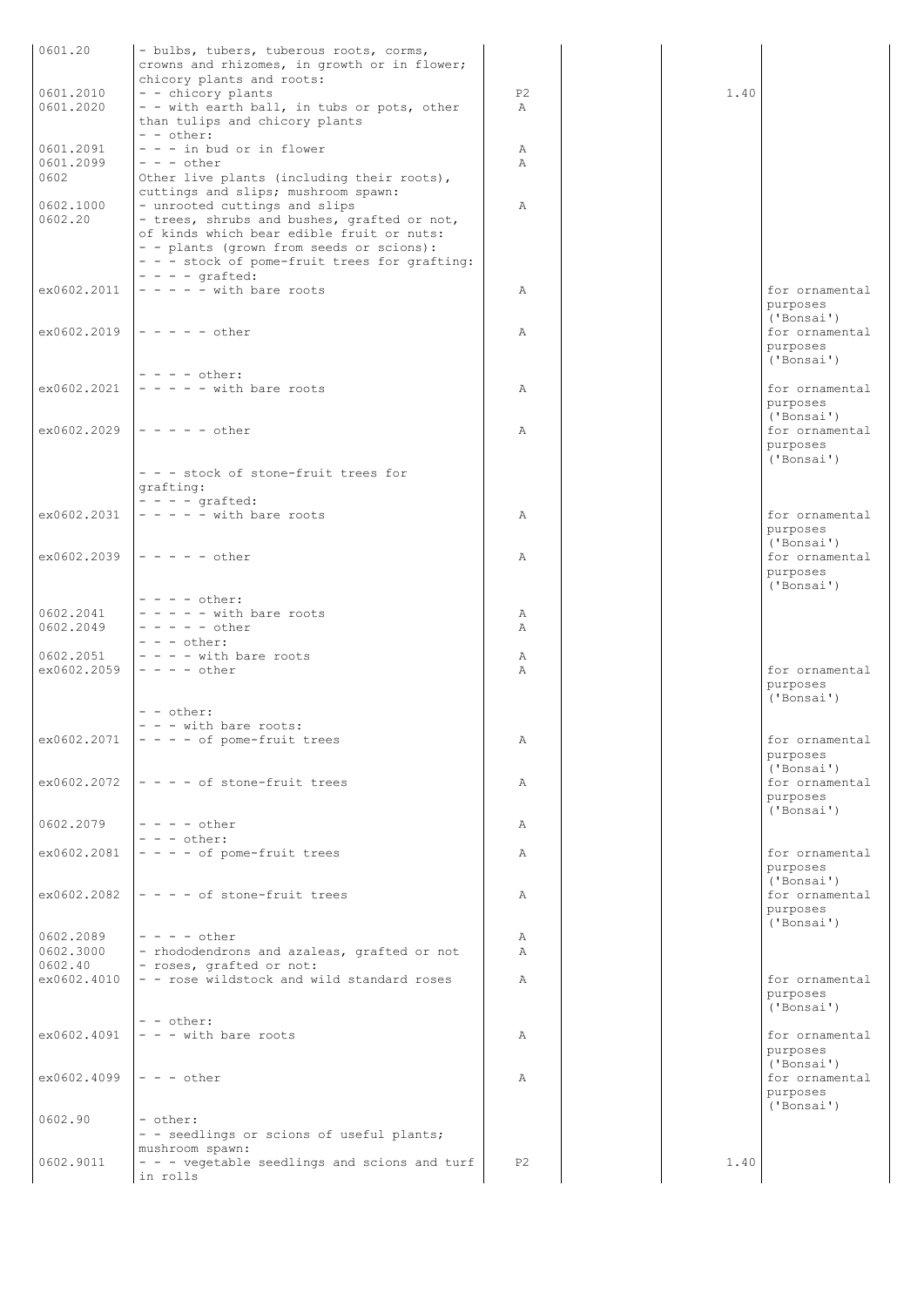| 0602.9012<br>0602.9019 | - - - mushroom spawn<br>$- - -$ other                                                                                       | P <sub>2</sub><br>P <sub>2</sub> |       | 0.20<br>5.20 |                                          |
|------------------------|-----------------------------------------------------------------------------------------------------------------------------|----------------------------------|-------|--------------|------------------------------------------|
| ex0602.9091            | - - other:<br>$- - -$ with bare roots                                                                                       | Α                                |       |              | for ornamental<br>purposes               |
| ex0602.9099            | $- - -$ other                                                                                                               | Α                                |       |              | ('Bonsai')<br>for ornamental<br>purposes |
| 0603                   | Cut flowers and flower buds of a kind<br>suitable for bouquets or for ornamental<br>purposes, fresh, dried, dyed, bleached, |                                  |       |              | ('Bonsai')                               |
| 0603.11                | impregnated or otherwise prepared:<br>- fresh:<br>$-$ - roses:                                                              |                                  |       |              |                                          |
| 0603.1110              | $- -$ - from May 1 to October 25:<br>$- - -$ within the limits of the tariff quota<br>(0. No. 13)                           | Α                                |       |              |                                          |
| 0603.1120              | $- - - -$ other                                                                                                             | X                                |       |              |                                          |
| 0603.1130<br>0603.12   | - - - from October 26 to April 30<br>- - carnations:                                                                        | Α                                |       |              |                                          |
| 0603.1210              | $- - -$ from May 1 to October 25:<br>- - - - within the limits of the tariff quota<br>(Q. No. 13)                           | Α                                |       |              |                                          |
| 0603.1220              | $- - - -$ other                                                                                                             | X                                |       |              |                                          |
| 0603.1230              | - - - from October 26 to April 30                                                                                           | X                                |       |              |                                          |
| 0603.13                | - - orchids:                                                                                                                |                                  |       |              |                                          |
| 0603.1310              | $- - -$ from May 1 to October 25:<br>- - - - within the limits of the tariff quota<br>(0. No. 13)                           | P1                               | 20.00 |              |                                          |
| 0603.1320              | $- - - -$ other                                                                                                             | X                                |       |              |                                          |
| 0603.1330              | - - - from October 26 to April 30                                                                                           | X                                |       |              |                                          |
| 0603.14                | - - chrysanthemums:<br>- - - from May 1 to October 25:                                                                      |                                  |       |              |                                          |
| 0603.1410              | - - - - within the limits of the tariff quota<br>(Q. No. 13)                                                                | P1                               | 20.00 |              |                                          |
| 0603.1420              | $- - - -$ other                                                                                                             | X                                |       |              |                                          |
| 0603.1430<br>0603.19   | - - - from October 26 to April 30<br>- - other:                                                                             | X                                |       |              |                                          |
|                        | - - - from May 1 to October 25:<br>- - - - within the limits of the tariff quota                                            |                                  |       |              |                                          |
|                        | $(Q. No. 13)$ :                                                                                                             |                                  |       |              |                                          |
| 0603.1911              | - - - - - of ligneous plants<br>$- - - - - \text{other}$                                                                    | P1                               | 20.00 |              |                                          |
| 0603.1919              | $- - - -$ other:                                                                                                            | P1                               | 20.00 |              |                                          |
| 0603.1921              | $- - - - -$ of ligneous plants                                                                                              | X                                |       |              |                                          |
| 0603.1929              | $- - - - -$ other                                                                                                           | X                                |       |              |                                          |
| 0603.1930              | - - - from October 26 to April 30:<br>$- - - -$ tulips                                                                      | Χ                                |       |              |                                          |
|                        | - - - - other:                                                                                                              |                                  |       |              |                                          |
| 0603.1931              | - - - - - of ligneous plants                                                                                                | Χ                                |       |              |                                          |
| 0603.1939<br>0603.90   | $- - - - -$ other<br>- other:                                                                                               | X                                |       |              |                                          |
| 0603.9010              | - - dried, natural                                                                                                          | Α                                |       |              |                                          |
| 0603.9090              | - - other (bleached, dyed, impregnated, etc.)                                                                               | $\mathbb{A}$                     |       |              |                                          |
| 0604                   | Foliage, branches and other parts of plants,                                                                                |                                  |       |              |                                          |
|                        | without flowers or flower buds, and grasses,<br>mosses and lichens, being goods of a kind                                   |                                  |       |              |                                          |
|                        | suitable for bouquets or for ornamental                                                                                     |                                  |       |              |                                          |
|                        | purposes, fresh, dried, dyed, bleached,                                                                                     |                                  |       |              |                                          |
| 0604.10                | impregnated or otherwise prepared:<br>- mosses and lichens                                                                  | Α                                |       |              |                                          |
|                        | - other:                                                                                                                    |                                  |       |              |                                          |
| 0604.91                | - - fresh:                                                                                                                  |                                  |       |              |                                          |
|                        | - - - of ligneous plants:                                                                                                   |                                  |       |              |                                          |
| 0604.9111<br>0604.9119 | - - - - Christmas trees and conifer branches<br>$- - - -$ other                                                             | Α<br>P <sub>2</sub>              |       | 5.00         |                                          |
| 0604.9190              | $- - -$ other                                                                                                               | Α                                |       |              |                                          |
| 0604.99                | $- -$ other:                                                                                                                |                                  |       |              |                                          |
| 0604.9910              | - - - not further prepared than dried                                                                                       | Α                                |       |              |                                          |
| 0604.9990              | - - - other (bleached, dyed, impregnated,<br>$etc.$ )                                                                       | $\mathbb{A}$                     |       |              |                                          |
| 07                     | Edible vegetables and certain roots and                                                                                     |                                  |       |              |                                          |
|                        | tubers:                                                                                                                     |                                  |       |              |                                          |
| 0701                   | Potatoes, fresh or chilled:                                                                                                 |                                  |       |              |                                          |
| 0701.10<br>0701.1010   | - seed:<br>- - within the limits of the tariff quota (Q.                                                                    | P <sub>2</sub>                   |       | 1.40         |                                          |
|                        | No. 14)                                                                                                                     |                                  |       |              |                                          |
| 0701.1090              | - - other                                                                                                                   | X                                |       |              |                                          |
| 0701.90                | - other                                                                                                                     | Χ                                |       |              |                                          |
| 0702                   | Tomatoes, fresh or chilled:                                                                                                 |                                  |       |              |                                          |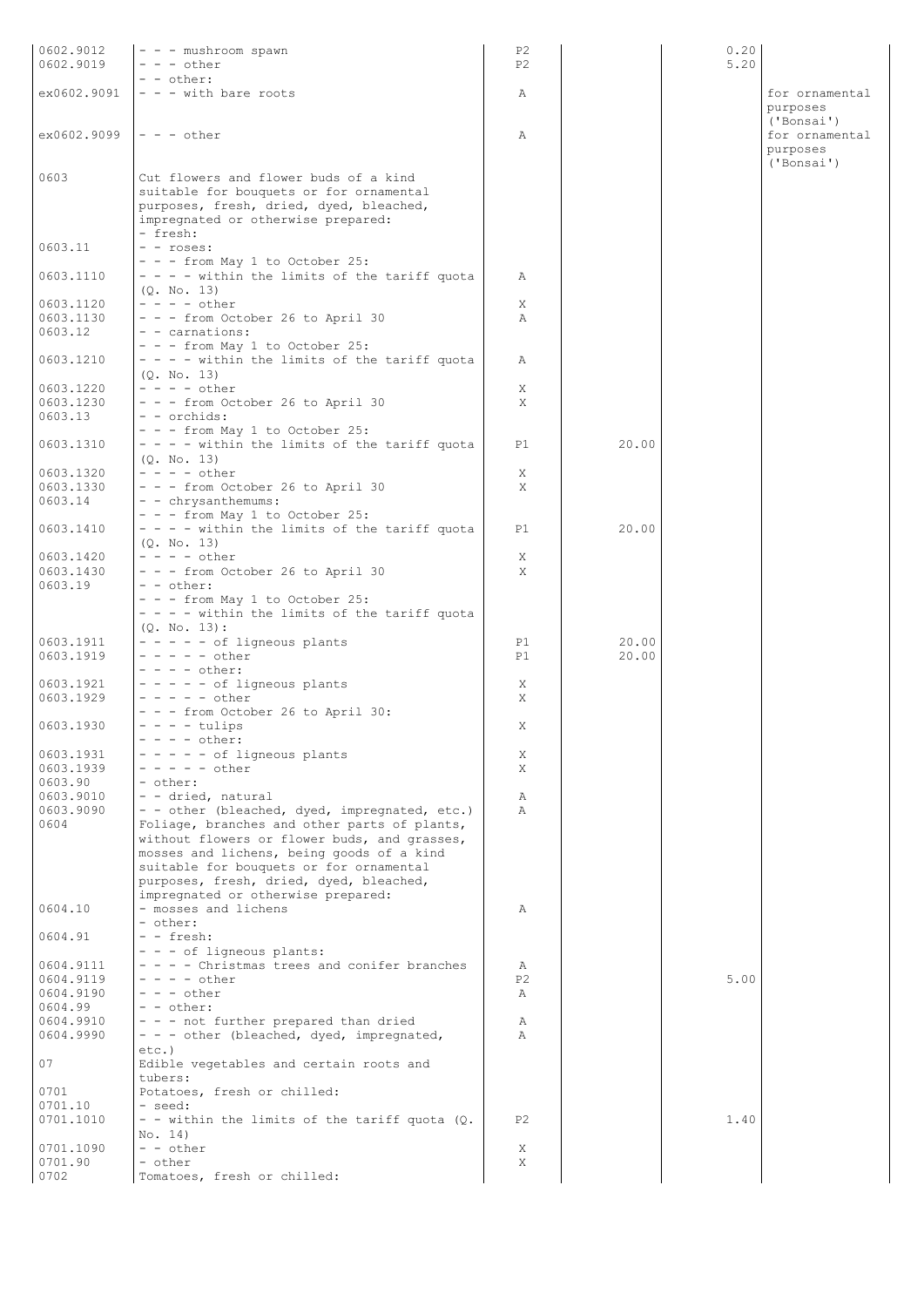|                      | - cherry tomatoes:                                                                    |   |
|----------------------|---------------------------------------------------------------------------------------|---|
| 0702.0010            | - - from October 21 to April 30                                                       | Α |
|                      | - - from May 1 to October 20:                                                         |   |
| 0702.0011            | - - - within the limits of the tariff quota<br>(0, No, 15)                            | X |
| 0702.0019            | $- - -$ other                                                                         | X |
|                      | - Peretti tomatoes (plum tomatoes):                                                   |   |
| 0702.0020            | - - from October 21 to April 30<br>- - from May 1 to October 20:                      | Α |
| 0702.0021            | - - - within the limits of the tariff quota                                           | X |
|                      | (Q. No. 15)<br>$- - -$ other                                                          |   |
| 0702.0029            | - other tomatoes of a diameter of 80 mm or                                            | X |
|                      | more (beef tomatoes):                                                                 |   |
| 0702.0030            | - - from October 21 to April 30<br>- - from May 1 to October 20:                      | Α |
| 0702.0031            | - - - within the limits of the tariff quota                                           | Χ |
|                      | (0. No. 15)                                                                           |   |
| 0702.0039            | $- - -$ other<br>- other:                                                             | X |
| 0702.0090            | - - from October 21 to April 30                                                       | Α |
| 0702.0091            | - - from May 1 to October 20:                                                         |   |
|                      | - - - within the limits of the tariff quota<br>(Q. No. 15)                            | Χ |
| 0702.0099            | $- - -$ other                                                                         | X |
| 0703                 | Onions, shallots, garlic, leeks and other<br>alliaceous vegetables, fresh or chilled: |   |
| 0703.10              | - onions and shallots:                                                                |   |
|                      | - - onion sets:                                                                       |   |
| 0703.1011            | - - - from May 1 to June 30<br>- - - from July 1 to April 30:                         | Α |
| 0703.1013            | - - - - within the limits of the tariff quota                                         | Α |
|                      | (0, No, 15)                                                                           |   |
| 0703.1019            | $- - - - \text{other}$<br>- - other onions and shallots:                              | Χ |
|                      | - - - spring onions:                                                                  |   |
| 0703.1020            | - - - - from October 31 to March 31<br>$- - -$ from April 1 to October 30:            | Α |
| 0703.1021            | - - - - - within the limits of the tariff                                             | Α |
|                      | quota (Q. No. 15)                                                                     |   |
| 0703.1029            | - - - - - other<br>- - - flat white onions of a diameter not                          | Χ |
|                      | exceeding 35 mm:                                                                      |   |
| 0703.1030            | $- - -$ from October 31 to March 31                                                   | Α |
| 0703.1031            | $- - -$ from April 1 to October 30:<br>- - - - - within the limits of the tariff      | Α |
|                      | quota (Q. No. 15)                                                                     |   |
| 0703.1039            | $- - - - -$ other<br>$- - -$ wild onions:                                             | Χ |
| 0703.1040            | $- - -$ from May 16 to May 29                                                         | Α |
|                      | - - - - from May 30 to May 15:                                                        |   |
| 0703.1041            | - - - - - within the limits of the tariff<br>quota (Q. No. 15)                        | Α |
| 0703.1049            | - - - - - other                                                                       | X |
|                      | - - - other onions of a diameter of 70 mm or<br>more:                                 |   |
| 0703.1050            | $- - -$ from May 16 to May 29                                                         | Α |
|                      | - - - - from May 30 to May 15:                                                        |   |
| 0703.1051            | - - - - - within the limits of the tariff<br>quota (Q. No. 15)                        | Α |
| 0703.1059            | $- - - - -$ other                                                                     | Χ |
|                      | - - - onions of a diameter of less than 70<br>mm, red or white, other than those of   |   |
|                      | subheadings 0703.1030/1039:                                                           |   |
| 0703.1060            | $- - -$ from May 16 to May 29                                                         | Α |
| 0703.1061            | $- - -$ from May 30 to May 15:<br>- - - - - within the limits of the tariff           | Α |
|                      | quota (Q. No. 15)                                                                     |   |
| 0703.1069            | $- - - - - other$<br>- - - other onions:                                              | Χ |
| 0703.1070            | $- - -$ from May 16 to May 29                                                         | Α |
|                      | - - - - from May 30 to May 15:                                                        |   |
| 0703.1071            | - - - - - within the limits of the tariff<br>quota (Q. No. 15)                        | Α |
| 0703.1079            | $- - - - -$ other                                                                     | Χ |
| 0703.1080            | $- - -$ shallots                                                                      | Α |
| 0703.2000<br>0703.90 | - garlic<br>- leeks and other alliaceous vegetables:                                  | Α |
|                      | - - long-tailed leeks (with a maximum of 1/6                                          |   |
|                      | of the tail green; if cut, white only), for<br>packing in small capacity containers:  |   |
|                      |                                                                                       |   |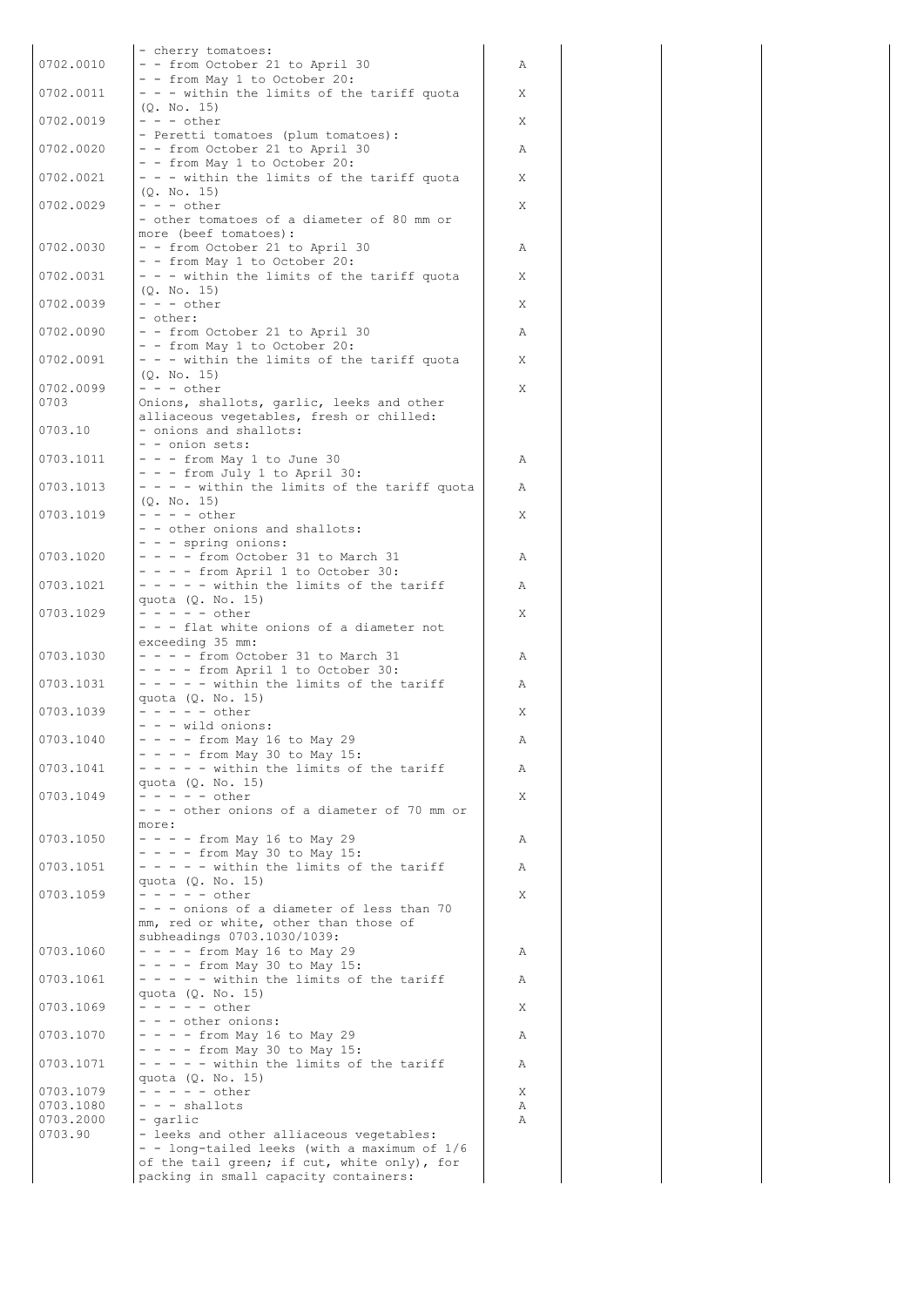| 0703.9010 |                                                                                     |    |      |  |
|-----------|-------------------------------------------------------------------------------------|----|------|--|
|           | - - - from February 16 to the end of February                                       | P1 | 5.00 |  |
| 0703.9011 | - - - from March 1 to February 15:<br>- - - - within the limits of the tariff quota | P1 | 5.00 |  |
|           | (Q. No. 15)                                                                         |    |      |  |
| 0703.9019 | $- - - - \text{other}$                                                              | X  |      |  |
|           | - - other leeks:                                                                    |    |      |  |
| 0703.9020 | - - - from February 16 to the end of February                                       | P1 | 5.00 |  |
| 0703.9021 | - - - from March 1 to February 15:<br>- - - - within the limits of the tariff quota | P1 | 5.00 |  |
|           | (0, No, 15)                                                                         |    |      |  |
| 0703.9029 | $- - - -$ other                                                                     | X  |      |  |
| 0703.9090 | - - other                                                                           | P1 | 5.00 |  |
| 0704      | Cabbages, cauliflowers, kohlrabi, kale and                                          |    |      |  |
|           | similar edible brassicas, fresh or chilled:                                         |    |      |  |
| 0704.10   | - cauliflowers and headed broccoli:<br>$-$ - cimone:                                |    |      |  |
| 0704.1010 | - - - from 1 December to 30 April                                                   | Α  |      |  |
|           | - - - from May 1 to November 30:                                                    |    |      |  |
| 0704.1011 | - - - - within the limits of the tariff quota                                       | Α  |      |  |
|           | (Q. No. 15)                                                                         |    |      |  |
| 0704.1019 | $- - - -$ other                                                                     | X  |      |  |
| 0704.1020 | - - romanesco:<br>- - - from 1 December to 30 April                                 |    |      |  |
|           | - - - from May 1 to November 30:                                                    | Α  |      |  |
| 0704.1021 | - - - - within the limits of the tariff quota                                       | Α  |      |  |
|           | (0. No. 15)                                                                         |    |      |  |
| 0704.1029 | $- - - -$ other                                                                     | Χ  |      |  |
|           | - - other:                                                                          |    |      |  |
| 0704.1090 | - - - from 1 December to 30 April                                                   | Α  |      |  |
| 0704.1091 | - - - from May 1 to November 30:<br>- - - - within the limits of the tariff quota   | Α  |      |  |
|           | (0. No. 15)                                                                         |    |      |  |
| 0704.1099 | $- - - -$ other                                                                     | X  |      |  |
| 0704.20   | - Brussels sprouts:                                                                 |    |      |  |
| 0704.2010 | - - from February 1 to August 31                                                    | P1 | 5.00 |  |
| 0704.2011 | - - from September 1 to January 31:                                                 |    |      |  |
|           | - - - within the limits of the tariff quota<br>(Q. No. 15)                          | P1 | 5.00 |  |
| 0704.2019 | $- - -$ other                                                                       | X  |      |  |
| 0704.90   | - other:                                                                            |    |      |  |
|           | - - red cabbages:                                                                   |    |      |  |
| 0704.9011 | $- -$ - from May 16 to May 29                                                       | Α  |      |  |
|           | $- - -$ from May 30 to May 15:                                                      |    |      |  |
| 0704.9018 | - - - - within the limits of the tariff quota<br>(0, No, 15)                        | Α  |      |  |
| 0704.9019 | $- - - -$ other                                                                     | X  |      |  |
|           |                                                                                     |    |      |  |
|           | - - white cabbages:                                                                 |    |      |  |
| 0704.9020 | $- -$ - from May 2 to May 14                                                        | Α  |      |  |
|           | $- - -$ from May 15 to May 1:                                                       |    |      |  |
| 0704.9021 | - - - - within the limits of the tariff quota                                       | Α  |      |  |
|           | (Q. No. 15)                                                                         |    |      |  |
| 0704.9029 | $- - - -$ other                                                                     | X. |      |  |
| 0704.9030 | - - winter savoy cabbage:<br>- - - from March 16 to March 31                        | Α  |      |  |
|           | - - - from April 1 to March 15:                                                     |    |      |  |
| 0704.9031 | - - - - within the limits of the tariff quota                                       | Α  |      |  |
|           | (0. No. 15)                                                                         |    |      |  |
| 0704.9039 | $- - - -$ other                                                                     | X  |      |  |
| 0704.9040 | - - Savoy cabbage:                                                                  | Α  |      |  |
|           | $- -$ - from May 11 to May 24<br>$- - -$ from May 25 to May 10:                     |    |      |  |
| 0704.9041 | $- - -$ within the limits of the tariff quota                                       | Α  |      |  |
|           | (0. No. 15)                                                                         |    |      |  |
| 0704.9049 | $- - - -$ other                                                                     | X  |      |  |
|           | - - sprouting broccoli:                                                             |    |      |  |
| 0704.9050 | - - - from 1 December to 30 April<br>- - - from May 1 to November 30:               | Α  |      |  |
| 0704.9051 | $- - -$ within the limits of the tariff quota                                       | Α  |      |  |
|           | (Q. No. 15)                                                                         |    |      |  |
| 0704.9059 | $- - - -$ other                                                                     | X  |      |  |
|           | - - chinese cabbage:                                                                |    |      |  |
| 0704.9060 | - - - from March 2 to April 9                                                       | P1 | 5.00 |  |
| 0704.9061 | $- - -$ from April 10 to March 1:<br>- - - - within the limits of the tariff quota  | P1 | 5.00 |  |
|           | (0. No. 15)                                                                         |    |      |  |
| 0704.9062 | $- - - -$ other                                                                     | Χ  |      |  |
|           | - - pak-choi:                                                                       |    |      |  |
| 0704.9063 | - - - from March 2 to April 9                                                       | P1 | 5.00 |  |
| 0704.9064 | - - - from April 10 to March 1:<br>- - - - within the limits of the tariff quota    | P1 | 5.00 |  |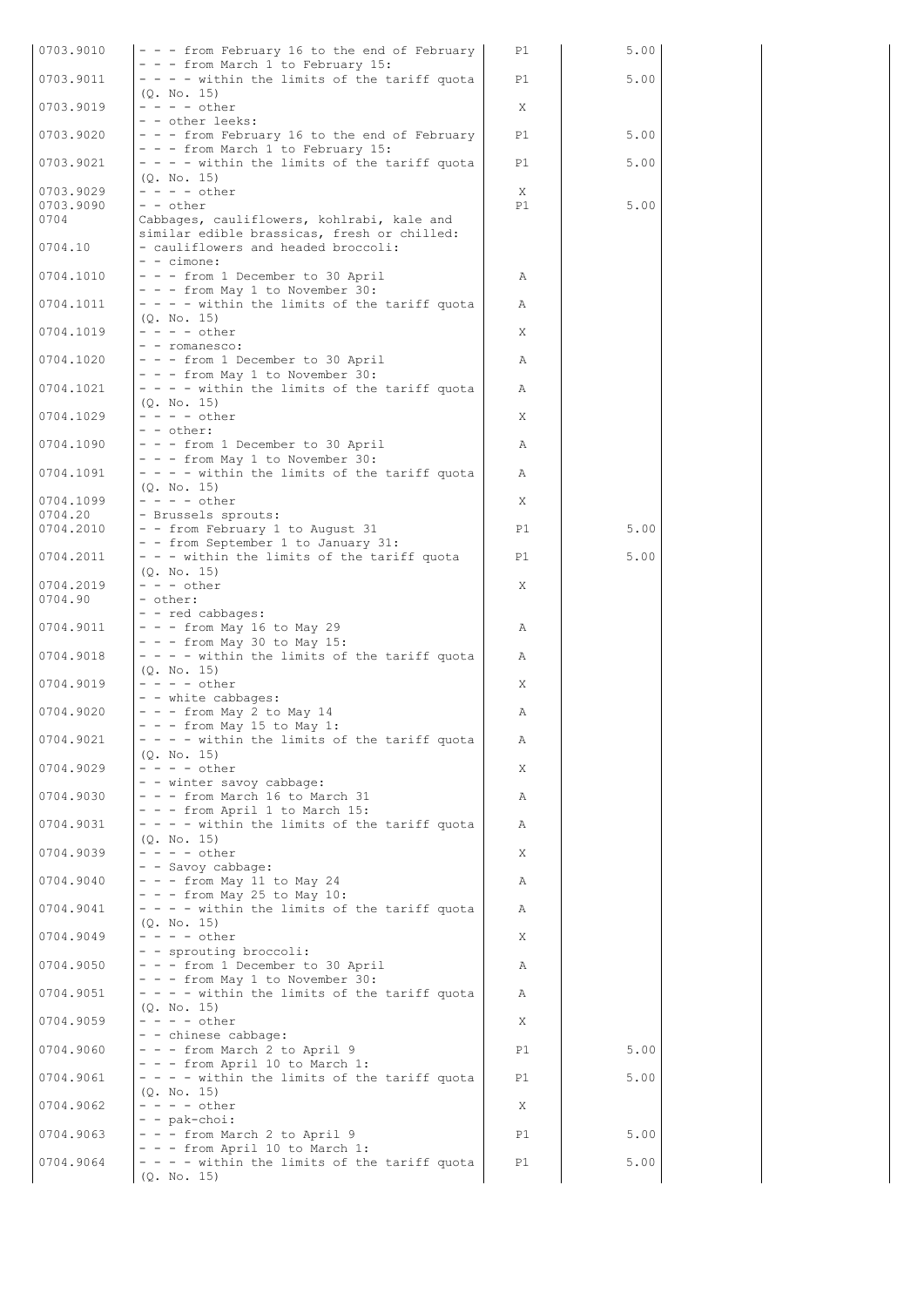| 0704.9069              | $- - - -$ other                                                                           | Χ       |      |  |
|------------------------|-------------------------------------------------------------------------------------------|---------|------|--|
| 0704.9070              | - - kohlrabi:<br>- - - from December 16 to March 14                                       | P1      | 5.00 |  |
| 0704.9071              | - - - from March 15 to December 15:<br>- - - - within the limits of the tariff quota      | P1      | 5.00 |  |
| 0704.9079              | (0, No, 15)<br>$- - - -$ other                                                            | X       |      |  |
| 0704.9080              | $- -$ kale:<br>$- - -$ from May 11 to May 24                                              | P1      | 5.00 |  |
| 0704.9081              | $- -$ - from May 25 to May 10:<br>- - - - within the limits of the tariff quota           | P1      | 5.00 |  |
|                        | (Q. No. 15)                                                                               |         |      |  |
| 0704.9089<br>0704.9090 | $- - - -$ other<br>- - other                                                              | X<br>P1 | 5.00 |  |
| 0705                   | Lettuce (Lactuca sativa) and chicory<br>(Cichorium spp.), fresh or chilled:               |         |      |  |
| 0705.11                | - lettuce:<br>- - cabbage lettuce (head lettuce):                                         |         |      |  |
|                        | - - - iceberg lettuce without external<br>leaves:                                         |         |      |  |
| 0705.1111              | - - - - from January 1 to the end of February<br>$- - -$ from March 1 to December 31:     | P1      | 3.50 |  |
| 0705.1118              | $- - - -$ within the limits of the tariff                                                 | P1      | 3.50 |  |
| 0705.1119              | quota (Q. No. 15)<br>$- - - - -$ other                                                    | X       |      |  |
| 0705.1120              | - - - batavia and other iceberg lettuce:<br>- - - - from January 1 to the end of February | P1      | 3.50 |  |
| 0705.1121              | $- - -$ from March 1 to December 31:<br>$- - - -$ within the limits of the tariff         | P1      | 3.50 |  |
| 0705.1129              | quota $(Q. No. 15)$<br>$- - - - -$ other                                                  | X       |      |  |
| 0705.1191              | $- - -$ other:<br>- - - - from December 11 to the end of                                  | P1      | 5.00 |  |
|                        | February                                                                                  |         |      |  |
| 0705.1198              | $- - -$ from March 1 to December 10:<br>$- - - -$ within the limits of the tariff         | P1      | 5.00 |  |
| 0705.1199              | quota (Q. No. 15)<br>$- - - - - \text{other}$                                             | X       |      |  |
| 0705.19                | $- -$ other:<br>- - - cos lettuce:                                                        |         |      |  |
| 0705.1910              | - - - - from December 21 to the end of<br>February                                        | P1      | 5.00 |  |
| 0705.1911              | - - - - from March 1 to December 20:<br>$- - - -$ within the limits of the tariff         | P1      | 5.00 |  |
|                        | quota (Q. No. 15)                                                                         |         |      |  |
| 0705.1919              | $- - - - -$ other<br>- - - cut-and-come-again lettuce:                                    | X       |      |  |
| 0705.1920              | - - - - oak-leaf lettuce:<br>$- - - -$ from December 21 to the end of                     | P1      | 5.00 |  |
|                        | February<br>$- - - -$ from March 1 to December 20:                                        |         |      |  |
| 0705.1921              | $- - - - -$ within the limits of the tariff<br>quota (Q. No. 15)                          | P1      | 5.00 |  |
| 0705.1929              | $- - - - - -$ other<br>$- - -$ red lollo:                                                 | X       |      |  |
| 0705.1930              | $- - - -$ from December 21 to the end of                                                  | P1      | 5.00 |  |
|                        | February<br>$- - - -$ from March 1 to December 20:                                        |         |      |  |
| 0705.1931              | $- - - - -$ within the limits of the tariff<br>quota (0. No. 15)                          | P1      | 5.00 |  |
| 0705.1939              | $- - - - - - other$<br>$- - - -$ other lollo:                                             | X       |      |  |
| 0705.1940              | $- - - -$ from December 21 to the end of<br>February                                      | P1      | 5.00 |  |
| 0705.1941              | $- - - -$ from March 1 to December 20:<br>$- - - - -$ within the limits of the tariff     | P1      | 5.00 |  |
|                        | quota $(Q. No. 15)$                                                                       |         |      |  |
| 0705.1949              | - - - - - - other<br>$- - - -$ other:                                                     | X       |      |  |
| 0705.1950              | $- - - -$ from December 21 to the end of<br>February                                      | P1      | 5.00 |  |
| 0705.1951              | $- - - -$ from March 1 to December 20:<br>$- - - - -$ within the limits of the tariff     | P1      | 5.00 |  |
| 0705.1959              | quota $(Q. No. 15)$<br>- - - - - - other                                                  | X       |      |  |
| 0705.1990              | $- - -$ other:<br>$- - -$ from December 21 to February 14                                 | P1      | 5.00 |  |
|                        | $- - -$ from February 15 to December 20:                                                  |         |      |  |
| 0705.1991              | $- - - -$ within the limits of the tariff<br>quota $(Q. No. 15)$                          | P1      | 5.00 |  |
| 0705.1999              | $- - - - -$ other                                                                         | X       |      |  |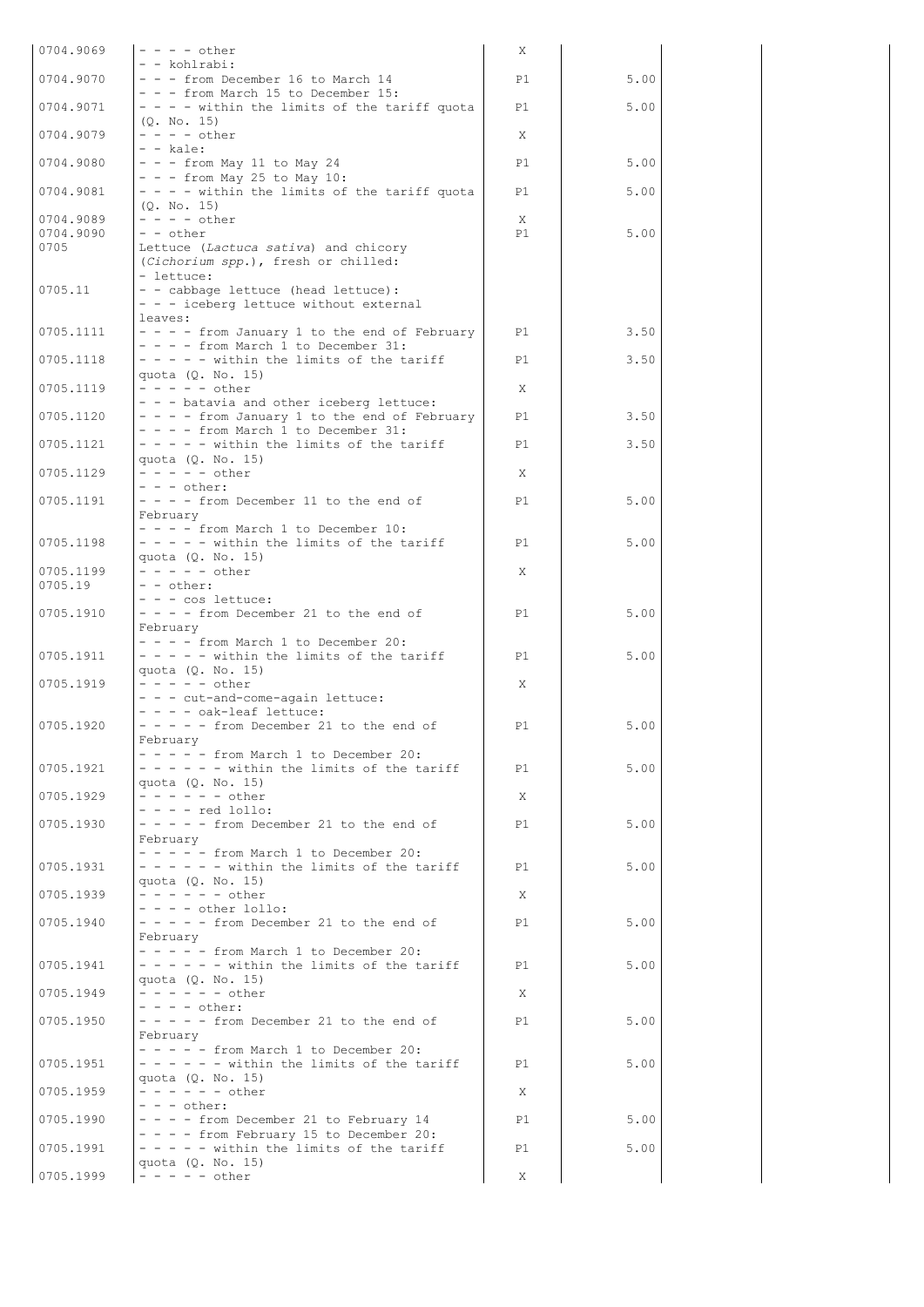| 0705.21                | - chicory:<br>- - witloof chicory (Cichorium intybus var.                                 |         |      |  |
|------------------------|-------------------------------------------------------------------------------------------|---------|------|--|
|                        | foliosum):                                                                                |         |      |  |
| 0705.2110              | - - - from May 21 to September 30<br>- - - from October 1 to May 20:                      | P1      | 3.50 |  |
| 0705.2111              | - - - - within the limits of the tariff quota<br>(0. No. 15)                              | P1      | 3.50 |  |
| 0705.2119              | $- - - -$ other                                                                           | X       |      |  |
| 0705.29<br>0706        | - - other<br>Carrots, turnips, salad beetroot, salsify,                                   | X       |      |  |
|                        | celeriac, radishes and similar edible roots,                                              |         |      |  |
| 0706.10                | fresh or chilled:<br>- carrots and turnips:                                               |         |      |  |
|                        | - - carrots:                                                                              |         |      |  |
| 0706.1010              | $- - -$ in bunches:<br>$- - -$ from May 11 to May 24                                      | P1      | 2.00 |  |
|                        | $- - -$ from May 25 to May 10:                                                            |         |      |  |
| 0706.1011              | $- - - -$ within the limits of the tariff<br>quota (Q. No. 15)                            | P1      | 2.00 |  |
| 0706.1019              | $- - - - -$ other                                                                         | X       |      |  |
| 0706.1020              | $- - -$ other:<br>$- - -$ from May 11 to May 24                                           | P1      | 2.00 |  |
| 0706.1021              | $- - -$ from May 25 to May 10:<br>- - - - - within the limits of the tariff               | P1      | 2.00 |  |
|                        | quota (Q. No. 15)                                                                         |         |      |  |
| 0706.1029              | $- - - - -$ other<br>- - turnips:                                                         | X       |      |  |
| 0706.1030              | - - - from January 16 to January 31                                                       | P1      | 2.00 |  |
| 0706.1031              | - - - from February 1 to January 15:<br>- - - - within the limits of the tariff quota     | P1      | 2.00 |  |
|                        | (Q. No. 15)                                                                               |         |      |  |
| 0706.1039<br>0706.90   | $- - - -$ other<br>- other:                                                               | X       |      |  |
|                        | - - salad beetroot:                                                                       |         |      |  |
| 0706.9011              | $- - -$ from 16 to 29 June<br>$- - -$ from June 30 to June 15:                            | P1      | 2.00 |  |
| 0706.9018              | - - - - within the limits of the tariff quota                                             | P1      | 2.00 |  |
| 0706.9019              | (0. No. 15)<br>$- - - -$ other                                                            | X       |      |  |
| 0706.9021              | - - salsify:<br>- - - from May 16 to September 14                                         | P1      | 3.50 |  |
|                        | - - - from September 15 to May 15:                                                        |         |      |  |
| 0706.9028              | $- - -$ within the limits of the tariff quota<br>(0, No, 15)                              | P1      | 3.50 |  |
| 0706.9029              | $- - - -$ other                                                                           | X       |      |  |
|                        | - - celeriac:<br>- - - soup celeriac (with leaves, root                                   |         |      |  |
|                        | diameter less than 7 cm):                                                                 |         |      |  |
| 0706.9030              | $- - -$ from January 1 to January 14<br>- - - - from January 15 to December 31:           | P1      | 5.00 |  |
| 0706.9031              | $- - - -$ within the limits of the tariff                                                 | P1      | 5.00 |  |
| 0706.9039              | quota $(Q. No. 15)$<br>$- - - - - other$                                                  | X       |      |  |
| 0706.9040              | $- - -$ other:<br>$- - -$ from 16 to 29 June                                              | P1      | 5.00 |  |
|                        | $- - -$ from June 30 to June 15:                                                          |         |      |  |
| 0706.9041              | - - - - - within the limits of the tariff<br>quota $(Q. No. 15)$                          | P1      | 5.00 |  |
| 0706.9049              | $- - - - -$ other                                                                         | X       |      |  |
| 0706.9050              | - - radishes (other than horse radishes):<br>- - - from January 16 to the end of February | P1      | 5.00 |  |
| 0706.9051              | - - - from March 1 to January 15:                                                         |         |      |  |
|                        | - - - - within the limits of the tariff quota<br>(0, No, 15)                              | P1      | 5.00 |  |
| 0706.9059              | $- - - -$ other<br>- - small radishes:                                                    | X       |      |  |
| 0706.9060              | - - - from January 11 to February 9                                                       | P1      | 5.00 |  |
| 0706.9061              | - - - from February 10 to January 10:<br>- - - - within the limits of the tariff quota    | P1      | 5.00 |  |
|                        | (Q. No. 15)                                                                               |         |      |  |
| 0706.9069<br>0706.9090 | $- - - -$ other<br>- - other                                                              | X<br>P1 | 5.00 |  |
| 0707                   | Cucumbers and gherkins, fresh or chilled:                                                 |         |      |  |
|                        | - cucumbers:<br>- - salad cucumbers:                                                      |         |      |  |
| 0707.0010              | $- -$ - from October 21 to April 14<br>- - - from April 15 to October 20:                 | P1      | 5.00 |  |
| 0707.0011              | $- - -$ within the limits of the tariff quota                                             | P1      | 5.00 |  |
| 0707.0019              | (0, No, 15)<br>$- - - -$ other                                                            | X       |      |  |
|                        | - - Nostrani or Slicer cucumbers:                                                         |         |      |  |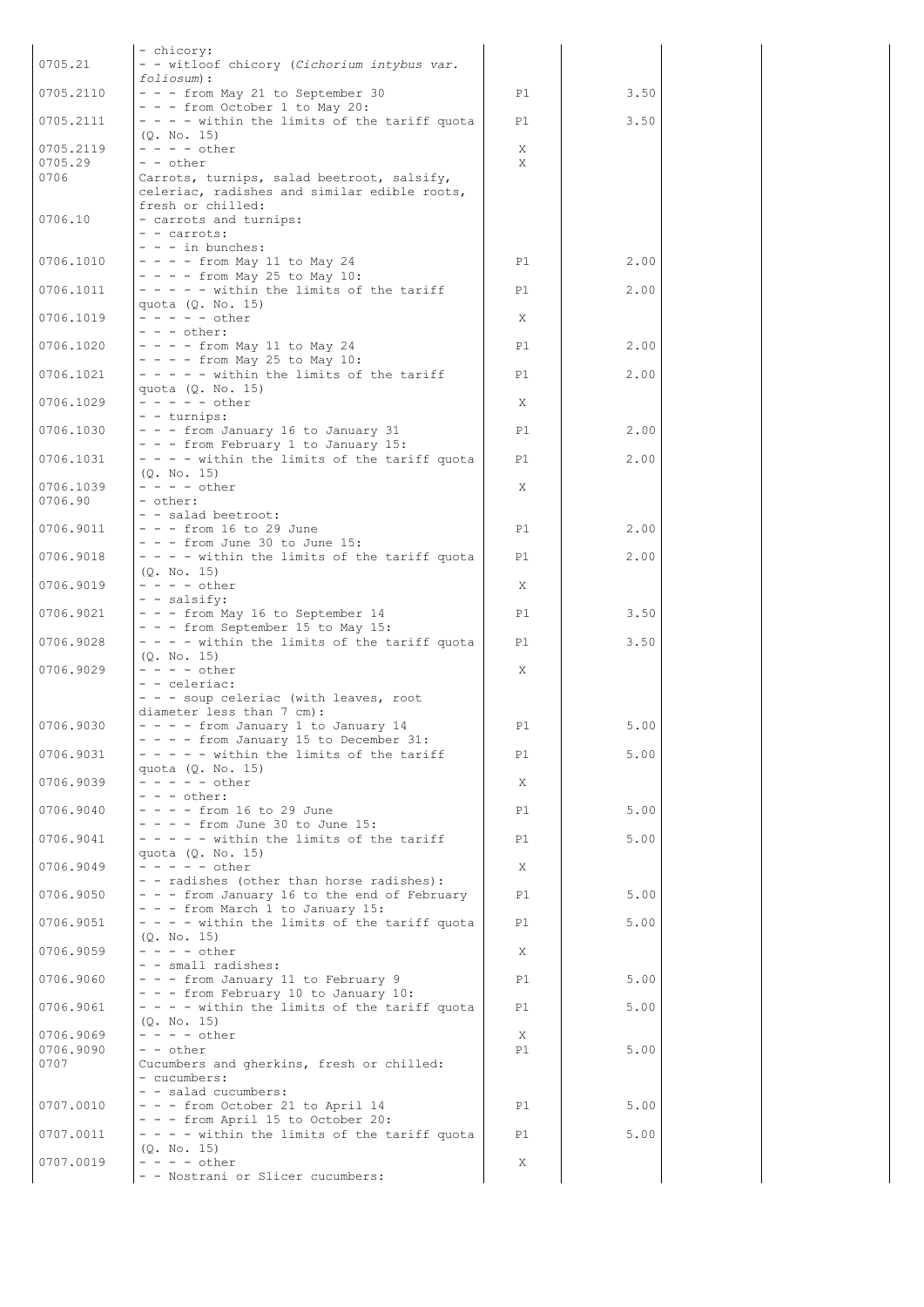| 0707.0020              | - - - from October 21 to April 14                                                                       | P1     | 5.00 |  |
|------------------------|---------------------------------------------------------------------------------------------------------|--------|------|--|
| 0707.0021              | - - - from April 15 to October 20:<br>- - - - within the limits of the tariff quota                     | P1     | 5.00 |  |
|                        | (0, No, 15)                                                                                             |        |      |  |
| 0707.0029              | $- - - -$ other<br>- - cucumbers for preserving, of a length<br>exceeding 6 cm but not exceeding 12 cm: | X.     |      |  |
| 0707.0030              | - - - from October 21 to April 14                                                                       | P1     | 5.00 |  |
| 0707.0031              | - - - from April 15 to October 20:<br>- - - - within the limits of the tariff quota                     | P1     | 5.00 |  |
| 0707.0039              | (Q. No. 15)<br>$- - - -$ other                                                                          | X      |      |  |
| 0707.0040              | - - other cucumbers:<br>- - - from October 21 to April 14                                               | P1     | 5.00 |  |
| 0707.0041              | - - - from April 15 to October 20:<br>- - - - within the limits of the tariff quota                     | P1     | 5.00 |  |
| 0707.0049              | (Q. No. 15)<br>$- - - -$ other                                                                          | X      |      |  |
| 0707.0050              | - gherkins                                                                                              | P1     | 3.50 |  |
| 0708                   | Lequminous vegetables, shelled or unshelled,<br>fresh or chilled:                                       |        |      |  |
| 0708.10                | - peas (Pisum sativum):<br>- - sugar peas (mange-tout) :                                                |        |      |  |
| 0708.1010              | $- -$ - from 16 August to 19 May                                                                        | Α      |      |  |
| 0708.1011              | $- -$ - from May 20 to August 15:<br>- - - - within the limits of the tariff quota                      | P1     | 5.00 |  |
| 0708.1019              | (0. No. 15)<br>$- - - -$ other                                                                          | X      |      |  |
|                        | $- -$ other:                                                                                            |        |      |  |
| 0708.1020              | $- -$ - from 16 August to 19 May<br>$- - -$ from May 20 to August 15:                                   | Α      |      |  |
| 0708.1021              | - - - - within the limits of the tariff quota<br>(Q. No. 15)                                            | P1     | 5.00 |  |
| 0708.1029<br>0708.20   | $- - - -$ other<br>- beans (Vigna spp., Phaseolus spp.):                                                | X      |      |  |
| 0708.2010              | - - beans which must be shelled                                                                         | Α      |      |  |
| 0708.2021              | - - piattoni or coco beans:<br>- - - from November 16 to June 14                                        | Α      |      |  |
| 0708.2028              | - - - from June 15 to November 15:<br>- - - - within the limits of the tariff quota                     | Α      |      |  |
|                        | (Q. No. 15)                                                                                             |        |      |  |
| 0708.2029              | $- - - -$ other<br>- - asparagus beans or long beans:                                                   | X      |      |  |
| 0708.2031              | $- -$ - from November 16 to June 14<br>- - - from June 15 to November 15:                               | Α      |      |  |
| 0708.2038              | - - - - within the limits of the tariff quota<br>(Q. No. 15)                                            | Α      |      |  |
| 0708.2039              | $- - - -$ other                                                                                         | X      |      |  |
|                        | - - string beans (extra fine, at least<br>$500/kg$ :                                                    |        |      |  |
| 0708.2041              | - - - from November 16 to June 14<br>$- - -$ from June 15 to November 15:                               | Α      |      |  |
| 0708.2048              | $- - -$ within the limits of the tariff quota<br>(Q. No. 15)                                            | Α      |      |  |
| 0708.2049              | $- - - -$ other                                                                                         | X      |      |  |
| 0708.2091              | $- -$ other:<br>- - - from November 16 to June 14                                                       | Α      |      |  |
| 0708.2098              | $- -$ - from June 15 to November 15:<br>- - - - within the limits of the tariff quota                   | Α      |      |  |
| 0708.2099              | (Q. No. 15)<br>$- - - -$ other                                                                          | Χ      |      |  |
| 0708.90                | - other leguminous vegetables:                                                                          |        |      |  |
| 0708.9010              | - - guar seeds, for animal feeding<br>$- -$ other:                                                      | X      |      |  |
| 0708.9080              | - - - for human consumption:<br>$- - -$ from 1 November to 31 May                                       | Α      |      |  |
|                        | $- - -$ from June 1 to October 31:                                                                      |        |      |  |
| 0708.9081              | $- - - -$ within the limits of the tariff<br>quota $(Q. No. 15)$                                        | P1     | 5.00 |  |
| 0708.9089<br>0708.9090 | $- - - - -$ other<br>$- - -$ other                                                                      | X<br>Α |      |  |
| 0709                   | Other vegetables, fresh or chilled:                                                                     |        |      |  |
| 0709.20                | - asparagus:<br>- - green asparagus:                                                                    |        |      |  |
| 0709.2010              | $- - -$ from June 16 to April 30<br>$- -$ - from May 1 to June 15:                                      | Α      |      |  |
| 0709.2011              | - - - - within the limits of the tariff quota                                                           | Α      |      |  |
| 0709.2019              | (0, No, 15)<br>$- - - -$ other                                                                          | X      |      |  |
| 0709.2090<br>0709.30   | $- -$ other<br>- aubergines (egg-plants):                                                               | X      |      |  |
|                        |                                                                                                         |        |      |  |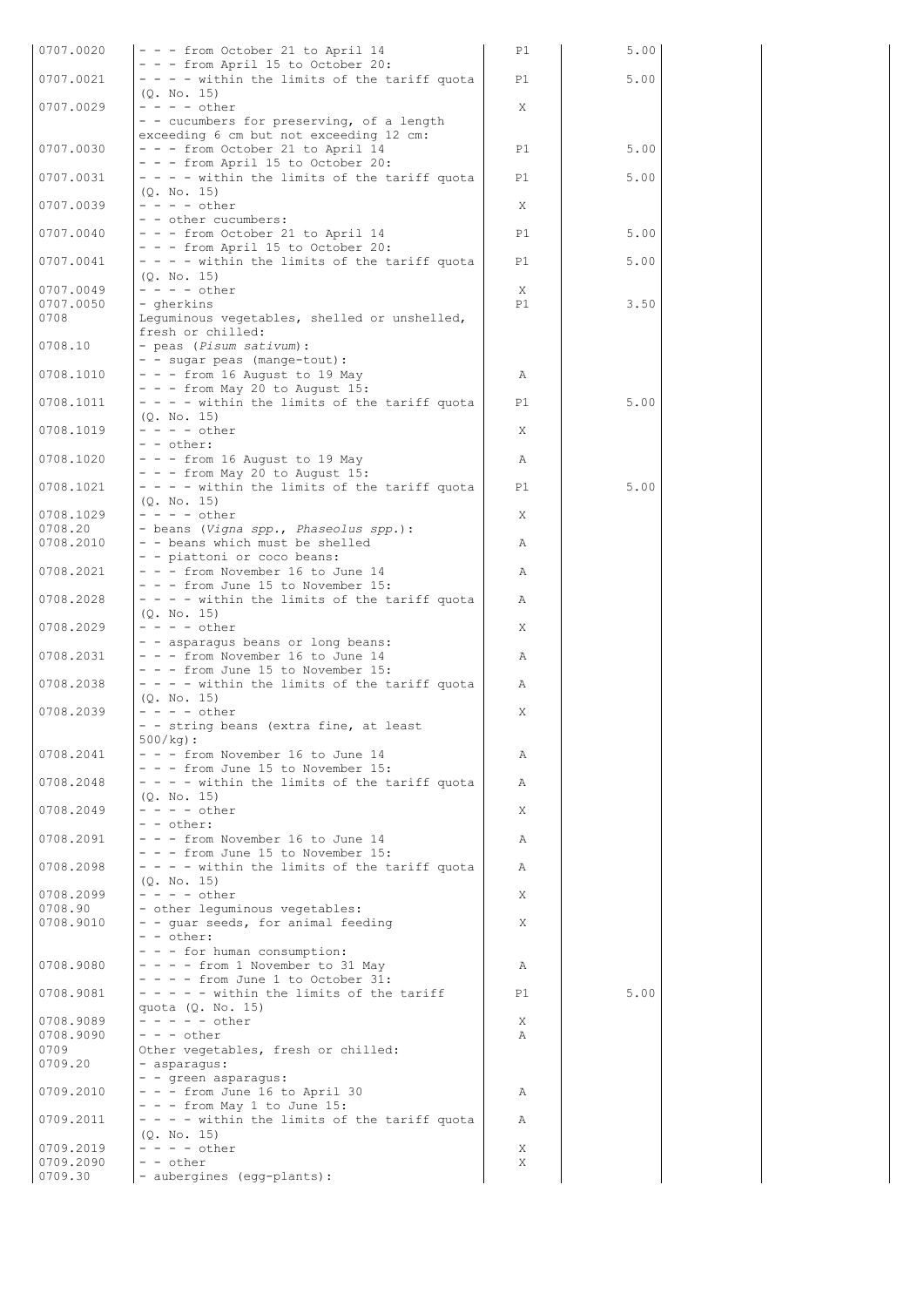| 0709.3010              | - - from October 16 to May 31                                                        | Α       |      |  |
|------------------------|--------------------------------------------------------------------------------------|---------|------|--|
| 0709.3011              | - - from June 1 to October 15:<br>- - - within the limits of the tariff quota        | X       |      |  |
| 0709.3019              | (Q. No. 15)<br>$- - -$ other                                                         | X       |      |  |
| 0709.40                | - celery other than celeriac:<br>- - green celery:                                   |         |      |  |
| 0709.4010              | - - - from January 1 to April 30                                                     | P1      | 5.00 |  |
| 0709.4011              | - - - from May 1 to December 31:<br>- - - - within the limits of the tariff quota    | P1      | 5.00 |  |
| 0709.4019              | (Q. No. 15)<br>$- - - -$ other                                                       | X       |      |  |
| 0709.4020              | - - blanched celery:<br>- - - from January 1 to April 30                             | P1      | 5.00 |  |
| 0709.4021              | - - - from May 1 to December 31:<br>- - - - within the limits of the tariff quota    | P1      | 5.00 |  |
|                        | (Q. No. 15)<br>$- - - -$ other                                                       |         |      |  |
| 0709.4029              | - - other:                                                                           | X       |      |  |
| 0709.4090              | - - - from January 1 to January 14<br>- - - from January 15 to December 31:          | P1      | 5.00 |  |
| 0709.4091              | - - - - within the limits of the tariff quota<br>(0, No, 15)                         | P1      | 5.00 |  |
| 0709.4099              | $- - - -$ other<br>- mushrooms and truffles:                                         | X       |      |  |
| 0709.5100              | - - mushrooms of the genus Agaricus                                                  | Α       |      |  |
| 0709.5900<br>0709.60   | - - other<br>- fruits of the genus Capsicum or of the                                | Α       |      |  |
|                        | genus Pimenta:<br>- - sweet peppers:                                                 |         |      |  |
| 0709.6011              | - - - from 1 November to 31 March                                                    | Α       |      |  |
| 0709.6012<br>0709.6090 | - - - from April 1 to October 31<br>- - other                                        | P1<br>Α | 5.00 |  |
| 0709.70                | - spinach, New Zealand spinach and orache<br>spinach (garden spinach):               |         |      |  |
|                        | - - spinach, New Zealand spinach:                                                    |         |      |  |
| 0709.7010              | - - - from December 16 to February 14<br>- - - from February 15 to December 15:      | P1      | 5.00 |  |
| 0709.7011              | - - - - within the limits of the tariff quota<br>(Q. No. 15)                         | P1      | 5.00 |  |
| 0709.7019              | $- - - -$ other                                                                      | X       |      |  |
| 0709.7090<br>0709.90   | - - other<br>- other:                                                                | P1      | 3.50 |  |
|                        | - - cardoons:                                                                        |         |      |  |
| 0709.9011              | - - - from March 11 to September 30<br>- - - from October 1 to March 10:             | Χ       |      |  |
| 0709.9018              | - - - - within the limits of the tariff quota                                        | Χ       |      |  |
| 0709.9019              | (Q. No. 15)<br>$- - - -$ other                                                       | X       |      |  |
| 0709.9020              | - - fennel:<br>- - - from December 16 to April 30                                    | X       |      |  |
| 0709.9021              | - - - from May 1 to December 15:<br>$- - -$ within the limits of the tariff quota    | X       |      |  |
|                        | (0, No, 15)                                                                          |         |      |  |
| 0709.9029              | $- - - -$ other<br>- - rhubarb:                                                      | X       |      |  |
| 0709.9030              | - - - from July 1 to March 9<br>$- -$ - from March 10 to June 30:                    | X       |      |  |
| 0709.9031              | - - - - within the limits of the tariff quota<br>(Q. No. 15)                         | X       |      |  |
| 0709.9039              | $- - - -$ other<br>- - parsley:                                                      | X       |      |  |
| 0709.9040              | - - - from January 1 to March 14                                                     | P1      | 5.00 |  |
| 0709.9041              | - - - from March 15 to December 31:<br>- - - - within the limits of the tariff quota | P1      | 5.00 |  |
| 0709.9049              | (Q. No. 15)<br>$- - - -$ other                                                       | X       |      |  |
| 0709.9050              | - - courgettes (including courgette flowers):<br>- - - from October 31 to April 19   | P1      | 5.00 |  |
| 0709.9051              | - - - from April 20 to October 30:<br>- - - - within the limits of the tariff quota  | P1      | 5.00 |  |
|                        | (Q. No. 15)                                                                          |         |      |  |
| 0709.9059              | $- - - - \text{other}$<br>- - swiss chard and spinach beet:                          | X       |      |  |
| 0709.9060              | - - - from December 16 to the end of February<br>- - - from March 1 to December 15:  | X       |      |  |
| 0709.9061              | - - - - within the limits of the tariff quota<br>(Q. No. 15)                         | X       |      |  |
| 0709.9069              | $- - - -$ other                                                                      | X       |      |  |
|                        | - - lamb's lettuce or corn salad:                                                    |         |      |  |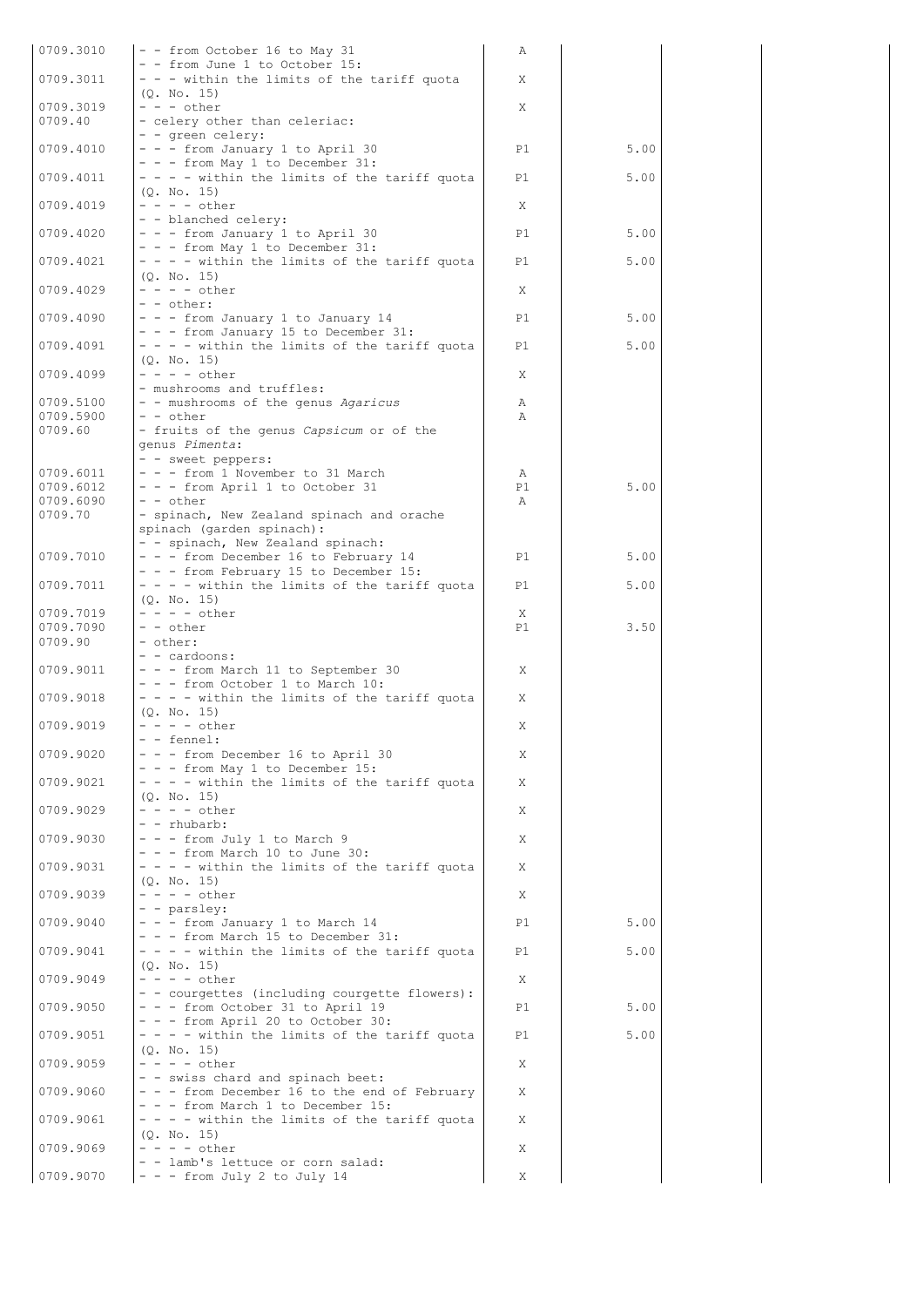| 0709.9071   | $- -$ - from July 15 to July 1:<br>- - - - within the limits of the tariff quota | X  |       |                |
|-------------|----------------------------------------------------------------------------------|----|-------|----------------|
|             | (Q. No. 15)                                                                      |    |       |                |
| 0709.9079   | $- - - -$ other                                                                  |    |       |                |
|             |                                                                                  | Χ  |       |                |
| 0709.9080   | - - water cress and dandelions                                                   | P1 | 3.50  |                |
|             | - - globe artichokes:                                                            |    |       |                |
| 0709.9083   | $- -$ - from 1 November to 31 May                                                | Α  |       |                |
|             | - - - from June 1 to October 31:                                                 |    |       |                |
| 0709.9084   | - - - - within the limits of the tariff quota                                    | P1 | 5.00  |                |
|             | (Q. No. 15)                                                                      |    |       |                |
| 0709.9089   | $- - - -$ other                                                                  | Χ  |       |                |
|             | - - other:                                                                       |    |       |                |
| 0709.9091   | - - - sweet corn for animal feeding                                              | Χ  |       |                |
| 0709.9099   | $- - -$ other                                                                    | P1 | 3.50  |                |
| 0710        | Vegetables (uncooked or cooked by steaming or                                    | X  |       |                |
|             | boiling in water), frozen                                                        |    |       |                |
| 0711        | Vegetables provisionally preserved (for                                          |    |       |                |
|             | example, by sulphur dioxide gas, in brine, in                                    |    |       |                |
|             | sulphur water or in other preservative                                           |    |       |                |
|             |                                                                                  |    |       |                |
|             | solutions), but unsuitable in that state for                                     |    |       |                |
|             | immediate consumption:                                                           |    |       |                |
| 0711.2000   | - olives                                                                         | Α  |       |                |
| 0711.4000   | - cucumbers and gherkins                                                         | Α  |       |                |
|             | - mushrooms and truffles:                                                        |    |       |                |
| 0711.5100   | - - mushrooms of the genus Agaricus                                              | Α  |       |                |
| 0711.5900   | - - other                                                                        | Α  |       |                |
| 0711.90     | - other vegetables; mixtures of vegetables:                                      |    |       |                |
| 0711.9010   | - - sweet corn                                                                   | Χ  |       |                |
| 0711.9020   | - - capers                                                                       | Α  |       |                |
| ex0711.9090 | - - other                                                                        | Α  |       | salted yam     |
| 0712        | Dried vegetables, whole, cut, sliced, broken                                     |    |       |                |
|             | or in powder, but not further prepared:                                          |    |       |                |
| 0712.2000   | - onions                                                                         | Α  |       |                |
|             |                                                                                  |    |       |                |
|             | - mushrooms, wood ears (Auricularia spp.),                                       |    |       |                |
|             | jelly fungi (Tremella spp.) and truffles:                                        |    |       |                |
| 0712.3100   | - - mushrooms of the genus Agaricus                                              | Α  |       |                |
| 0712.3200   | - - wood ears (Auricularia spp.)                                                 | Α  |       |                |
| 0712.3300   | - - jelly fungi (Tremella spp.)                                                  | Α  |       |                |
| 0712.3900   | - - other                                                                        | Α  |       |                |
| 0712.90     | - other vegetables; mixtures of vegetables:                                      |    |       |                |
|             | - - potatoes, cut or sliced, but not further                                     |    |       |                |
|             | prepared:                                                                        |    |       |                |
| 0712.9021   | - - - within the limits of the tariff quota                                      | Χ  |       |                |
|             | (Q. No. 14)                                                                      |    |       |                |
| 0712.9029   | $- - -$ other                                                                    | X  |       |                |
| 0712.9070   | - - sweet corn for animal feeding                                                | X  |       |                |
|             | - - other:                                                                       |    |       |                |
| ex0712.9081 | - - - in containers holding more than 5 kg                                       | Α  |       | garlic and     |
|             |                                                                                  |    |       | tomatoes, not  |
|             |                                                                                  |    |       |                |
|             |                                                                                  |    |       | mixed          |
| ex0712.9089 | $- - -$ other                                                                    | P1 | 14.00 | raddish of the |
|             |                                                                                  |    |       | genus Raphanus |
|             |                                                                                  |    |       | sativus        |
| 0713        | Dried lequminous vegetables, shelled, whether                                    |    |       |                |
|             | or not skinned or split:                                                         |    |       |                |
| 0713.10     | - peas (Pisum sativum):                                                          |    |       |                |
|             | - - whole, unprocessed:                                                          |    |       |                |
| 0713.1011   | - - - for animal feeding                                                         | X  |       |                |
| 0713.1012   | - - - for technical purposes                                                     | X  |       |                |
| 0713.1013   | - - - for making beer                                                            | X  |       |                |
| 0713.1019   | $- - -$ other                                                                    | Α  |       |                |
|             | $- -$ other:                                                                     |    |       |                |
| 0713.1091   | - - - for animal feeding                                                         | X  |       |                |
| 0713.1092   | - - - for making beer                                                            | X  |       |                |
| 0713.1099   | $- - -$ other                                                                    | Α  |       |                |
| 0713.20     | - chickpeas (garbanzos):                                                         |    |       |                |
|             | - - whole, unprocessed:                                                          |    |       |                |
| 0713.2011   | - - - for animal feeding                                                         | Χ  |       |                |
| 0713.2012   | - - - for technical purposes                                                     | Χ  |       |                |
| 0713.2013   | - - - for making beer                                                            | X  |       |                |
| 0713.2019   | $- - -$ other                                                                    | Α  |       |                |
|             |                                                                                  |    |       |                |
|             | - - other:                                                                       | Χ  |       |                |
| 0713.2091   |                                                                                  |    |       |                |
| 0713.2092   | - - - for animal feeding                                                         |    |       |                |
|             | - - - for making beer                                                            | Χ  |       |                |
| 0713.2099   | $- - -$ other                                                                    | Α  |       |                |
|             | - beans (Vigna spp., Phaseolus spp.):                                            |    |       |                |
| 0713.31     | - - beans of the species Vigna mungo (L.)                                        |    |       |                |
|             | Hepper or Vigna radiata (L.) Wilczek:                                            |    |       |                |
|             | - - - whole, unprocessed:                                                        |    |       |                |
| 0713.3111   | $- - -$ for animal feeding                                                       | Χ  |       |                |
| 0713.3112   | - - - - for technical purposes                                                   | X  |       |                |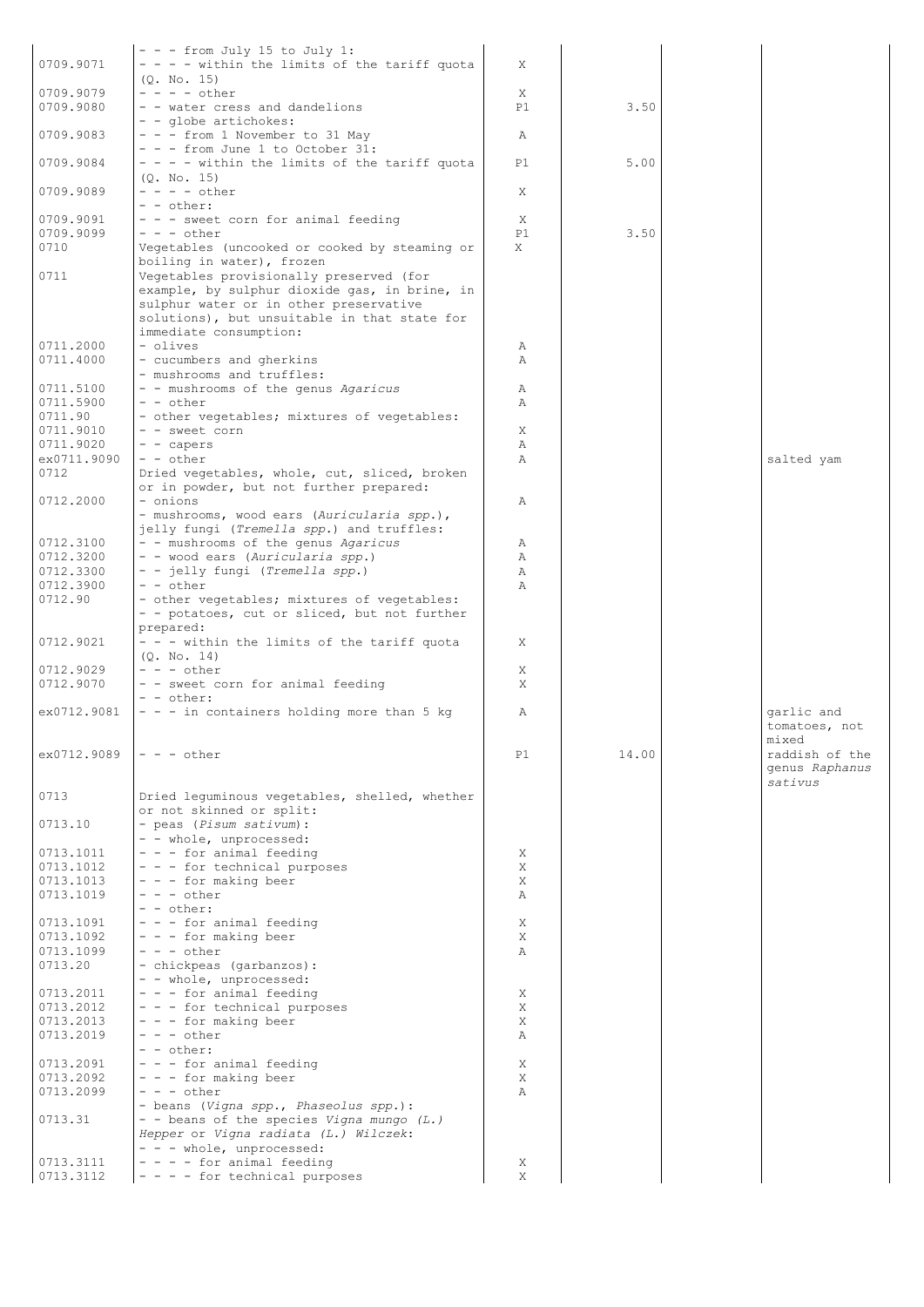| 0713.3113<br>0713.3119 | $- - -$ for making beer<br>$- - - -$ other                                              | Χ<br>Α |
|------------------------|-----------------------------------------------------------------------------------------|--------|
|                        | $- - -$ other:                                                                          |        |
| 0713.3191<br>0713.3192 | - - - - for animal feeding<br>$- - - -$ for making beer                                 | Χ<br>Χ |
| 0713.3199              | $- - - -$ other                                                                         | Α      |
| 0713.32                | - - small red (Adzuki) beans (Phaseolus or                                              |        |
|                        | Vigna angularis):<br>- - - whole, unprocessed:                                          |        |
| 0713.3211              | - - - - for animal feeding                                                              | Χ      |
| 0713.3212              | - - - - for technical purposes                                                          | X      |
| 0713.3213              | $- - -$ for making beer                                                                 | Χ      |
| 0713.3219              | - - - - other<br>$- - -$ other:                                                         | Α      |
| 0713.3291              | - - - - for animal feeding                                                              | Χ      |
| 0713.3292              | - - - - for making beer                                                                 | Χ      |
| 0713.3299<br>0713.33   | $- - - - \text{other}$<br>- - kidney beans, including white pea beans                   | Α      |
|                        | (Phaseolus vulgaris):                                                                   |        |
|                        | - - - whole, unprocessed:                                                               |        |
| 0713.3311              | - - - - for animal feeding                                                              | X      |
| 0713.3312<br>0713.3313 | - - - - for technical purposes<br>$- - -$ for making beer                               | X<br>X |
| 0713.3319              | - - - - other                                                                           | Α      |
|                        | $- - -$ other:                                                                          |        |
| 0713.3391<br>0713.3392 | - - - - for animal feeding<br>- - - - for making beer                                   | X<br>X |
| 0713.3399              | $- - - -$ other                                                                         | Α      |
| 0713.39                | - - other:                                                                              |        |
|                        | - - - whole, unprocessed:                                                               |        |
| 0713.3911<br>0713.3912 | - - - - for animal feeding<br>- - - - for technical purposes                            | X<br>Χ |
| 0713.3913              | $- - -$ for making beer                                                                 | X      |
| 0713.3919              | - - - - other                                                                           | Α      |
| 0713.3991              | $- - -$ other:                                                                          |        |
| 0713.3992              | - - - - for animal feeding<br>- - - - for making beer                                   | Χ<br>X |
| 0713.3999              | $- - - - \text{other}$                                                                  | Α      |
| 0713.40                | - lentils:                                                                              |        |
| 0713.4011              | - - whole, unprocessed:<br>- - - for animal feeding                                     | Χ      |
| 0713.4012              | - - - for technical purposes                                                            | Χ      |
| 0713.4013              | - - - for making beer                                                                   | Χ      |
| 0713.4019              | $- - -$ other<br>$- -$ other:                                                           | Α      |
| 0713.4091              | - - - for animal feeding                                                                | Χ      |
| 0713.4092              | - - - for making beer                                                                   | Χ      |
| 0713.4099              | $- - -$ other                                                                           | Α      |
| 0713.50                | - broad beans (Vicia faba var. major) and<br>horse beans (Vicia faba var. equina, Vicia |        |
|                        | faba var. minor):                                                                       |        |
|                        | - - whole, unprocessed:                                                                 |        |
| 0713.5012<br>0713.5013 | - - - for animal feeding<br>- - - for technical purposes                                | Χ<br>X |
| 0713.5014              | - - - for making beer                                                                   | Χ      |
|                        | - - - for sowing:                                                                       |        |
| 0713.5015<br>0713.5018 | - - - - horse beans (Vicia faba var. minor)<br>$- - - - \text{other}$                   | Α      |
| 0713.5019              | $- - -$ other                                                                           | Α<br>Α |
|                        | - - other:                                                                              |        |
| 0713.5091              | - - - for animal feeding                                                                | Χ      |
| 0713.5092<br>0713.5099 | - - - for making beer<br>$- - -$ other                                                  | X<br>Α |
| 0713.90                | - other:                                                                                |        |
|                        | - - whole, unprocessed:                                                                 |        |
| 0713.9011<br>0713.9012 | - - - for animal feeding<br>- - - for technical purposes                                | X<br>X |
| 0713.9013              | - - - for making beer                                                                   | X      |
| 0713.9019              | $- - -$ other                                                                           | Α      |
|                        | - - other:                                                                              |        |
| 0713.9091<br>0713.9092 | - - - for animal feeding<br>- - - for making beer                                       | Χ<br>X |
| 0713.9099              | $- - -$ other                                                                           | Α      |
| 0714                   | Manioc, arrowroot, salep, Jerusalem                                                     |        |
|                        | artichokes, sweet potatoes and similar roots                                            |        |
|                        | and tubers with high starch or inulin<br>content, fresh, chilled, frozen or dried,      |        |
|                        | whether or not sliced or in the form of                                                 |        |
|                        | pellets; sago pith:                                                                     |        |
| 0714.10<br>0714.1010   | - manioc (cassava):<br>- - for animal feeding                                           | Χ      |
|                        |                                                                                         |        |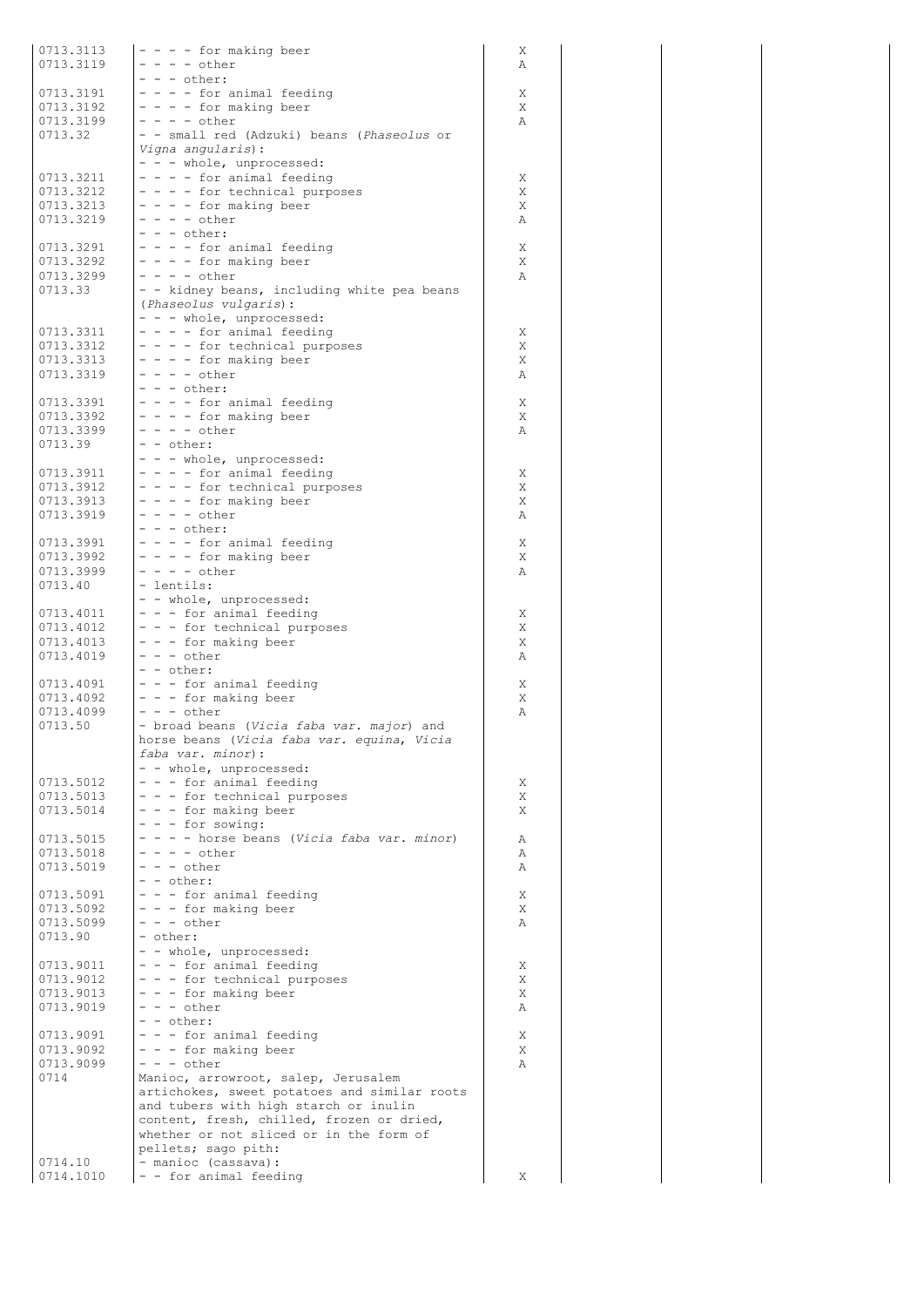| 0714.1090   | - - other                                     |    |      |                 |
|-------------|-----------------------------------------------|----|------|-----------------|
|             |                                               | Α  |      |                 |
| 0714.20     | - sweet potatoes:                             |    |      |                 |
| 0714.2010   | - - for animal feeding                        | Χ  |      |                 |
| 0714.2090   | - - other                                     | Α  |      |                 |
| 0714.90     | - other:                                      |    |      |                 |
| 0714.9010   | - - for animal feeding                        | Χ  |      |                 |
| 0714.9090   | $- -$ other                                   | Α  |      |                 |
| 08          | Edible fruit and nuts; peel of citrus fruit   |    |      |                 |
|             | or melons:                                    |    |      |                 |
| 0801        | Coconuts, Brazil nuts and cashew nuts, fresh  | Α  |      |                 |
|             |                                               |    |      |                 |
|             | or dried, whether or not shelled or peeled    |    |      |                 |
| 0802        | Other nuts, fresh or dried, whether or not    |    |      |                 |
|             | shelled or peeled:                            |    |      |                 |
|             | - almonds:                                    |    |      |                 |
| 0802.1100   | $-$ - in shell                                | Α  |      |                 |
| 0802.1200   | - - shelled                                   | Α  |      |                 |
|             | - hazelnuts or filberts (Corylus spp.):       |    |      |                 |
| 0802.21     | $-$ - in shell:                               |    |      |                 |
| 0802.2110   | - - - for animal feeding                      | X  |      |                 |
| 0802.2120   | - - - for oil extraction                      | X  |      |                 |
| 0802.2190   | $- - -$ other                                 | X  |      |                 |
| 0802.22     | $-$ - shelled:                                |    |      |                 |
| 0802.2210   | - - - for animal feeding                      | Χ  |      |                 |
| 0802.2220   |                                               |    |      |                 |
|             | - - - for oil extraction                      | X  |      |                 |
| 0802.2290   | $- - -$ other                                 | X  |      |                 |
|             | - walnuts:                                    |    |      |                 |
| 0802.31     | $- - in shell$ :                              |    |      |                 |
| 0802.3110   | - - - for animal feeding                      | Χ  |      |                 |
| 0802.3120   | - - - for oil extraction                      | Χ  |      |                 |
| 0802.3190   | $- - -$ other                                 | Α  |      |                 |
| 0802.32     | - - shelled:                                  |    |      |                 |
| 0802.3210   | $- - -$ for animal feeding                    | Χ  |      |                 |
| 0802.3220   | - - - for oil extraction                      | Χ  |      |                 |
| 0802.3290   | $- - -$ other                                 | Α  |      |                 |
|             |                                               |    |      |                 |
| 0802.4000   | - chestnuts (Castanea spp.)                   | Α  |      |                 |
| 0802.5000   | - pistachios                                  | Α  |      |                 |
| 0802.6000   | - macadamia nuts                              | Α  |      |                 |
| 0802.90     | - other:                                      |    |      |                 |
| 0802.9020   | - - tropical fruit and tropical nuts          | Α  |      |                 |
| 0802.9090   | - - other                                     | Α  |      |                 |
| 0803        | Bananas, including plantains, fresh or dried  | X  |      |                 |
| 0804        | Dates, figs, pineapples, avocados, quavas,    | Α  |      |                 |
|             | mangoes and mangosteens, fresh or dried       |    |      |                 |
| 0805        | Citrus fruit, fresh or dried:                 |    |      |                 |
| 0805.1000   | - oranges                                     | P1 | 2.00 |                 |
|             | - mandarins (including tangerines and         | P1 | 2.00 |                 |
| 0805.2000   |                                               |    |      |                 |
|             | satsumas); clementines, wilkings and similar  |    |      |                 |
|             | citrus hybrids                                |    |      |                 |
| 0805.4000   | - grapefruit, including pomelos               | Α  |      |                 |
| 0805.5000   | - lemons (Citrus limon, Citrus limonum) and   | Α  |      |                 |
|             | limes (Citrus aurantifolia, Citrus Latifolia) |    |      |                 |
| 0805.9000   | - other                                       | Α  |      |                 |
| 0806        | Grapes, fresh or dried:                       |    |      |                 |
| 0806.10     | - fresh:                                      |    |      |                 |
|             | - - table grapes:                             |    |      |                 |
| ex0806.1011 | - - - from July 15 to September 15            | Α  |      | 'qift fruits'   |
|             |                                               |    |      | within the      |
|             |                                               |    |      | limits of a     |
|             |                                               |    |      |                 |
|             |                                               |    |      | tariff quota of |
|             |                                               |    |      | 50 tons/year    |
| ex0806.1012 | $\vert - - -$ from September 16 to July 14    | Α  |      | 'gift fruits'   |
|             |                                               |    |      | within the      |
|             |                                               |    |      | limits of a     |
|             |                                               |    |      | tariff quota of |
|             |                                               |    |      | 50 tons/year    |
|             | - - grapes for pressing:                      |    |      |                 |
| 0806.1021   | - - - within the limits of the tariff quota   | X  |      |                 |
|             | (Q. No. 22)                                   |    |      |                 |
| 0806.1029   | $- - -$ other                                 | Χ  |      |                 |
| 0806.2000   | - dried                                       | Α  |      |                 |
|             |                                               |    |      |                 |
| 0807        | Melons (including watermelons) and papaws     |    |      |                 |
|             | (papayas), fresh:                             |    |      |                 |
|             | - melons (including watermelons):             |    |      |                 |
| 0807.1100   | - - watermelons                               | Α  |      |                 |
| 0807.1900   | - - other                                     | Α  |      |                 |
| 0807.2000   | - papaws (papayas)                            | Α  |      |                 |
| 0808        | Apples, pears and quinces, fresh:             |    |      |                 |
| 0808.10     | - apples:                                     |    |      |                 |
|             | - - for cider making or distilling:           |    |      |                 |
| 0808.1011   | - - - within the limits of the tariff quota   | Χ  |      |                 |
|             | (Q. No. 20)                                   |    |      |                 |
|             |                                               |    |      |                 |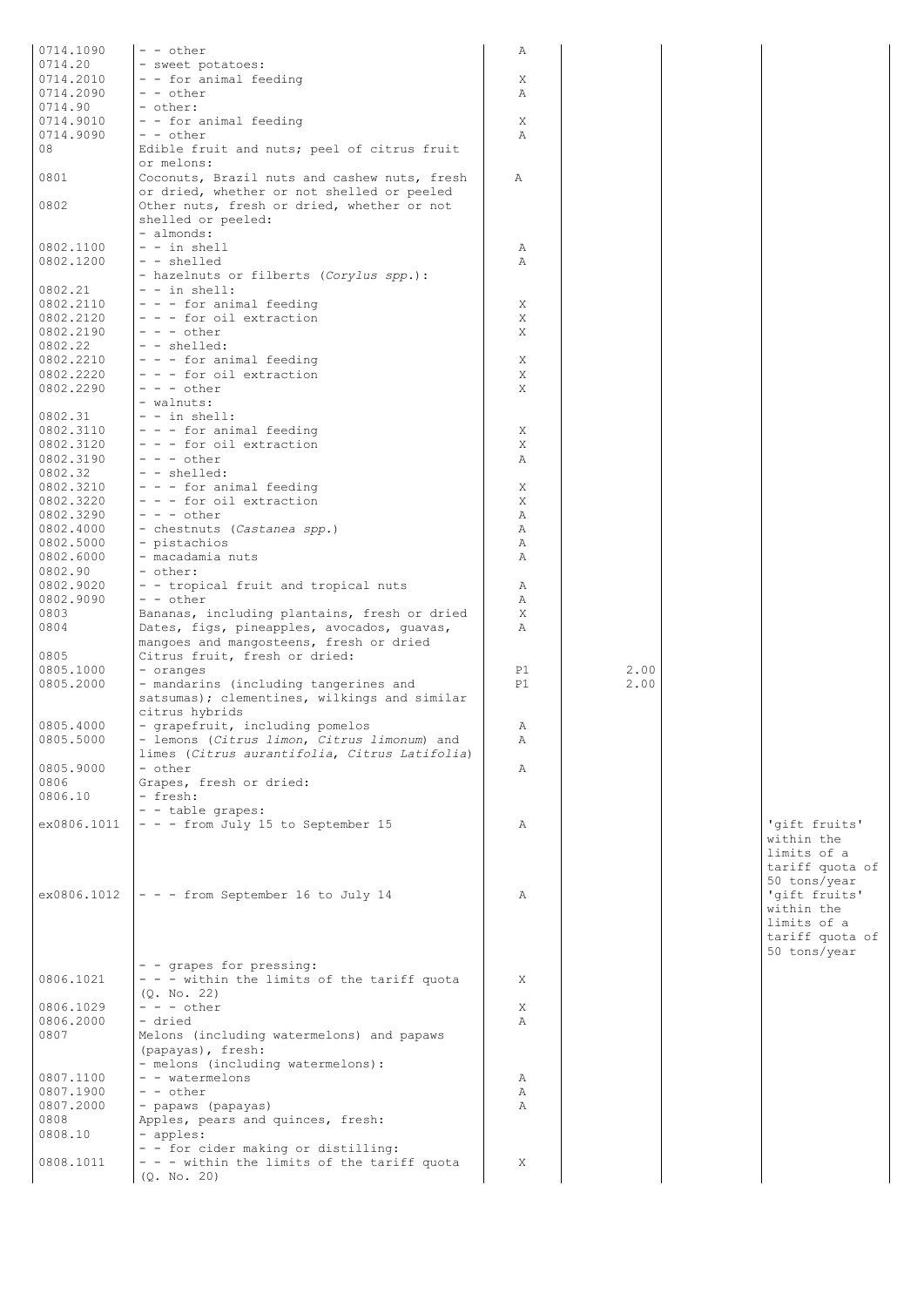| 0808.1019            | $- - -$ other                                               | X |  |                |
|----------------------|-------------------------------------------------------------|---|--|----------------|
|                      | - - other apples:                                           |   |  |                |
|                      | - - - in open packings:                                     |   |  |                |
| 0808.1021            | $- - -$ from June 15 to July 14                             | Α |  |                |
|                      | $- - -$ from July 15 to June 14:                            |   |  |                |
| 0808.1022            | - - - - - within the limits of the tariff                   | Α |  |                |
| 0808.1029            | quota (Q. No. 17)<br>$- - - - -$ other                      | Χ |  |                |
|                      | - - - in other packings:                                    |   |  |                |
| 0808.1031            | $- - -$ from June 15 to July 14                             | Α |  |                |
|                      | $- - -$ from July 15 to June 14:                            |   |  |                |
| 0808.1032            | $- - - -$ within the limits of the tariff                   | Α |  |                |
|                      | quota (Q. No. 17)                                           |   |  |                |
| 0808.1039            | $- - - - -$ other                                           | X |  |                |
| 0808.20              | - pears and quinces:                                        |   |  |                |
|                      | - - for cider making or distilling:                         |   |  |                |
| 0808.2011            | - - - within the limits of the tariff quota                 | Α |  |                |
| 0808.2019            | (0, No, 20)<br>$- - -$ other                                | X |  |                |
|                      | - - other pears and quinces:                                |   |  |                |
|                      | - - - in open packings:                                     |   |  |                |
| 0808.2021            | $- - -$ from April 1 to June 30                             | Α |  |                |
|                      | $- - -$ from July 1 to March 31:                            |   |  |                |
| 0808.2022            | $- - - -$ within the limits of the tariff                   | Α |  |                |
|                      | quota $(Q. No. 17)$                                         |   |  |                |
| 0808.2029            | $- - - - - other$                                           | X |  |                |
|                      | - - - in other packings:                                    |   |  |                |
| 0808.2031            | $- - -$ from April 1 to June 30                             | Α |  |                |
|                      | $- - -$ from July 1 to March 31:                            |   |  |                |
| 0808.2032            | $- - - -$ within the limits of the tariff                   | Α |  |                |
| 0808.2039            | quota (Q. No. 17)<br>$- - - - -$ other                      | X |  |                |
| 0809                 | Apricots, cherries, peaches (including                      |   |  |                |
|                      | nectarines), plums and sloes, fresh:                        |   |  |                |
| 0809.10              | - apricots:                                                 |   |  |                |
|                      | - - in open packings:                                       |   |  |                |
| 0809.1011            | - - - from 1 September to 30 June                           | Α |  |                |
|                      | - - - from 1 July to 31 August:                             |   |  |                |
| 0809.1018            | - - - - within the limits of the tariff quota               | Α |  |                |
|                      | (Q. No. 18)                                                 |   |  |                |
| 0809.1019            | $- - - -$ other                                             | X |  |                |
| 0809.1091            | - - in other packings:<br>- - - from September 1 to June 30 | Α |  |                |
|                      | - - - from 1 July to 31 August:                             |   |  |                |
| 0809.1098            | - - - - within the limits of the tariff quota               | Α |  |                |
|                      | (0, No, 18)                                                 |   |  |                |
| 0809.1099            | $- - - -$ other                                             | Χ |  |                |
| 0809.20              | - cherries:                                                 |   |  |                |
| 0809.2010            | - - from September 1 to May 19                              | Α |  |                |
|                      | - - from May 20 to August 31:                               |   |  |                |
| 0809.2011            | - - - within the limits of the tariff quota                 | Α |  |                |
|                      | (Q. No. 18)                                                 |   |  |                |
| 0809.2019<br>0809.30 | $- - -$ other<br>- peaches, including nectarines:           | Χ |  |                |
| ex0809.3010          | - - peaches                                                 | Α |  | 'qift fruits'  |
|                      |                                                             |   |  | within the     |
|                      |                                                             |   |  | limits of a    |
|                      |                                                             |   |  | tariff quota c |
|                      |                                                             |   |  | 50 tons/year   |
| ex0809.3020          | $\vert - \vert$ - nectarines                                | Α |  | 'gift fruits'  |
|                      |                                                             |   |  | within the     |
|                      |                                                             |   |  | limits of a    |
|                      |                                                             |   |  | tariff quota c |
| 0809.40              |                                                             |   |  | 50 tons/year   |
|                      | - plums and sloes:<br>- - in open packings:                 |   |  |                |
|                      | $- - -$ plums:                                              |   |  |                |
| 0809.4012            | $- - -$ from October 1 to June 30                           | Α |  |                |
|                      | - - - - from July 1 to September 30:                        |   |  |                |
| 0809.4013            | - - - - - within the limits of the tariff                   | Α |  |                |
|                      | quota $(Q. No. 18)$                                         |   |  |                |
| 0809.4014            | $- - - - - other$                                           | Χ |  |                |
| 0809.4015            | $- - -$ sloes                                               | Α |  |                |
|                      | - - in other packings:                                      |   |  |                |
| 0809.4092            | $- - -$ plums:<br>$- - -$ from October 1 to June 30         | Α |  |                |
|                      | - - - - from July 1 to September 30:                        |   |  |                |
| 0809.4093            | - - - - - within the limits of the tariff                   | Α |  |                |
|                      | quota (Q. No. 18)                                           |   |  |                |
| 0809.4094            | $- - - - -$ other                                           | Χ |  |                |
| 0809.4095            | $- - - s \text{loes}$                                       | Α |  |                |

within the limits of a tariff quota of 50 tons/year within the limits of a tariff quota of 50 tons/year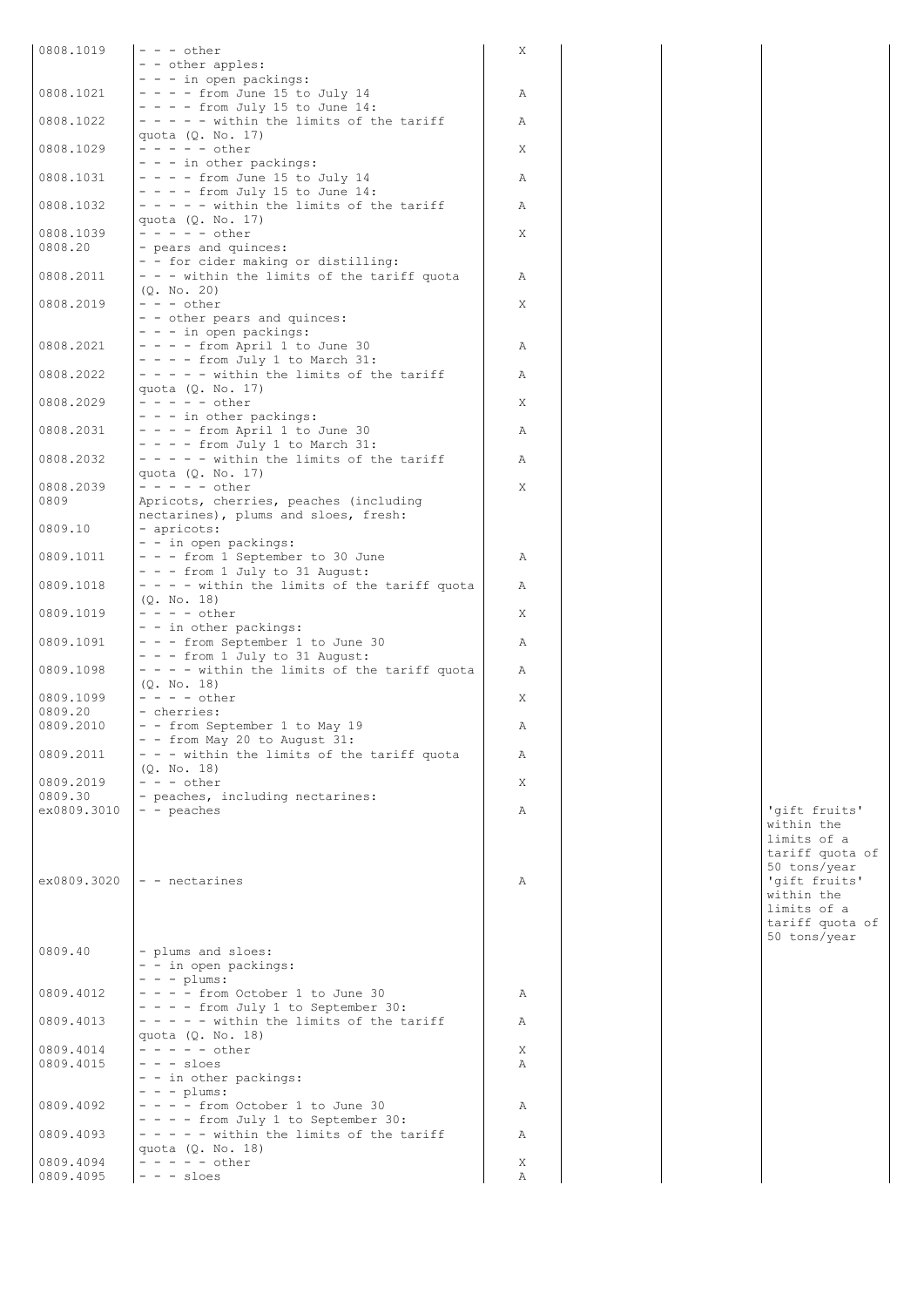| 0810                   | Other fruit, fresh:                                                                           |              |       |  |
|------------------------|-----------------------------------------------------------------------------------------------|--------------|-------|--|
| 0810.10                | - strawberries:                                                                               |              |       |  |
| 0810.1010              | - - from September 1 to May 14<br>- - from May 15 to August 31:                               | Α            |       |  |
| 0810.1011              | - - - within the limits of the tariff quota                                                   | Α            |       |  |
|                        | (Q. No. 19)                                                                                   |              |       |  |
| 0810.1019              | $- - -$ other                                                                                 | X            |       |  |
| 0810.20                | - raspberries, blackberries, mulberries and<br>loganberries:                                  |              |       |  |
|                        | - - raspberries:                                                                              |              |       |  |
| 0810.2010              | - - - from 15 September to 31 May                                                             | Α            |       |  |
|                        | - - - from June 1 to September 14:                                                            |              |       |  |
| 0810.2011              | - - - - within the limits of the tariff quota<br>(0. No. 19)                                  | Α            |       |  |
| 0810.2019              | $- - - -$ other                                                                               | X            |       |  |
|                        | - - blackberries:                                                                             |              |       |  |
| 0810.2020              | - - - from 1 November to 30 June<br>- - - from July 1 to October 31:                          | Α            |       |  |
| 0810.2021              | - - - - within the limits of the tariff quota                                                 | Α            |       |  |
|                        | (Q. No. 19)                                                                                   |              |       |  |
| 0810.2029              | $- - - -$ other                                                                               | X            |       |  |
| 0810.2030<br>0810.4000 | - - mulberries and loganberries<br>- cranberries, bilberries and other fruits of              | A<br>Α       |       |  |
|                        | the genus Vaccinium                                                                           |              |       |  |
| 0810.5000              | - kiwifruit                                                                                   | Α            |       |  |
| 0810.6000              | - durians                                                                                     | Α            |       |  |
| 0810.90<br>0810.9092   | - other:<br>- - tropical fruit and tropical nuts                                              | Α            |       |  |
|                        | - - black, white or red currants:                                                             |              |       |  |
| 0810.9093              | - - - from September 16 to June 14                                                            | P1           | 5.00  |  |
| 0810.9094              | - - - from June 15 to September 15:<br>- - - - within the limits of the tariff quota          | P1           | 5.00  |  |
|                        | (0, No, 19)                                                                                   |              |       |  |
| 0810.9095              | $- - - -$ other                                                                               | X            |       |  |
| 0810.9096              | - - gooseberries                                                                              | P1           | 5.00  |  |
| 0810.9099<br>0811      | - - other<br>Fruit and nuts, uncooked or cooked by                                            | $\mathbb{A}$ |       |  |
|                        | steaming or boiling in water, frozen, whether                                                 |              |       |  |
|                        | or not containing added sugar or other                                                        |              |       |  |
|                        | sweetening matter:                                                                            |              |       |  |
| 0811.1000<br>0811.20   | - strawberries<br>- raspberries, blackberries, mulberries,                                    | P1           | 15.50 |  |
|                        | loganberries, black, white or red currants                                                    |              |       |  |
|                        | and gooseberries:                                                                             |              |       |  |
| 0811.2010              | - - raspberries containing added sugar or<br>other sweetening matter                          | P1           | 26.00 |  |
| 0811.2090              | - - other                                                                                     | P1           | 15.50 |  |
| 0811.90                | - other:                                                                                      |              |       |  |
| 0811.9010              | - - bilberries                                                                                | Α            |       |  |
| 0811.9021              | - - tropical fruit and tropical nuts:<br>$- - -$ carambolas                                   | Α            |       |  |
| 0811.9029              | $- - -$ other                                                                                 | Α            |       |  |
| 0811.9090              | - - other                                                                                     | $\mathbb{A}$ |       |  |
| 0812                   | Fruit and nuts, provisionally preserved (for<br>example, by sulphur dioxide gas, in brine, in |              |       |  |
|                        | sulphur water or in other preservative                                                        |              |       |  |
|                        | solutions), but unsuitable in that state for                                                  |              |       |  |
| 0812.1000              | immediate consumption:<br>- cherries                                                          | Χ            |       |  |
| 0812.90                | - other:                                                                                      |              |       |  |
| 0812.9010              | - - tropical fruit and tropical nuts                                                          | Α            |       |  |
| 0812.9080              | $- -$ other                                                                                   | X            |       |  |
| 0813                   | Fruit, dried, other than that of headings<br>0801 to 0806; mixtures of nuts or dried          |              |       |  |
|                        | fruits of this Chapter:                                                                       |              |       |  |
| 0813.1000              | - apricots                                                                                    | Α            |       |  |
| 0813.20                | - prunes:                                                                                     |              |       |  |
| 0813.2010<br>0813.2090 | - - whole<br>- - other                                                                        | Α<br>Α       |       |  |
| 0813.3000              | - apples                                                                                      | P1           | 29.00 |  |
| 0813.40                | - other fruit:                                                                                |              |       |  |
| 0813.4011              | - - pears:<br>$- - -$ whole                                                                   | P1           | 7.60  |  |
| 0813.4019              | $- - -$ other                                                                                 | Α            |       |  |
| 0813.4020              | - - rose hips and elderberries                                                                | X            |       |  |
|                        | - - other:                                                                                    |              |       |  |
| 0813.4081              | - - - other stone fruit, whole:<br>$- - -$ for animal feeding                                 | Χ            |       |  |
| 0813.4089              | $- - - -$ other                                                                               | Α            |       |  |
|                        | $- - -$ other:                                                                                |              |       |  |
| 0813.4092              | - - - - for animal feeding                                                                    | X            |       |  |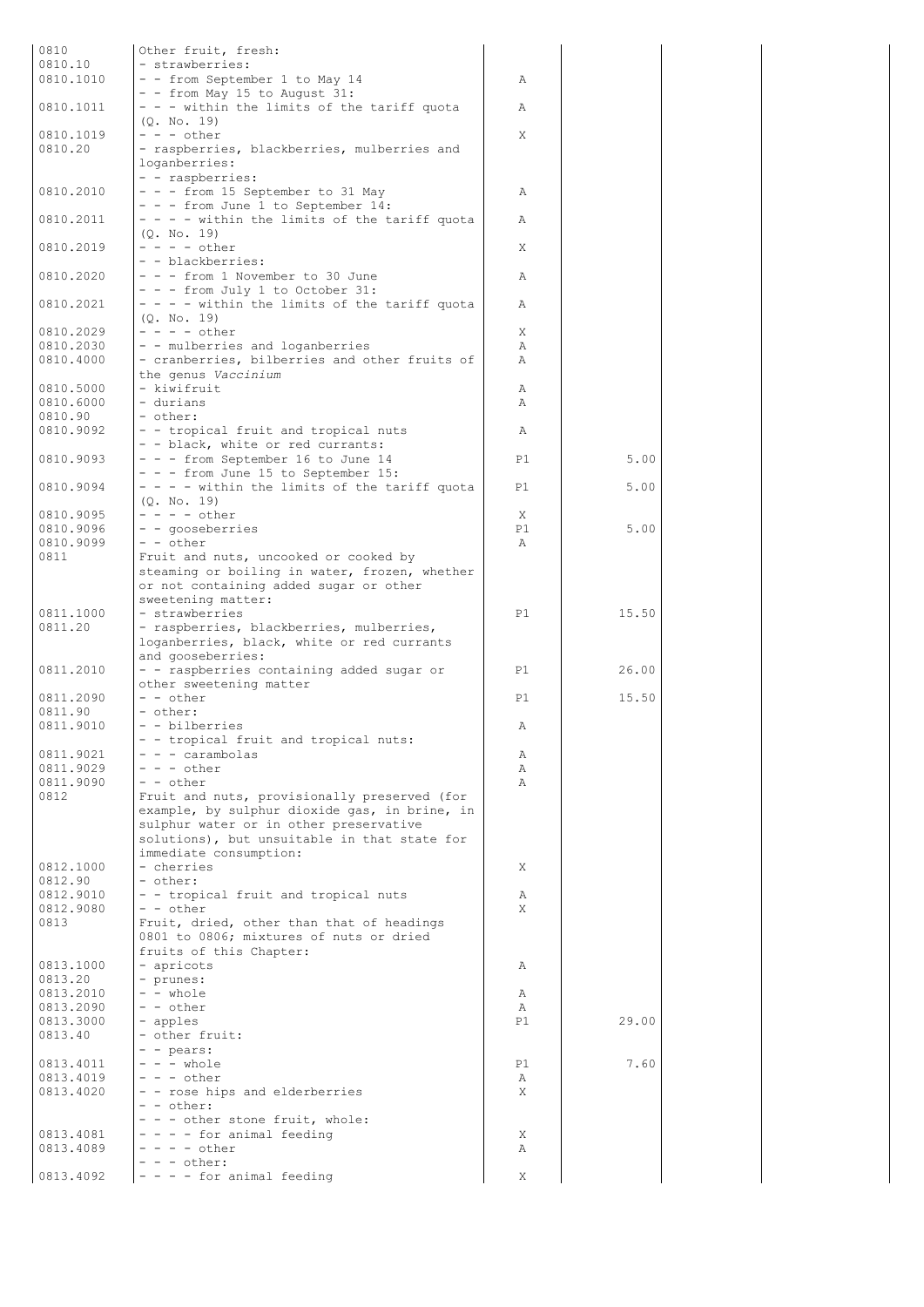| ex0813.4099       | $- - - -$ other                                                                          | Α              |      | persimmons                    |
|-------------------|------------------------------------------------------------------------------------------|----------------|------|-------------------------------|
| 0813.50           | - mixtures of nuts or dried fruits of this                                               |                |      |                               |
|                   | Chapter:<br>- - of nuts of headings 0801 or 0802:                                        |                |      |                               |
|                   | - - - containing by weight more than 50% of                                              |                |      |                               |
|                   | almonds and/or walnuts:                                                                  |                |      |                               |
| 0813.5012         | $- - -$ containing hazelnuts and/or walnuts,                                             | X              |      |                               |
|                   | for animal feeding                                                                       |                |      |                               |
| ex0813.5019       | $- - - -$ other                                                                          | P1             | 1.00 | containing<br>tropical fruits |
|                   | $- - -$ other:                                                                           |                |      |                               |
| ex0813.5021       | - - - - containing hazelnuts and/or walnuts,                                             | P <sub>2</sub> |      | $2.00$ containing             |
|                   | for animal feeding                                                                       |                |      | tropical fruits               |
| ex0813.5029       | $- - - -$ other                                                                          | P1             | 1.00 | containing                    |
|                   | - - other:                                                                               |                |      | tropical fruits               |
|                   | - - - containing by weight more than 40% of                                              |                |      |                               |
|                   | prunes and not more than a total of 20% of                                               |                |      |                               |
|                   | apricots and/or pome fruit:                                                              |                |      |                               |
| 0813.5081         | - - - - for animal feeding                                                               | Χ              |      |                               |
| 0813.5089         | $- - - -$ other                                                                          | X              |      |                               |
| 0813.5092         | $- - -$ other:<br>- - - - containing fruits of subheadings                               | X              |      |                               |
|                   | 0813.4081 to 0813.4099, for animal feeding                                               |                |      |                               |
| 0813.5099         | $- - - -$ other                                                                          | X              |      |                               |
| 0814              | Peel of citrus fruit or melons (including                                                | Α              |      |                               |
|                   | watermelons), fresh, frozen, dried or                                                    |                |      |                               |
|                   | provisionally preserved in brine, in sulphur<br>water or in other preservative solutions |                |      |                               |
| 09                | Coffee, tea, maté and spices                                                             | Α              |      |                               |
| 10                | Cereals                                                                                  |                |      |                               |
| 1001              | Wheat and meslin                                                                         | X              |      |                               |
| 1002              | Rye:                                                                                     |                |      |                               |
| 1002.0011         | - for sowing<br>- for the manufacture of brewers' malt or                                | Χ<br>X         |      |                               |
| 1002.0021         | beer                                                                                     |                |      |                               |
|                   | - other:                                                                                 |                |      |                               |
|                   | - - for human consumption:                                                               |                |      |                               |
| 1002.0032         | - - - within the limits of the tariff quota                                              | X              |      |                               |
| 1002.0038         | (0, No, 27)<br>$- - -$ other                                                             | Χ              |      |                               |
| 1002.0060         | - - for animal feeding                                                                   | X              |      |                               |
| 1002.0070         | - - for technical purposes                                                               | X              |      |                               |
| 1002.0080         | $- -$ other                                                                              | Α              |      |                               |
| 1003<br>1004      | Barley<br>Oats:                                                                          | Χ              |      |                               |
| 1004.0010         | - for sowing                                                                             | Χ              |      |                               |
| 1004.0020         | - for the manufacture of brewers' malt or                                                | X              |      |                               |
|                   | beer                                                                                     |                |      |                               |
|                   | - other:                                                                                 |                |      |                               |
| 1004.0031         | - - for human consumption:<br>- - - within the limits of the tariff quota                | Χ              |      |                               |
|                   | (0, No, 28)                                                                              |                |      |                               |
| 1004.0039         | $- - -$ other                                                                            | Χ              |      |                               |
| 1004.0040         | - - for animal feeding                                                                   | Χ              |      |                               |
| 1004.0050         | - - for technical purposes                                                               | X              |      |                               |
| 1004.0090<br>1005 | - - other<br>Maize (corn)                                                                | Α<br>X         |      |                               |
| 1006              | Rice                                                                                     | X              |      |                               |
| 1007              | Grain sorghum:                                                                           |                |      |                               |
| 1007.0010         | - for the manufacture of brewers' malt or                                                | X              |      |                               |
|                   | beer                                                                                     |                |      |                               |
|                   | - other:<br>- - for human consumption:                                                   |                |      |                               |
| 1007.0021         | - - - within the limits of the tariff quota                                              | X              |      |                               |
|                   | (Q. No. 27)                                                                              |                |      |                               |
| 1007.0029         | $- - -$ other                                                                            | Χ              |      |                               |
| 1007.0030         | - - for animal feeding                                                                   | X              |      |                               |
| 1007.0040         | - - for technical purposes<br>- - other                                                  | Χ<br>Α         |      |                               |
| 1007.0090<br>1008 | Buckwheat, millet and canary seed; other                                                 |                |      |                               |
|                   | cereals:                                                                                 |                |      |                               |
| 1008.10           | - buckwheat:                                                                             |                |      |                               |
| 1008.1010         | - - for the manufacture of brewers' malt or                                              | X              |      |                               |
|                   | beer<br>- - other:                                                                       |                |      |                               |
|                   | - - - for human consumption:                                                             |                |      |                               |
| 1008.1021         | - - - - within the limits of the tariff quota                                            | X              |      |                               |
|                   | (Q. No. 27)                                                                              |                |      |                               |
| 1008.1029         | $- - - -$ other                                                                          | Χ              |      |                               |
| 1008.1030         | $-$ - $-$ for animal feeding                                                             | Χ              |      |                               |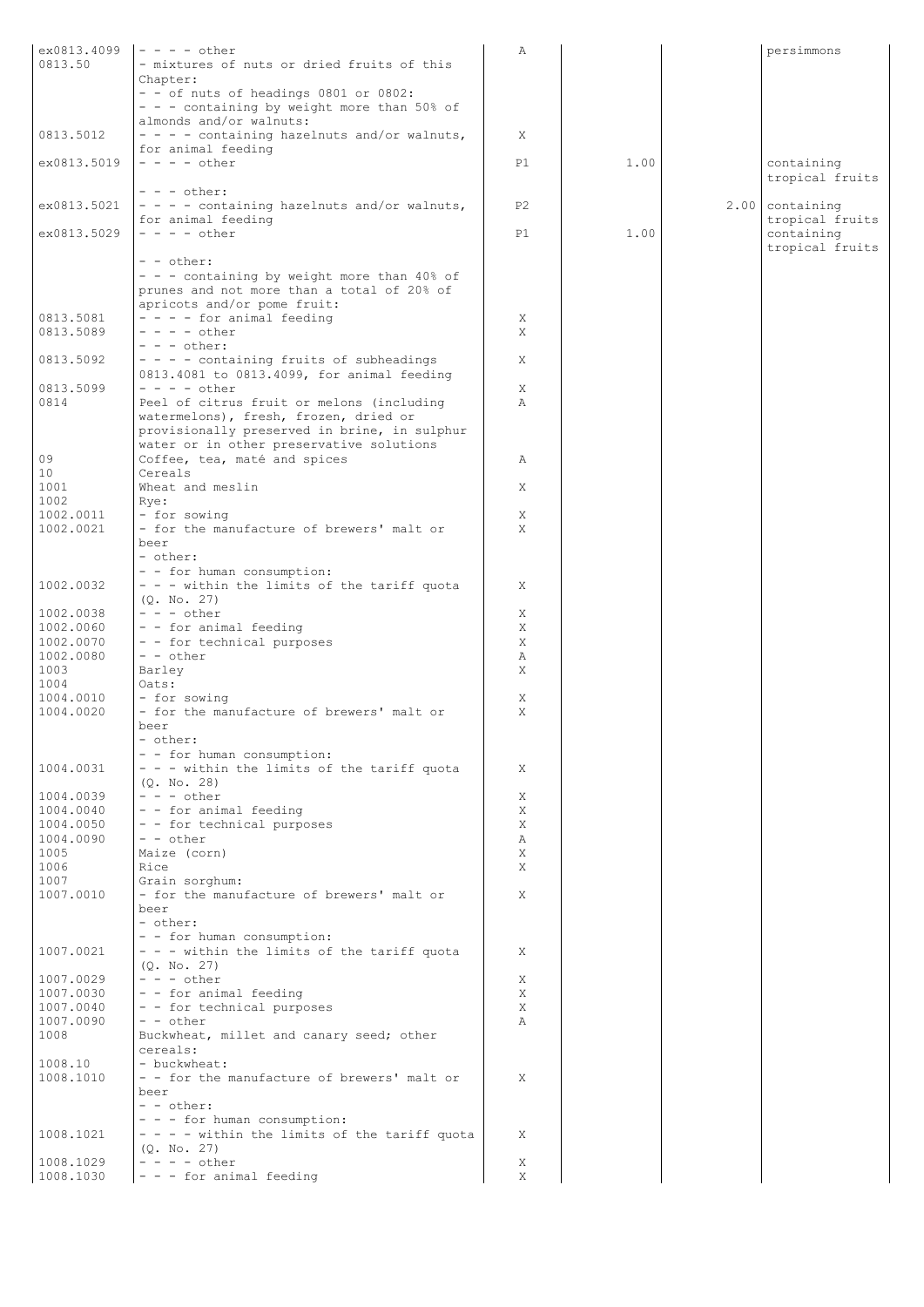| 1008.1040<br>1008.1090 | - - - for technical purposes<br>$- - -$ other                                              | Χ<br>Α |
|------------------------|--------------------------------------------------------------------------------------------|--------|
| 1008.20<br>1008.2010   | - millet:<br>- - for the manufacture of brewers' malt or                                   | Χ      |
|                        | beer<br>- - other:                                                                         |        |
| 1008.2021              | - - - for human consumption:<br>- - - - within the limits of the tariff quota              | Χ      |
| 1008.2029              | (Q. No. 27)<br>$- - - -$ other                                                             | Χ      |
| 1008.2030<br>1008.2040 | - - - for animal feeding<br>- - - for technical purposes                                   | X<br>X |
| 1008.2090              | $- - -$ other                                                                              | Α      |
| 1008.30<br>1008.3010   | - canary seed:                                                                             |        |
|                        | - - for the manufacture of brewers' malt or<br>beer                                        | Χ      |
| 1008.3020              | - - other:<br>- - - for human consumption                                                  | Χ      |
| 1008.3030              | - - - for animal feeding                                                                   | X      |
| 1008.3040<br>1008.3090 | - - - for technical purposes<br>$- - -$ other                                              | X<br>Α |
| 1008.90                | - other cereals:                                                                           |        |
|                        | - - triticale:                                                                             |        |
| 1008.9013<br>1008.9014 | $- - -$ for sowing<br>- - - for the manufacture of brewers' malt or                        | Χ<br>X |
|                        | beer                                                                                       |        |
|                        | $- - -$ other:<br>- - - - for human consumption:                                           |        |
| 1008.9022              | $- - - -$ within the limits of the tariff                                                  | X      |
|                        | quota (Q. No. 27)                                                                          |        |
| 1008.9028<br>1008.9033 | $- - - - -$ other<br>- - - - for animal feeding                                            | X<br>Χ |
| 1008.9034              | - - - - for technical purposes                                                             | X      |
| 1008.9038              | $- - - -$ other                                                                            | Α      |
| 1008.9041              | - - other:<br>- - - for the manufacture of brewers' malt or                                | X      |
|                        | beer                                                                                       |        |
|                        | $- - -$ other:<br>- - - - for human consumption:                                           |        |
| 1008.9051              | - - - - - within the limits of the tariff                                                  | X      |
|                        | quota (Q. No. 27)                                                                          |        |
| 1008.9052              | $- - - - -$ other:<br>- - - - - - wild rice (Zizania aquatica)                             | Χ      |
| 1008.9059              | $- - - - - - other$                                                                        | Χ      |
| 1008.9061<br>1008.9071 | - - - - for animal feeding<br>- - - - for technical purposes                               | X<br>X |
| 1008.9099              | $- - - -$ other                                                                            | Α      |
| 11                     | Products of the milling industry; malt;                                                    |        |
| 1101                   | starches; inulin; wheat gluten:<br>Wheat or meslin flour                                   | Х.     |
| 1102                   | Cereal flours other than of wheat or meslin:                                               |        |
| 1102.10                | - rye flour:                                                                               |        |
| 1102.1041              | - - for human consumption:<br>- - - gelatinised                                            | Χ      |
| 1102.1049              | $- - -$ other                                                                              | Χ      |
| 1102.1051              | - - for animal feeding:<br>- - - gelatinised                                               | Χ      |
| 1102.1059              | $- - -$ other                                                                              | X      |
| 1102.1090              | - - other                                                                                  | Α      |
| 1102.20<br>1102.90     | - maize (corn) flour<br>- other                                                            | Χ<br>Χ |
| 1103                   | Cereal groats, meal and pellets                                                            | X      |
| 1104                   | Cereal grains otherwise worked (for example,<br>hulled, rolled, flaked, pearled, sliced or | X      |
|                        | kibbled), except rice of heading 1006; germ                                                |        |
|                        | of cereals, whole, rolled, flaked or ground                                                |        |
| 1105                   | Flour, meal, powder, flakes, granules and<br>pellets of potatoes                           | Χ      |
| 1106                   | Flour, meal and powder of the dried                                                        |        |
|                        | leguminous vegetables of heading 0713, of<br>sago or of roots or tubers of heading 0714 or |        |
|                        | of the products of Chapter 8:                                                              |        |
| 1106.10                | - of the dried lequminous vegetables of                                                    | X      |
| 1106.20                | heading 0713<br>- of sago or of roots or tubers of heading                                 | X      |
|                        | 0714                                                                                       |        |
| 1106.30<br>1106.3010   | - of the products of Chapter 8:<br>- - for animal feeding                                  | Χ      |
| 1106.3090              | - - other                                                                                  | Α      |
| 1107                   | Malt, whether or not roasted                                                               | Χ      |
| 1108                   | Starches; inulin:                                                                          |        |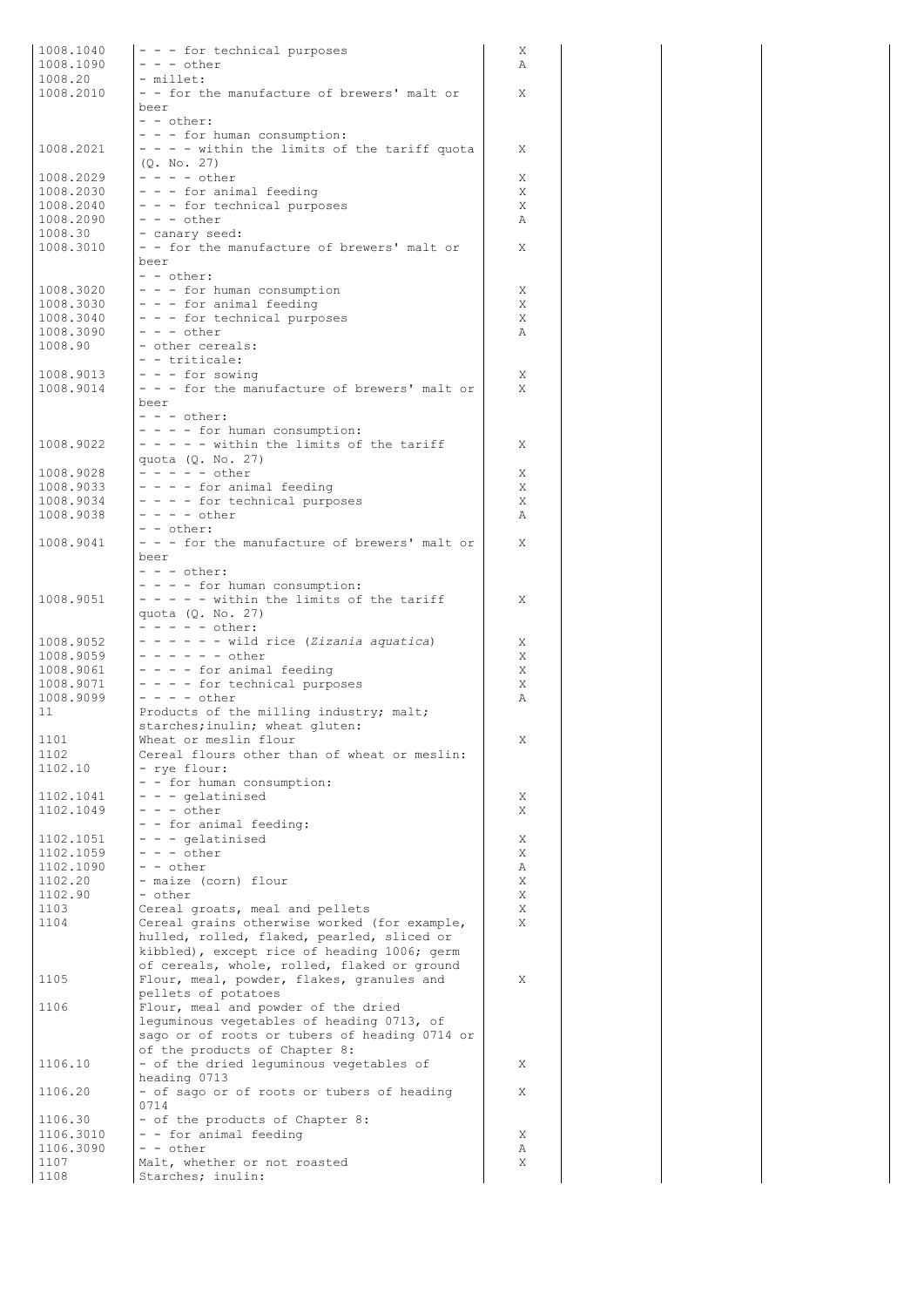|                      | - starches:                                                                        |                |      |
|----------------------|------------------------------------------------------------------------------------|----------------|------|
| 1108.11              | - - wheat starch:                                                                  |                |      |
| 1108.1110            | - - - for making beer                                                              | Χ              |      |
| 1108.1120            | $- - -$ for animal feeding                                                         | Χ              |      |
| 1108.1190            | $- - -$ other                                                                      | Α              |      |
| 1108.12              | - - maize (corn) starch:                                                           |                |      |
| 1108.1210            | $- - -$ for making beer                                                            | X              |      |
| 1108.1220            | - - - for animal feeding                                                           | X              |      |
| 1108.1290<br>1108.13 | $- - -$ other<br>- - potato starch:                                                | Α              |      |
| 1108.1310            | $- - -$ for making beer                                                            | X              |      |
| 1108.1320            | $- - -$ for animal feeding                                                         | X              |      |
| 1108.1390            | $- - -$ other                                                                      | Α              |      |
| 1108.14              | - - manioc (cassava) starch:                                                       |                |      |
| 1108.1410            | $-$ - $-$ for making beer                                                          | X              |      |
| 1108.1420            | $- - -$ for animal feeding                                                         | X              |      |
| 1108.1490            | $- - -$ other                                                                      | Α              |      |
| 1108.19              | - - other starches:                                                                |                |      |
|                      | - - - rice starch:                                                                 |                |      |
| 1108.1911            | $- - -$ for making beer                                                            | Χ              |      |
| 1108.1912            | - - - - for animal feeding                                                         | Χ              |      |
| 1108.1919            | $- - - -$ other<br>$- - -$ other:                                                  | Α              |      |
| 1108.1991            | - - - - for making beer                                                            | X              |      |
| 1108.1992            | - - - - for animal feeding                                                         | X              |      |
| 1108.1999            | $- - - -$ other                                                                    | Α              |      |
| 1108.20              | $-$ inulin:                                                                        |                |      |
| 1108.2010            | - - for making beer                                                                | X              |      |
| 1108.2020            | - - for animal feeding                                                             | X              |      |
| 1108.2090            | $- -$ other                                                                        | Α              |      |
| 1109                 | Wheat gluten, whether or not dried                                                 | X              |      |
| $12 \overline{ }$    | Oil seeds and oleaginous fruits;                                                   |                |      |
|                      | miscellaneous grains, seeds and fruit;                                             |                |      |
|                      | industrial or medicinal plants; straw and                                          |                |      |
|                      | fodder:                                                                            |                |      |
| 1201                 | Soya beans, whether or not broken                                                  | X              |      |
| 1202                 | Ground-nuts, not roasted or otherwise cooked,<br>whether or not shelled or broken: |                |      |
| 1202.10              | - in shell:                                                                        |                |      |
| 1202.1010            | - - for animal feeding, except those for the                                       | X              |      |
|                      | production of oil                                                                  |                |      |
|                      | - - for the production of oil:                                                     |                |      |
| 1202.1021            | $-$ - $-$ for animal feeding                                                       | Χ              |      |
|                      | - - - for the production of oil fit for human                                      |                |      |
|                      | consumption:                                                                       |                |      |
| 1202.1023            | $- - -$ by extraction                                                              | Χ              |      |
| 1202.1024            | $- - -$ by pressing                                                                | X              |      |
|                      | $- - -$ other:                                                                     |                |      |
| 1202.1026            | - - - - by extraction                                                              | X              |      |
| 1202.1027            | $- - -$ by pressing                                                                | Χ              |      |
| 1202.1091            | - - other:<br>- - - for human consumption                                          | Α              |      |
| 1202.1099            | $- - -$ other                                                                      | P <sub>2</sub> | 0.10 |
| 1202.20              | - shelled, whether or not broken:                                                  |                |      |
| 1202.2010            | - - for animal feeding, except those for the                                       | X              |      |
|                      | production of oil                                                                  |                |      |
|                      | - - for the production of oil:                                                     |                |      |
| 1202.2021            | - - - for animal feeding                                                           | X              |      |
|                      | - - - for the production of oil fit for human                                      |                |      |
|                      | consumption:                                                                       |                |      |
| 1202.2023            | $- - -$ by extraction                                                              | Χ              |      |
| 1202.2024            | $- - -$ by pressing<br>$- - -$ other:                                              | X              |      |
| 1202.2026            | $- - -$ by extraction                                                              | Χ              |      |
| 1202.2027            | $- - -$ by pressing                                                                | X              |      |
|                      | $- -$ other:                                                                       |                |      |
| 1202.2091            | - - - for human consumption                                                        | Α              |      |
| 1202.2099            | $- - -$ other                                                                      | P <sub>2</sub> | 0.10 |
| 1203                 | Copra                                                                              | X              |      |
| 1204                 | Linseed, whether or not broken:                                                    |                |      |
| 1204.0010            | - for animal feeding, except those for the                                         | X              |      |
|                      | production of oil                                                                  |                |      |
|                      | - for the production of oil:                                                       |                |      |
| 1204.0021            | - - for animal feeding                                                             | X              |      |
|                      | - - for the production of oil fit for human<br>consumption:                        |                |      |
| 1204.0023            | $- - -$ by extraction                                                              | X              |      |
| 1204.0024            | $- - -$ by pressing                                                                | Χ              |      |
|                      | - - other:                                                                         |                |      |
| 1204.0026            | $- - -$ by extraction                                                              | Χ              |      |
| 1204.0027            | - - - by pressing                                                                  | Χ              |      |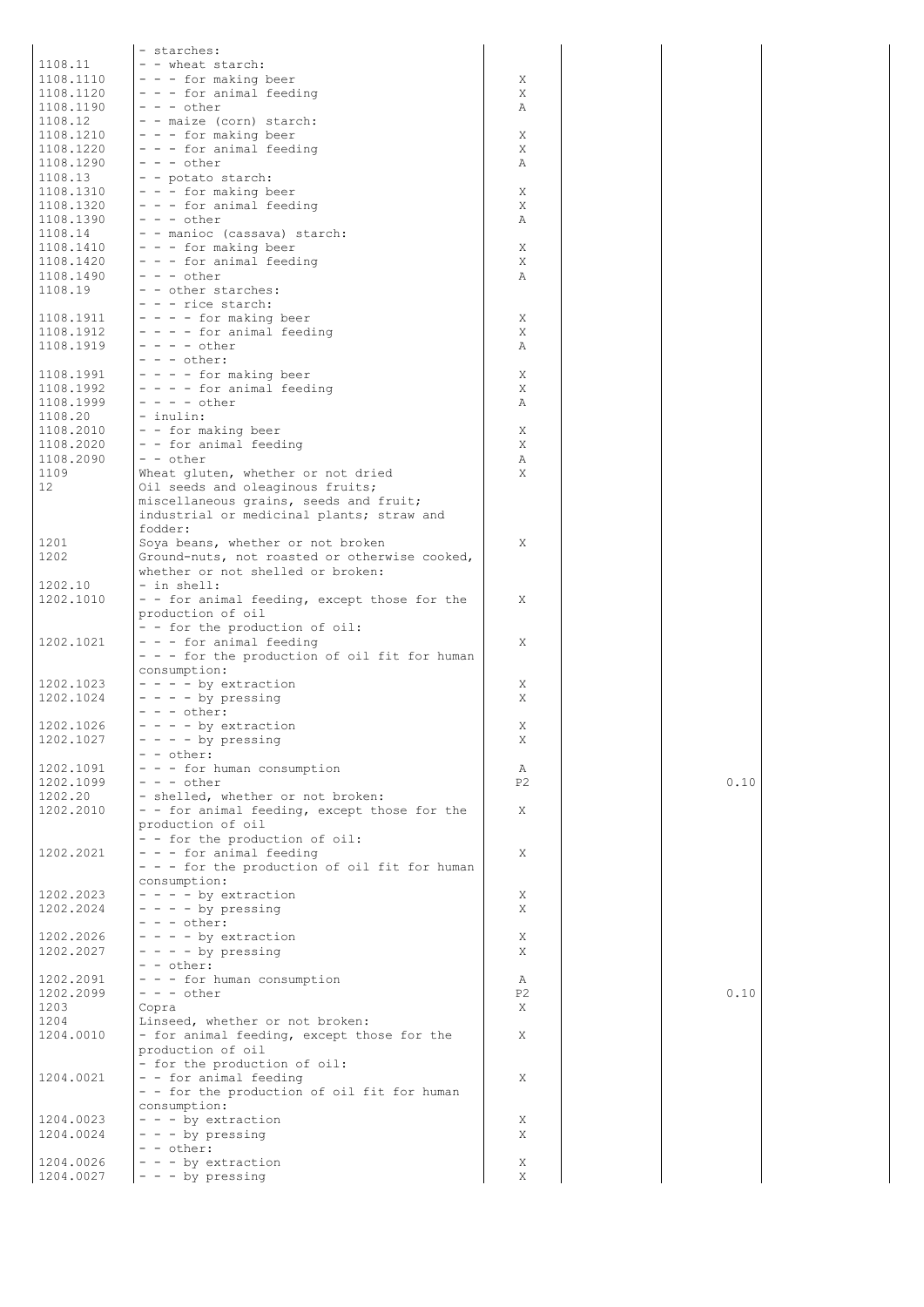|           | - other:                                                                |                |      |
|-----------|-------------------------------------------------------------------------|----------------|------|
| 1204.0091 | - - for technical purposes                                              | Α              |      |
| 1204.0099 | - - other                                                               | X              |      |
| 1205      | Rape or colza seeds, whether or not broken:                             |                |      |
| 1205.10   | - low erucic acid rape or colza seeds:                                  |                |      |
|           | - - rape seeds:                                                         |                |      |
| 1205.1010 | - - - for animal feeding, except those for                              | X              |      |
|           | the production of oil                                                   |                |      |
|           | - - - for the production of oil:                                        |                |      |
| 1205.1021 | $- - -$ for animal feeding                                              | X              |      |
|           | - - - - for the production of oil fit for                               |                |      |
|           | human consumption:                                                      |                |      |
| 1205.1023 | $- - - - -$ by extraction                                               | X              |      |
| 1205.1024 | $- - - - -$ by pressing                                                 | X              |      |
|           | $- - - -$ other:                                                        |                |      |
| 1205.1026 | $- - - - -$ by extraction                                               | X              |      |
| 1205.1027 | $- - - - -$ by pressing<br>$- - -$ other:                               | X              |      |
| 1205.1031 | - - - - for human consumption                                           | P <sub>2</sub> | 0.10 |
| 1205.1039 | $- - - -$ other                                                         | P <sub>2</sub> | 0.10 |
|           | - - colza seeds:                                                        |                |      |
| 1205.1040 | - - - for animal feeding, except those for                              | Χ              |      |
|           | the production of oil                                                   |                |      |
|           | - - - for the production of oil:                                        |                |      |
| 1205.1051 | $- - -$ for animal feeding                                              | X              |      |
|           | - - - - for the production of oil fit for                               |                |      |
|           | human consumption:                                                      |                |      |
| 1205.1053 | $- - - - -$ by extraction                                               | Χ              |      |
| 1205.1054 | $- - - - -$ by pressing                                                 | X              |      |
|           | $- - - -$ other:                                                        |                |      |
| 1205.1056 | $- - - - -$ by extraction                                               | Χ              |      |
| 1205.1057 | $- - - - -$ by pressing                                                 | X              |      |
|           | $- - -$ other:                                                          |                |      |
| 1205.1061 | - - - - for human consumption                                           | P <sub>2</sub> | 0.10 |
| 1205.1069 | $- - - -$ other                                                         | P <sub>2</sub> | 0.10 |
| 1205.90   | - other:                                                                |                |      |
|           | - - rape seeds:                                                         |                |      |
| 1205.9010 | - - - for animal feeding, except those for                              | Χ              |      |
|           | the production of oil                                                   |                |      |
| 1205.9021 | - - - for the production of oil:                                        | X              |      |
|           | - - - - for animal feeding<br>- - - - for the production of oil fit for |                |      |
|           | human consumption:                                                      |                |      |
| 1205.9023 | $- - - - -$ by extraction                                               | X              |      |
| 1205.9024 | $- - - - -$ by pressing                                                 | Χ              |      |
|           | $- - - -$ other:                                                        |                |      |
| 1205.9026 | $- - - - -$ by extraction                                               | Χ              |      |
| 1205.9027 | $- - - - -$ by pressing                                                 | X              |      |
|           | $- - -$ other:                                                          |                |      |
| 1205.9031 | - - - - for human consumption                                           | P2             | 0.10 |
| 1205.9039 | $- - - -$ other                                                         | P2             | 0.10 |
|           | - - colza seeds:                                                        |                |      |
| 1205.9040 | - - - for animal feeding, except those for                              | X              |      |
|           | the production of oil                                                   |                |      |
|           | - - - for the production of oil:                                        |                |      |
| 1205.9051 | $- - -$ for animal feeding                                              | X              |      |
|           | $- - -$ for the production of oil fit for                               |                |      |
|           | human consumption:                                                      |                |      |
| 1205.9053 | $- - - - -$ by extraction                                               | Χ              |      |
| 1205.9054 | $- - - - -$ by pressing                                                 | X              |      |
| 1205.9056 | $- - - -$ other:<br>$- - - - -$ by extraction                           | Χ              |      |
| 1205.9057 | $- - - - -$ by pressing                                                 | X              |      |
|           | $- - -$ other:                                                          |                |      |
| 1205.9061 | - - - - for human consumption                                           | P2             | 0.10 |
| 1205.9069 | $- - - -$ other                                                         | P2             | 0.10 |
| 1206      | Sunflower seeds, whether or not broken:                                 |                |      |
|           | - not hulled:                                                           |                |      |
| 1206.0010 | - - for animal feeding, except those for the                            | X              |      |
|           | production of oil                                                       |                |      |
|           | - - for the production of oil:                                          |                |      |
| 1206.0021 | - - - for animal feeding                                                | Χ              |      |
|           | - - - for the production of oil fit for human                           |                |      |
|           | consumption:                                                            |                |      |
| 1206.0023 | $- - - -$ by extraction                                                 | Χ              |      |
| 1206.0024 | $- - - -$ by pressing                                                   | X              |      |
|           | $- - -$ other:                                                          |                |      |
| 1206.0026 | $- - -$ by extraction                                                   | Χ              |      |
| 1206.0027 | $- - - -$ by pressing                                                   | X              |      |
|           | - - other:                                                              |                |      |
| 1206.0031 | - - - for human consumption                                             | P <sub>2</sub> | 0.10 |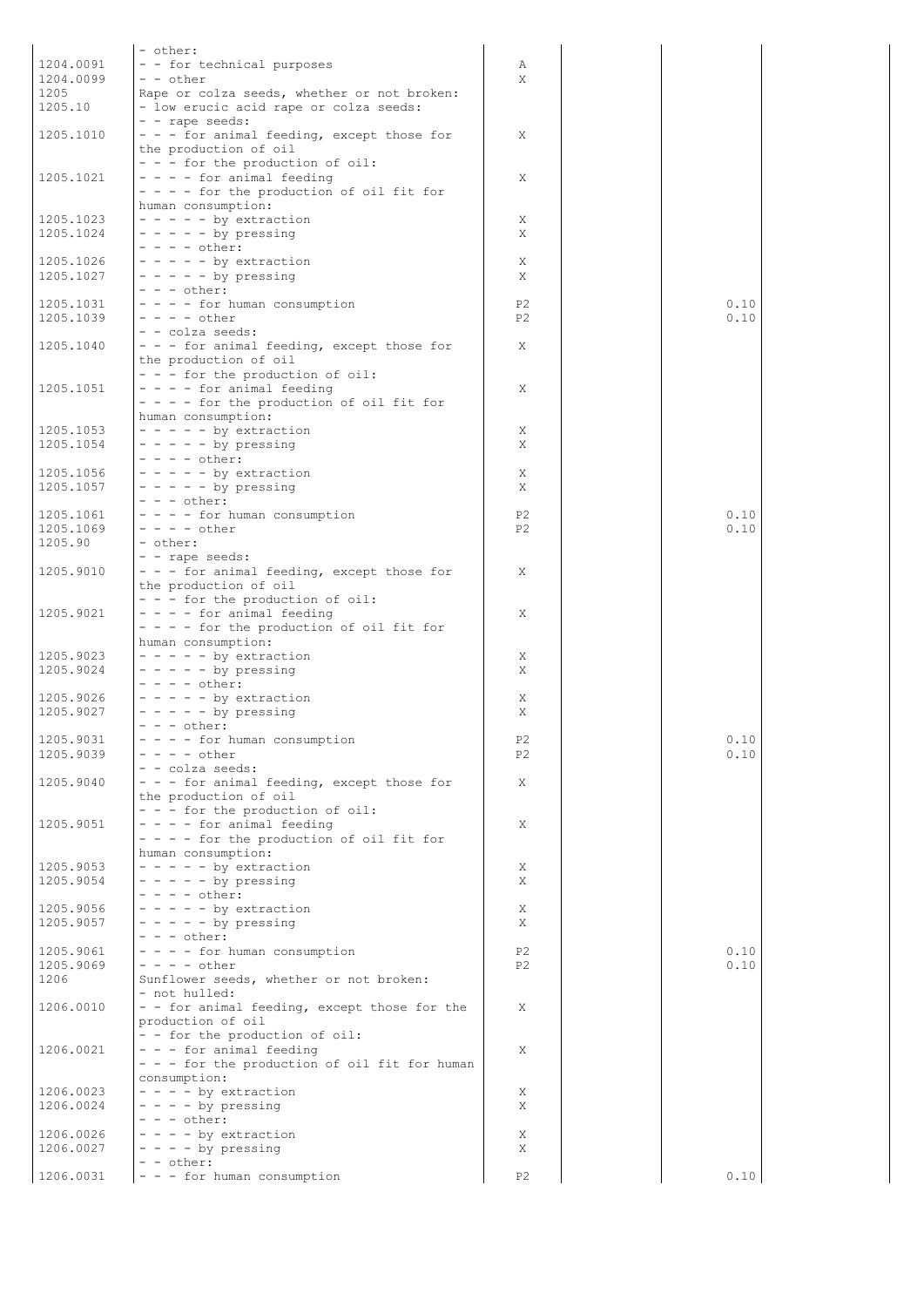| 1206.0039 | $- - -$ other                                                    | P <sub>2</sub>                   | 0.10 |
|-----------|------------------------------------------------------------------|----------------------------------|------|
|           | - hulled:                                                        |                                  |      |
| 1206.0040 | - - for animal feeding, except those for the                     | X                                |      |
|           | production of oil                                                |                                  |      |
|           | - - for the production of oil:                                   |                                  |      |
| 1206.0041 | - - - for animal feeding                                         | X                                |      |
|           | - - - for the production of oil fit for human                    |                                  |      |
|           | consumption:                                                     |                                  |      |
| 1206.0053 | $- - -$ by extraction                                            | X                                |      |
| 1206.0054 | $- - - -$ by pressing                                            | X                                |      |
|           | $- - -$ other:                                                   |                                  |      |
| 1206.0056 | $- - -$ by extraction                                            | X                                |      |
| 1206.0057 | $- - -$ by pressing                                              | X                                |      |
|           | - - other:                                                       |                                  |      |
| 1206.0061 | - - - for human consumption                                      | P <sub>2</sub><br>P <sub>2</sub> | 0.10 |
| 1206.0069 | $- - -$ other                                                    |                                  | 0.10 |
| 1207      | Other oil seeds and oleaginous fruits,<br>whether or not broken: |                                  |      |
| 1207.20   | - cotton seeds:                                                  |                                  |      |
| 1207.2010 | - - for animal feeding, except those for the                     | X                                |      |
|           | production of oil                                                |                                  |      |
|           | - - for the production of oil:                                   |                                  |      |
| 1207.2021 | - - - for animal feeding                                         | Χ                                |      |
|           | - - - for the production of oil fit for human                    |                                  |      |
|           | consumption:                                                     |                                  |      |
| 1207.2023 | $- - -$ by extraction                                            | X                                |      |
| 1207.2024 | $- - - -$ by pressing                                            | X                                |      |
|           | $- - -$ other:                                                   |                                  |      |
| 1207.2026 | $- - -$ by extraction                                            | X                                |      |
| 1207.2027 | $- - - -$ by pressing                                            | X                                |      |
|           | $- -$ other:                                                     |                                  |      |
| 1207.2091 | - - - for human consumption                                      | P <sub>2</sub>                   | 0.10 |
| 1207.2099 | $- - -$ other                                                    | P <sub>2</sub>                   | 0.10 |
| 1207.40   | - sesamum seeds:                                                 |                                  |      |
| 1207.4010 | - - for animal feeding, except those for the                     | X                                |      |
|           | production of oil                                                |                                  |      |
|           | - - for the production of oil:                                   |                                  |      |
| 1207.4021 | - - - for animal feeding                                         | Χ                                |      |
|           | - - - for the production of oil fit for human                    |                                  |      |
|           | consumption:                                                     |                                  |      |
| 1207.4023 | $- - -$ by extraction                                            | Χ                                |      |
| 1207.4024 | $- - - -$ by pressing                                            | Χ                                |      |
| 1207.4026 | $- - -$ other:                                                   |                                  |      |
|           | $- - -$ by extraction<br>$- - - -$ by pressing                   | Χ<br>X                           |      |
| 1207.4027 | - - other:                                                       |                                  |      |
| 1207.4091 | - - - for human consumption                                      | P <sub>2</sub>                   | 0.10 |
| 1207.4099 | $- - -$ other                                                    | P <sub>2</sub>                   | 0.10 |
| 1207.50   | - mustard seeds:                                                 |                                  |      |
| 1207.5010 | - - for animal feeding, except those for the                     | Χ                                |      |
|           | production of oil                                                |                                  |      |
|           | - - for the production of oil:                                   |                                  |      |
| 1207.5021 | - - - for animal feeding                                         | X                                |      |
|           | - - - for the production of oil fit for human                    |                                  |      |
|           | consumption:                                                     |                                  |      |
| 1207.5023 | - - - - by extraction                                            | Χ                                |      |
| 1207.5024 | $- - -$ by pressing                                              | X                                |      |
|           | $- - -$ other:                                                   |                                  |      |
| 1207.5026 | - - - - by extraction                                            | X                                |      |
| 1207.5027 | $- - -$ by pressing                                              | X                                |      |
|           | - - other:                                                       |                                  |      |
| 1207.5091 | - - - for human consumption                                      | P <sub>2</sub>                   | 0.10 |
| 1207.5099 | $- - -$ other                                                    | P <sub>2</sub>                   | 0.10 |
|           | - other:                                                         |                                  |      |
| 1207.91   | - - poppy seeds:                                                 |                                  |      |
| 1207.9111 | - - - for animal feeding, except those for                       | Χ                                |      |
|           | the production of oil                                            |                                  |      |
|           | - - - for the production of oil:                                 |                                  |      |
| 1207.9113 | - - - - for animal feeding                                       | X                                |      |
|           | - - - - for the production of oil fit for                        |                                  |      |
|           | human consumption:                                               |                                  |      |
| 1207.9114 | $- - - - -$ by extraction                                        | X                                |      |
| 1207.9115 | $- - - - -$ by pressing                                          | X                                |      |
|           | $- - - -$ other:                                                 |                                  |      |
| 1207.9116 | $- - - - -$ by extraction<br>$- - - - -$ by pressing             | X<br>X                           |      |
| 1207.9117 | $- - -$ other:                                                   |                                  |      |
| 1207.9118 | - - - - for human consumption                                    | P <sub>2</sub>                   | 0.10 |
| 1207.9119 | $- - - -$ other                                                  | P <sub>2</sub>                   | 0.10 |
| 1207.99   | - - other:                                                       |                                  |      |
|           | - - - shea nuts (karite nuts):                                   |                                  |      |
|           |                                                                  |                                  |      |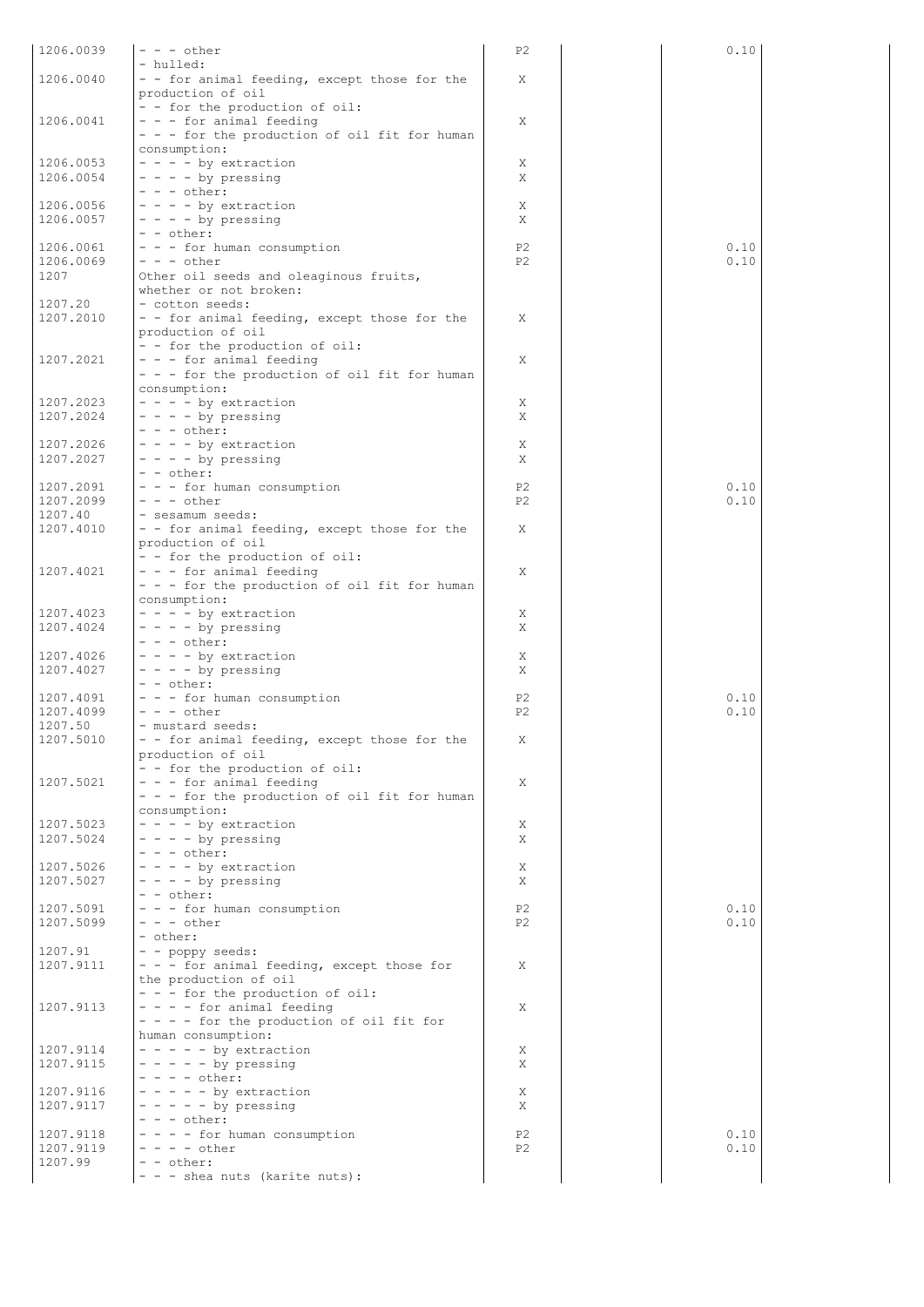| 1207.9921              | - - - - for animal feeding, except those for                                | Χ                    |              |
|------------------------|-----------------------------------------------------------------------------|----------------------|--------------|
|                        | the production of oil<br>- - - - for the production of oil:                 |                      |              |
| 1207.9922              | $- - - -$ for animal feeding                                                | X                    |              |
|                        | $- - - -$ for the production of oil fit for                                 |                      |              |
| 1207.9923              | human consumption:<br>$- - - - - -$ by extraction                           | Χ                    |              |
| 1207.9924              | $- - - - - -$ by pressing                                                   | X                    |              |
| 1207.9925              | $- - - - -$ other:<br>$- - - - - -$ by extraction                           | Χ                    |              |
| 1207.9926              | $- - - - - -$ by pressing                                                   | X                    |              |
|                        | $- - - -$ other:                                                            |                      |              |
| 1207.9927              | - - - - - for human consumption<br>$- - - - -$ other                        | P2<br>P <sub>2</sub> | 0.10<br>0.10 |
| 1207.9929              | - - - palm nuts and kernels:                                                |                      |              |
| 1207.9931              | - - - - for animal feeding, except those for                                | X                    |              |
|                        | the production of oil                                                       |                      |              |
| 1207.9932              | $- - -$ for the production of oil:<br>$- - - -$ for animal feeding          | Χ                    |              |
|                        | $- - - -$ for the production of oil fit for                                 |                      |              |
|                        | human consumption:                                                          |                      |              |
| 1207.9933<br>1207.9934 | $- - - - - -$ by extraction<br>$- - - - - -$ by pressing                    | Χ<br>X               |              |
|                        | $- - - - -$ other:                                                          |                      |              |
| 1207.9935              | $- - - - - -$ by extraction                                                 | Χ                    |              |
| 1207.9936              | $- - - - - -$ by pressing<br>$- - - -$ other:                               | X                    |              |
| 1207.9937              | - - - - - for human consumption                                             | P <sub>2</sub>       | 0.10         |
| 1207.9939              | $- - - - -$ other                                                           | P <sub>2</sub>       | 0.10         |
| 1207.9941              | - - - castor oil seeds:<br>- - - - for animal feeding, except those for     | X                    |              |
|                        | the production of oil                                                       |                      |              |
|                        | - - - - for the production of oil:                                          |                      |              |
| 1207.9942              | $- - - -$ for animal feeding<br>$- - - -$ for the production of oil fit for | X                    |              |
|                        | human consumption:                                                          |                      |              |
| 1207.9943              | $- - - - - -$ by extraction                                                 | X                    |              |
| 1207.9944              | $- - - - - -$ by pressing<br>$- - - - - \text{other:}$                      | Χ                    |              |
| 1207.9945              | $- - - - - -$ by extraction                                                 | Χ                    |              |
| 1207.9946              | $- - - - - -$ by pressing                                                   | Χ                    |              |
| 1207.9947              | $- - - -$ other:<br>- - - - - for human consumption                         | P <sub>2</sub>       | 0.10         |
| 1207.9949              | $- - - - -$ other                                                           | P <sub>2</sub>       | 0.10         |
| 1207.9951              | - - - safflower seeds:<br>- - - - for animal feeding, except those for      | X                    |              |
|                        | the production of oil                                                       |                      |              |
|                        | $- - -$ for the production of oil:                                          |                      |              |
| 1207.9952              | - - - - - for animal feeding                                                | Χ                    |              |
|                        | - - - - - for the production of oil fit for<br>human consumption:           |                      |              |
| 1207.9953              | $- - - - - -$ by extraction                                                 | Χ                    |              |
| 1207.9954              | $- - - - - -$ by pressing<br>$- - - - -$ other:                             | X                    |              |
| 1207.9955              | $- - - - - -$ by extraction                                                 | Χ                    |              |
| 1207.9956              | $- - - - - -$ by pressing                                                   | X                    |              |
| 1207.9957              | $- - - -$ other:<br>- - - - - for human consumption                         | P <sub>2</sub>       | 0.10         |
| 1207.9959              | $- - - - - other$                                                           | P2                   | 0.10         |
|                        | $- - -$ other:                                                              |                      |              |
| 1207.9991              | - - - - for animal feeding, except those for<br>the production of oil       | X                    |              |
|                        | - - - - for the production of oil:                                          |                      |              |
| 1207.9993              | $- - - -$ for animal feeding                                                | Χ                    |              |
|                        | $- - - -$ for the production of oil fit for<br>human consumption:           |                      |              |
| 1207.9994              | $- - - - - -$ by extraction                                                 | Χ                    |              |
| 1207.9995              | $- - - - - -$ by pressing                                                   | X                    |              |
| 1207.9996              | $- - - - -$ other:<br>$- - - - - -$ by extraction                           | Χ                    |              |
| 1207.9997              | $- - - - - -$ by pressing                                                   | X                    |              |
|                        | $- - - -$ other:<br>- - - - - for human consumption                         | P <sub>2</sub>       | 0.10         |
| 1207.9998<br>1207.9999 | $- - - - -$ other                                                           | P <sub>2</sub>       | 0.10         |
| 1208                   | Flours and meals of oil seeds or oleaginous                                 |                      |              |
| 1208.10                | fruits, other than those of mustard:<br>- of soya beans:                    |                      |              |
| 1208.1010              | - - for animal feeding                                                      | Χ                    |              |
| 1208.1090              | - - other                                                                   | A                    |              |
| 1208.90<br>1208.9010   | - other:<br>- - for animal feeding                                          | X                    |              |
|                        |                                                                             |                      |              |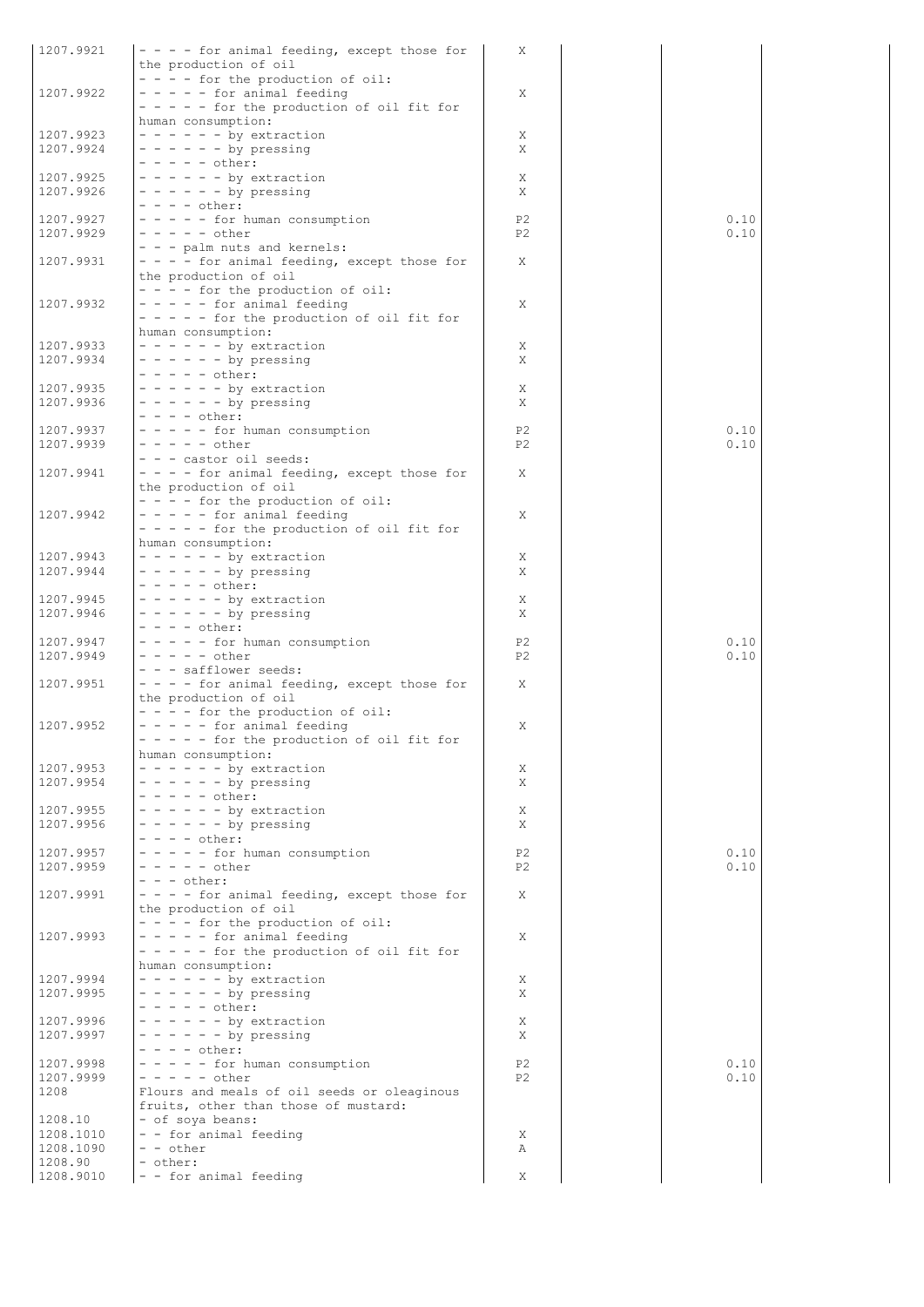| 1208.9090<br>1209      | - - other<br>Seeds, fruit and spores, of a kind used for                                 | Α      |
|------------------------|------------------------------------------------------------------------------------------|--------|
|                        | sowing:                                                                                  |        |
| 1209.10                | - sugar beet seed:                                                                       |        |
| 1209.1010<br>1209.1090 | - - for animal feeding<br>- - other                                                      | Χ      |
|                        | - seeds of forage plants:                                                                | Α      |
| 1209.2100              | - - lucerne (alfalfa) seed                                                               | Α      |
| 1209.2200              | - - clover (Trifolium spp.) seed                                                         | Α      |
| 1209.2300              | - - fescue seed                                                                          | Α      |
| 1209.2400              | - - Kentucky blue grass (Poa pratensis L.)<br>seed                                       | Α      |
| 1209.2500              | - - rye grass (Lolium multiflorum Lam.,                                                  | Α      |
|                        | Lolium perenne L.) seed                                                                  |        |
| 1209.29                | - - other:                                                                               |        |
| 1209.2911              | - - - seeds of vetches or lupines:<br>- - - - for animal feeding                         | Χ      |
| 1209.2912              | - - - - for technical purposes                                                           | Χ      |
| 1209.2919              | - - - - other                                                                            | Α      |
| 1209.2960              | - - - timothy grass seed                                                                 | Α      |
| 1209.2970              | - - - seeds of fodder sugar beet seed and<br>fodder beet                                 | X      |
| 1209.2980              | - - - seeds of cock's foot grass, yellow oat                                             | Α      |
|                        | grass, tall oat grass, brome grass and the                                               |        |
|                        | like                                                                                     |        |
| 1209.2990<br>1209.3000 | $- - -$ other<br>- seeds of herbaceous plants cultivated                                 | Α<br>Α |
|                        | principally for their flowers                                                            |        |
|                        | - other:                                                                                 |        |
| 1209.9100              | - - vegetable seeds                                                                      | Α      |
| 1209.99                | - - other:<br>- - - tamarind seed:                                                       |        |
| 1209.9911              | - - - - for animal feeding                                                               | Χ      |
| 1209.9912              | - - - - for technical purposes                                                           | X      |
| 1209.9919              | $- - - -$ other                                                                          | X      |
| 1209.9991              | $- - -$ other:<br>- - - - for animal feeding                                             | X      |
| 1209.9999              | $- - - -$ other                                                                          | Α      |
| 1210                   | Hop cones, fresh or dried, whether or not                                                | Α      |
|                        | ground, powdered or in the form of pellets;                                              |        |
| 1211                   | lupulin<br>Plants and parts of plants (including seeds                                   | Α      |
|                        | and fruits), of a kind used primarily in                                                 |        |
|                        | perfumery, in pharmacy or for insecticidal,                                              |        |
|                        | fungicidal or similar purposes, fresh or                                                 |        |
| 1212                   | dried, whether or not cut,<br>crushed or powdered Locust beans, seaweeds                 |        |
|                        | and other algae, sugar beet and sugar cane,                                              |        |
|                        | fresh, chilled, frozen or dried, whether or                                              |        |
|                        | not ground; fruit stones and kernels and                                                 |        |
|                        | other vegetable products<br>(including unroasted chicory roots of the                    |        |
|                        | variety Cichorium intybus sativum) of a kind                                             |        |
|                        | used primarily for human consumption, not                                                |        |
|                        | elsewhere specified or included:                                                         |        |
| 1212.20<br>1212.2010   | - seaweeds and other algae:<br>- - flours and meals for animal feeding                   | Χ      |
| 1212.2090              | - - other                                                                                | Α      |
|                        | - other:                                                                                 |        |
| 1212.91                | - - sugar beet:                                                                          |        |
| 1212.9110<br>1212.9190 | - - - for animal feeding<br>- - - other                                                  | Χ<br>Α |
| 1212.99                | - - other:                                                                               |        |
|                        | - - - dried chicory roots:                                                               |        |
| 1212.9911              | - - - - for animal feeding<br>$- - - -$ other                                            | Χ      |
| 1212.9919              | - - - locust beans, including locust bean                                                | Α      |
|                        | seeds:                                                                                   |        |
| 1212.9921              | - - - - locust bean seeds                                                                | Α      |
| 1212.9922              | $- - - -$ other:                                                                         |        |
|                        |                                                                                          |        |
|                        | - - - - - for animal feeding<br>- - - - - other                                          | Χ<br>Α |
| 1212.9929              | - - - other:                                                                             |        |
| 1212.9991              | - - - - for animal feeding                                                               | Χ      |
| 1212.9999              | $- - - -$ other                                                                          | Α      |
| 1213                   | Cereal straw and husks, unprepared, whether<br>or not chopped, ground, pressed or in the |        |
|                        | form of pellets:                                                                         |        |
| 1213.0010              | - for technical purposes                                                                 | Α      |
| 1213.0091              | - other:<br>- - straw, unprepared                                                        | Χ      |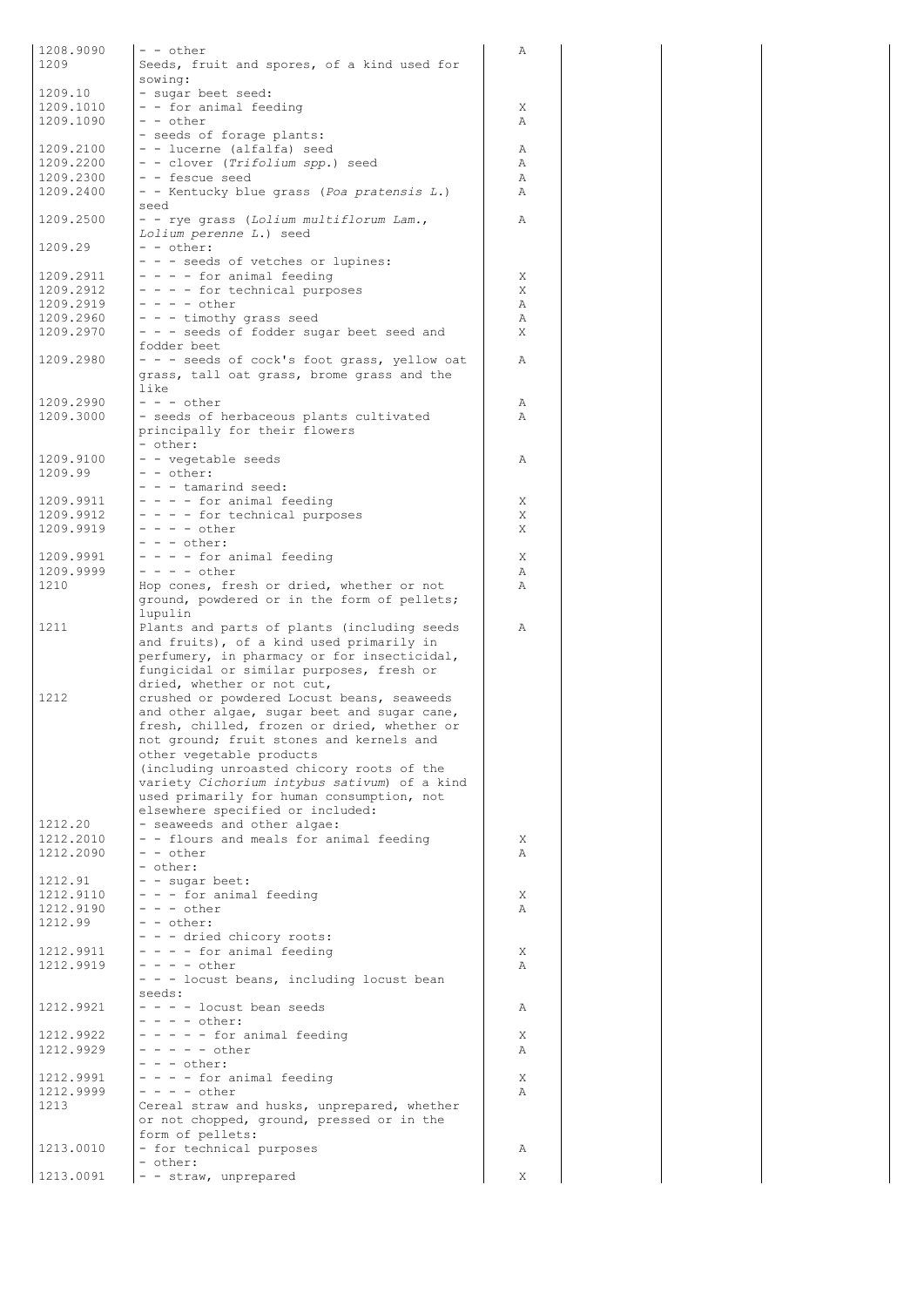| 1213.0099              | $- -$ other                                                                | X         |  |               |
|------------------------|----------------------------------------------------------------------------|-----------|--|---------------|
| 1214                   | Swedes, mangolds, fodder roots, hay, lucerne                               |           |  |               |
|                        | (alfalfa), clover, sainfoin, forage kale,                                  |           |  |               |
|                        | lupines, vetches and similar forage products,                              |           |  |               |
|                        | whether or not in the form of pellets:                                     |           |  |               |
| 1214.10                | - lucerne (alfalfa) meal and pellets:                                      |           |  |               |
| 1214.1010<br>1214.1090 | - - for animal feeding<br>$- -$ other                                      | Χ<br>Α    |  |               |
| 1214.90                | - other:                                                                   |           |  |               |
|                        | - - for animal feeding:                                                    |           |  |               |
| 1214.9011              | - - - hay, unprepared                                                      | Χ         |  |               |
| 1214.9019              | $- - -$ other                                                              | X         |  |               |
| 1214.9090              | $ -$ other                                                                 | Α         |  |               |
| 13                     | Lac; gums, resins and other vegetable saps                                 | Α         |  |               |
|                        | and extracts                                                               |           |  |               |
| 14                     | Vegetable plaiting materials; vegetable                                    |           |  |               |
|                        | products not elsewhere specified or included:                              |           |  |               |
| 1401                   | Vegetable materials of a kind used primarily                               | Α         |  |               |
|                        | for plaiting (for example, bamboos, rattans,                               |           |  |               |
|                        | reeds, rushes, osier, raffia, cleaned,                                     |           |  |               |
|                        | bleached or dyed cereal straw, and lime bark)                              |           |  |               |
| 1404                   | Vegetable products not elsewhere specified or<br>included:                 |           |  |               |
| 1404.20                | - cotton linters                                                           | Α         |  |               |
| 1404.90                | - other:                                                                   |           |  |               |
| 1404.9010              | - - date stones, products and waste thereof                                | X         |  |               |
|                        | and broken quar seeds, for animal feeding                                  |           |  |               |
| 1404.9080              | $-$ - other                                                                | Α         |  |               |
| 15                     | Animal or vegetable fats and oils and their                                |           |  |               |
|                        | cleavage products; prepared edible fats;                                   |           |  |               |
|                        | animal or vegetable waxes:                                                 |           |  |               |
| 1501                   | Pig fat (including lard) and poultry fat,                                  | X         |  |               |
|                        | other than that of heading 0209 or 1503                                    |           |  |               |
| 1502                   | Fats of bovine animals, sheep or goats, other                              | X         |  |               |
|                        | than those of heading 1503                                                 |           |  |               |
| 1503                   | Lard stearin, lard oil, oleostearin, oleo-oil                              | X         |  |               |
|                        | and tallow oil, not emulsified or mixed or                                 |           |  |               |
| 1504                   | otherwise prepared<br>Fats and oils and their fractions, of fish or        |           |  |               |
|                        | marine mammals, whether or not refined, but                                |           |  |               |
|                        | not chemically modified:                                                   |           |  |               |
| 1504.10                | - fish-liver oils and their fractions:                                     |           |  |               |
| 1504.1010              | - - medicinal cod-liver oil                                                | X         |  |               |
|                        | - - other:                                                                 |           |  |               |
| 1504.1091              | - - - for animal feeding                                                   | Α         |  |               |
|                        | $- - -$ other:                                                             |           |  |               |
| ex1504.1098            | $- - -$ in tanks or metal drums                                            | Α         |  | for technical |
|                        |                                                                            |           |  | purposes      |
| ex1504.1099            | $- - - -$ other                                                            | Α         |  | for technical |
|                        |                                                                            |           |  | purposes      |
| 1504.20                | - fats and oils and their fractions, of fish,                              |           |  |               |
| 1504.2010              | other than liver oils:<br>- - for animal feeding                           | Α         |  |               |
|                        | $- -$ other:                                                               |           |  |               |
| ex1504.2091            | - - - in tanks or metal drums                                              | Α         |  | for technical |
|                        |                                                                            |           |  | purposes      |
| ex1504.2099            | $- - -$ other                                                              | Α         |  | for technical |
|                        |                                                                            |           |  | purposes      |
| 1504.30                | - fats and oils and their fractions, of                                    |           |  |               |
|                        | marine mammals:                                                            |           |  |               |
| 1504.3010              | - - for animal feeding                                                     | Α         |  |               |
|                        | - - other:                                                                 |           |  |               |
| ex1504.3091            | - - - in tanks or metal drums                                              | Α         |  | for technical |
|                        |                                                                            |           |  | purposes      |
| ex1504.3099            | $- - -$ other                                                              | Α         |  | for technical |
| 1505                   |                                                                            |           |  | purposes      |
|                        | Wool grease and fatty substances derived<br>therefrom (including lanolin): |           |  |               |
|                        | - wool grease, crude:                                                      |           |  |               |
| 1505.0011              | - - for animal feeding                                                     | X         |  |               |
| 1505.0019              | - - other                                                                  | Α         |  |               |
|                        | - other:                                                                   |           |  |               |
| 1505.0091              | - - for animal feeding                                                     | X         |  |               |
| 1505.0099              | $- -$ other                                                                | $\lambda$ |  |               |
| 1506                   | Other animal fats and oils and their                                       |           |  |               |
|                        | fractions, whether or not refined, but not                                 |           |  |               |
|                        | chemically modified:                                                       |           |  |               |
|                        | - for animal feeding:                                                      |           |  |               |
| 1506.0011              | - - not rendered or otherwise extracted<br>- - other:                      | X         |  |               |
| 1506.0012              | $- - -$ crude                                                              | Χ         |  |               |
|                        |                                                                            |           |  |               |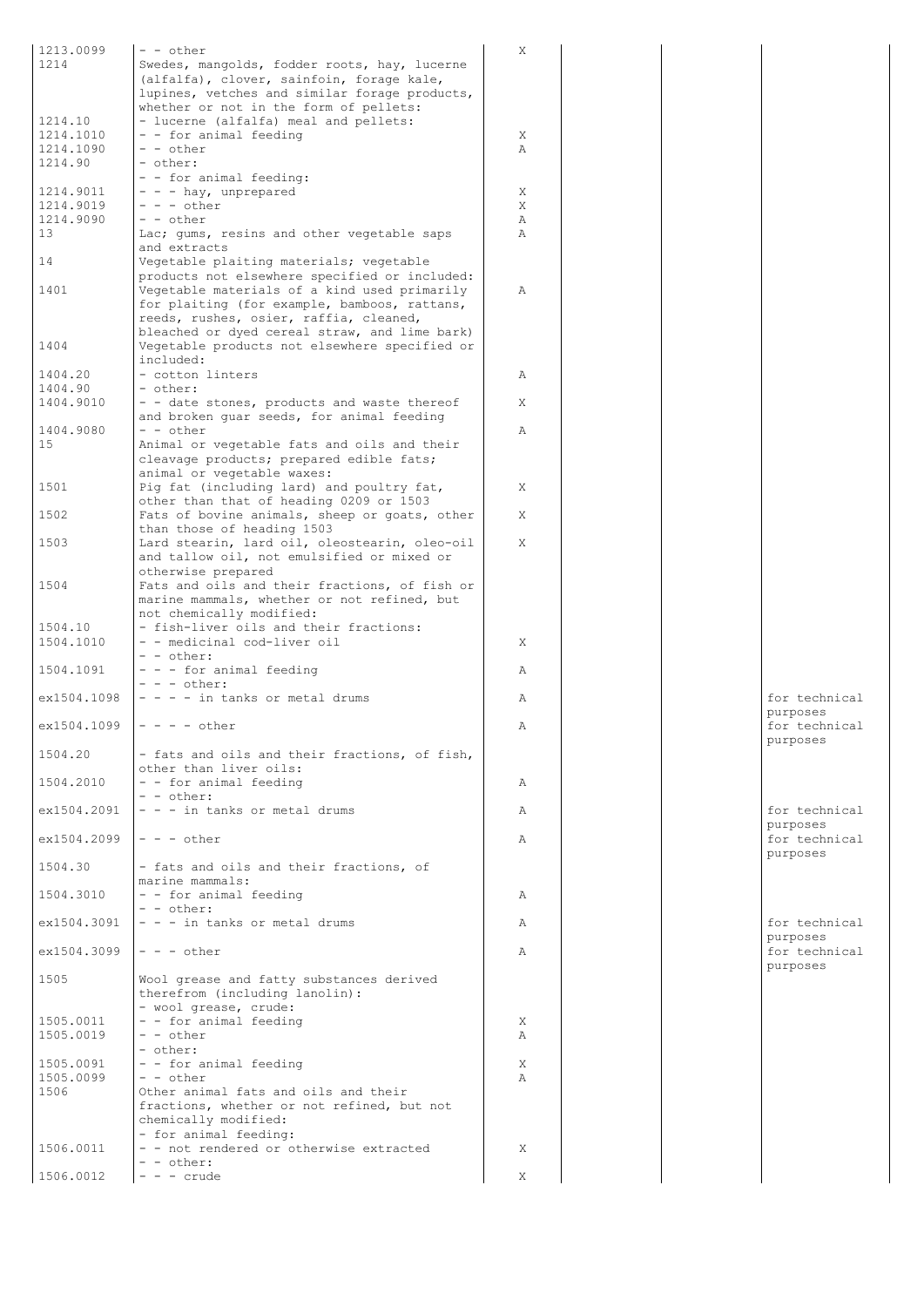| 1506.0019                | $- - -$ other                                                                                                                           | Χ              |       |                           |
|--------------------------|-----------------------------------------------------------------------------------------------------------------------------------------|----------------|-------|---------------------------|
| ex1506.0091              | - other:<br>- - in tanks or metal drums                                                                                                 | Α              |       | for technical             |
| ex1506.0099              | $- -$ other                                                                                                                             | Α              |       | purposes<br>for technical |
| 1507                     | Soya-bean oil and its fractions, whether or                                                                                             | X              |       | purposes                  |
| 1508                     | not refined, but not chemically modified<br>Ground-nut oil and its fractions, whether or<br>not refined, but not chemically modified    | X              |       |                           |
| 1509                     | Olive oil and its fractions, whether or not<br>refined, but not chemically modified:                                                    |                |       |                           |
| 1509.10                  | - virgin:                                                                                                                               |                |       |                           |
| 1509.1010                | - - for animal feeding<br>- - other:                                                                                                    | P <sub>2</sub> | 5.50  |                           |
| 1509.1091                | - - - in glass containers holding not more<br>than 2 litres                                                                             | P <sub>2</sub> | 40.60 |                           |
| 1509.1099                | $- - -$ other<br>- other:                                                                                                               | P <sub>2</sub> | 57.30 |                           |
| 1509.90<br> 1509.9010    | - - for animal feeding                                                                                                                  | P <sub>2</sub> | 5.50  |                           |
| 1509.9091                | $- -$ other:<br>- - - in glass containers holding not more                                                                              | P2             | 40.60 |                           |
| 1509.9099                | than 2 litres<br>$- - -$ other                                                                                                          | P <sub>2</sub> | 57.30 |                           |
| 1510                     | Other oils and their fractions, obtained                                                                                                |                |       |                           |
|                          | solely from olives, whether or not refined,<br>but not chemically modified, including blends<br>of these oils or fractions with oils or |                |       |                           |
| 1510.0010                | fractions of heading 1509:<br>- for animal feeding                                                                                      | X              |       |                           |
|                          | - other:                                                                                                                                |                |       |                           |
| ex1510.0091              | - - unworked                                                                                                                            | Α              |       | for technical<br>purposes |
| ex1510.0099              | $-$ - other                                                                                                                             | $\mathbb{A}$   |       | for technical<br>purposes |
| 1511                     | Palm oil and its fractions, whether or not<br>refined, but not chemically modified:                                                     |                |       |                           |
| 1511.10                  | - crude oil:                                                                                                                            |                |       |                           |
| 1511.1010<br>ex1511.1090 | - - for animal feeding<br>$- -$ other                                                                                                   | Χ<br>$\lambda$ |       | for technical             |
|                          |                                                                                                                                         |                |       | purposes                  |
| 1511.90                  | - other:<br>- - fractions having a fusion point higher                                                                                  |                |       |                           |
| 1511.9011                | than that of palm oil:<br>- - - for animal feeding<br>$- - -$ other:                                                                    | X              |       |                           |
| ex1511.9018              | $- - -$ in tanks or metal drums                                                                                                         | Α              |       | for technical<br>purposes |
| ex1511.9019              | $- - - -$ other                                                                                                                         | Α              |       | for technical<br>purposes |
|                          | - - other:                                                                                                                              |                |       |                           |
| 1511.9091                | - - - for animal feeding<br>$- - -$ other:                                                                                              | X              |       |                           |
| ex1511.9098              | $- - - -$ in tanks or metal drums                                                                                                       | Α              |       | for technical<br>purposes |
| ex1511.9099              | $- - - -$ other                                                                                                                         | Α              |       | for technical<br>purposes |
| 1512                     | Sunflower-seed, safflower or cotton-seed oil<br>and fractions thereof, whether or not                                                   | X              |       |                           |
| 1513                     | refined, but not chemically modified<br>Coconut (copra), palm kernel or babassu oil<br>and fractions thereof, whether or not            |                |       |                           |
| 1513.11                  | refined, but not chemically modified:<br>- coconut (copra) oil and its fractions:<br>$-$ - crude oil:                                   |                |       |                           |
| 1513.1110                | $- - -$ for animal feeding                                                                                                              | X              |       |                           |
| ex1513.1190              | $- - -$ other                                                                                                                           | $\lambda$      |       | for technical<br>purposes |
| 1513.19                  | - - other:<br>- - - fractions having a fusion point higher                                                                              |                |       |                           |
|                          | than that of coconut (copra) oil:                                                                                                       |                |       |                           |
| 1513.1911                | - - - - for animal feeding<br>$- - - -$ other:                                                                                          | X              |       |                           |
| ex1513.1918              | $- - - -$ in tanks or metal drums                                                                                                       | Α              |       | for technical             |
| ex1513.1919              | $- - - - -$ other                                                                                                                       | Α              |       | purposes<br>for technical |
| 1513.1991                | $- - -$ other:<br>$- - -$ for animal feeding                                                                                            | X              |       | purposes                  |
|                          | $- - - - \text{other:}$                                                                                                                 |                |       |                           |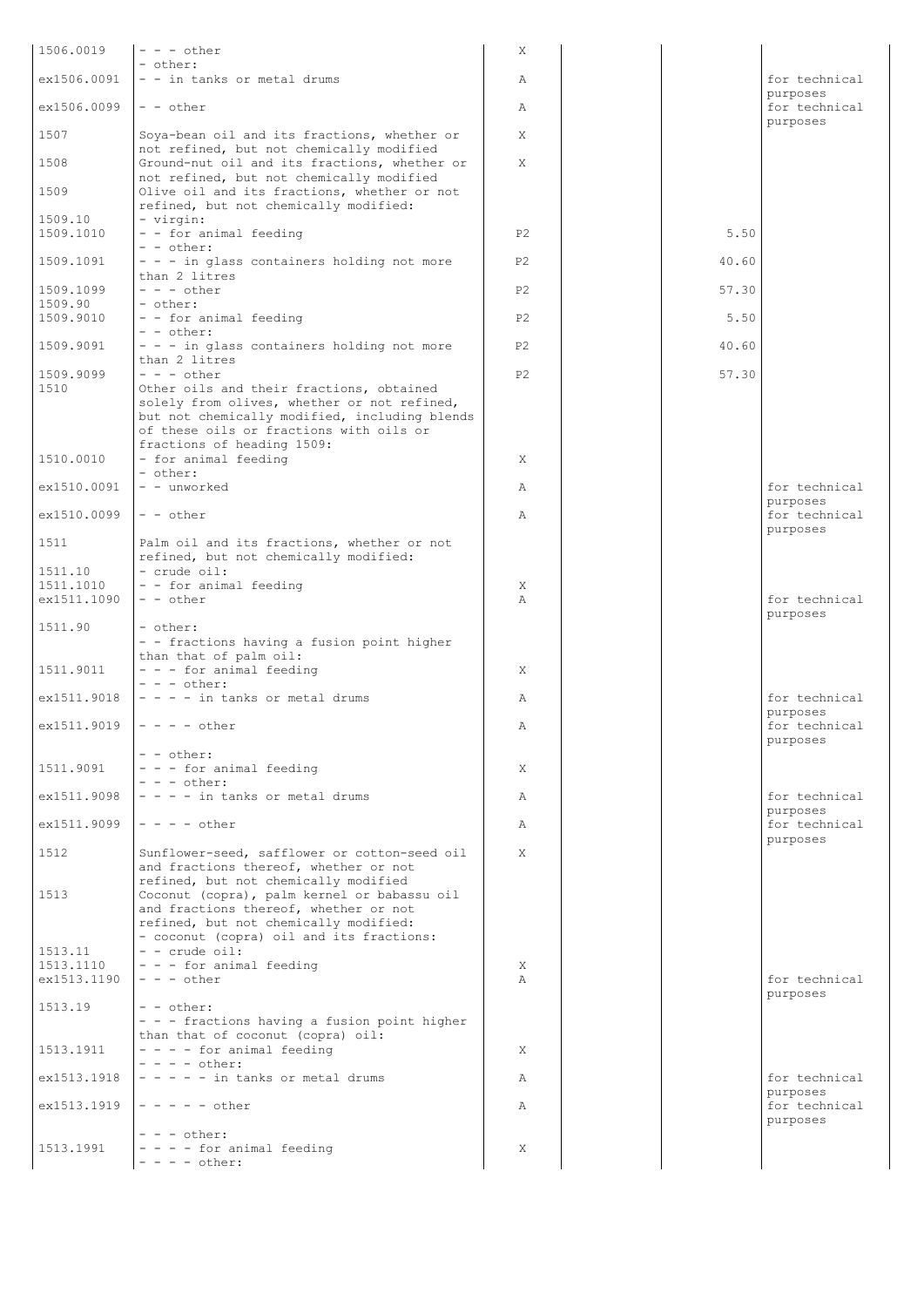|                                        | $ex1513.1998$ $\vert$ - - - - in tanks or metal drums                                                                                                                | Α              |  | for technical                         |
|----------------------------------------|----------------------------------------------------------------------------------------------------------------------------------------------------------------------|----------------|--|---------------------------------------|
|                                        | $ex1513.1999$  - - - - - other                                                                                                                                       | $\mathbb{A}$   |  | purposes<br>for technical<br>purposes |
| 1513.21                                | - palm kernel or babassu oil and fractions<br>thereof:<br>$-$ - crude oil:                                                                                           |                |  |                                       |
| 1513.2110<br>ex1513.2190               | - - - for animal feeding<br>$- - -$ other                                                                                                                            | X<br>$\lambda$ |  | for technical                         |
| 1513.29                                | $-$ - other:<br>- - - fractions having a fusion point higher<br>than that of palm kernel or babassu oil:                                                             |                |  | purposes                              |
| 1513.2911                              | $- - -$ for animal feeding<br>$- - - -$ other:                                                                                                                       | X              |  |                                       |
| ex1513.2918                            | $- - - - -$ in tanks or metal drums                                                                                                                                  | Α              |  | for technical                         |
| ex1513.2919                            | $- - - - -$ other                                                                                                                                                    | Α              |  | purposes<br>for technical<br>purposes |
| 1513.2991                              | $- - -$ other:<br>- - - - for animal feeding                                                                                                                         | X              |  |                                       |
| ex1513.2998                            | $- - - -$ other:<br>$- - - -$ in tanks or metal drums                                                                                                                | $\mathbb{A}$   |  | for technical                         |
| ex1513.2999                            | $- - - - -$ other                                                                                                                                                    | $\mathbb{A}$   |  | purposes<br>for technical             |
| 1514                                   | Rape, colza or mustard oil and fractions<br>thereof, whether or not refined, but not                                                                                 | X              |  | purposes                              |
| 1515                                   | chemically modified<br>Other fixed vegetable fats and oils<br>(including jojoba oil) and their fractions,<br>whether or not refined, but not chemically<br>modified: |                |  |                                       |
| 1515.11                                | - linseed oil and its fractions:<br>$-$ - crude oil                                                                                                                  | X              |  |                                       |
| 1515.19                                | $- -$ other                                                                                                                                                          | X              |  |                                       |
| 1515.21                                | - maize (corn) oil and its fractions:<br>$-$ - crude oil                                                                                                             | X              |  |                                       |
| 1515.29<br>1515.30                     | $- -$ other<br>- castor oil and its fractions:                                                                                                                       | X              |  |                                       |
| 1515.3010                              | - - for animal feeding<br>$- -$ other:                                                                                                                               | X              |  |                                       |
| ex1515.3091                            | - - - in tanks or metal drums                                                                                                                                        | Α              |  | for technical                         |
| ex1515.3099                            | $- - -$ other                                                                                                                                                        | $\mathbb{A}$   |  | purposes<br>for technical             |
| 1515.50                                | - sesame oil and its fractions:<br>$-$ - crude oil:                                                                                                                  |                |  | purposes                              |
| 1515.5011<br>$ex1515.5019$ - - - other | $-$ - $-$ for animal feeding                                                                                                                                         | X<br>А         |  | for technical                         |
|                                        | $- -$ other:                                                                                                                                                         |                |  | purposes                              |
| 1515.5020                              | $- - -$ for animal feeding<br>$- - -$ other:                                                                                                                         | X              |  |                                       |
| ex1515.5091                            | $- - -$ in tanks or metal drums                                                                                                                                      | Α              |  | for technical                         |
| ex1515.5099                            | $- - - -$ other                                                                                                                                                      | A              |  | purposes<br>for technical<br>purposes |
| 1515.90                                | - other:<br>- - cereal-germ oil:                                                                                                                                     |                |  |                                       |
| 1515.9011                              | - - - for animal feeding                                                                                                                                             | X              |  |                                       |
| ex1515.9013                            | $- - -$ other:<br>$- - - -$ crude                                                                                                                                    | Α              |  | for technical<br>purposes             |
| ex1515.9018                            | $- - - -$ other:<br>$- - - -$ in tanks or metal drums                                                                                                                | Α              |  | for technical                         |
| ex1515.9019                            | $- - - - -$ other                                                                                                                                                    | $\mathbb{A}$   |  | purposes<br>for technical             |
| 1515.9021                              | - - jojoba oil and its fractions:<br>- - - for animal feeding                                                                                                        | X              |  | purposes                              |
| ex1515.9028                            | $- - -$ other:<br>$- - -$ in tanks or metal drums                                                                                                                    | Α              |  | for technical                         |
| ex1515.9029                            | $- - - -$ other                                                                                                                                                      | $\mathbb{A}$   |  | purposes<br>for technical             |
| 1515.9031                              | - - tung oil and its fractions:<br>- - - for animal feeding                                                                                                          | X              |  | purposes                              |
|                                        | $- - -$ other:                                                                                                                                                       |                |  |                                       |
| ex1515.9038                            | $- - -$ in tanks or metal drums                                                                                                                                      | $\mathbb{A}$   |  | for technical<br>purposes             |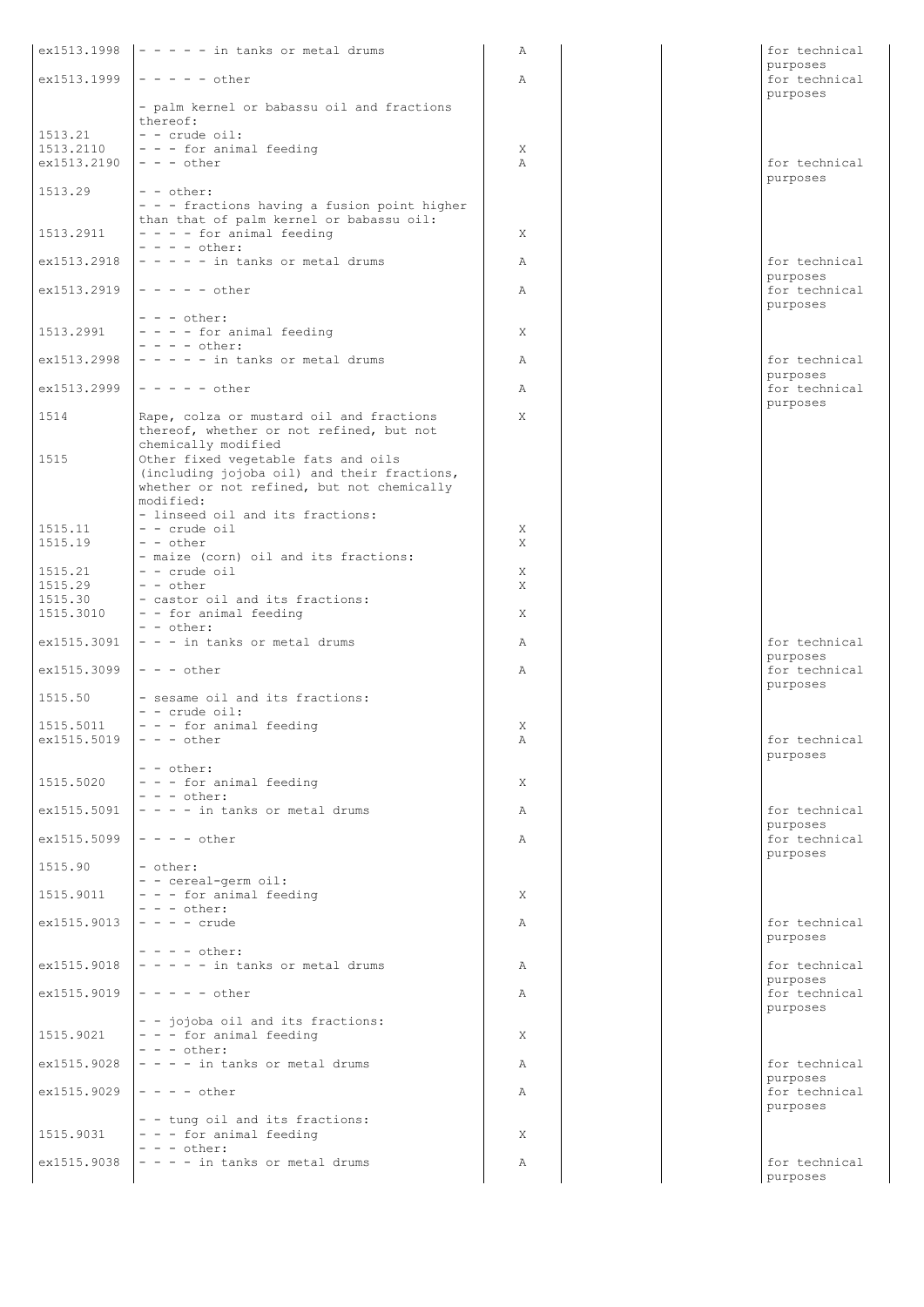|                            | $ex1515.9039$  - - - - other                                                                                                                                                                                                                       | Α            |  | for technical                                                                          |
|----------------------------|----------------------------------------------------------------------------------------------------------------------------------------------------------------------------------------------------------------------------------------------------|--------------|--|----------------------------------------------------------------------------------------|
|                            | - - other:                                                                                                                                                                                                                                         |              |  | purposes                                                                               |
| 1515.9091                  | - - - for animal feeding                                                                                                                                                                                                                           | X            |  |                                                                                        |
| ex1515.9098                | $- - -$ other:<br>$- - -$ in tanks or metal drums                                                                                                                                                                                                  | A            |  | for technical                                                                          |
|                            |                                                                                                                                                                                                                                                    |              |  | purposes                                                                               |
| ex1515.9099                | $- - - -$ other                                                                                                                                                                                                                                    | $\mathbb{A}$ |  | for technical<br>purposes                                                              |
| 1516<br>1516.10            | Animal or vegetable fats and oils and their<br>fractions, partly or wholly hydrogenated,<br>inter-esterified, re-esterified or<br>elaidinised, whether or not refined, but not<br>further prepared:<br>- animal fats and oils and their fractions: |              |  |                                                                                        |
| ex1516.1010                | - - for animal feeding                                                                                                                                                                                                                             | $\mathbb{A}$ |  | exclusively<br>made of fish;<br>for technical<br>purposes                              |
| ex1516.1091                | $- -$ other:<br>$- - -$ in tanks or metal drums                                                                                                                                                                                                    | Α            |  | exclusively<br>made of fish;                                                           |
| $ex1516.1099$  - - - other |                                                                                                                                                                                                                                                    | $\lambda$    |  | for technical<br>purposes<br>exclusively<br>made of fish;<br>for technical<br>purposes |
| 1516.20                    | - vegetable fats and oils and their<br>fractions:                                                                                                                                                                                                  |              |  |                                                                                        |
| ex1516.2010                | - - for animal feeding<br>$- -$ other:                                                                                                                                                                                                             | Α            |  | opal wax                                                                               |
| 1516.2092                  | - - - in tanks or metal drums:<br>- - - - hydrogenated castor oil, so called<br>"opal-wax"                                                                                                                                                         | Α            |  |                                                                                        |
| ex1516.2093                | $- - - -$ other                                                                                                                                                                                                                                    | $\mathbb{A}$ |  | for technical<br>purposes                                                              |
| 1516.2097                  | $- - -$ other:<br>- - - - hydrogenated castor oil, so called<br>"opal-wax"                                                                                                                                                                         | Α            |  |                                                                                        |
| ex1516.2098                | $- - - -$ other                                                                                                                                                                                                                                    | $\mathbb{A}$ |  | for technical                                                                          |
| 1517                       | Margarine; edible mixtures or preparations of<br>animal or vegetable fats or oils or of<br>fractions of different fats or oils of this<br>Chapter, other than edible fats or oils or<br>their fractions of heading 1516:                           |              |  | purposes                                                                               |
| 1517.10<br>1517.90         | - margarine, excluding liquid margarine<br>- other:                                                                                                                                                                                                | X            |  |                                                                                        |
| 1517.9010<br>1517.9020     | - - for animal feeding<br>- - mixtures and edible preparations used as                                                                                                                                                                             | Χ<br>Α       |  |                                                                                        |
|                            | mould release oil or separating oil<br>- - other:<br>- - - containing milkfat, of a milkfat<br>content by weight:<br>$- - - -$ exceeding 10 %:<br>$- - - - -$ in tanks or metal drums:                                                             |              |  |                                                                                        |
| 1517.9062                  | $- - - - -$ containing more than 10 % but not<br>more than 15 % by weight of milkfat                                                                                                                                                               | X            |  |                                                                                        |
| 1517.9063                  | $- - - - - -$ other<br>$- - - - -$ other:                                                                                                                                                                                                          | Χ            |  |                                                                                        |
| 1517.9067                  | $- - - - -$ containing more than 10 % but not<br>more than 15 % by weight of milkfat                                                                                                                                                               | X            |  |                                                                                        |
| 1517.9068                  | $- - - - - -$ other<br>$- - -$ exceeding 5 % but not exceeding 10 %:                                                                                                                                                                               | X            |  |                                                                                        |
| 1517.9071                  | - - - - - in tanks or metal drums                                                                                                                                                                                                                  | Χ            |  |                                                                                        |
| 1517.9079                  | $- - - - -$ other<br>$- - -$ not exceeding 5 %:                                                                                                                                                                                                    | Χ            |  |                                                                                        |
| 1517.9081                  | $- - - - -$ in tanks or metal drums                                                                                                                                                                                                                | Χ            |  |                                                                                        |
| 1517.9089                  | $- - - - - other$<br>$- - -$ other:                                                                                                                                                                                                                | X            |  |                                                                                        |
| 1517.9091                  | - - - - in tanks or metal drums<br>$- - - -$ other                                                                                                                                                                                                 | X<br>X       |  |                                                                                        |
| 1517.9099<br>1518          | Animal or vegetable fats and oils and their<br>fractions, boiled, oxidised, dehydrated,<br>sulphurised, blown, polymerised by heat in<br>vacuum or in inert gas or                                                                                 |              |  |                                                                                        |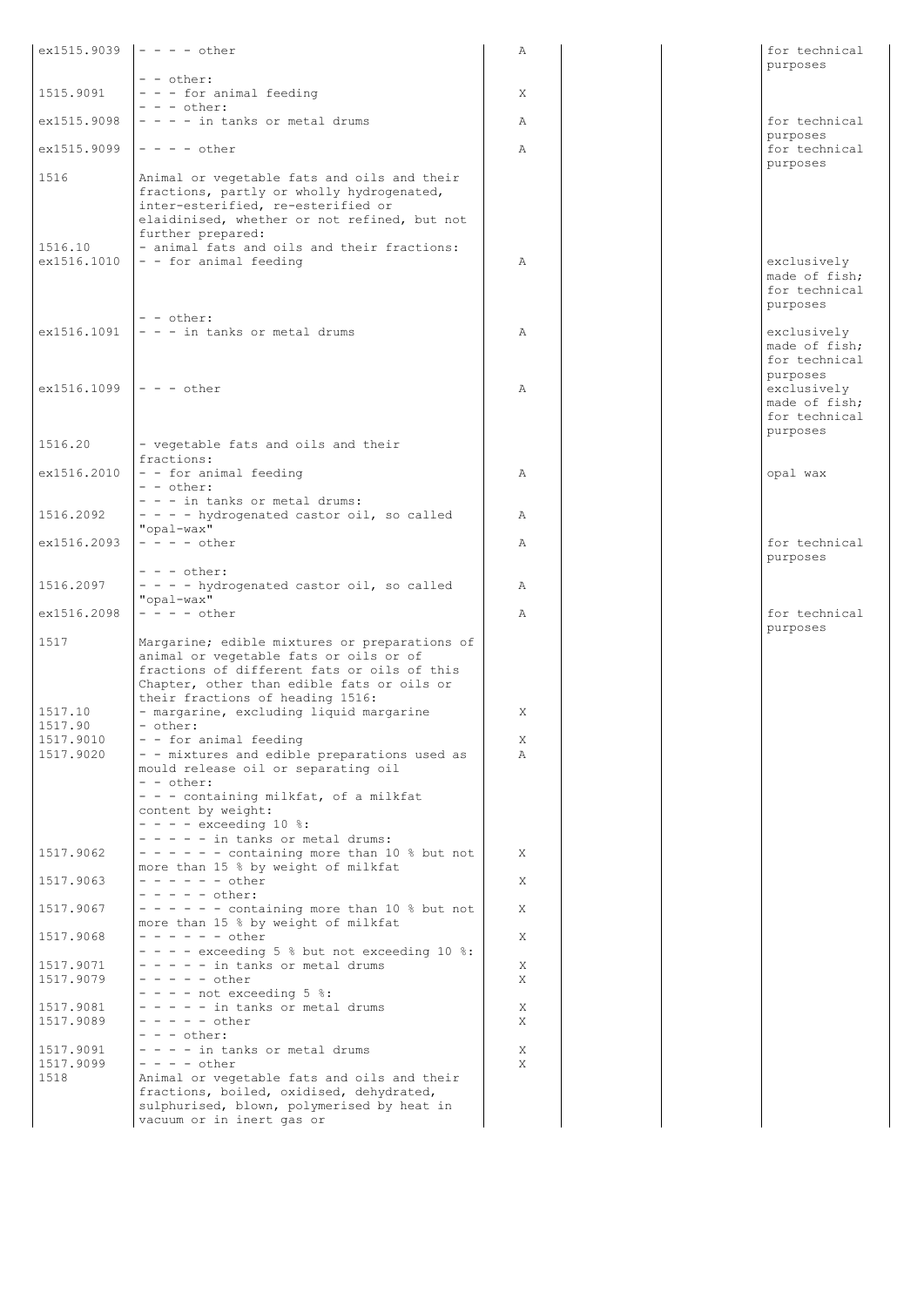|                        | otherwise chemically modified, excluding                                                   |        |  |                             |
|------------------------|--------------------------------------------------------------------------------------------|--------|--|-----------------------------|
|                        | those of heading 1516; inedible mixtures or                                                |        |  |                             |
|                        | preparations of animal or vegetable fats or<br>oils or of fractions of different fats or   |        |  |                             |
|                        | oils of this Chapter, not elsewhere specified                                              |        |  |                             |
|                        | or included:                                                                               |        |  |                             |
|                        | - inedible mixtures of vegetable oils:                                                     |        |  |                             |
| 1518.0011              | - - for animal feeding                                                                     | X      |  |                             |
| ex1518.0019            | $- -$ other                                                                                | Α      |  | for technical               |
|                        |                                                                                            |        |  | purposes                    |
|                        | - epoxidized soya-bean oil:                                                                |        |  |                             |
| 1518.0081<br>1518.0089 | - - for animal feeding<br>- - other                                                        | Χ<br>Α |  |                             |
|                        | - other:                                                                                   |        |  |                             |
| 1518.0092              | - - Linoxyn                                                                                | Α      |  |                             |
|                        | - - other:                                                                                 |        |  |                             |
| 1518.0093              | - - - for animal feeding                                                                   | Χ      |  |                             |
| 1518.0097              | $- - -$ other                                                                              | X      |  |                             |
| 1520                   | Glycerol, crude; glycerol waters and glycerol                                              | Α      |  |                             |
| 1521                   | lyes                                                                                       | Α      |  |                             |
|                        | Vegetable waxes (other than triglycerides),<br>beeswax, other insect waxes and spermaceti, |        |  |                             |
|                        | whether or not refined or coloured                                                         |        |  |                             |
| 1522                   | Degras; residues resulting from the treatment                                              | Α      |  |                             |
|                        | of fatty substances or animal or vegetable                                                 |        |  |                             |
|                        | waxes                                                                                      |        |  |                             |
| 16                     | Preparations of meat, of fish or of                                                        |        |  |                             |
|                        | crustaceans, molluscs or other aquatic                                                     |        |  |                             |
|                        | invertebrates:                                                                             |        |  |                             |
| 1601                   | Sausages and similar products, of meat, meat<br>offal or blood; food preparations based on | X      |  |                             |
|                        | these products                                                                             |        |  |                             |
| 1602                   | Other prepared or preserved meat, meat offal                                               |        |  |                             |
|                        | or blood:                                                                                  |        |  |                             |
| 1602.10                | - homogenized preparations                                                                 | Χ      |  |                             |
| 1602.20                | - of liver of any animal:                                                                  |        |  |                             |
| 1602.2010              | - - with a basis of goose liver                                                            | Α      |  |                             |
|                        | $- -$ other:                                                                               |        |  |                             |
|                        | - - - containing meat or edible meat offal of                                              |        |  |                             |
|                        | the animals of headings 0101 0104, except<br>those with a basis of wild boars and          |        |  |                             |
|                        | preparations for use as infant food or for                                                 |        |  |                             |
|                        | dietetic purposes:                                                                         |        |  |                             |
| 1602.2071              | - - - - within the limits of the tariff quota                                              | X      |  |                             |
|                        | (Q. No. 5)                                                                                 |        |  |                             |
| 1602.2079              | $- - - -$ other                                                                            | X      |  |                             |
| 1602.2089              | $- - -$ other                                                                              | X      |  |                             |
|                        | - of the poultry of heading 0105:                                                          |        |  |                             |
| 1602.31<br>1602.32     | - - of turkeys<br>- - of fowls of the species Gallus domesticus                            | Χ      |  |                             |
| 1602.39                | - - other                                                                                  | Χ<br>Χ |  |                             |
|                        | - of swine:                                                                                |        |  |                             |
| 1602.41                | - - hams and cuts thereof                                                                  | Χ      |  |                             |
| 1602.42                | - - shoulders and cuts thereof                                                             | Χ      |  |                             |
| 1602.49                | - - other, including mixtures                                                              | Χ      |  |                             |
| 1602.50                | - of bovine animals                                                                        | Χ      |  |                             |
| 1602.90                | - other, including preparations of blood of                                                | X      |  |                             |
|                        | any animal                                                                                 |        |  |                             |
| ex1603.0000            | Extracts and juices of meat, fish or<br>crustaceans, molluscs or other aquatic             | Α      |  | exclusively<br>made of fish |
|                        | invertebrates                                                                              |        |  |                             |
| 1604                   | Prepared or preserved fish; caviar and caviar                                              | Α      |  |                             |
|                        | substitutes prepared from fish eqqs                                                        |        |  |                             |
| 1605                   | Crustaceans, molluscs and other aquatic                                                    | Α      |  |                             |
|                        | invertebrates, prepared or preserved                                                       |        |  |                             |
| 17                     | Sugars and sugar confectionery:                                                            |        |  |                             |
| 1701                   | Cane or beet sugar and chemically pure                                                     | X      |  |                             |
| 1702                   | sucrose, in solid form<br>Other sugars, including chemically pure                          |        |  |                             |
|                        | lactose, maltose, glucose and fructose, in                                                 |        |  |                             |
|                        | solid form; sugar syrups not containing added                                              |        |  |                             |
|                        | flavouring or colouring matter; artificial                                                 |        |  |                             |
|                        | honey, whether or not mixed with natural                                                   |        |  |                             |
|                        | honey; caramel:                                                                            |        |  |                             |
|                        | - lactose and lactose syrup:                                                               |        |  |                             |
| 1702.1100              | - - containing by weight 99% or more lactose,                                              | X      |  |                             |
|                        | expressed as anhydrous lactose, calculated on<br>the dry matter                            |        |  |                             |
| 1702.1900              | - - other                                                                                  | X      |  |                             |
| 1702.20                | - maple sugar and maple syrup                                                              | Χ      |  |                             |
|                        |                                                                                            |        |  |                             |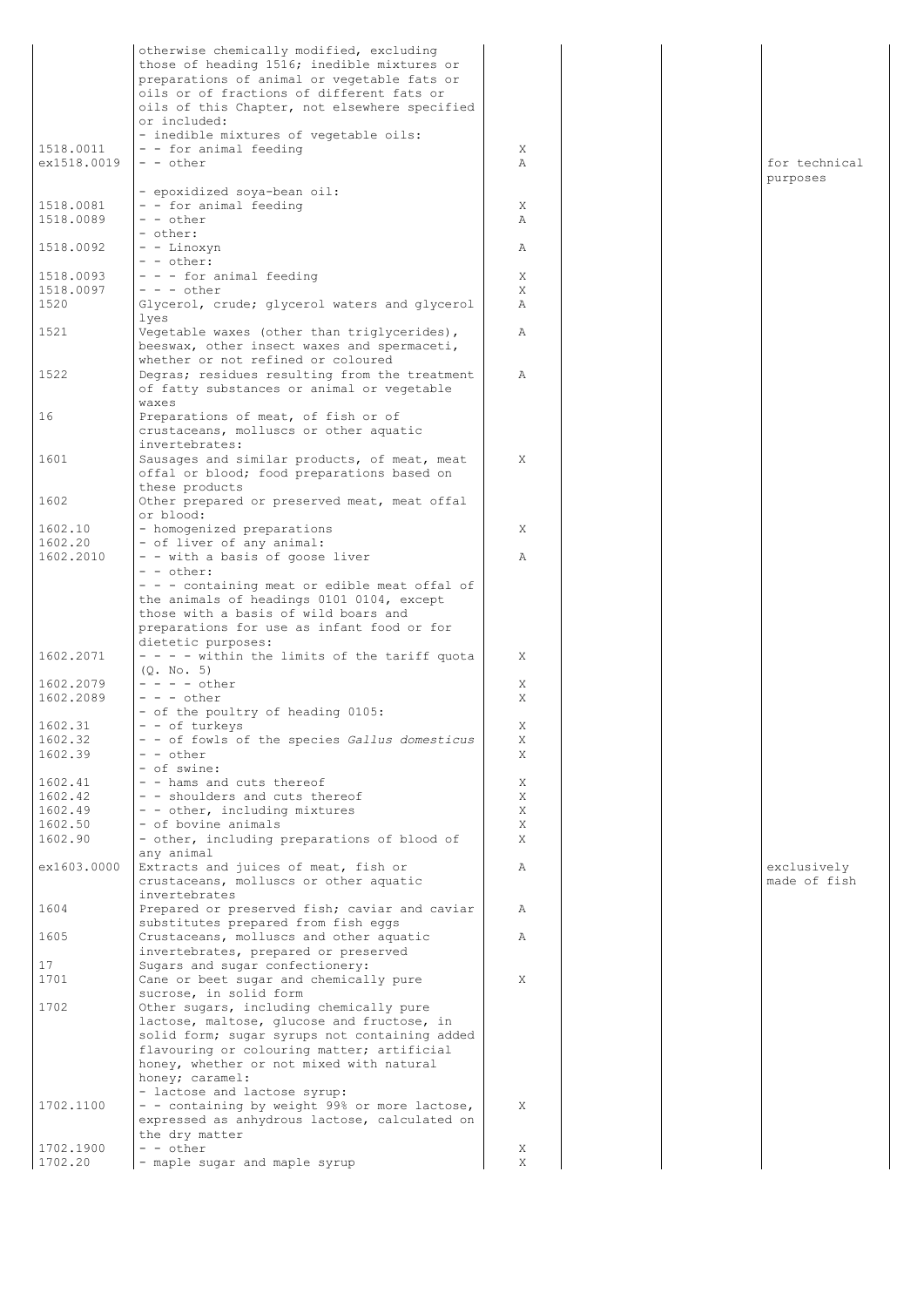| 1702.30   | - glucose and glucose syrup, not containing<br>fructose or containing in the dry state less | X  |  |
|-----------|---------------------------------------------------------------------------------------------|----|--|
|           | than 20% by weight of fructose                                                              |    |  |
| 1702.40   | - glucose and glucose syrup, containing                                                     | X  |  |
|           | fructose or containing in the dry state at                                                  |    |  |
|           | least 20% but less than 50% by weight of                                                    |    |  |
|           | fructose, excluding invert sugar                                                            |    |  |
| 1702.5000 | - chemically pure fructose                                                                  | X  |  |
| 1702.60   | - other fructose and fructose syrup,                                                        | X  |  |
|           | containing in the dry state more than 50% by                                                |    |  |
|           | weight of fructose, excluding invert sugar                                                  |    |  |
| 1702.90   |                                                                                             | Χ  |  |
|           | - other, including invert sugar and other                                                   |    |  |
|           | sugar and sugar syrup blends containing in                                                  |    |  |
|           | the dry state 50% by weight of fructose                                                     |    |  |
| 1703      | Molasses resulting from the extraction or                                                   | Χ  |  |
|           | refining of sugar                                                                           |    |  |
| 1704      | Sugar confectionery (including white                                                        | P3 |  |
|           | chocolate), not containing cocoa                                                            |    |  |
| 18        | Cocoa and cocoa preparations:                                                               |    |  |
| 1801      | Cocoa beans, whole or broken, raw or roasted                                                | Α  |  |
|           |                                                                                             |    |  |
| 1802      | Cocoa shells, husks, skins and other cocoa                                                  |    |  |
|           | waste:                                                                                      |    |  |
| 1802.0010 | - for animal feeding                                                                        | Χ  |  |
| 1802.0090 | - other                                                                                     | Α  |  |
| 1803      | Cocoa paste, whether or not defatted                                                        | Α  |  |
| 1804      | Cocoa butter, fat and oil                                                                   | Α  |  |
| 1805      | Cocoa powder, not containing added sugar or                                                 | Α  |  |
|           |                                                                                             |    |  |
|           | other sweetening matter                                                                     |    |  |
| 1806      | Chocolate and other food preparations                                                       | P3 |  |
|           | containing cocoa                                                                            |    |  |
| 19        | Preparations of cereals, flour, starch or                                                   |    |  |
|           | milk; pastrycooks' products:                                                                |    |  |
| 1901      | Malt extract; food preparations of flour,                                                   |    |  |
|           |                                                                                             |    |  |
|           | groats, meal, starch or malt extract, not                                                   |    |  |
|           | containing cocoa or containing less than 40%                                                |    |  |
|           | by weight of cocoa calculated on a totally                                                  |    |  |
|           | defatted basis, not                                                                         |    |  |
|           | elsewhere specified or included; food                                                       |    |  |
|           | preparations of goods of headings 0401 to                                                   |    |  |
|           | 0404, not containing cocoa or containing less                                               |    |  |
|           | than 5% by weight of cocoa                                                                  |    |  |
| 1901.10   |                                                                                             |    |  |
|           | - preparations for infant use, put up for                                                   | Y  |  |
|           | retail sale                                                                                 |    |  |
| 1901.20   | - mixes and doughs for the preparation of                                                   | Y  |  |
|           | bakers' wares of heading 1905                                                               |    |  |
| 1901.90   | - other:                                                                                    |    |  |
|           | - - containing more than 10% but not more                                                   |    |  |
|           | than 20% by weight of meat, offal, blood,                                                   |    |  |
|           |                                                                                             |    |  |
|           | sausage or any combination thereof:                                                         |    |  |
| 1901.9011 | - - - for infant use or for dietetic purposes                                               |    |  |
| 1901.9012 | - - - of wild boars                                                                         | Y  |  |
|           | $- - -$ other:                                                                              |    |  |
| 1901.9018 | - - - - containing meat, offal, blood,                                                      | Y  |  |
|           | sausage or any combination thereof of the                                                   |    |  |
|           | animals of headings 0101 to 0104                                                            |    |  |
| 1901.9019 | $- - - -$ other                                                                             | Υ  |  |
|           |                                                                                             |    |  |
|           | - - other:                                                                                  |    |  |
|           | - - - malt extract, of a dry content of:                                                    |    |  |
| 1901.9021 | $- - -$ more than 80 %                                                                      | Y  |  |
| 1901.9022 | $- - -$ not more than 80 %                                                                  | Y  |  |
|           | - - - food preparations of goods of headings                                                |    |  |
|           | 0401 to 0404:                                                                               |    |  |
|           | - - - - in powders, granules or other solid                                                 |    |  |
|           | forms:                                                                                      |    |  |
|           |                                                                                             |    |  |
|           | - - - - - containing milkfat, of a milkfat                                                  |    |  |
|           | content by weight:                                                                          |    |  |
| 1901.9031 | $- - - - - -$ exceeding 85 %                                                                | Y  |  |
| 1901.9032 | $- - - - -$ exceeding 50 % but not exceeding                                                | Y  |  |
|           | 85%                                                                                         |    |  |
| 1901.9033 | $- - - - -$ exceeding 25 % but not exceeding                                                | Y  |  |
|           | 50 %                                                                                        |    |  |
|           |                                                                                             |    |  |
| 1901.9034 | $- - - - -$ exceeding 11 % but not exceeding                                                | Y  |  |
|           | 25%                                                                                         |    |  |
| 1901.9035 | $- - - - -$ exceeding 1,5 % but not exceeding                                               | Y  |  |
|           | 11 %                                                                                        |    |  |
| 1901.9036 | $- - - - -$ not exceeding 1,5 %                                                             | Y  |  |
| 1901.9037 | - - - - - not containing milkfat                                                            | Y  |  |
|           |                                                                                             |    |  |
|           | $- - - -$ other:                                                                            |    |  |
|           | - - - - - containing milkfat, of a milkfat                                                  |    |  |
|           |                                                                                             |    |  |
|           | content by weight:                                                                          |    |  |
| 1901.9041 | $- - - - - -$ exceeding 50 %                                                                | Υ  |  |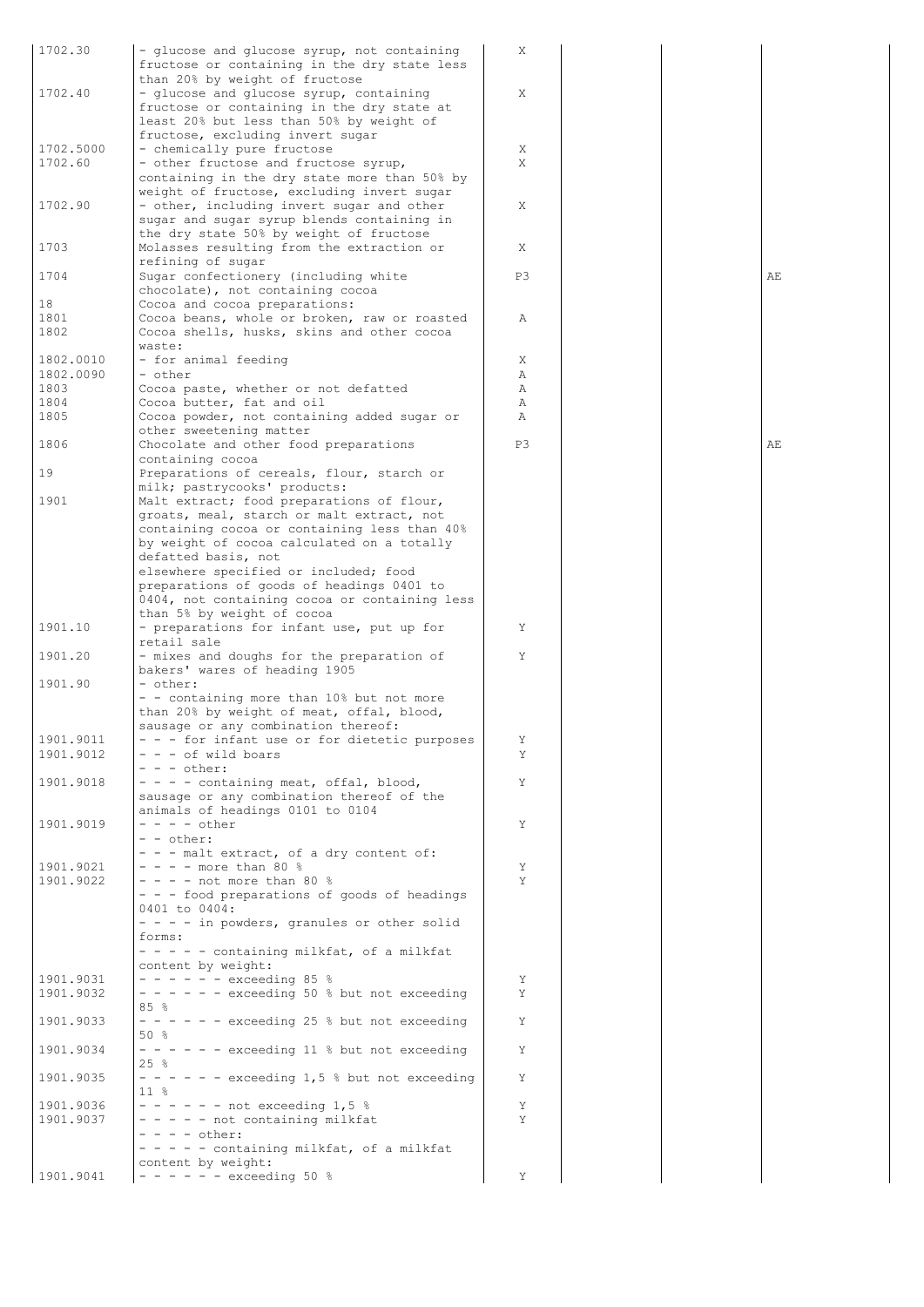|                        | $- - - - -$ exceeding 20 % but not exceeding                                              |         |  |    |
|------------------------|-------------------------------------------------------------------------------------------|---------|--|----|
|                        | $50$ $\frac{6}{3}$ :                                                                      |         |  |    |
| 1901.9042              | $- - - - - - -$ of a fat (other than milkfat)<br>content exceeding 5%                     | Y       |  |    |
| 1901.9043              | $- - - - - - - other$                                                                     | Y       |  |    |
|                        | - - - - - - exceeding 3 % but not exceeding                                               |         |  |    |
|                        | $20$ %:                                                                                   |         |  |    |
| 1901.9044              | $- - - - - - -$ of a fat (other than milkfat)                                             | Υ       |  |    |
| 1901.9045              | content exceeding 5%<br>$- - - - - - - other$                                             | Υ       |  |    |
| 1901.9046              | $- - - - -$ not exceeding 3 %                                                             | Υ       |  |    |
| 1901.9047              | $- - - -$ not containing milkfat                                                          | Y       |  |    |
|                        | - - - preparations containing the goods of                                                |         |  |    |
|                        | headings 0401 to 0404 (other than those of                                                |         |  |    |
|                        | subheadings 1901.9031 to 1901.9047):                                                      |         |  |    |
| 1901.9081              | - - - - containing more than 25% by weight of<br>milkfat                                  | Y       |  |    |
| 1901.9082              | $- - -$ containing more than 12% but not more                                             | Y       |  |    |
|                        | than 25% by weight of milkfat                                                             |         |  |    |
| 1901.9089              | $- - - -$ other                                                                           | Y       |  |    |
|                        | - - - other preparations:                                                                 |         |  |    |
| 1901.9091              | $- - -$ containing more than 25% by weight of                                             | Y       |  |    |
| 1901.9092              | milkfat<br>- - - - containing more than 12% but not more                                  | Y       |  |    |
|                        | than 25% by weight of milkfat                                                             |         |  |    |
|                        | $- - -$ not containing milkfat or containing                                              |         |  |    |
|                        | not more than 12% by weight of milkfat:                                                   |         |  |    |
|                        | - - - - - of cereal flours, meals, starch or                                              |         |  |    |
|                        | malt extracts:                                                                            |         |  |    |
| 1901.9093<br>1901.9094 | $- - - - -$ containing fat<br>$- - - - - -$ not containing fat                            | Y<br>Y  |  |    |
|                        | $- - - - -$ other:                                                                        |         |  |    |
| 1901.9095              | $- - - - -$ containing fat                                                                | Υ       |  |    |
|                        | $- - - - -$ not containing fat:                                                           |         |  |    |
| 1901.9096              | $- - - - - -$ containing sugar or eggs                                                    | Y       |  |    |
| 1901.9099<br>1902      | $- - - - - - -$ other                                                                     | Α<br>Y  |  |    |
|                        | Pasta, whether or not cooked or stuffed (with<br>meat or other substances) or otherwise   |         |  |    |
|                        | prepared, such as spaghetti, macaroni,                                                    |         |  |    |
|                        | noodles, lasagne, gnocchi, ravioli,                                                       |         |  |    |
|                        | cannelloni; couscous, whether or not prepared                                             |         |  |    |
| 1903                   | Tapioca and substitutes therefor prepared                                                 | Y       |  |    |
|                        | from starch, in the form of flakes, grains,<br>pearls, siftings or in similar forms       |         |  |    |
| 1904                   | Prepared foods obtained by the swelling or                                                |         |  |    |
|                        | roasting of cereals or cereal products (for                                               |         |  |    |
|                        | example, corn flakes); cereals (other than                                                |         |  |    |
|                        | maize (corn)) in grain form or in the form of                                             |         |  |    |
|                        | flakes or other worked grains (except flour,<br>groats and meal), pre-cooked or otherwise |         |  |    |
|                        | prepared, not elsewhere specified or                                                      |         |  |    |
|                        | included:                                                                                 |         |  |    |
| 1904.10                | - prepared foods obtained by the swelling or                                              |         |  |    |
|                        | roasting of cereals or cereal products:                                                   |         |  |    |
| 1904.1010              | - - «Müesli» type preparations<br>- - other                                               | P3      |  | AЕ |
| 1904.1090<br>1904.2000 | - prepared foods obtained from unroasted                                                  | P3<br>Y |  | AE |
|                        | cereal flakes or from mixtures of unroasted                                               |         |  |    |
|                        | cereal flakes and roasted cereal flakes or                                                |         |  |    |
|                        | swelled cereals                                                                           |         |  |    |
| 1904.3000              | - bulgur wheat                                                                            | Y       |  |    |
| 1904.90<br>1904.9010   | - other:<br>- - containing more than 10% but not more                                     | Y       |  |    |
|                        | than 20% by weight of meat, offal, blood,                                                 |         |  |    |
|                        | sausage or any combination thereof                                                        |         |  |    |
|                        | - - other:                                                                                |         |  |    |
| 1904.9020              | - - - pre-cooked rice (minute rice)                                                       | Α       |  |    |
| 1904.9090<br>1905      | $- - -$ other<br>Bread, pastry, cakes, biscuits and other                                 | Y       |  |    |
|                        | bakers' wares, whether or not containing                                                  |         |  |    |
|                        | cocoa; communion wafers, empty cachets of a                                               |         |  |    |
|                        | kind suitable for pharmaceutical use, sealing                                             |         |  |    |
|                        | wafers, rice paper and similar products:                                                  |         |  |    |
| 1905.10                | - crispbread                                                                              | Y<br>Y  |  |    |
| 1905.20                | - gingerbread and the like<br>- sweet biscuits; waffles and wafers:                       |         |  |    |
| 1905.31                | - - sweet biscuits                                                                        | Y       |  |    |
| 1905.32                | - - waffles and wafers                                                                    | P3      |  | AЕ |
| 1905.40                | - rusks, toasted bread and similar toasted                                                | P3      |  | AE |
|                        | products                                                                                  |         |  |    |
| 1905.90                | - other:                                                                                  |         |  |    |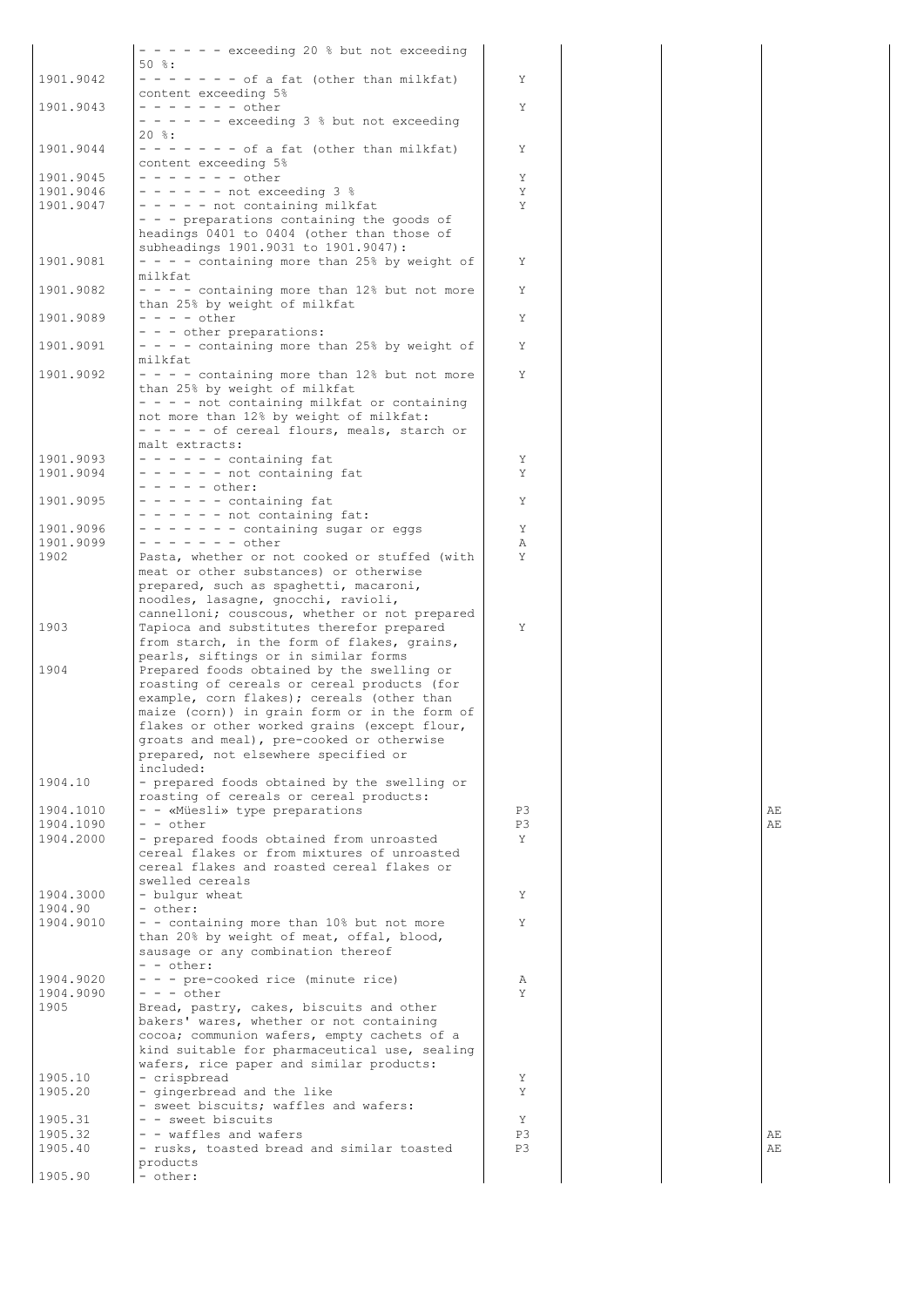|                        | - - bread and other ordinary bakers' wares,                                               |              |      |             |
|------------------------|-------------------------------------------------------------------------------------------|--------------|------|-------------|
|                        | not containing added sugar or other<br>sweetening matter, honey, eggs, fat, cheese,       |              |      |             |
|                        | fruit or nuts:                                                                            |              |      |             |
|                        | - - - not put up for retail sale:<br>$- - -$ breadcrumbs:                                 |              |      |             |
| 1905.9021              | $- - - -$ for animal feeding                                                              | X            |      |             |
| 1905.9025              | $- - - - -$ other<br>$- - - -$ other                                                      | P3<br>P3     |      | AЕ          |
| 1905.9029              | - - - put up for retail sale:                                                             |              |      | AE          |
| 1905.9031              | $- - -$ matzos                                                                            | P3           |      | AE          |
| 1905.9032<br>1905.9039 | $- - -$ breadcrumbs<br>$- - - -$ other                                                    | P3<br>P3     |      | AF.<br>AF.  |
| 1905.9040              | - - communion wafers, empty cachets of a kind                                             | $\mathbb{A}$ |      |             |
|                        | suitable for pharmaceutical use, sealing                                                  |              |      |             |
|                        | wafers, rice paper and similar products<br>$- -$ other:                                   |              |      |             |
|                        | - - - containing more than 10% but not more                                               |              |      |             |
|                        | than 20% by weight of meat, offal, blood,                                                 |              |      |             |
| 1905.9071              | sausage or any combination thereof:<br>- - - - for infant use or for dietetic             | P3           |      | AE          |
|                        | purposes                                                                                  |              |      |             |
| 1905.9072              | $- - - -$ of wild boars<br>$- - - -$ other:                                               | P3           |      | AE          |
| 1905.9078              | - - - - - containing meat, offal, blood,                                                  | P3           |      | AE          |
|                        | sausage or any combination thereof of the                                                 |              |      |             |
| 1905.9079              | animals of headings 0101 to 0104<br>$- - - - -$ other                                     | P3           |      | AE          |
| 1905.9081              | - - - other, of flakes, flour, meal or starch                                             | P3           |      | AE          |
|                        | of potatoes                                                                               |              |      |             |
| 1905.9082              | - - - other, not containing added sugar or<br>other sweetening matter                     | P3           |      | AE          |
|                        | - - - other, containing added sugar or other                                              |              |      |             |
| 1905.9083              | sweetening matter:<br>- - - - containing milkfat                                          | P3           |      | AЕ          |
|                        | - - - - containing other fat:                                                             |              |      |             |
| 1905.9084              | - - - - - breadcrumbs                                                                     | P3           |      | AЕ          |
| 1905.9085              | $- - - - -$ other<br>$- - -$ not containing fat:                                          | P3           |      | AЕ          |
| 1905.9086              | $- - - -$ breadcrumbs                                                                     | P3           |      | AЕ          |
| 1905.9089<br>20        | $- - - - -$ other                                                                         | P3           |      | AE          |
|                        | Preparations of vegetables, fruit, nuts or<br>other parts of plants:                      |              |      |             |
| 2001                   | Vegetables, fruit, nuts and other edible                                                  |              |      |             |
|                        | parts of plants, prepared or preserved by<br>vinegar or acetic acid:                      |              |      |             |
| 2001.10                | - cucumbers and gherkins                                                                  | X            |      |             |
| 2001.90                | - other:<br>- - fruit and nuts:                                                           |              |      |             |
| 2001.9011              | $- -$ - tropical                                                                          | Α            |      |             |
| 2001.9019              | $- - -$ other                                                                             | X            |      |             |
|                        | - - vegetables and other edible parts of<br>plants:                                       |              |      |             |
| 2001.9020              | - - - sweet corn (Zea mays var. saccharata)                                               | Χ            |      |             |
|                        | - - - potato preparations:                                                                |              |      |             |
| 2001.9031              | - - - - within the limits of the tariff quota<br>(0. No. 14)                              | Χ            |      |             |
| 2001.9039              | $- - - -$ other                                                                           | X            |      |             |
| 2001.9091              | $- - -$ other:<br>- - - - onions, in containers holding more                              | Χ            |      |             |
|                        | than 5 kg                                                                                 |              |      |             |
| ex2001.9092            | - - - - palm hearts; yams, sweet potatoes and                                             | Α            |      | palm hearts |
|                        | similar edible plant parts of tariff heading<br>0714                                      |              |      |             |
| ex2001.9098            | $- - - -$ other                                                                           | Α            |      | ginger and  |
| 2002                   | Tomatoes prepared or preserved otherwise than                                             |              |      | shallots    |
|                        | by vinegar or acetic acid:                                                                |              |      |             |
| 2002.10<br>2002.1010   | - tomatoes, whole or in pieces:<br>- - in containers holding more than 5 kg               | P1           | 2.50 |             |
| 2002.1020              | - - in containers holding not more than 5 kg                                              | P1           | 4.50 |             |
| 2002.90                | - other:                                                                                  |              |      |             |
| 2002.9010              | - - in containers holding more than 5 kg<br>- - in containers holding not more than 5 kg: | X            |      |             |
| 2002.9021              | - - - tomato pulp, purée and concentrates, in                                             | Α            |      |             |
|                        | airtight containers, of a dry extract content                                             |              |      |             |
|                        | of 25% or more by weight, composed of<br>tomatoes and water, whether or not salted or     |              |      |             |
|                        | otherwise seasoned                                                                        |              |      |             |
| 2002.9029              | $- - -$ other                                                                             | Α            |      |             |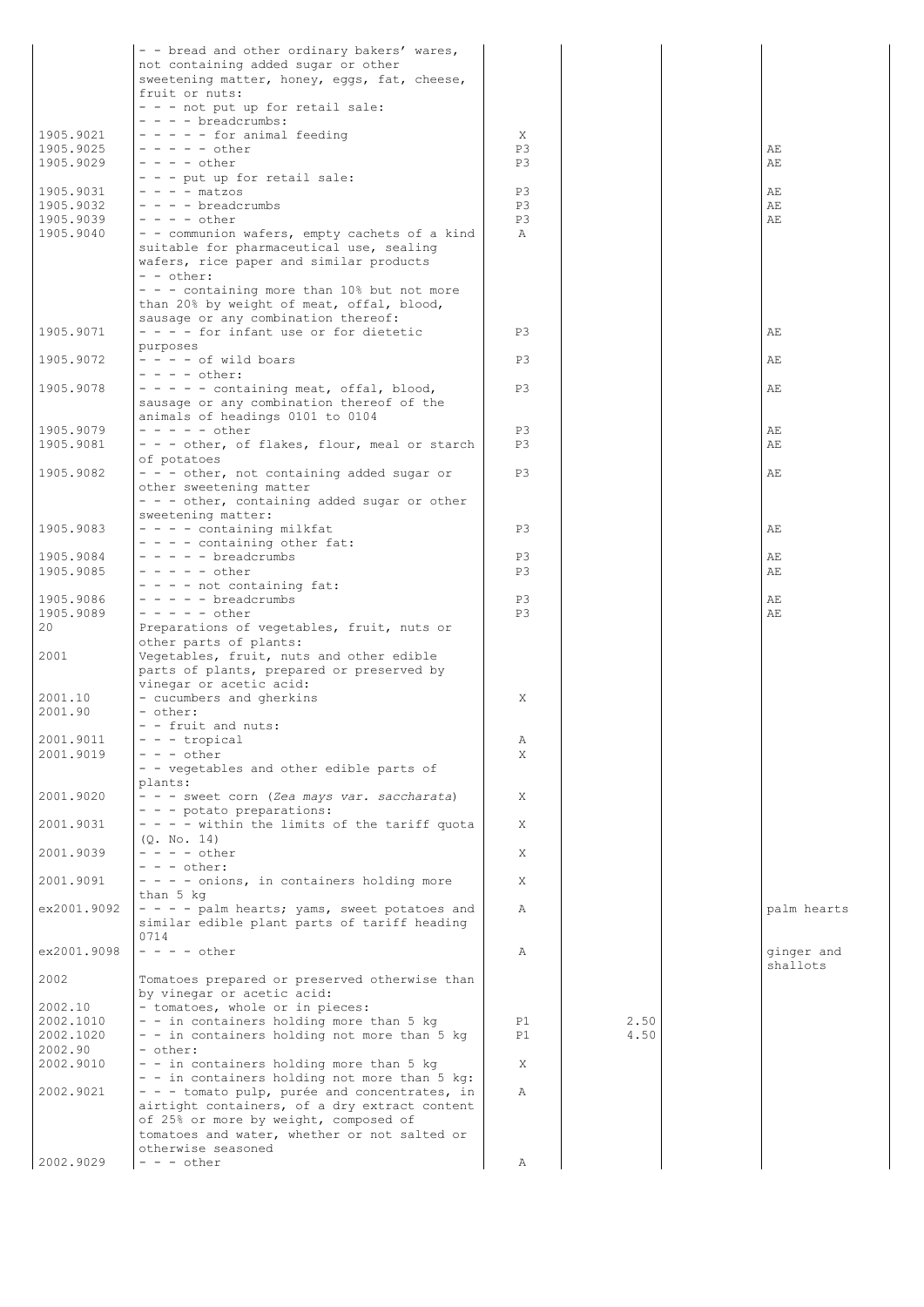| 2003                   | Mushrooms and truffles, prepared or preserved                                            | Α       |       |    |
|------------------------|------------------------------------------------------------------------------------------|---------|-------|----|
| 2004                   | otherwise than by vinegar or acetic acid<br>Other vegetables prepared or preserved       |         |       |    |
|                        | otherwise than by vinegar or acetic acid,                                                |         |       |    |
|                        | frozen, other than products of heading 2006:                                             |         |       |    |
| 2004.10                | - potatoes:<br>- - in containers holding more than 5 kg:                                 |         |       |    |
|                        | - - - within the limits of the tariff quota                                              |         |       |    |
|                        | (0. No. 14):                                                                             |         |       |    |
| 2004.1012              | - - - - in the form of flour, meal or flakes<br>$- - - -$ other                          | P3      |       | AΕ |
| 2004.1013              | $- - -$ other:                                                                           | X       |       |    |
| 2004.1014              | - - - - in the form of flour, meal or flakes                                             | P3      |       | AE |
| 2004.1018              | $- - - -$ other                                                                          | X       |       |    |
|                        | $- -$ other:<br>- - - within the limits of the tariff quota                              |         |       |    |
|                        | (0. No. 14):                                                                             |         |       |    |
| 2004.1092              | - - - - in the form of flour, meal or flakes                                             | P3      |       | AE |
| 2004.1093              | $- - - -$ other<br>$- - -$ other:                                                        | X       |       |    |
| 2004.1094              | - - - - in the form of flour, meal or flakes                                             | P3      |       | AE |
| 2004.1098              | $- - - -$ other                                                                          | X       |       |    |
| 2004.90                | - other vegetables and mixtures of<br>vegetables:                                        |         |       |    |
|                        | - - in containers holding more than 5 kg:                                                |         |       |    |
| 2004.9011              | $- - -$ asparagus                                                                        | P1      | 20.60 |    |
| 2004.9012<br>2004.9013 | $- - -$ olives                                                                           | Α       |       |    |
| 2004.9018              | - - - sweet corn (Zea mays var. saccharata)<br>- - - other vegetables                    | Χ<br>P1 | 32.50 |    |
|                        | - - - mixtures of vegetables:                                                            |         |       |    |
|                        | - - - - containing potatoes:                                                             |         |       |    |
| 2004.9028              | $- - - -$ within the limits of the tariff<br>quota $(Q. No. 14)$                         | X       |       |    |
| 2004.9029              | $- - - - -$ other                                                                        | X       |       |    |
| 2004.9039              | - - - - other mixtures                                                                   | P1      | 32.50 |    |
| 2004.9041              | - - in containers holding not more than 5 kg:<br>$- - -$ asparagus                       | P1      | 11.00 |    |
| 2004.9042              | - - - olives                                                                             | Α       |       |    |
| 2004.9043              | - - - sweet corn (Zea mays var. saccharata)                                              | X       |       |    |
| 2004.9049              | - - - other vegetables<br>- - - mixtures of vegetables:                                  | P1      | 45.50 |    |
|                        | - - - - containing potatoes:                                                             |         |       |    |
| 2004.9051              | $- - - -$ within the limits of the tariff                                                | Χ       |       |    |
| 2004.9059              | quota (Q. No. 14)<br>$- - - - -$ other                                                   |         |       |    |
| 2004.9069              | - - - - other mixtures                                                                   | Χ<br>P1 | 45.50 |    |
| 2005                   | Other vegetables prepared or preserved                                                   |         |       |    |
|                        | otherwise than by vinegar or acetic acid, not                                            |         |       |    |
| 2005.1000              | frozen, other than products of heading 2006:<br>- homogenized vegetables                 | Χ       |       |    |
| 2005.20                | - potatoes:                                                                              |         |       |    |
|                        | - - preparations in the form of flour, meal                                              |         |       |    |
| 2005.2011              | or flakes, consisting mainly of potatoes:<br>- - - containing more than 80% by weight of | Α       |       |    |
|                        | potatoes                                                                                 |         |       |    |
| 2005.2012              | - - - containing not more than 80% by weight                                             | Α       |       |    |
|                        | of potatoes<br>- - in the form of thin discs or fine chips,                              |         |       |    |
|                        | fried in fat or oil; extruded products:                                                  |         |       |    |
|                        | - - - within the limits of the tariff quota                                              |         |       |    |
| 2005.2021              | (0. No. 14):<br>- - - - in containers holding more than 5 kg                             | Χ       |       |    |
| 2005.2022              | $- - - -$ other                                                                          | Χ       |       |    |
| 2005.2029              | $- - -$ other                                                                            | X       |       |    |
|                        | - - other:<br>- - - within the limits of the tariff quota                                |         |       |    |
|                        | $(Q. No. 14)$ :                                                                          |         |       |    |
| 2005.2092              | - - - - in containers holding more than 5 kg                                             | Χ       |       |    |
| 2005.2093<br>2005.2099 | $- - - -$ other<br>$- - -$ other                                                         | X<br>Χ  |       |    |
| 2005.40                | - peas (Pisum sativum)                                                                   | X       |       |    |
|                        | - beans (Vigna spp., Phaseolus spp.):                                                    |         |       |    |
| 2005.51                | - - beans, shelled                                                                       | Χ       |       |    |
| 2005.59<br>2005.60     | - - other<br>- asparagus                                                                 | Χ<br>Χ  |       |    |
| 2005.70                | - olives                                                                                 | Α       |       |    |
| 2005.8000              | - sweet corn (Zea mays var. saccharata)                                                  | Χ       |       |    |
|                        | - other vegetables and mixtures of<br>vegetables:                                        |         |       |    |
| 2005.91                | - - bamboo shoots                                                                        | Χ       |       |    |
| 2005.99                | - - other                                                                                | Χ       |       |    |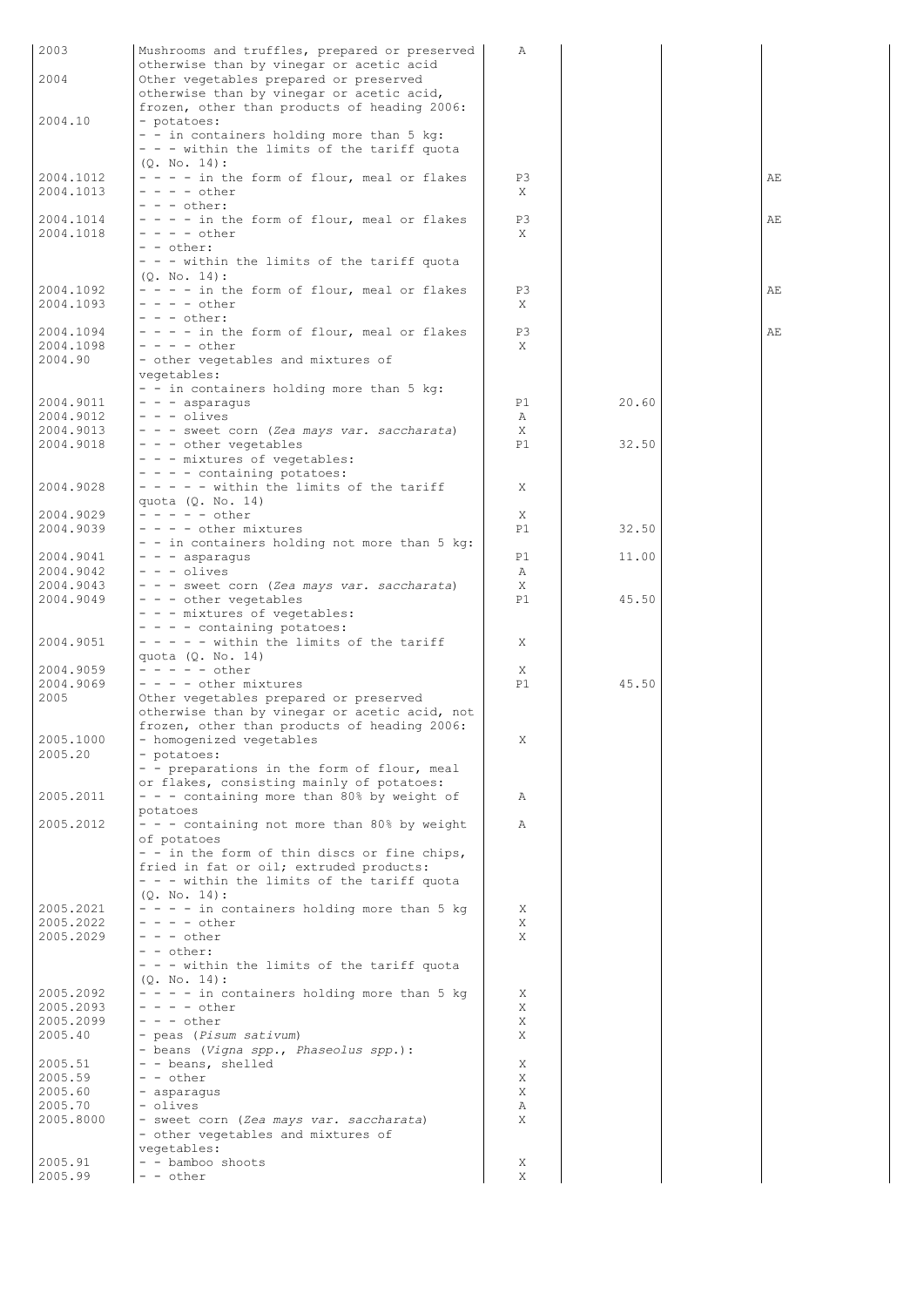| 2006                   | Vegetables, fruit, nuts, fruit-peel and other                                                          |         |      |              |
|------------------------|--------------------------------------------------------------------------------------------------------|---------|------|--------------|
|                        | parts of plants, preserved by sugar (drained,                                                          |         |      |              |
| 2006.0010              | glacé or crystallised):<br>- tropical fruit, tropical nuts and tropical                                | Α       |      |              |
| 2006.0020              | fruit-peel<br>- sweet corn (Zea mays var. saccharata)                                                  | X       |      |              |
| 2006.0080<br>2007      | - other<br>Jams, fruit jellies, marmalades, fruit or nut<br>purée and fruit or nut pastes, obtained by | X       |      |              |
|                        | cooking, whether or not containing added<br>sugar or other sweetening matter:                          |         |      |              |
| 2007.1000              | - homogenised preparations<br>- other:                                                                 | P3      |      | AE           |
| 2007.91<br>2007.9110   | - - citrus fruit:<br>- - - not containing added sugar or other                                         | Α       |      |              |
| 2007.9120              | sweetening matter<br>- - - containing added sugar or other                                             | P3      |      | AE           |
| 2007.99                | sweetening matter<br>$- -$ other:                                                                      |         |      |              |
|                        | - - - not containing added sugar or other<br>sweetening matter:                                        |         |      |              |
| 2007.9911<br>2007.9919 | - - - - tropical fruit and tropical nuts<br>$- - - -$ other                                            | Α<br>Α  |      |              |
|                        | - - - containing added sugar or other<br>sweetening matter:                                            |         |      |              |
| 2007.9921<br>2007.9929 | - - - - tropical fruit and tropical nuts<br>$- - - -$ other                                            | P3      |      | AЕ<br>AE     |
| 2008                   | Fruit, nuts and other edible parts of plants,                                                          | P3      |      |              |
|                        | otherwise prepared or preserved, whether or<br>not containing added sugar or other                     |         |      |              |
|                        | sweetening matter or spirit, not elsewhere<br>specified or included:                                   |         |      |              |
|                        | - nuts, ground-nuts and other seeds, whether<br>or not mixed together:                                 |         |      |              |
| 2008.11                | - - ground-nuts:                                                                                       |         |      |              |
| 2008.1110<br>2008.1190 | - - - peanut butter<br>$- - -$ other                                                                   | P3<br>Α |      | AE           |
| 2008.19                | - - other, including mixtures:                                                                         |         |      |              |
| 2008.1910              | - - - tropical fruit and tropical nuts                                                                 | Α       |      |              |
| 2008.1990              | $- - -$ other                                                                                          | P1      | 3.50 |              |
| 2008.2000              | - pineapples                                                                                           | Α       |      |              |
| 2008.30                | - citrus fruit                                                                                         | Χ       |      |              |
| 2008.40<br>2008.50     | - pears<br>- apricots                                                                                  | Χ<br>Χ  |      |              |
| 2008.6000              | - cherries                                                                                             | Χ       |      |              |
| 2008.70                | - peaches, including nectarines                                                                        | Χ       |      |              |
| 2008.8000              | - strawberries<br>- other, including mixtures other than those                                         | Χ       |      |              |
|                        | of subheading 2008.19:                                                                                 |         |      |              |
| 2008.9100              | - - palm hearts                                                                                        | Α       |      |              |
| 2008.92<br>2008.9211   | - - mixtures:<br>- - - of tropical fruit and tropical nuts                                             | Α       |      |              |
| 2008.9299              | $- - -$ other                                                                                          | X       |      |              |
| 2008.99                | - - other:                                                                                             |         |      |              |
|                        | - - - pulp, not containing added sugar or                                                              |         |      |              |
| 2008.9911              | other sweetening matter<br>- - - - of tropical fruits                                                  | Α       |      |              |
| 2008.9919              | $- - - -$ other                                                                                        | X       |      |              |
|                        | $- - -$ other                                                                                          |         |      |              |
| 2008.9991              | $- - -$ apples                                                                                         | Χ       |      |              |
|                        | $- - -$ other fruit                                                                                    |         |      |              |
| 2008.9996<br>2008.9997 | - - - - - tropical fruit and tropical nuts<br>$- - - - -$ other                                        | Α<br>X  |      |              |
| 2008.9998              | $- - -$ - maize (corn), other than sweet corn                                                          | Α       |      |              |
|                        | (Zea mays var. saccharata)                                                                             |         |      |              |
| 2008.9999              | - - - - other parts of plants                                                                          | Χ       |      |              |
| 2009                   | Fruit juices (including grape must) and<br>vegetable juices, unfermented and not                       |         |      |              |
|                        | containing added spirit, whether or not                                                                |         |      |              |
|                        | containing added sugar or other sweetening<br>matter:                                                  |         |      |              |
|                        | - orange juice                                                                                         |         |      |              |
| 2009.11                | - - frozen:                                                                                            |         |      |              |
| ex2009.1110            | - - - not containing added sugar or other                                                              | Α       |      | concentrated |
| 2009.1120              | sweetening matter<br>- - - containing added sugar or other                                             | X       |      |              |
|                        | sweetening matter                                                                                      |         |      |              |
| 2009.12                | - - not frozen, of a Brix value not exceeding                                                          |         |      |              |
| 2009.1210              | 20:<br>- - - not containing added sugar or other                                                       | Α       |      |              |
|                        | sweetening matter                                                                                      |         |      |              |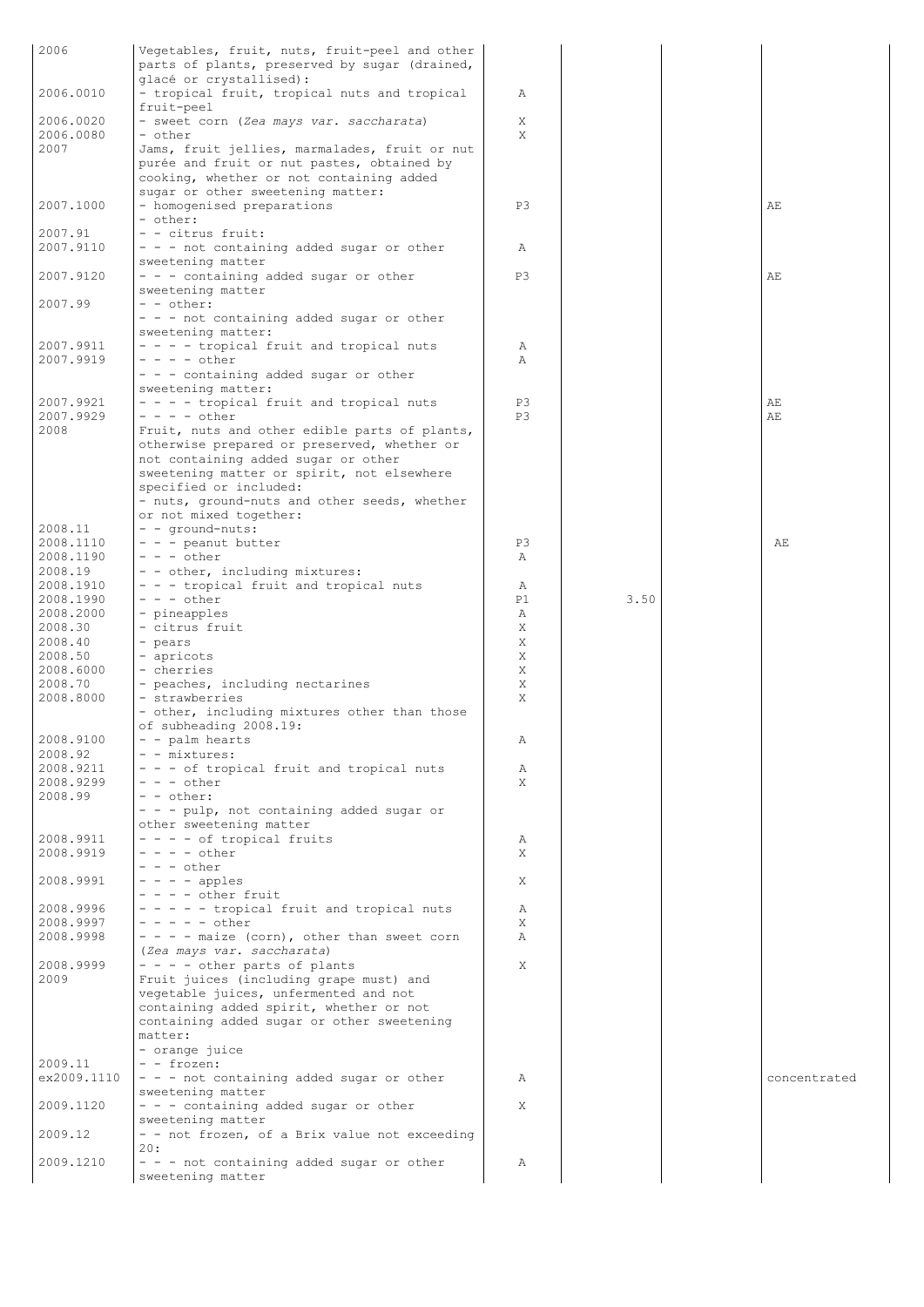| 2009.1220              | - - - containing added sugar or other                                            | Χ      |            |            |
|------------------------|----------------------------------------------------------------------------------|--------|------------|------------|
|                        | sweetening matter                                                                |        |            |            |
| 2009.19<br>2009.1930   | - - other:                                                                       |        |            |            |
|                        | - - - not containing added sugar or other<br>sweetening matter                   | Α      |            |            |
| 2009.1940              | - - - containing added sugar or other                                            | X      |            |            |
|                        | sweetening matter                                                                |        |            |            |
|                        | - grapefruit (including pomelo) juice:                                           |        |            |            |
| 2009.21                | - - of a Brix value not exceeding 20:                                            |        |            |            |
| 2009.2110              | - - - not containing added sugar or other<br>sweetening matter                   | X      |            |            |
| 2009.2120              | - - - containing added sugar or other                                            | X      |            |            |
|                        | sweetening matter                                                                |        |            |            |
| 2009.29                | $- -$ other:                                                                     |        |            |            |
| 2009.2910              | - - - not containing added sugar or other                                        | Α      |            |            |
|                        | sweetening matter                                                                |        |            |            |
| 2009.2920              | - - - containing added sugar or other<br>sweetening matter                       | X      |            |            |
|                        | - juice of any other single citrus fruit:                                        |        |            |            |
| 2009.31                | - - of a Brix value not exceeding 20:                                            |        |            |            |
|                        | - - - not containing added sugar or other                                        |        |            |            |
|                        | sweetening matter:                                                               |        |            |            |
| 2009.3111              | $- - - -$ crude lemon juice (whether or not                                      | Α      |            |            |
|                        | stabilized)<br>$- - - -$ other                                                   |        |            |            |
| 2009.3119<br>2009.3120 | - - - containing added sugar or other                                            | Χ<br>X |            |            |
|                        | sweetening matter                                                                |        |            |            |
| 2009.39                | - - other:                                                                       |        |            |            |
|                        | - - - not containing added sugar or other                                        |        |            |            |
|                        | sweetening matter:                                                               |        |            |            |
| 2009.3911              | $- - -$ agro-cotto                                                               | Α      |            |            |
| 2009.3919              | $- - - -$ other                                                                  | Χ      |            |            |
| 2009.3920              | - - - containing added sugar or other<br>sweetening matter                       | X      |            |            |
|                        | - pineapple juice:                                                               |        |            |            |
| 2009.41                | - - of a Brix value not exceeding 20                                             | Α      |            |            |
| 2009.49                | $ -$ other                                                                       | Α      |            |            |
| 2009.5000              | - tomato juice                                                                   | X      |            |            |
|                        | - grape juice (including grape must):                                            |        |            |            |
| 2009.61                | - - of a Brix value not exceeding 30:<br>- - - in containers holding more than 3 |        |            |            |
|                        | litres:                                                                          |        |            |            |
| 2009.6111              | - - - - within the limits of the tariff quota                                    | Χ      |            |            |
|                        | (0. No. 22)                                                                      |        |            |            |
|                        |                                                                                  |        | per litre  | per litre  |
| 2009.6119              | $- - - -$ other                                                                  | X      |            |            |
|                        | - - - in containers holding not more than 3                                      |        | per 100 kg | per 100 kg |
| 2009.6122              | litres:<br>- - - - within the limits of the tariff quota                         | X      | gross      | gross      |
|                        | (Q. No. 22)                                                                      |        |            |            |
|                        |                                                                                  |        | per litre  | per litre  |
| 2009.6129              | $- - - -$ other                                                                  | X      |            |            |
|                        |                                                                                  |        | per 100 kg | per 100 kg |
|                        |                                                                                  |        | gross      | gross      |
| 2009.69                | - - other<br>- apple juice:                                                      | X      |            |            |
| 2009.71                | - - of a Brix value not exceeding 20                                             | Χ      |            |            |
| 2009.79                | - - other                                                                        | X      |            |            |
| 2009.80                | - juice of any other single fruit or                                             |        |            |            |
|                        | vegetable:                                                                       |        |            |            |
| 2009.8010              | - - vegetable juice                                                              | P1     | 10.00      |            |
|                        | - - pear juice:                                                                  |        |            |            |
|                        | - - - not concentrated, in containers holding<br>more than 3 litres:             |        |            |            |
| 2009.8028              | - - - - within the limits of the tariff quota                                    | X      |            |            |
|                        | (Q. No. 21)                                                                      |        |            |            |
| 2009.8029              | $- - - -$ other                                                                  | X      |            |            |
|                        | - - - not concentrated, in containers holding                                    |        |            |            |
|                        | not more than 3 litres:                                                          |        |            |            |
| 2009.8031              | - - - - within the limits of the tariff quota<br>(Q. No. 21)                     | Χ      |            |            |
| 2009.8039              | $- - - -$ other                                                                  | X      |            |            |
|                        | - - - concentrated:                                                              |        |            |            |
| 2009.8041              | - - - - within the limits of the tariff quota                                    | X      |            |            |
|                        | (Q. No. 21)                                                                      |        |            |            |
| 2009.8049              | $- - - -$ other                                                                  | X      |            |            |
|                        | - - other:<br>- - - not containing added sugar or other                          |        |            |            |
|                        | sweetening matter:                                                               |        |            |            |
| 2009.8081              | - - - - of tropical fruit                                                        | Α      |            |            |
| 2009.8089              | $- - - -$ other                                                                  | Χ      |            |            |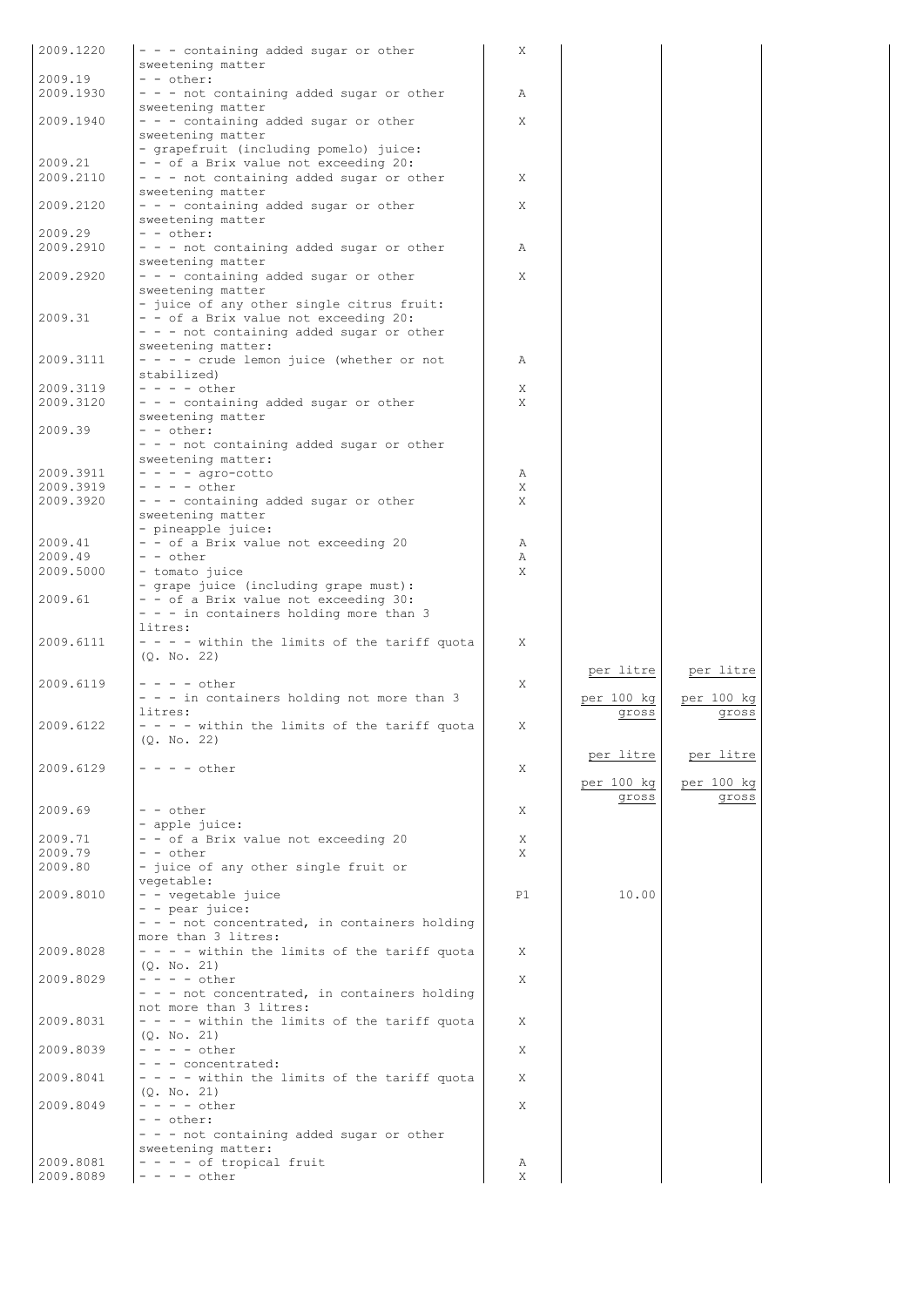|                        | - - - containing added sugar or other                                                     |        |       |    |
|------------------------|-------------------------------------------------------------------------------------------|--------|-------|----|
|                        | sweetening matter:                                                                        |        |       |    |
| 2009.8098<br>2009.8099 | - - - - of tropical fruit<br>$- - - -$ other                                              | Α<br>X |       |    |
| 2009.90                | - mixtures of juices:                                                                     |        |       |    |
|                        | - - vegetable juices:                                                                     |        |       |    |
|                        | - - - containing pome-fruit juices:                                                       |        |       |    |
| 2009.9011              | - - - - within the limits of the tariff quota<br>(Q. No. 21)                              | X      |       |    |
| 2009.9019              | $- - - -$ other                                                                           | X      |       |    |
| 2009.9029              | $- - -$ other                                                                             | P1     | 13.00 |    |
|                        | - - other:                                                                                |        |       |    |
| 2009.9030              | - - - with a basis of grape juice,<br>concentrated                                        | Χ      |       |    |
|                        | - - - with a basis of pome-fruit juices,                                                  |        |       |    |
|                        | concentrated:                                                                             |        |       |    |
| 2009.9031              | - - - - within the limits of the tariff quota                                             | X      |       |    |
| 2009.9039              | (Q. No. 21)<br>$- - - -$ other                                                            | Χ      |       |    |
|                        | - - - other, not containing added sugar or                                                |        |       |    |
|                        | other sweetening matter:                                                                  |        |       |    |
|                        | - - - - containing pome-fruit juices,                                                     |        |       |    |
| 2009.9041              | concentrated:<br>$-$ - - - - within the limits of the tariff                              | X      |       |    |
|                        | quota $(Q. No. 21)$                                                                       |        |       |    |
| 2009.9049              | $- - - - -$ other                                                                         | X      |       |    |
|                        | - - - - containing pome-fruit juices, not                                                 |        |       |    |
| 2009.9051              | concentrated:<br>- - - - - within the limits of the tariff                                | X      |       |    |
|                        | quota $(Q. No. 21)$                                                                       |        |       |    |
| 2009.9059              | $- - - - -$ other                                                                         | X      |       |    |
|                        | - - - - other:                                                                            |        |       |    |
| 2009.9061              | - - - - - with a basis of juices of tropical<br>fruits or tropical nuts                   | Α      |       |    |
| 2009.9069              | $- - - - -$ other                                                                         | X      |       |    |
|                        | - - - other, containing added sugar or other                                              |        |       |    |
|                        | sweetening matter:                                                                        |        |       |    |
|                        | - - - - containing pome-fruit juices,<br>concentrated:                                    |        |       |    |
| 2009.9071              | $-$ - - - - within the limits of the tariff                                               | Χ      |       |    |
|                        | quota $(Q. No. 21)$                                                                       |        |       |    |
| 2009.9079              | - - - - - other                                                                           | Χ      |       |    |
|                        | - - - - containing pome-fruit juices, not<br>concentrated:                                |        |       |    |
| 2009.9081              | $- - - -$ within the limits of the tariff                                                 | X      |       |    |
|                        | quota $(Q. No. 21)$                                                                       |        |       |    |
| 2009.9089              | $- - - - -$ other                                                                         | Χ      |       |    |
| 2009.9098              | $- - - - \text{other:}$<br>$- - - -$ with a basis of tropical-fruits                      | Α      |       |    |
|                        | juices                                                                                    |        |       |    |
| 2009.9099              | - - - - - other                                                                           | X      |       |    |
| 21                     | Miscellaneous edible preparations:                                                        |        |       |    |
| 2101                   | Extracts, essences and concentrates, of<br>coffee, tea or maté and preparations with a    |        |       |    |
|                        | basis of these products or with a basis of                                                |        |       |    |
|                        | coffee, tea or maté; roasted chicory and                                                  |        |       |    |
|                        | other roasted coffee substitutes, and                                                     |        |       |    |
|                        | extracts, essences and concentrates thereof:<br>- extracts, essences and concentrates, of |        |       |    |
|                        | coffee, and preparations with a basis of                                                  |        |       |    |
|                        | these extracts, essences or concentrates or                                               |        |       |    |
|                        | with a basis of coffee:                                                                   |        |       |    |
| 2101.1100<br>2101.12   | - - extracts, essences and concentrates<br>- - preparations with a basis of extracts,     | Α      |       |    |
|                        | essences or concentrates or with a basis of                                               |        |       |    |
|                        | coffee:                                                                                   |        |       |    |
|                        | - - - preparations with a basis of extracts,                                              |        |       |    |
| 2101.1211              | essences or concentrates:<br>$- - -$ containing 1.5 % or more by weight of                | P3     |       | AE |
|                        | milkfat, 2.5 % or more by weight of milk                                                  |        |       |    |
|                        | protein, 5 % or more by weight of sugar or                                                |        |       |    |
|                        | 5 % or more by weight of starch                                                           |        |       |    |
| 2101.1219              | $- - - -$ other<br>$- - -$ other:                                                         | Α      |       |    |
| 2101.1291              | - - - - containing 1.5 % or more by weight of                                             | P3     |       | AE |
|                        | milkfat, 2.5 % or more by weight of milk                                                  |        |       |    |
|                        | protein, 5 % or more by weight of sugar or                                                |        |       |    |
| 2101.1299              | 5 % or more by weight of starch<br>$- - - -$ other                                        | P3     |       |    |
|                        |                                                                                           |        |       | AЕ |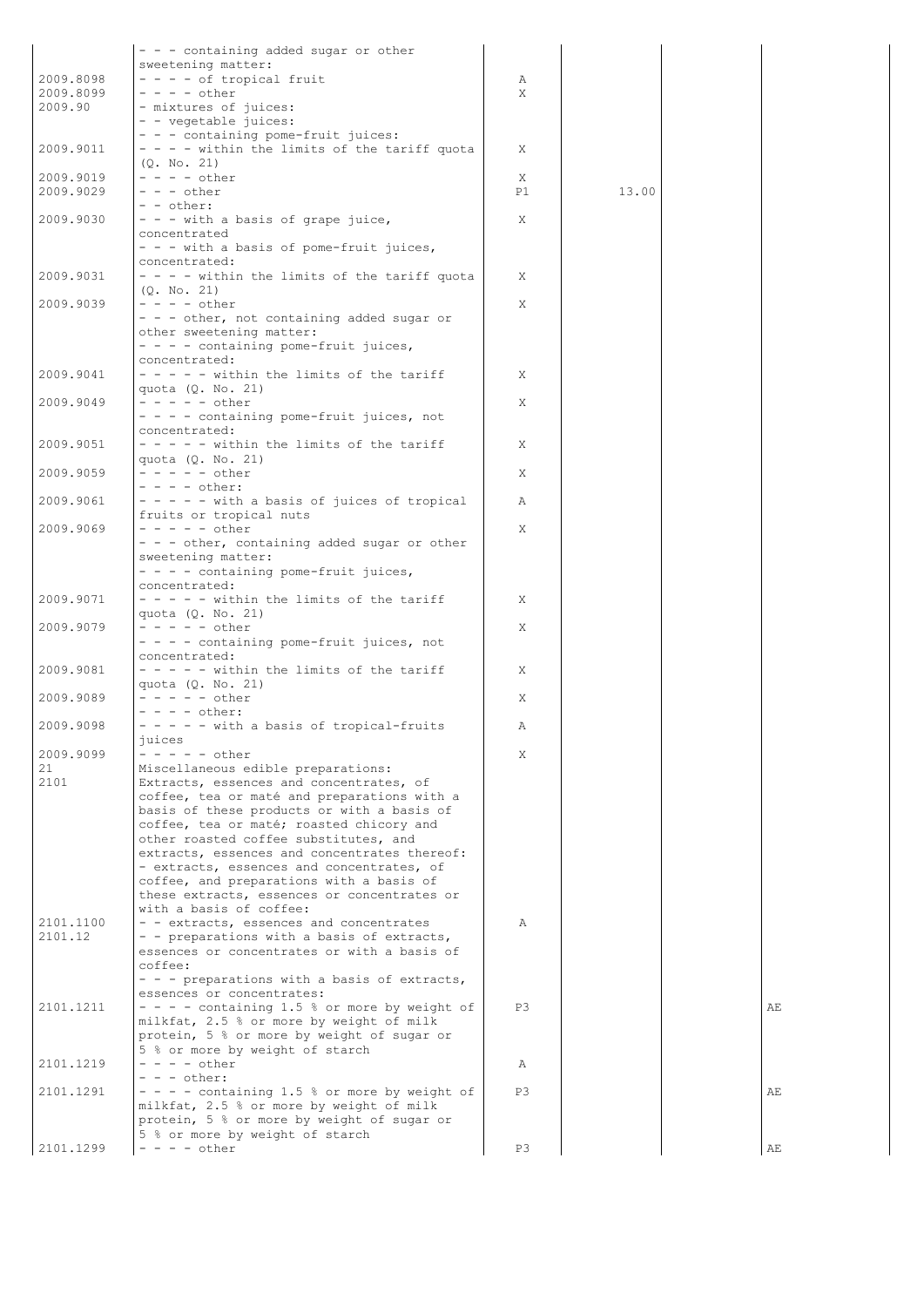| 2101.20           | - extracts, essences and concentrates, of tea                                               |                |      |               |
|-------------------|---------------------------------------------------------------------------------------------|----------------|------|---------------|
|                   | or maté, and preparations with a basis of                                                   |                |      |               |
|                   | these extracts, essences or concentrates or                                                 |                |      |               |
|                   | with a basis of tea or maté:                                                                |                |      |               |
|                   | - - extracts, essences and concentrates, of                                                 |                |      |               |
|                   | tea or maté, and preparations with a basis of                                               |                |      |               |
| 2101.2011         | these extracts, essences or concentrates:                                                   | P3             |      | AE            |
|                   | $-$ - $-$ containing 1.5 % or more by weight of<br>milkfat, 2.5 % or more by weight of milk |                |      |               |
|                   | protein, 5 % or more by weight of sugar or                                                  |                |      |               |
|                   | 5 % or more by weight of starch                                                             |                |      |               |
| 2101.2019         | $- - -$ other                                                                               | Α              |      |               |
|                   | $-$ - other:                                                                                |                |      |               |
| 2101.2091         | $-$ - $-$ containing 1.5 % or more by weight of                                             | P3             |      | AE            |
|                   | milkfat, 2.5 % or more by weight of milk                                                    |                |      |               |
|                   | protein, 5 % or more by weight of sugar or                                                  |                |      |               |
|                   | 5 % or more by weight of starch                                                             |                |      |               |
| 2101.2099         | $- - -$ other                                                                               | Α              |      |               |
| 2101.3000         | - roasted chicory and other roasted coffee                                                  | $\lambda$      |      |               |
|                   | substitutes, and extracts, essences and                                                     |                |      |               |
|                   | concentrates thereof                                                                        |                |      |               |
| 2102              | Yeasts (active or inactive); other single-                                                  |                |      |               |
|                   | cell micro-organisms, dead (but not including                                               |                |      |               |
|                   | vaccines of heading 3002); prepared baking                                                  |                |      |               |
|                   | powders:                                                                                    |                |      |               |
| 2102.10           | - active yeasts                                                                             | X              |      |               |
| 2102.20           | - inactive yeasts; other single-cell micro-                                                 |                |      |               |
|                   | organisms, dead:                                                                            |                |      |               |
| 2102.2011         | - - inactive yeasts:<br>- - - for animal feeding                                            | X              |      |               |
| 2102.2019         | $- - -$ other                                                                               | Α              |      |               |
|                   | - - other single-cell micro-organisms, dead:                                                |                |      |               |
| 2102.2021         | - - - for animal feeding                                                                    | X              |      |               |
| 2102.2029         | $- - -$ other                                                                               | Α              |      |               |
| 2102.3000         | - prepared baking powders                                                                   | Α              |      |               |
| 2103              | Sauces and preparations therefor; mixed                                                     |                |      |               |
|                   | condiments and mixed seasonings; mustard                                                    |                |      |               |
|                   | flour and meal and prepared mustard:                                                        |                |      |               |
| 2103.1000         | - Soya sauce                                                                                | Α              |      |               |
| 2103.2000         | - tomato ketchup and other tomato sauces                                                    | Α              |      |               |
| 2103.30           | - mustard flour and meal and prepared                                                       |                |      |               |
|                   | mustard:                                                                                    |                |      |               |
| 2103.3011         | - - mustard flour and meal for animal feeding                                               | P <sub>2</sub> | 5.00 |               |
|                   | $ -$ other:                                                                                 |                |      |               |
| 2103.3018         | - - - mustard flour and meal, unmixed                                                       | Α              |      |               |
| 2103.3019         | $- - -$ other                                                                               | Α              |      |               |
| ex2103.9000       | $-$ other                                                                                   | Α              |      | except liquid |
|                   |                                                                                             |                |      | mango chutney |
| 2104              | Soups and broths and preparations therefor;                                                 |                |      |               |
|                   | homogenized composite food preparations:                                                    |                |      |               |
| 2104.1000         | - soups and broths and preparations therefor                                                | Α              |      |               |
| 2104.2000<br>2105 | - homogenized composite food preparations<br>Ice cream and other edible ice, whether or     | P3             |      | AE            |
|                   |                                                                                             | X              |      |               |
| 2106              | not containing cocoa<br>Food preparations not elsewhere specified or                        |                |      |               |
|                   | included:                                                                                   |                |      |               |
| 2106.10           | - protein concentrates and textured protein                                                 |                |      |               |
|                   | substances:                                                                                 |                |      |               |
| 2106.1011         | - - containing milkfat, other fat or sugar                                                  | P3             |      | AE            |
| 2106.1019         | - - other                                                                                   | Α              |      |               |
| 2106.90           | - other:                                                                                    |                |      |               |
| 2106.9010         | - - sweeteners in the form of tablets                                                       | Α              |      |               |
|                   | - - mixtures of extracts and concentrates of                                                |                |      |               |
|                   | vegetable substances, of a kind used in the                                                 |                |      |               |
|                   | preparation of beverages:                                                                   |                |      |               |
|                   | $- -$ - non-alcoholic:                                                                      |                |      |               |
| 2106.9021         | $- - -$ containing added sugar or other                                                     | P3             |      | АE            |
|                   | sweetening matter, of a sucrose content                                                     |                |      |               |
|                   | exceeding 60% by weight                                                                     |                |      |               |
| 2106.9022         | $- - - -$ containing added sugar or other                                                   | P3             |      | АE            |
|                   | sweetening matter, of a sucrose content                                                     |                |      |               |
|                   | exceeding 50% but not exceeding 60% by weight                                               |                |      |               |
| 2106.9023         | $- - - -$ containing added sugar or other<br>sweetening matter, of a sucrose content not    | P3             |      | AE            |
|                   | exceeding 50% by weight                                                                     |                |      |               |
| 2106.9024         | - - - - not containing added sugar or other                                                 | Α              |      |               |
|                   | sweetening matter                                                                           |                |      |               |
| 2106.9029         | $- - -$ other                                                                               | P3             |      | AE            |
| 2106.9030         | - - protein hydrolysates and yeast                                                          | Α              |      |               |
|                   | autolysates                                                                                 |                |      |               |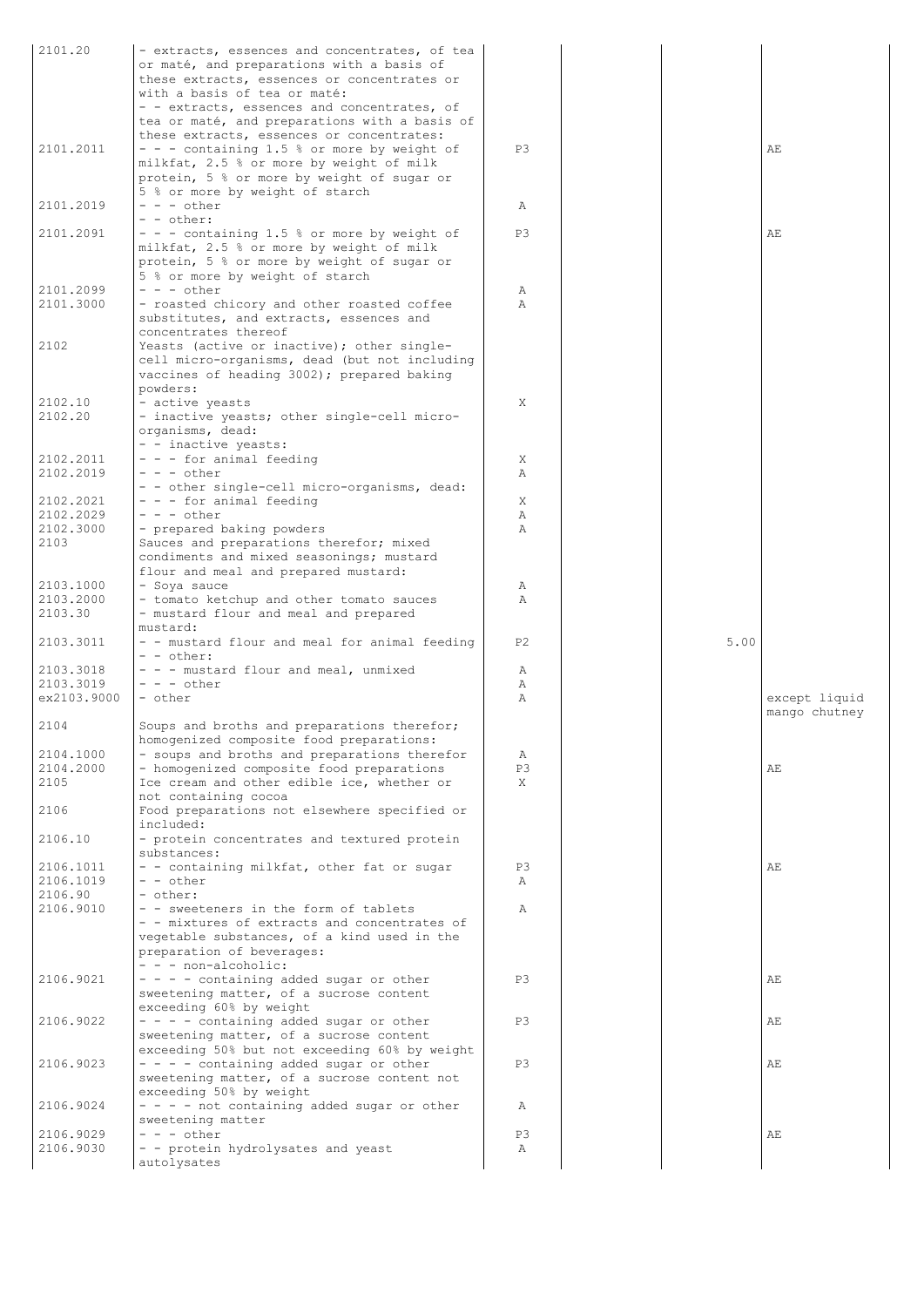| 2106.9040              | - - chewing-qum and sweets, tablets,                                             | P3       |            |            | AE       |
|------------------------|----------------------------------------------------------------------------------|----------|------------|------------|----------|
|                        | pastilles and the like, not containing sugar                                     |          |            |            |          |
|                        | - - other food preparations:                                                     |          |            |            |          |
| 2106.9050              | - - - containing more than 10% but not more                                      | P3       |            |            | AЕ       |
|                        | than 20% by weight of meat, offal, blood,                                        |          |            |            |          |
|                        | sausage or any combination thereof and not<br>more than 20% by weight of milkfat |          |            |            |          |
|                        | $- - -$ other:                                                                   |          |            |            |          |
|                        | - - - - containing milkfat, of a milkfat                                         |          |            |            |          |
|                        | content by weight:                                                               |          |            |            |          |
| 2106.9060              | $- - - - -$ exceeding 50 %                                                       | P3       |            |            | AЕ       |
|                        | $- - - -$ exceeding 35 % but not exceeding                                       |          |            |            |          |
|                        | $50$ $\frac{6}{3}$ :                                                             |          |            |            |          |
| 2106.9061              | $- - - - - -$ of a fat (other than milkfat)                                      | P3       |            |            | AЕ       |
|                        | content exceeding 5%                                                             |          |            |            |          |
| 2106.9062              | - - - - - - other                                                                | P3       |            |            | AЕ       |
|                        | - - - - - exceeding 20 % but not exceeding                                       |          |            |            |          |
|                        | $35$ $\frac{6}{3}$ :                                                             |          |            |            |          |
| 2106.9063              | $- - - - - -$ of a fat (other than milkfat)<br>content exceeding 5%              | P3       |            |            | AЕ       |
| 2106.9064              | - - - - - - other                                                                | P3       |            |            | AЕ       |
| 2106.9065              | $- - - -$ exceeding 12 % but not exceeding                                       | P3       |            |            | AЕ       |
|                        | 20 %                                                                             |          |            |            |          |
| 2106.9066              | $- - - -$ exceeding 6 % but not exceeding                                        | P3       |            |            | AE       |
|                        | $12*$                                                                            |          |            |            |          |
| 2106.9067              | $- - - -$ exceeding 3 % but not exceeding 6 %                                    | P3       |            |            | AЕ       |
| 2106.9068              | $- - - -$ exceeding 1.5 % but not exceeding                                      | P3       |            |            | AЕ       |
|                        | 3 % (other than products of tariff headings                                      |          |            |            |          |
|                        | 2106.9071/9072)                                                                  |          |            |            |          |
| 2106.9069              | - - - - - exceeding 1 % but not exceeding                                        | P3       |            |            | АE       |
|                        | 1.5 % (other than products of tariff headings                                    |          |            |            |          |
|                        | 2106.9071/9072)                                                                  |          |            |            |          |
|                        | $- - -$ containing other fat, of a fat                                           |          |            |            |          |
|                        | content by weight:                                                               |          |            |            |          |
| 2106.9071<br>2106.9072 | $- - - - -$ exceeding 60 %                                                       | P3<br>P3 |            |            | AЕ<br>AE |
|                        | - - - - - exceeding 40 % but not exceeding<br>60 %                               |          |            |            |          |
| 2106.9073              | - - - - - exceeding 25 % but not exceeding                                       | P3       |            |            | AЕ       |
|                        | 40 %                                                                             |          |            |            |          |
| 2106.9074              | - - - - - exceeding 10 % but not exceeding                                       | P3       |            |            | AE       |
|                        | 25 %                                                                             |          |            |            |          |
| 2106.9075              | - - - - - exceeding 5 % but not exceeding                                        | P3       |            |            | AE       |
|                        | $10*$                                                                            |          |            |            |          |
| 2106.9076              | $- - - -$ exceeding 1 % but not exceeding 5 %                                    | P3       |            |            | AE       |
|                        | - - - - not containing fat:                                                      |          |            |            |          |
|                        | - - - - - containing sugar, of a sugar                                           |          |            |            |          |
|                        | content by weight:                                                               |          |            |            |          |
| 2106.9094              | $- - - - - -$ exceeding 50 %                                                     | P3       |            |            | AЕ       |
| 2106.9095              | $- - - - -$ not exceeding 50%                                                    | P3       |            |            | AE       |
| 2106.9096              | - - - - - containing cereals, malt extracts                                      | P3       |            |            | AЕ       |
| 2106.9099              | or eggs (not containing sugar)<br>- - - - - other                                | Α        |            |            |          |
| 22                     | Beverages, spirits and vinegar:                                                  |          |            |            |          |
| 2201                   | Waters, including natural or artificial                                          | Α        |            |            |          |
|                        | mineral waters and aerated waters, not                                           |          |            |            |          |
|                        | containing added sugar or other sweetening                                       |          |            |            |          |
|                        | matter nor flavoured; ice and snow                                               |          |            |            |          |
| 2202                   | Waters, including mineral waters and aerated                                     |          |            |            |          |
|                        | waters, containing added sugar or other                                          |          |            |            |          |
|                        | sweetening matter or flavoured, and other                                        |          |            |            |          |
|                        | non-alcoholic beverages, not including fruit                                     |          |            |            |          |
|                        | or vegetable juices of heading 2009:                                             |          |            |            |          |
| 2202.1000              | - waters, including mineral waters and                                           | X        |            |            |          |
|                        | aerated waters, containing added sugar or                                        |          |            |            |          |
| 2202.90                | other sweetening matter or flavoured<br>- other:                                 |          |            |            |          |
|                        | - - fruit juices or vegetable juices diluted                                     |          |            |            |          |
|                        | with water or aerated:                                                           |          |            |            |          |
|                        | - - - grape juice in containers holding not                                      |          |            |            |          |
|                        | more than 2 litres:                                                              |          |            |            |          |
| 2202.9018              | - - - - within the limits of the tariff quota                                    | X        |            |            |          |
|                        | (Q. No. 22)                                                                      |          |            |            |          |
|                        |                                                                                  |          | per litre  | per litre  |          |
| 2202.9019              | - - - - other                                                                    | X        |            |            |          |
|                        | - - - pome-fruit juice, in containers holding                                    |          | per 100 kg | per 100 kg |          |
|                        | not more than 2 litres:                                                          |          | gross      | gross      |          |
| 2202.9021              | - - - - within the limits of the tariff quota                                    | Χ        |            |            |          |
| 2202.9029              | (Q. No. 21)<br>- - - - other                                                     | X        |            |            |          |
|                        | - - - other, except vegetable juices:                                            |          |            |            |          |
|                        |                                                                                  |          |            |            |          |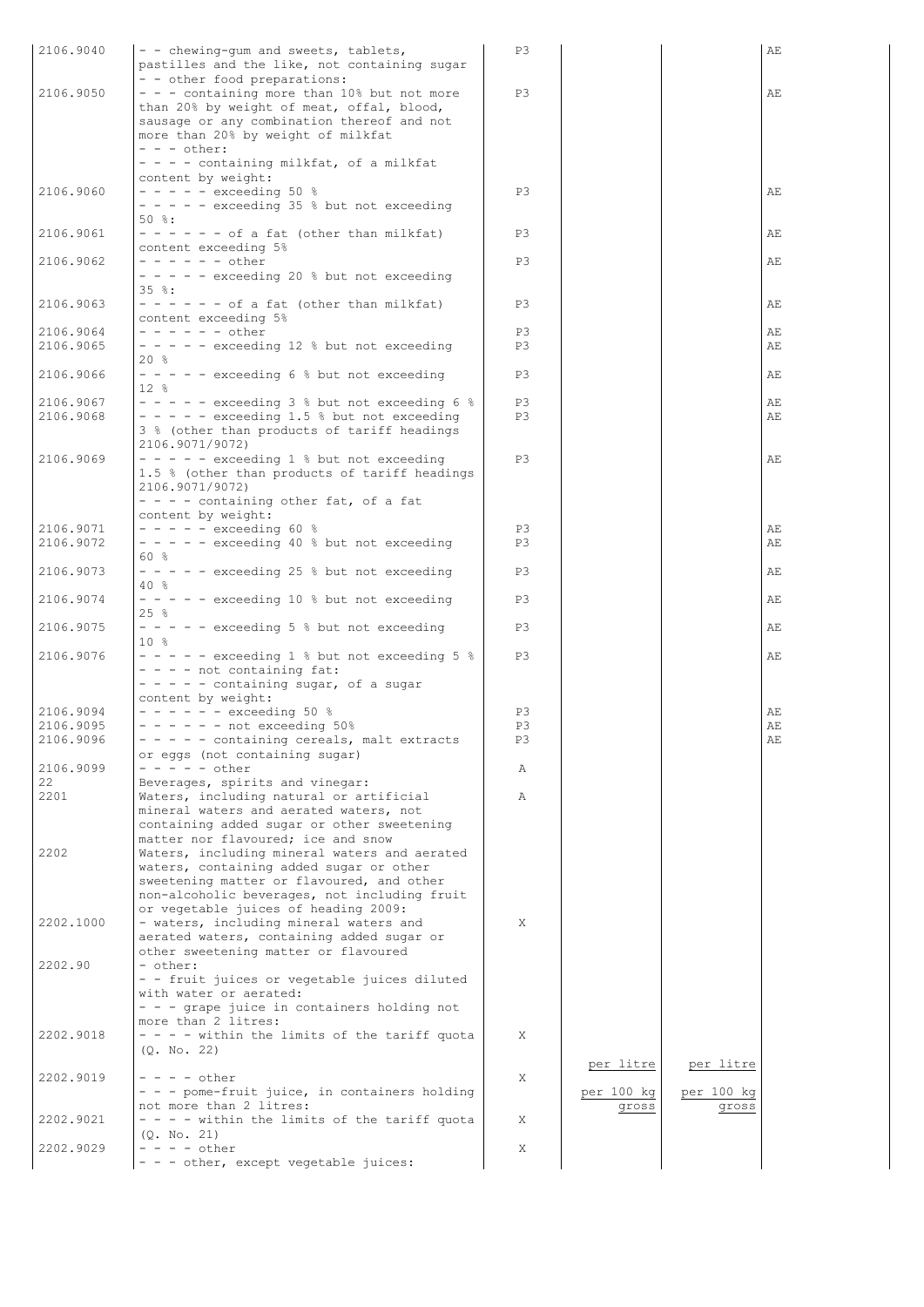|                        | $- - - -$ containing added sugar or other                                                  |        |                     |                     |
|------------------------|--------------------------------------------------------------------------------------------|--------|---------------------|---------------------|
| 2202.9031              | sweetening matter:<br>- - - - - in glass bottles holding not more                          | X      |                     |                     |
|                        | than $2$ dl                                                                                |        |                     |                     |
| 2202.9032              | $- - - - -$ in other containers<br>- - - - not containing added sugar or other             | X      |                     |                     |
|                        | sweetening matter:                                                                         |        |                     |                     |
|                        | $- - - - -$ grape juice:                                                                   |        |                     |                     |
| 2202.9041              | $- - - - -$ within the limits of the tariff<br>quota $(Q. No. 22)$                         | X      |                     |                     |
|                        |                                                                                            |        | per litre           | per litre           |
| 2202.9049              | $- - - - - -$ other                                                                        | X      |                     |                     |
|                        | - - - - - pome-fruit juice and mixtures<br>containing pome-fruit juice:                    |        | per 100 kg<br>gross | per 100 kg<br>gross |
| 2202.9051              | $- - - - -$ within the limits of the tariff                                                | X      |                     |                     |
| 2202.9059              | quota $(Q. No. 21)$<br>$- - - - - - other$                                                 | X      |                     |                     |
| 2202.9069              | $- - - - -$ other                                                                          | X      |                     |                     |
|                        | - - - vegetable juices:                                                                    |        |                     |                     |
| 2202.9071              | - - - - mixtures containing pome-fruit juice:<br>$- - - -$ within the limits of the tariff | X      |                     |                     |
|                        | quota (0. No. 21)                                                                          |        |                     |                     |
| 2202.9079<br>2202.9089 | $- - - - -$ other<br>$- - - -$ other                                                       | X<br>X |                     |                     |
| 2202.9090              | $- -$ other                                                                                | Α      |                     |                     |
| 2203                   | Beer made from malt                                                                        | A      |                     |                     |
| 2204                   | Wine of fresh grapes, including fortified<br>wines; grape must other than that of heading  |        |                     |                     |
|                        | 2009:                                                                                      |        |                     |                     |
| 2204.1000              | - sparkling wine                                                                           | P1     | 65.00               |                     |
|                        | - other wine; grape must with fermentation<br>prevented or arrested by the addition of     |        |                     |                     |
|                        | alcohol:                                                                                   |        |                     |                     |
| 2204.21                | - - in containers holding 2 litres or less:<br>$- - -$ natural wine:                       |        |                     |                     |
|                        | $- - -$ white:                                                                             |        |                     |                     |
| 2204.2121              | $- - - -$ within the limits of the tariff                                                  | X      |                     |                     |
|                        | quota (Q. Nos. 23 to 25)                                                                   |        | per litre           | per litre           |
| 2204.2129              | $- - - - -$ other                                                                          | X      |                     |                     |
|                        | - - - - red:<br>- - - - - in flasks holding more than 1                                    |        |                     | per 100 kg          |
|                        | litre:                                                                                     |        | per 100 kg<br>gross | gross               |
| 2204.2131              | $- - - - -$ within the limits of the tariff                                                | X      |                     |                     |
|                        | quota (Q. Nos. 23 to 25)                                                                   |        | per litre           | per litre           |
| 2204.2139              | $- - - - - - other$                                                                        | X      |                     |                     |
|                        | $- - - - -$ other:                                                                         |        | per 100 kg          | per 100 kg          |
| 2204.2141              | - - within the limits of the tariff                                                        | Χ      | gross               | gross               |
|                        | quota (Q. Nos. 23 to 25)                                                                   |        |                     |                     |
| 2204.2149              | $- - - - - - other$                                                                        | X      | per litre           | per litre           |
|                        |                                                                                            |        | per 100 kg          | per 100 kg          |
| 2204.2150              | - - - sweet wine, specialities and mistelles                                               | P1     | gross<br>7.50       | gross               |
| 2204.29                | $- -$ other:                                                                               |        |                     |                     |
|                        | - - - natural wine:                                                                        |        |                     |                     |
|                        | $- - - -$ wine for drinking:<br>- - - - - white:                                           |        |                     |                     |
|                        | $- - - - -$ within the limits of the tariff                                                |        |                     |                     |
| 2204.2921              | quota (Q. Nos. 23 to 25):<br>$- - - - - - -$ of an alcoholic strength by                   | X      |                     |                     |
|                        | volume exceeding 13% vol                                                                   |        |                     |                     |
| 2204.2922              | $- - - - - - -$ of an alcoholic strength by                                                | X      |                     |                     |
|                        | volume not exceeding 13% vol                                                               |        | per litre           | per litre           |
| 2204.2929              | $- - - - - - other$                                                                        | X      |                     |                     |
|                        | $- - - - -$ red:<br>$- - - - -$ within the limits of the tariff                            |        | per 100 kg          | per 100 kg          |
|                        | quota (Q. Nos. 23 to 25):                                                                  |        | gross               | gross               |
| 2204.2931              | $- - - - - - -$ of an alcoholic strength by                                                | X      |                     |                     |
| 2204.2932              | volume exceeding 13% vol<br>$- - - - - - -$ of an alcoholic strength by                    | X      |                     |                     |
|                        | volume not exceeding 13% vol                                                               |        |                     |                     |
| 2204.2939              | $- - - - - - other$                                                                        | X      | per litre           | per litre           |
|                        | - - - - wine for industrial use:                                                           |        | per 100 kg          | per 100 kg          |
| 2204.2941              | $- - - - -$ white                                                                          |        | gross               | gross               |
| 2204.2942              | $- - - - -$ red                                                                            | X<br>X |                     |                     |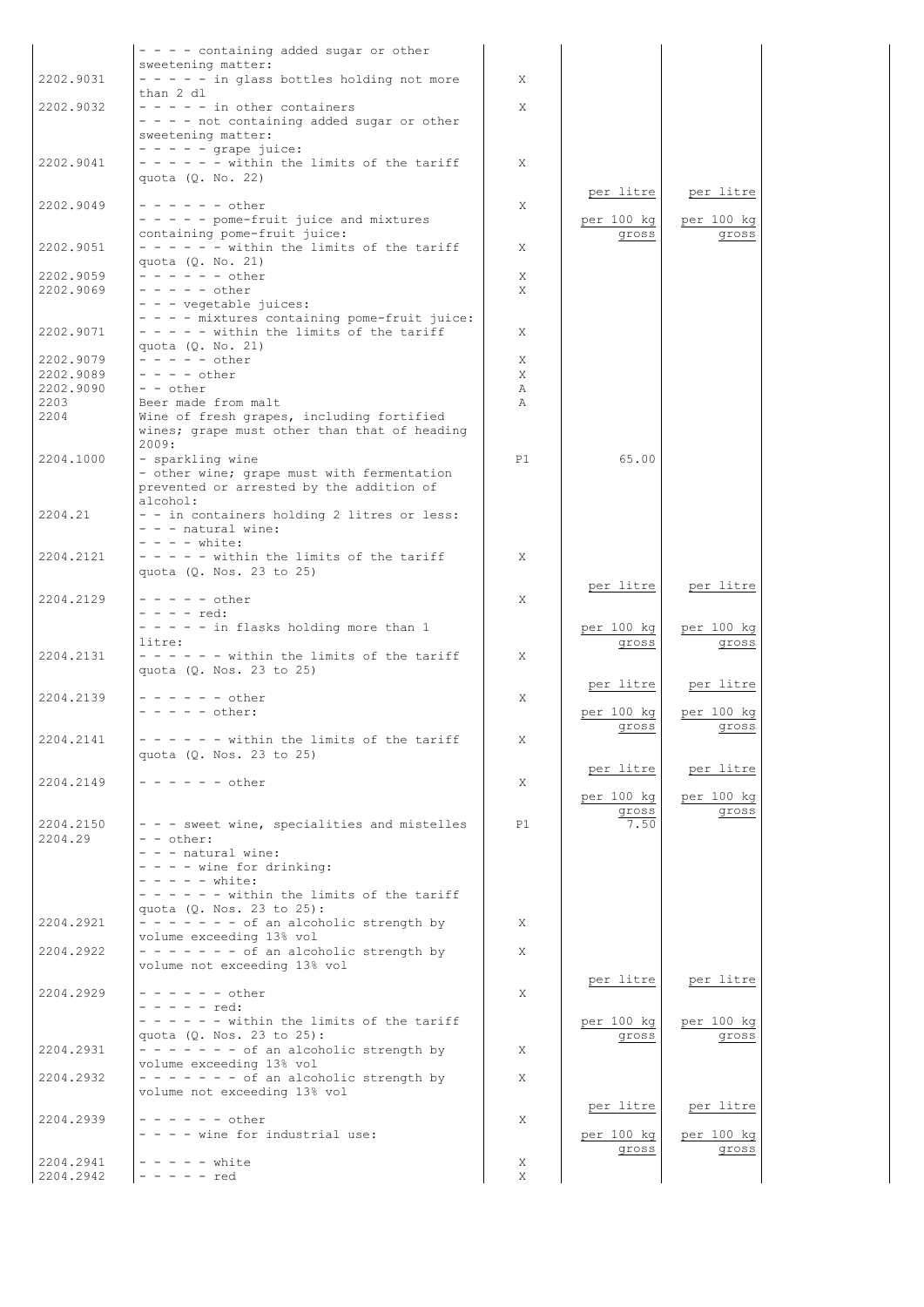| 2204.2950                | - - - sweet wine, specialities and mistelles                                                  | P1                 | 8.00<br>per litre | per litre  |              |
|--------------------------|-----------------------------------------------------------------------------------------------|--------------------|-------------------|------------|--------------|
| 2204.3000                | - other grape must                                                                            | Α                  |                   |            |              |
|                          |                                                                                               |                    | per 100 kg        | per 100 kg |              |
| 2205                     | Vermouth and other wine of fresh grapes                                                       | Α                  | gross             | gross      |              |
|                          | flavoured with plants or aromatic substances                                                  |                    |                   |            |              |
| 2206                     | Other fermented beverages (for example,                                                       |                    |                   |            |              |
|                          | cider, perry, mead); mixtures of fermented<br>beverages and mixtures of fermented beverages   |                    |                   |            |              |
|                          | and non-alcoholic beverages, not elsewhere                                                    |                    |                   |            |              |
|                          | specified or included:                                                                        |                    |                   |            |              |
| 2206.0011                | - cider and perry:<br>- - within the limits of the tariff quota (Q.                           | X                  |                   |            |              |
|                          | No. 21)                                                                                       |                    |                   |            |              |
| 2206.0019                | $- -$ other                                                                                   | X                  |                   |            |              |
| 2206.0020<br>ex2206.0090 | - sparkling fruit wine<br>- other                                                             | P1<br>$\mathbb{A}$ | 28.00             |            | Sake         |
| 2207                     | Undenatured ethyl alcohol of an alcoholic                                                     | $\mathbb{A}$       |                   |            |              |
|                          | strength by volume of 80% vol or higher;                                                      |                    |                   |            |              |
|                          | ethyl alcohol and other spirits, denatured,<br>of any strength                                |                    |                   |            |              |
| 2208                     | Undenatured ethyl alcohol of an alcoholic                                                     |                    |                   |            |              |
|                          | strength by volume of less than 80% vol;                                                      |                    |                   |            |              |
|                          | spirits, liqueurs and other spirituous<br>beverages:                                          |                    |                   |            |              |
| 2208.20                  | - spirits obtained by distilling grape wine                                                   | Α                  |                   |            |              |
| 2208.30                  | or grape marc<br>- whiskies                                                                   |                    |                   |            |              |
| 2208.40                  | - rum and other spirits obtained by                                                           | Α<br>Α             |                   |            |              |
|                          | distilling fermented sugar-cane products                                                      |                    |                   |            |              |
| 2208.50<br>2208.60       | - gin and geneva<br>- vodka                                                                   | Α<br>Α             |                   |            |              |
| 2208.7000                | - liqueurs and cordials                                                                       | Α                  |                   |            |              |
| 2208.90                  | - other:                                                                                      |                    |                   |            |              |
| 2208.9010                | - - undenatured ethyl alcohol of an alcoholic<br>strength by volume of less than 80% vol      | Α                  |                   |            |              |
|                          | - - spirits in containers holding:                                                            |                    |                   |            |              |
| 2208.9021                | $- -$ - more than 2 litres                                                                    | Α                  |                   |            |              |
| 2208.9022                | - - - not more than 2 litres<br>- - other:                                                    | Α                  |                   |            |              |
| 2208.9091                | $-$ - $-$ concentrated grape juice containing                                                 | Χ                  |                   |            |              |
| 2208.9099                | added alcohol<br>$- - -$ other                                                                | Α                  |                   |            |              |
| 2209                     | Vinegar and substitutes for vinegar obtained                                                  | Α                  |                   |            |              |
| 23                       | from acetic acid<br>Residues and waste from the food industries;                              |                    |                   |            |              |
|                          | prepared animal fodder:                                                                       |                    |                   |            |              |
| 2301                     | Flours, meals and pellets, of meat or meat                                                    |                    |                   |            |              |
|                          | offal, of fish or of crustaceans, molluscs or<br>other aquatic invertebrates, unfit for human |                    |                   |            |              |
|                          | consumption; greaves:                                                                         |                    |                   |            |              |
| 2301.10                  | - flours, meals and pellets, of meat or meat<br>offal; greaves:                               |                    |                   |            |              |
|                          | - - for animal feeding:                                                                       |                    |                   |            |              |
| 2301.1011                | $-  -$ qreaves                                                                                | Χ                  |                   |            |              |
| 2301.1019<br>ex2301.1090 | $- - -$ other<br>$- -$ other                                                                  | X<br>Α             |                   |            | exclusively  |
|                          |                                                                                               |                    |                   |            | made of fish |
| 2301.20                  | - flours, meals and pellets, of fish or of<br>crustaceans, molluscs or other aquatic          |                    |                   |            |              |
|                          | invertebrates:                                                                                |                    |                   |            |              |
| 2301.2010                | - - for animal feeding                                                                        | X                  |                   |            |              |
| 2301.2090<br>2302        | - - other<br>Bran, sharps and other residues, whether or                                      | Α                  |                   |            |              |
|                          | not in the form of pellets, derived from the                                                  |                    |                   |            |              |
|                          | sifting, milling or other working of cereals<br>or of lequminous plants:                      |                    |                   |            |              |
| 2302.10                  | - of maize (corn):                                                                            |                    |                   |            |              |
| 2302.1010                | - - for animal feeding                                                                        | X                  |                   |            |              |
| 2302.1090<br>2302.30     | - - other<br>- of wheat:                                                                      | Α                  |                   |            |              |
| 2302.3010                | - - for human consumption                                                                     | Χ                  |                   |            |              |
| 2302.3020<br>2302.3090   | - - for animal feeding<br>- - other                                                           | Χ<br>Α             |                   |            |              |
| 2302.40                  | - of other cereals:                                                                           |                    |                   |            |              |
| 2302.4010                | - - of rye, meslin or triticale, for human                                                    | X                  |                   |            |              |
|                          | consumption<br>$-$ - of rice:                                                                 |                    |                   |            |              |
| 2302.4030                | - - - for animal feeding                                                                      | X                  |                   |            |              |
| 2302.4080                | $- - -$ other                                                                                 | Α                  |                   |            |              |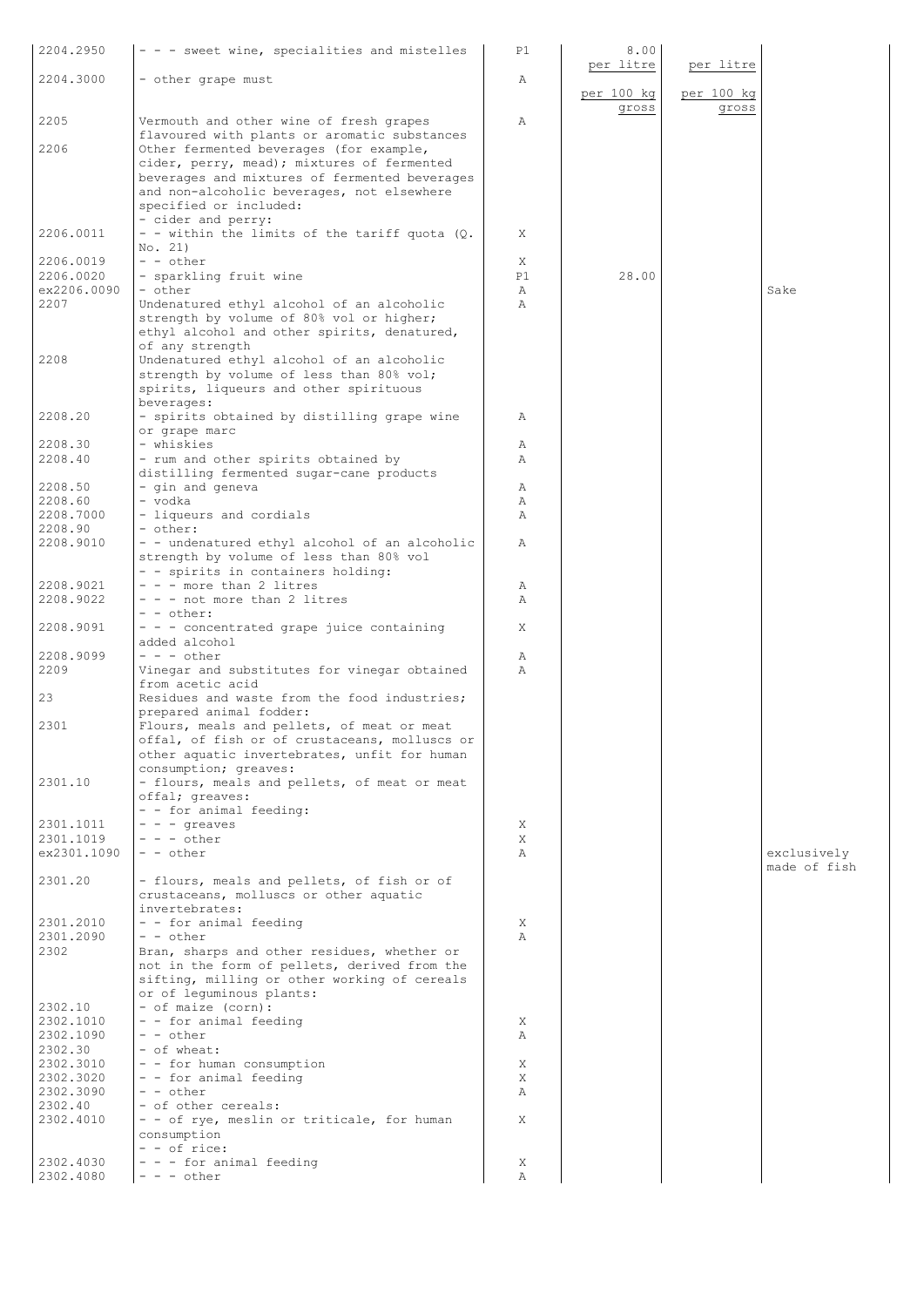|                        | - - other:                                                                                   |        |
|------------------------|----------------------------------------------------------------------------------------------|--------|
| 2302.4091              | - - - for animal feeding                                                                     | X      |
| 2302.4099              | $- - -$ other                                                                                | Α      |
| 2302.50                | - of lequminous plants:                                                                      |        |
| 2302.5010              | - - for animal feeding                                                                       | X      |
| 2302.5090<br>2303      | $- -$ other<br>Residues of starch manufacture and similar                                    | Α      |
|                        | residues, beet-pulp, bagasse and other waste                                                 |        |
|                        | of sugar manufacture, brewing or distilling                                                  |        |
|                        | dregs and waste, whether or not in the form                                                  |        |
|                        | of pellets:                                                                                  |        |
| 2303.10                | - residues of starch manufacture and similar                                                 |        |
|                        | residues:                                                                                    |        |
| 2303.1011              | - - for animal feeding:<br>- - - potato proteins                                             | X      |
|                        | $- - -$ other:                                                                               |        |
| 2303.1012              | - - - - of a protein content calculated by                                                   | Χ      |
|                        | weight on the dry extract not exceeding 30%                                                  |        |
| 2303.1018              | $- - - -$ other                                                                              | Χ      |
| 2303.1090              | - - other                                                                                    | Α      |
| 2303.20                | - beet-pulp, bagasse and other waste of sugar<br>manufacture:                                |        |
| 2303.2010              | - - for animal feeding                                                                       | Χ      |
| 2303.2090              | - - other                                                                                    | Α      |
| 2303.30                | - brewing or distilling dregs and waste:                                                     |        |
| 2303.3010              | - - for animal feeding                                                                       | Χ      |
| 2303.3090              | - - other                                                                                    | Α      |
| 2304                   | Oil-cake and other solid residues, whether or<br>not ground or in the form of pellets,       |        |
|                        | resulting from the extraction of soya-bean                                                   |        |
|                        | $\circ$ il:                                                                                  |        |
| 2304.0010              | - for animal feeding                                                                         | Χ      |
| 2304.0090              | - other                                                                                      | Α      |
| 2305                   | Oil-cake and other solid residues, whether or                                                |        |
|                        | not ground or in the form of pellets,<br>resulting from the extraction of ground-nut         |        |
|                        | $\circ$ il:                                                                                  |        |
| 2305.0010              | - for animal feeding                                                                         | Χ      |
| 2305.0090              | - other                                                                                      | Α      |
| 2306                   | Oil-cake and other solid residues, whether or                                                |        |
|                        | not ground or in the form of pellets,                                                        |        |
|                        | resulting from the extraction of vegetable<br>fats or oils, other than those of heading      |        |
|                        | 2304 or 2305:                                                                                |        |
| 2306.10                | - of cotton seeds:                                                                           |        |
| 2306.1010              | - - for animal feeding                                                                       | X      |
| 2306.1090              | - - other                                                                                    | Α      |
| 2306.20<br>2306.2010   | - of linseed:<br>- - for animal feeding                                                      | Χ      |
| 2306.2090              | - - other                                                                                    | Α      |
| 2306.30                | - of sunflower seeds:                                                                        |        |
| 2306.3010              | - - for animal feeding                                                                       | Χ      |
| 2306.3090              | - - other                                                                                    | Α      |
|                        | - of rape or colza seeds:                                                                    |        |
| 2306.41                | - - of low erucic acid rape or colza seeds:                                                  |        |
| 2306.4110<br>2306.4190 | - - - for animal feeding<br>$- - -$ other                                                    | Χ<br>Α |
| 2306.49                | - - other:                                                                                   |        |
| 2306.4910              | - - - for animal feeding                                                                     | X      |
| 2306.4990              | $- - -$ other                                                                                | Α      |
| 2306.50                | - of coconut or copra:                                                                       |        |
| 2306.5010              | - - for animal feeding<br>$ -$ other                                                         | Χ      |
| 2306.5090<br>2306.60   | - of palm nuts or kernels:                                                                   | Α      |
| 2306.6010              | - - for animal feeding                                                                       | X      |
| 2306.6090              | - - other                                                                                    | Α      |
| 2306.90                | - other:                                                                                     |        |
|                        | - - of maize (corn) germ:                                                                    |        |
| 2306.9011<br>2306.9019 | - - - for animal feeding<br>$- - -$ other                                                    | Χ<br>Α |
|                        | - - other:                                                                                   |        |
| 2306.9021              | - - - for animal feeding                                                                     | Χ      |
| 2306.9029              | $- - -$ other                                                                                | Α      |
| 2307                   | Wine lees; argol                                                                             | Α      |
| 2308                   | Vegetable materials and vegetable waste,                                                     |        |
|                        | vegetable residues and by-products, whether<br>or not in the form of pellets, of a kind used |        |
|                        | in animal feeding, not elsewhere specified or                                                |        |
|                        | included:                                                                                    |        |
|                        | - for animal feeding:                                                                        |        |
| 2308.0020              | - - acorns and horse-chestnuts                                                               | Χ      |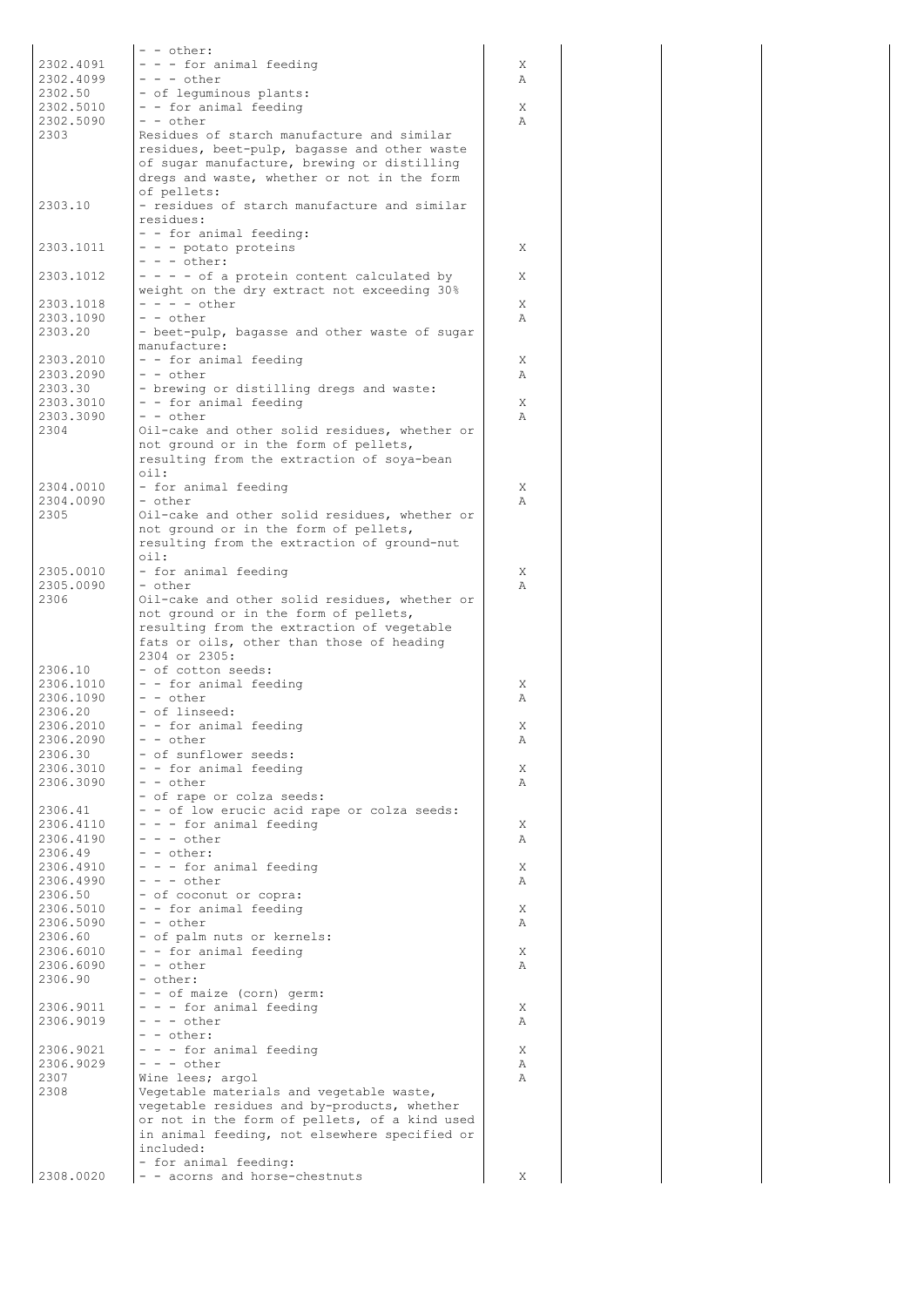| 2308.0030 |                                                                                  | Χ            |        |                |
|-----------|----------------------------------------------------------------------------------|--------------|--------|----------------|
| 2308.0040 | - - grape, apple and pear marcs<br>- - residues from the extraction of coffee or | X            |        |                |
|           | chamomile                                                                        |              |        |                |
|           |                                                                                  |              |        |                |
| 2308.0050 | $-$ - of maize (corn)                                                            | X            |        |                |
| 2308.0060 | $- -$ other                                                                      | Χ            |        |                |
| 2308.0090 | - other                                                                          | Α            |        |                |
| 2309      | Preparations of a kind used in animal                                            |              |        |                |
|           | feeding:                                                                         |              |        |                |
| 2309.10   | - dog or cat food, put up for retail sale                                        | Χ            |        |                |
| 2309.90   | - other:                                                                         |              |        |                |
|           | - - sweetened forage, biscuits:                                                  |              |        |                |
| 2309.9011 | - - - for bovine or equine animals, sheep,                                       | Χ            |        |                |
|           | goats, swine, rabbits or poultry                                                 |              |        |                |
| 2309.9019 | $- - -$ other                                                                    | X            |        |                |
| 2309.9020 | - - forage preparations, with a basis of                                         | $\mathbb{A}$ |        |                |
|           | crushed shells; bird feeds, mineral                                              |              |        |                |
| 2309.9030 | - - forage preparations consisting of                                            | $\mathbb{A}$ |        |                |
|           | inorganic phosphates (not chemically pure),                                      |              |        |                |
|           | not mixed with other substances                                                  |              |        |                |
|           | - - fish or marine mammal solubles, unmixed,                                     |              |        |                |
|           | whether or nor concentrated or powdered:                                         |              |        |                |
| 2309.9041 | - - - for animal feeding                                                         | X            |        |                |
| 2309.9049 | $- - -$ other                                                                    | Α            |        |                |
|           |                                                                                  |              |        |                |
|           | $- -$ other:                                                                     |              |        |                |
|           | - - - for bovine or equine animals, sheep,                                       |              |        |                |
|           | goats, swine, rabbits or poultry:                                                |              |        |                |
| 2309.9081 | $- - -$ containing milk or whey powder                                           | Χ            |        |                |
|           | $- - -$ not containing milk or whey powder:                                      |              |        |                |
| 2309.9082 | - - - - - preparations of mineral materials,                                     | X            |        |                |
|           | whether or not containing trace elements,                                        |              |        |                |
|           | vitamins or active medicinal ingredients                                         |              |        |                |
| 2309.9089 | $- - - - -$ other                                                                | X            |        |                |
| 2309.9090 | $- - -$ other                                                                    | Α            |        |                |
|           |                                                                                  |              |        |                |
| 24        | Tobacco and manufactured tobacco substitutes:                                    |              |        |                |
| 2401      | Unmanufactured tobacco; tobacco refuse:                                          |              |        |                |
| 2401.10   | - tobacco, not stemmed/stripped:                                                 |              |        |                |
| 2401.1010 | - - for the industrial manufacture of cigars,                                    | Α            |        |                |
|           | cigarettes, smoking tobacco, chewing tobacco,                                    |              |        |                |
|           | roll tobacco and snuff                                                           |              |        |                |
| 2401.1090 | - - for other uses                                                               | X            |        |                |
| 2401.20   | - tobacco, partly or wholly stemmed/stripped:                                    |              |        |                |
| 2401.2010 | - - for the industrial manufacture of cigars,                                    | Α            |        |                |
|           | cigarettes, smoking tobacco, chewing tobacco,                                    |              |        |                |
|           | roll tobacco and snuff                                                           |              |        |                |
|           | $-$ - for other uses                                                             |              |        |                |
| 2401.2090 |                                                                                  | X            |        |                |
| 2401.30   | - tobacco refuse:                                                                |              |        |                |
| 2401.3010 | - - for the industrial manufacture of cigars,                                    | Α            |        |                |
|           | cigarettes, smoking tobacco, chewing tobacco,                                    |              |        |                |
|           | roll tobacco and snuff                                                           |              |        |                |
| 2401.3090 | - - for other uses                                                               | Χ            |        |                |
| 2402      | Cigars, cheroots, cigarillos and cigarettes,                                     |              |        |                |
|           | of tobacco or of tobacco substitutes:                                            |              |        |                |
| 2402.1000 | - cigars, cheroots and cigarillos, containing                                    | Χ            |        |                |
|           | tobacco                                                                          |              |        |                |
| 2402.20   |                                                                                  |              |        |                |
|           | - cigarettes containing tobacco:                                                 |              |        |                |
| 2402.2010 | - - weighing more than 1.35 g each                                               | P1           | 560.00 | subject to     |
|           |                                                                                  |              |        | renegotiation  |
|           |                                                                                  |              |        | within a 24-   |
|           |                                                                                  |              |        | month period   |
|           |                                                                                  |              |        | from the entry |
|           |                                                                                  |              |        | into force of  |
|           |                                                                                  |              |        | the Agreement  |
| 2402.2020 | - - weighing not more than 1.35 g each                                           | P1           | 372.00 | subject to     |
|           |                                                                                  |              |        | renegotiation  |
|           |                                                                                  |              |        | within a 24-   |
|           |                                                                                  |              |        |                |
|           |                                                                                  |              |        | month period   |
|           |                                                                                  |              |        | from the entry |
|           |                                                                                  |              |        | into force of  |
|           |                                                                                  |              |        | the Agreement  |
| 2402.9000 | - other                                                                          | X            |        |                |
| 2403      | Other manufactured tobacco and manufactured                                      |              |        |                |
|           | tobacco substitutes; «homogenized» or                                            |              |        |                |
|           | «reconstituted» tobacco; tobacco extracts and                                    |              |        |                |
|           | essences:                                                                        |              |        |                |
| 2403.1000 | - smoking tobacco, whether or not containing                                     | X            |        |                |
|           | tobacco substitutes in any proportion                                            |              |        |                |
|           | - other                                                                          |              |        |                |
|           |                                                                                  |              |        |                |
| 2403.9100 | - - «homogenized» or «reconstituted» tobacco                                     | Α            |        |                |
| 2403.99   | - - other                                                                        | Α            |        |                |
| 25        | Salt; sulphur; earths and stone; plastering                                      | Α            |        |                |
|           | materials, lime and cement                                                       |              |        |                |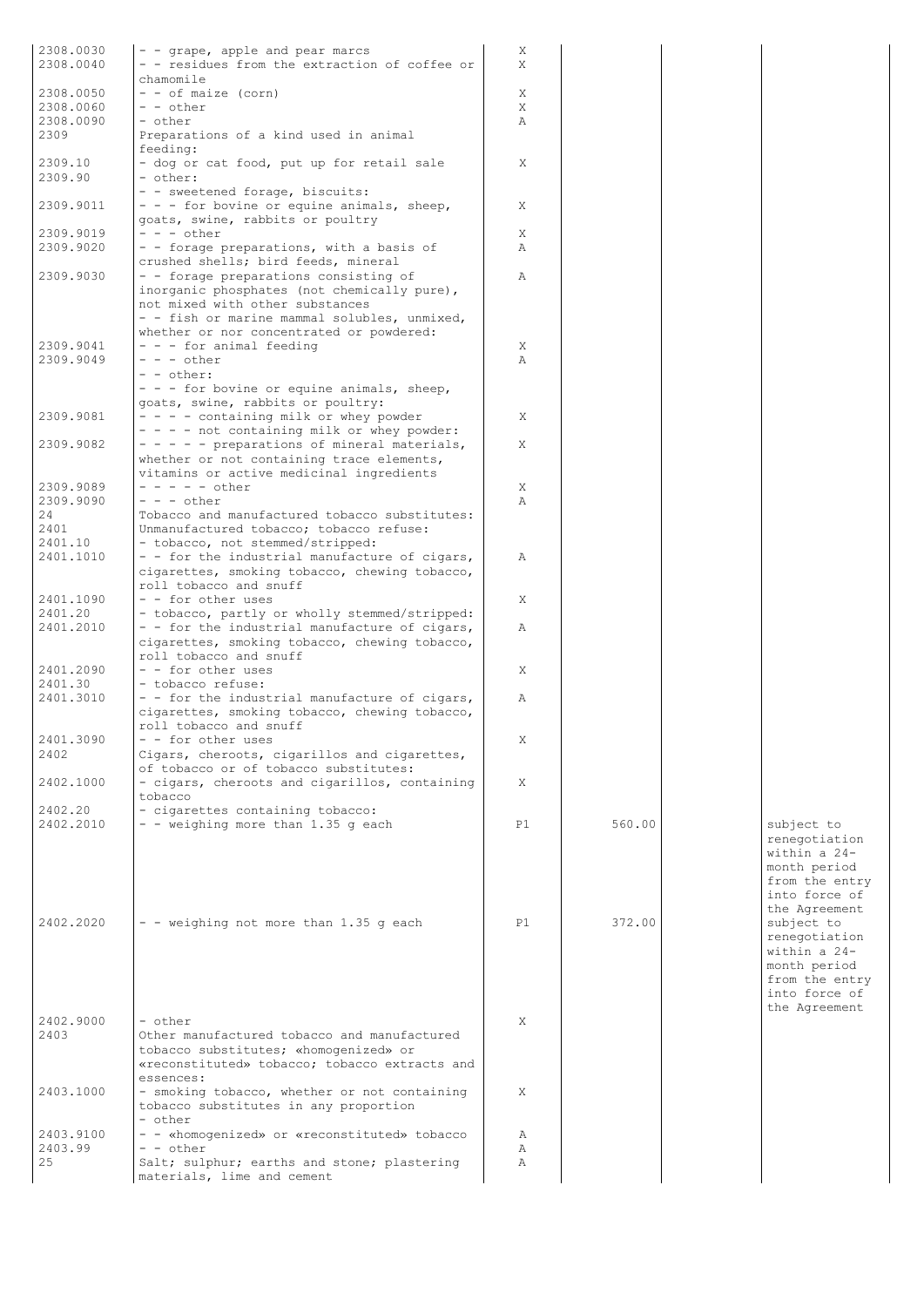| 26        | Ores, slag and ash                            | Α  |  |    |
|-----------|-----------------------------------------------|----|--|----|
| 27        | Mineral fuels, mineral oils and products of   | A  |  |    |
|           | their distillation; bituminous substances;    |    |  |    |
|           | mineral waxes                                 |    |  |    |
| 28        | Inorganic chemicals; organic or inorganic     | Α  |  |    |
|           | compounds of precious metals, of rare-earth   |    |  |    |
|           |                                               |    |  |    |
|           | metals, of radioactive elements or of         |    |  |    |
|           | isotopes                                      |    |  |    |
| 29        | Organic chemicals                             | Α  |  |    |
| 30        | Pharmaceutical products                       | Α  |  |    |
| 31        | Fertilisers                                   | Α  |  |    |
| 32        | Tanning or dyeing extracts; tannins and their | Α  |  |    |
|           |                                               |    |  |    |
|           | derivatives; dyes, pigments and other         |    |  |    |
|           | colouring matter; paints and varnishes; putty |    |  |    |
|           | and other mastics; inks                       |    |  |    |
| 33        | Essential oils and resinoids; perfumery,      | Α  |  |    |
|           | cosmetic or toilet preparations               |    |  |    |
| 34        | Soap, organic surface-active agents, washing  | Α  |  |    |
|           |                                               |    |  |    |
|           | preparations, lubricating preparations,       |    |  |    |
|           | artificial waxes, prepared waxes, polishing   |    |  |    |
|           | or scouring preparations, candles and similar |    |  |    |
|           | articles,                                     |    |  |    |
|           | modelling pastes, «dental waxes» and dental   |    |  |    |
|           | preparations with a basis of plaster:         |    |  |    |
| 35        | Albuminoidal substances; modified starches;   |    |  |    |
|           |                                               |    |  |    |
|           | glues; enzymes:                               |    |  |    |
| 3501      | Casein, caseinates and other casein           |    |  |    |
|           | derivatives; casein glues:                    |    |  |    |
| 3501.10   | - casein:                                     |    |  |    |
| 3501.1010 | - - within the limits of the tariff quota (Q. | Α  |  |    |
|           | No. 8)                                        |    |  |    |
|           |                                               |    |  |    |
| 3501.1090 | $- -$ other                                   | P3 |  | AЕ |
| 3501.90   | - other:                                      |    |  |    |
|           | - - within the limits of the tariff quota (Q. |    |  |    |
|           | $No. 8$ :                                     |    |  |    |
| 3501.9011 | - - - casein glues                            | Α  |  |    |
| 3501.9019 | $- - -$ other                                 | P3 |  | AE |
|           | - - other:                                    |    |  |    |
|           |                                               |    |  |    |
| 3501.9091 | - - - casein glues                            | Α  |  |    |
| 3501.9099 | $- - -$ other                                 | P3 |  | AЕ |
| 3502      | Albumins (including concentrates of two or    |    |  |    |
|           | more whey proteins, containing by weight more |    |  |    |
|           | than 80% whey proteins, calculated on the dry |    |  |    |
|           | matter), albuminates and other albumin        |    |  |    |
|           |                                               |    |  |    |
|           | derivatives:                                  |    |  |    |
|           | - egg albumin:                                |    |  |    |
| 3502.11   | - - dried                                     | Χ  |  |    |
| 3502.19   | - - other                                     | Χ  |  |    |
| 3502.2000 | - milk albumin, including concentrates of two | Α  |  |    |
|           |                                               |    |  |    |
|           | or more whey proteins                         |    |  |    |
| 3502.9000 | - other                                       | Α  |  |    |
| 3503      | Gelatin (including gelatin in rectangular     | Α  |  |    |
|           | (including square) sheets, whether or not     |    |  |    |
|           | surface-worked or coloured) and gelatin       |    |  |    |
|           | derivatives; isinglass; other glues of animal |    |  |    |
|           | origin, excluding casein glues of heading     |    |  |    |
|           | 3501                                          |    |  |    |
|           |                                               |    |  |    |
| 3504      | Peptones and their derivatives; other protein | Α  |  |    |
|           | substances and their derivatives, not         |    |  |    |
|           | elsewhere specified or included; hide powder, |    |  |    |
|           | whether or not chromed                        |    |  |    |
| 3505      | Dextrins and other modified starches (for     |    |  |    |
|           | example, pregelatinised or esterified         |    |  |    |
|           |                                               |    |  |    |
|           | starches); glues based on starches, or on     |    |  |    |
|           | dextrins or other modified starches:          |    |  |    |
| 3505.10   | - dextrins and other modified starches:       |    |  |    |
| 3505.1010 | - - for animal feeding                        | X  |  |    |
| 3505.1090 | $ -$ other                                    | Α  |  |    |
| 3505.20   | - glues:                                      |    |  |    |
| 3505.2010 | - - for animal feeding                        | X  |  |    |
| 3505.2090 | - - other                                     | Α  |  |    |
|           |                                               |    |  |    |
| 3506      | Prepared glues and other prepared adhesives,  | Α  |  |    |
|           | not elsewhere specified or included; products |    |  |    |
|           | suitable for use as glues or adhesives, put   |    |  |    |
|           | up for retail sale as glues or adhesives, not |    |  |    |
|           | exceeding a net weight of 1 kg                |    |  |    |
| 3507      | Enzymes; prepared enzymes not elsewhere       | Α  |  |    |
|           |                                               |    |  |    |
|           | specified or included                         |    |  |    |
| 36        | Explosives; pyrotechnic products; matches;    | Α  |  |    |
|           | pyrophoric alloys; certain combustible        |    |  |    |
|           | preparations                                  |    |  |    |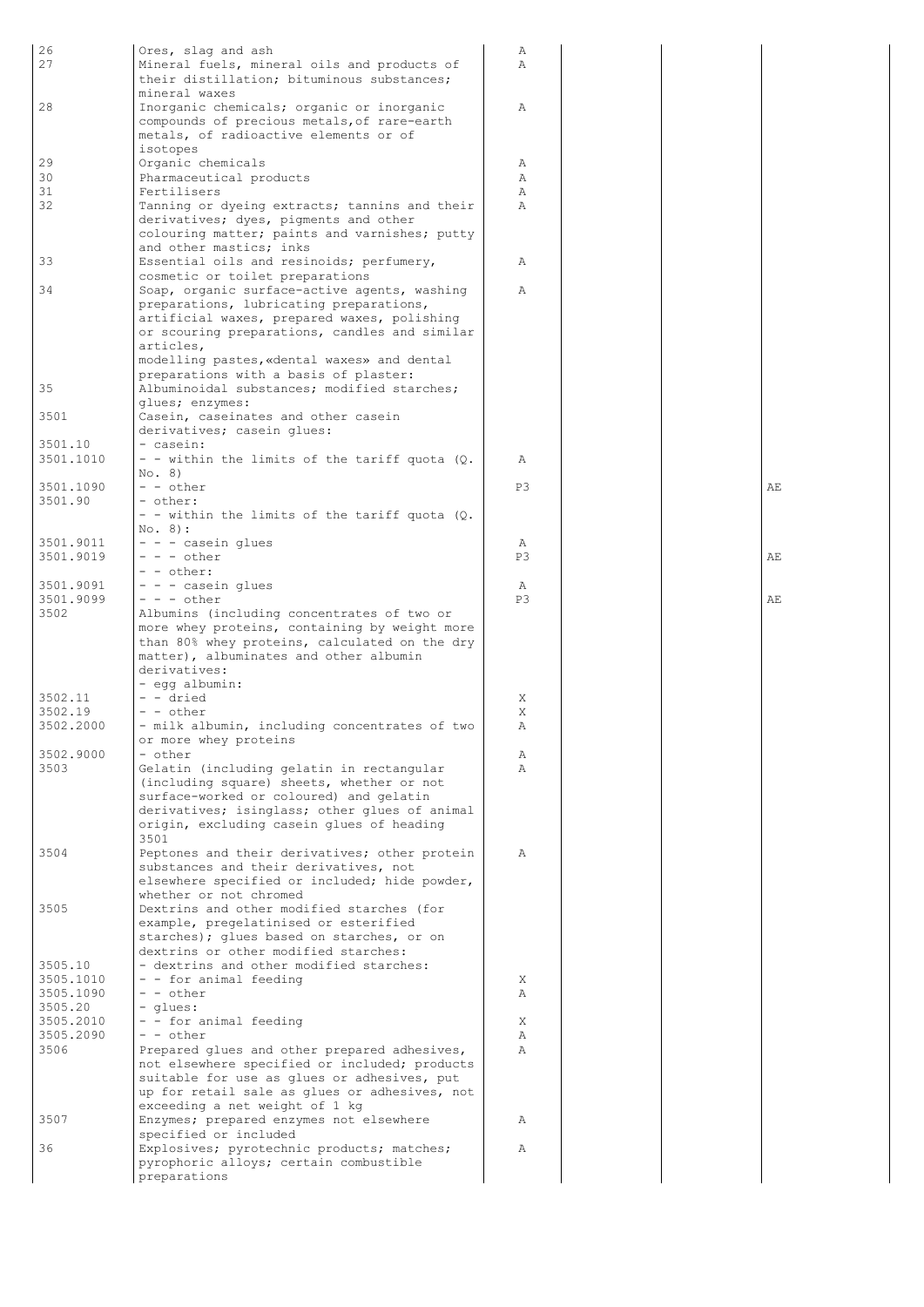| 37<br>38             | Photographic or cinematographic goods<br>Miscellaneous chemical products:                    | Α |
|----------------------|----------------------------------------------------------------------------------------------|---|
| 3801                 | Artificial graphite; colloidal or semi-                                                      | Α |
|                      | colloidal graphite; preparations based on<br>graphite or other carbon in the form of         |   |
|                      | pastes, blocks, plates or other semi-                                                        |   |
| 3802                 | manufactures<br>Activated carbon; activated natural mineral                                  | Α |
|                      | products; animal black, including spent<br>animal black                                      |   |
| 3803                 | Tall oil, whether or not refined                                                             | Α |
| 3804                 | Residual lyes from the manufacture of wood<br>pulp, whether or not concentrated, desugared   | Α |
|                      | or chemically treated, including lignin                                                      |   |
|                      | sulphonates, but excluding tall oil of<br>heading 3803                                       |   |
| 3805                 | Gum, wood or sulphate turpentine and other                                                   | Α |
|                      | terpenic oils produced by the distillation or<br>other treatment of coniferous woods; crude  |   |
|                      | dipentene; sulphite turpentine and other<br>crude para-cymene; pine oil containing alpha-    |   |
|                      | terpineol as the main constituent                                                            |   |
| 3806                 | Rosin and resin acids, and derivatives<br>thereof; rosin spirit and rosin oils; run          | Α |
|                      | qums                                                                                         |   |
| 3807                 | Wood tar; wood tar oils; wood creosote; wood<br>naphtha; vegetable pitch; brewers' pitch and | Α |
|                      | similar preparations based on rosin, resin                                                   |   |
| 3808                 | acids or on vegetable pitch<br>Insecticides, rodenticides, fungicides,                       | Α |
|                      | herbicides, anti-sprouting products and                                                      |   |
|                      | plant-growth regulators, disinfectants and<br>similar products, put up in forms              |   |
|                      | or packings for retail sale or as<br>preparations or articles (for example,                  |   |
|                      | sulphur-treated bands, wicks and candles, and                                                |   |
| 3809                 | fly-papers)<br>Finishing agents, dye carriers to accelerate                                  |   |
|                      | the dyeing or fixing of dyestuffs and other                                                  |   |
|                      | products and preparations (for example,<br>dressings and                                     |   |
|                      | mordants), of a kind used in the textile,<br>paper, leather or like industries, not          |   |
|                      | elsewhere specified or included:                                                             |   |
| 3809.10<br>3809.1010 | - with a basis of amylaceous substances:<br>- - for animal feeding                           | X |
| 3809.1090            | - - other                                                                                    | Α |
| 3809.9100            | - other:<br>- - of a kind used in the textile or like                                        | Α |
| 3809.9200            | industries                                                                                   | Α |
|                      | - - of a kind used in the paper or like<br>industries                                        |   |
| 3809.9300            | - - of a kind used in the leather or like<br>industries                                      | Α |
| 3810                 | Pickling preparations for metal surfaces;                                                    | Α |
|                      | fluxes and other auxiliary preparations for<br>soldering, brazing or welding; soldering,     |   |
|                      | brazing or welding powders and                                                               |   |
|                      | pastes consisting of metal and other<br>materials; preparations of a kind used as            |   |
|                      | cores or coatings for welding electrodes or<br>rods                                          |   |
| 3811                 | Anti-knock preparations, oxidation                                                           | Α |
|                      | inhibitors, qum inhibitors, viscosity<br>improvers, anti-corrosive preparations and          |   |
|                      | other prepared additives, for mineral oils                                                   |   |
|                      | (including gasoline) or for other liquids<br>used for the same purposes as mineral oils      |   |
| 3812                 | Prepared rubber accelerators; compound<br>plasticisers for rubber or plastics, not           | Α |
|                      | elsewhere specified or included; anti-                                                       |   |
|                      | oxidising preparations and other compound<br>stabilisers for rubber or plastics              |   |
| 3813                 | Preparations and charges for fire-                                                           | Α |
|                      | extinguishers; charged fire-extinguishing<br>grenades                                        |   |
| 3814                 | Organic composite solvents and thinners, not                                                 | Α |
|                      | elsewhere specified or included; prepared<br>paint or varnish removers                       |   |

| $\overline{A}$ |  |
|----------------|--|
| $\overline{A}$ |  |
|                |  |
|                |  |
| $\mathbb{A}$   |  |
|                |  |
| A<br>A         |  |
|                |  |
| $\overline{A}$ |  |
|                |  |
|                |  |
|                |  |
| $\overline{A}$ |  |
| A              |  |
|                |  |
| $\overline{A}$ |  |
|                |  |
|                |  |
|                |  |
|                |  |
|                |  |
|                |  |
|                |  |
|                |  |
| X<br>A         |  |
| $\overline{A}$ |  |
| A              |  |
| A              |  |
| $\overline{A}$ |  |
|                |  |
|                |  |
|                |  |
|                |  |
| Α              |  |
|                |  |
|                |  |
| A              |  |
|                |  |
| A              |  |
|                |  |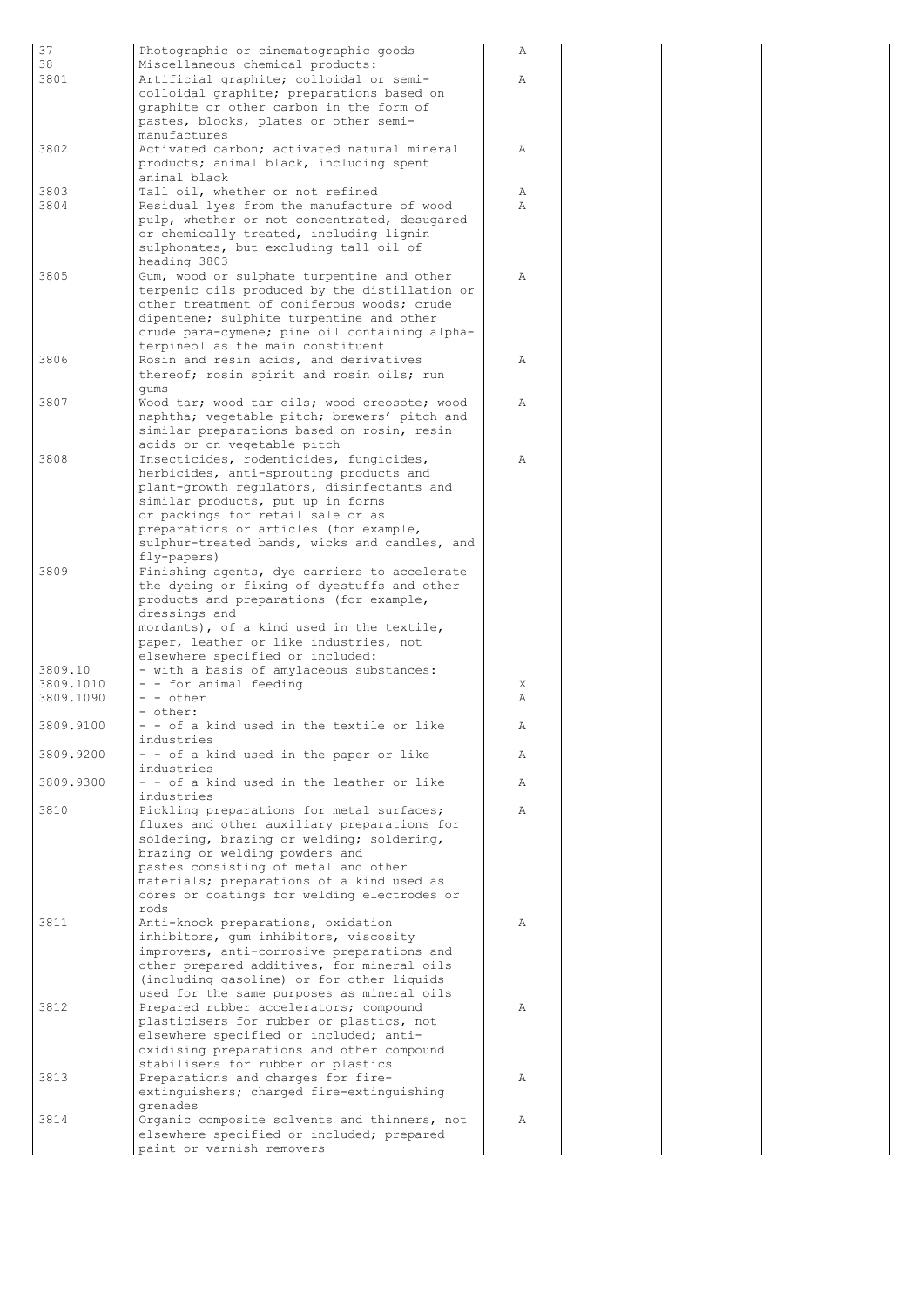| 3815                   | Reaction initiators, reaction accelerators                                                  | Α      |
|------------------------|---------------------------------------------------------------------------------------------|--------|
|                        | and catalytic preparations, not elsewhere<br>specified or included                          |        |
| 3816                   | Refractory cements, mortars, concretes and                                                  | Α      |
|                        | similar compositions, other than products of                                                |        |
| 3817                   | heading 3801                                                                                | Α      |
|                        | Mixed alkylbenzenes and mixed<br>alkylnaphthalenes, other than those of                     |        |
|                        | heading 2707 or 2902                                                                        |        |
| 3818                   | Chemical elements doped for use in                                                          | Α      |
|                        | electronics, in the form of discs, wafers or<br>similar forms; chemical compounds doped for |        |
|                        | use in electronics                                                                          |        |
| 3819                   | Hydraulic brake fluids and other prepared                                                   | Α      |
|                        | liquids for hydraulic transmission, not                                                     |        |
|                        | containing or containing less than 70% by<br>weight of petroleum oils or oils obtained      |        |
|                        | from bituminous minerals                                                                    |        |
| 3820                   | Anti-freezing preparations and prepared de-                                                 | Α      |
| 3821                   | icing fluids                                                                                | Α      |
|                        | prepared culture media for the development or<br>maintenance of micro-organisms (including  |        |
|                        | viruses and the like) or of plant, human or                                                 |        |
|                        | animal cells                                                                                |        |
| 3822                   | Diagnostic or laboratory reagents on a<br>backing, prepared diagnostic or laboratory        | Α      |
|                        | reagents whether or not on a backing, other                                                 |        |
|                        | than those of heading 3002 or 3006; certified                                               |        |
|                        | reference materials                                                                         |        |
| 3823                   | Industrial monocarboxylic fatty acids; acid<br>oils from refining; industrial fatty         |        |
|                        | alcohols:                                                                                   |        |
|                        | - industrial monocarboxylic fatty acids; acid                                               |        |
|                        | oils from refining:                                                                         |        |
| 3823.11<br>3823.1110   | - - stearic acid:<br>- - - for animal feeding                                               | X      |
| 3823.1190              | $- - -$ other                                                                               | Α      |
| 3823.12                | - - oleic acid:                                                                             |        |
| 3823.1210<br>3823.1290 | - - - for animal feeding<br>$- - -$ other                                                   | X<br>Α |
| 3823.1300              | - - tall oil fatty acids                                                                    | Α      |
| 3823.19                | - - other:                                                                                  |        |
| 3823.1910              | - - - for animal feeding                                                                    | Χ      |
| 3823.1990<br>3823.7000 | - - - other<br>- industrial fatty alcohols                                                  | Α<br>Α |
| 3824                   | Prepared binders for foundry moulds or cores;                                               | Α      |
|                        | chemical products and preparations of the                                                   |        |
|                        | chemical or allied industries (including                                                    |        |
|                        | those consisting of mixtures of natural<br>products), not elsewhere specified or            |        |
|                        | included                                                                                    |        |
| 3825                   | Residual products of the chemical or allied                                                 | Α      |
|                        | industries, not elsewhere specified or<br>included; municipal waste; sewage sludge;         |        |
|                        | other wastes specified in Note 6 to this                                                    |        |
|                        | Chapter                                                                                     |        |
| 39                     | Plastics and articles thereof                                                               | Α      |
| 40<br>41               | Rubber and articles thereof<br>Raw hides and skins (other than furskins) and                | Α<br>Α |
|                        | leather                                                                                     |        |
| 42                     | Articles of leather; saddlery and harness;                                                  | Α      |
|                        | travel goods, handbags and similar                                                          |        |
|                        | containers; articles of animal gut (other<br>than silk-worm qut)                            |        |
| 43                     | Furskins and artificial fur; manufactures                                                   | Α      |
|                        | thereof                                                                                     |        |
| 44<br>45               | Wood and articles of wood; wood charcoal<br>Cork and articles of cork                       | Α<br>Α |
| 46                     | Manufactures of straw, of esparto or of other                                               | Α      |
|                        | plaiting materials; basketware and wickerwork                                               |        |
| 47                     | Pulp of wood or of other fibrous cellulosic                                                 | Α      |
|                        | material; recovered (waste and scrap) paper<br>or paperboard                                |        |
| 48                     | Paper and paperboard; articles of paper pulp,                                               | Α      |
|                        | of paper or of paperboard                                                                   |        |
| 49                     | Printed books, newspapers, pictures and other                                               | Α      |
|                        | products of the printing industry;<br>manuscripts, typescripts and plans                    |        |
| 50                     | Silk                                                                                        | Α      |
| 51                     | Wool, fine or coarse animal hair; horsehair                                                 | Α      |
|                        | yarn and woven fabric                                                                       |        |

A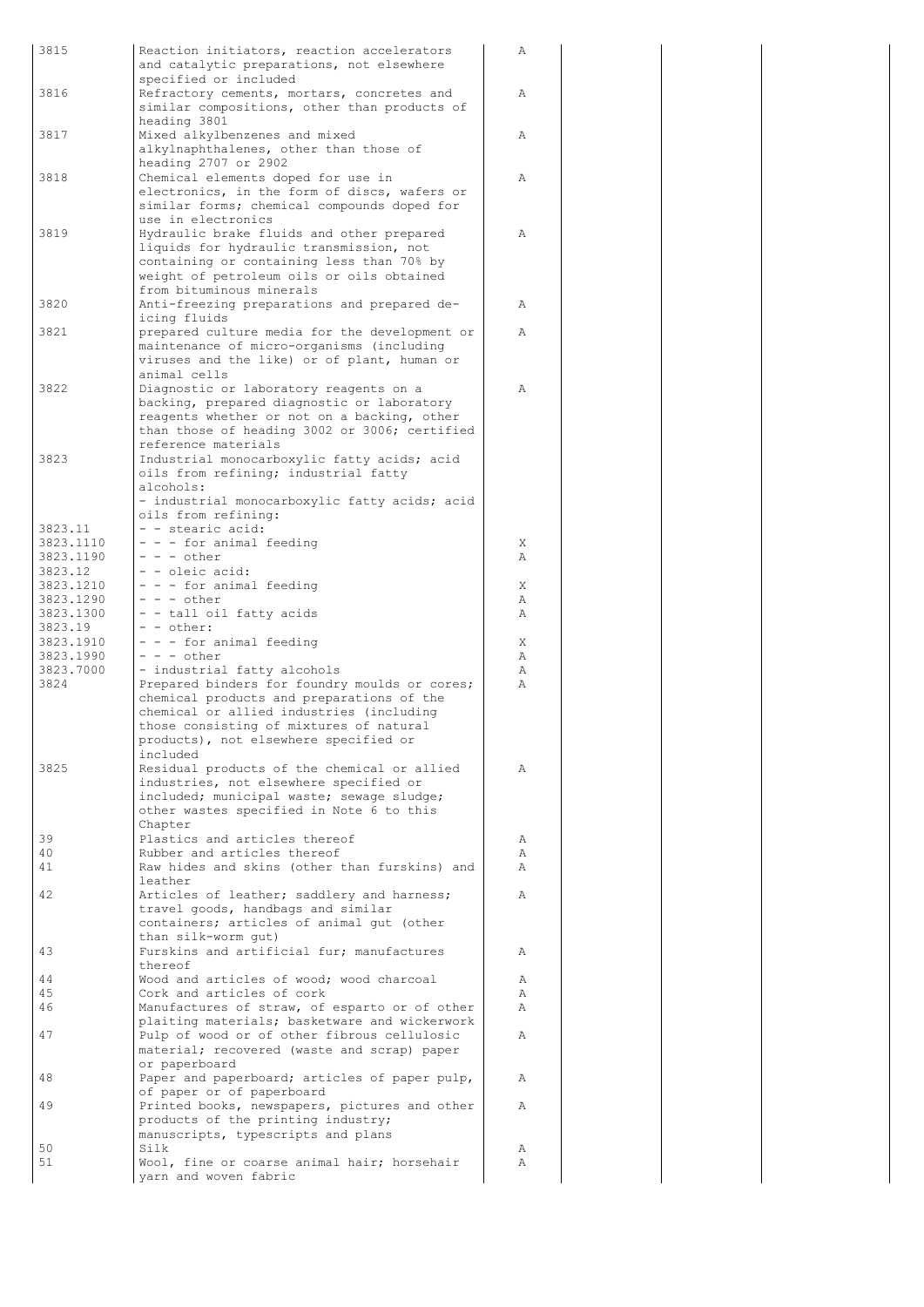| 52<br>53 | Cotton<br>Other vegetable textile fibres; paper yarn                                      | Α<br>Α |
|----------|-------------------------------------------------------------------------------------------|--------|
|          | and woven fabrics of paper yarn                                                           |        |
| 54       | Man-made filaments; strip and the like of<br>man-made textile materials                   | Α      |
| 55       | Man-made staple fibres                                                                    | Α      |
| 56       | Wadding, felt and nonwovens; special yarns;                                               | Α      |
|          | twine, cordage, ropes and cables and articles<br>thereof                                  |        |
| 57       | Carpets and other textile floor coverings                                                 | Α      |
| 58       | Special woven fabrics; tufted textile                                                     | Α      |
|          | fabrics; lace; tapestries; trimmings;<br>embroidery                                       |        |
| 59       | Impregnated, coated, covered or laminated                                                 | Α      |
|          | textile fabrics; textile articles of a kind                                               |        |
| 60       | suitable for industrial use<br>Knitted or crocheted fabrics                               | Α      |
| 61       | Articles of apparel and clothing accessories,                                             | A      |
|          | knitted or crocheted                                                                      |        |
| 62       | Articles of apparel and clothing accessories,<br>not knitted or crocheted                 | A      |
| 63       | Other made up textile articles; sets; worn                                                | Α      |
|          | clothing and worn textile articles; rags                                                  |        |
| 64       | Footwear, gaiters and the like; parts of such<br>articles                                 | Α      |
| 65       | Headgear and parts thereof                                                                | Α      |
| 66       | Umbrellas, sun umbrellas, walking-sticks,                                                 | Α      |
|          | seat-sticks, whips, riding-crops and parts<br>thereof                                     |        |
| 67       | Prepared feathers and down and articles made                                              | Α      |
|          | of feathers or of down; artificial flowers;                                               |        |
| 68       | articles of human hair<br>Articles of stone, plaster, cement, asbestos,                   | Α      |
|          | mica or similar materials                                                                 |        |
| 69       | Ceramic products                                                                          | Α      |
| 70<br>71 | Glass and glassware<br>Natural or cultured pearls, precious or semi-                      | Α<br>Α |
|          | precious stones, precious metals, metals clad                                             |        |
|          | with precious metal, and articles thereof;                                                |        |
| 72       | imitation jewellery; coin<br>Iron and steel                                               | Α      |
| 73       | Articles of iron or steel                                                                 | Α      |
| 74       | Copper and articles thereof                                                               | Α      |
| 75<br>76 | Nickel and articles thereof<br>Aluminium and articles thereof                             | Α<br>Α |
| 78       | Lead and articles thereof                                                                 | Α      |
| 79       | Zinc and articles thereof<br>Tin and articles thereof                                     | Α      |
| 80<br>81 | Other base metals; cermets; articles thereof                                              | Α<br>Α |
| 82       | Tools, implements, cutlery, spoons and forks,                                             | Α      |
|          | of base metal; parts thereof of base metal                                                |        |
| 83<br>84 | Miscellaneous articles of base metal<br>Nuclear reactors, boilers, machinery and          | Α<br>Α |
|          | mechanical appliances; parts thereof                                                      |        |
| 85       | Electrical machinery and equipment and parts<br>thereof; sound recorders and reproducers, | Α      |
|          | television image and sound recorders and                                                  |        |
|          | reproducers, and parts and accessories of                                                 |        |
| 86       | such articles<br>Railway and tramway locomotives, rolling-                                | Α      |
|          | stock and parts thereof; railway or tramway,                                              |        |
|          | track fixtures and fittings and parts                                                     |        |
|          | thereof; mechanical (including electro-<br>mechanical) traffic signalling equipment of    |        |
|          | all kinds                                                                                 |        |
| 87       | Vehicles other than railway or tramway                                                    | Α      |
|          | rolling-stock, and parts and accessories<br>thereof                                       |        |
| 88       | Aircraft, spacecraft, and parts thereof                                                   | Α      |
| 89       | Ships, boats and floating structures                                                      | Α      |
| 90       | Optical, photographic, cinematographic,<br>measuring, checking, precision, medical or     | Α      |
|          | surgical instruments and apparatus; parts and                                             |        |
|          | accessories thereof                                                                       |        |
| 91<br>92 | Clocks and watches and parts thereof<br>Musical instruments; parts and accessories of     | Α<br>Α |
|          | such articles                                                                             |        |
| 93       | Arms and ammunition; parts and accessories<br>thereof                                     | Α      |
|          |                                                                                           |        |

A<br>A